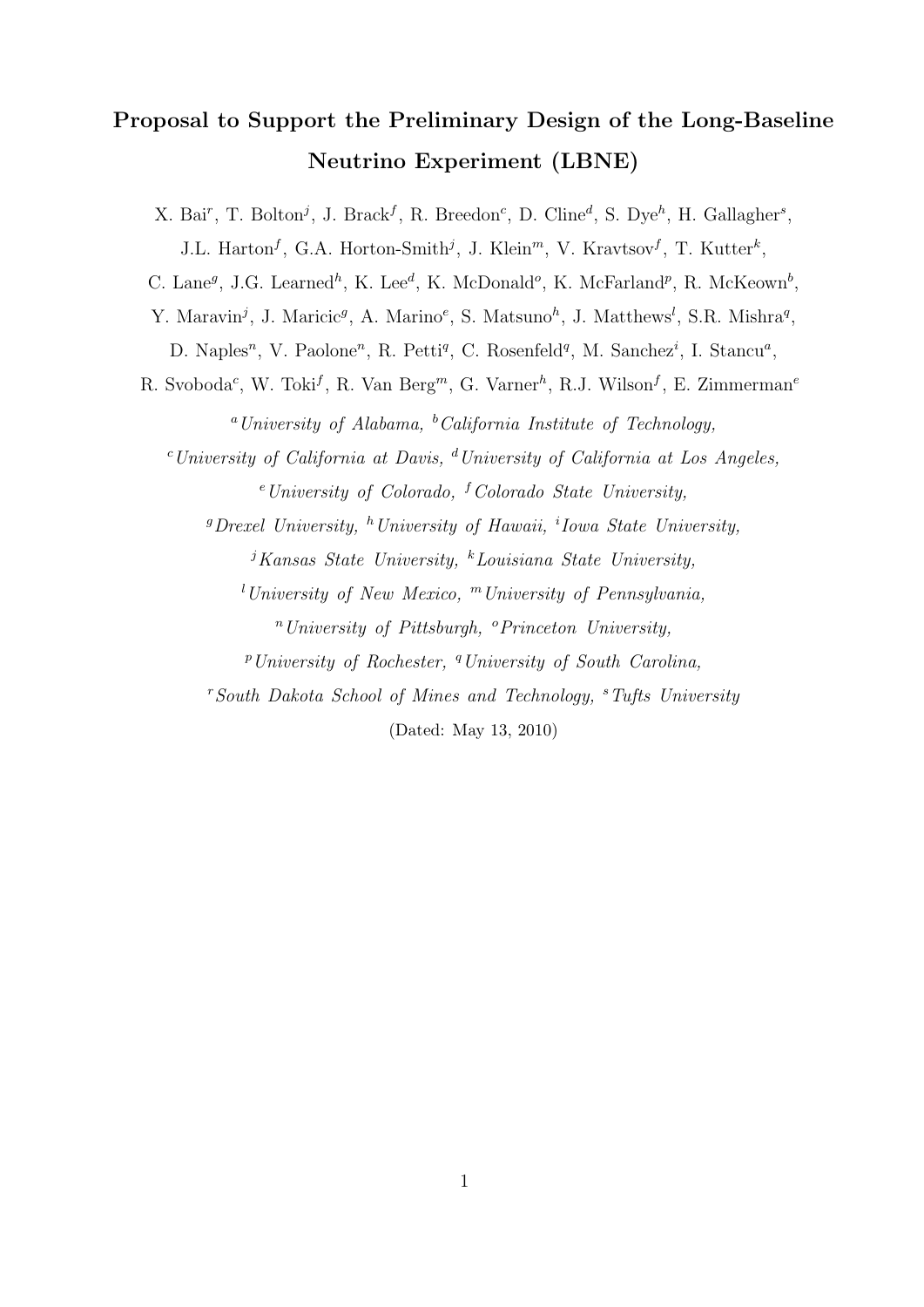# Contents

| <b>Executive Summary</b>           |                |
|------------------------------------|----------------|
| Introduction                       | $\overline{7}$ |
| Physics Goals                      | $\overline{7}$ |
| <b>Experiment Overview</b>         | 10             |
| Sensitivity                        | 12             |
| Neutrino Physics                   | 12             |
| Nucleon Decay                      | 14             |
| Cosmological Supernovae            | 15             |
| Galactic Supernovae                | 16             |
| Other Physics                      | 17             |
| This Proposal                      | 18             |
| <b>Physics Plan</b>                | 20             |
| Near Detector Studies              | 20             |
| Strategy Focus Area                | 21             |
| Beamline Focus Area                | 24             |
| Neutrino Focus Area                | 28             |
| Far Detector Studies               | 31             |
| Water Cherenkov                    | 31             |
| Liquid Argon                       | 34             |
| University of Alabama Contribution | 39             |
| Caltech Contribution               | 41             |
| Water Cerenkov Simulation Studies  | 41             |
| LAr near detector as flux monitor  | 42             |
| Nuclear effects                    | 43             |
| <b>Future Efforts</b>              | 43             |
| Personnel and Resources            | 44             |
| Requested Support                  | 44             |
| <b>UCDavis Contribution</b>        | 45             |
| Scope of Work                      | 45             |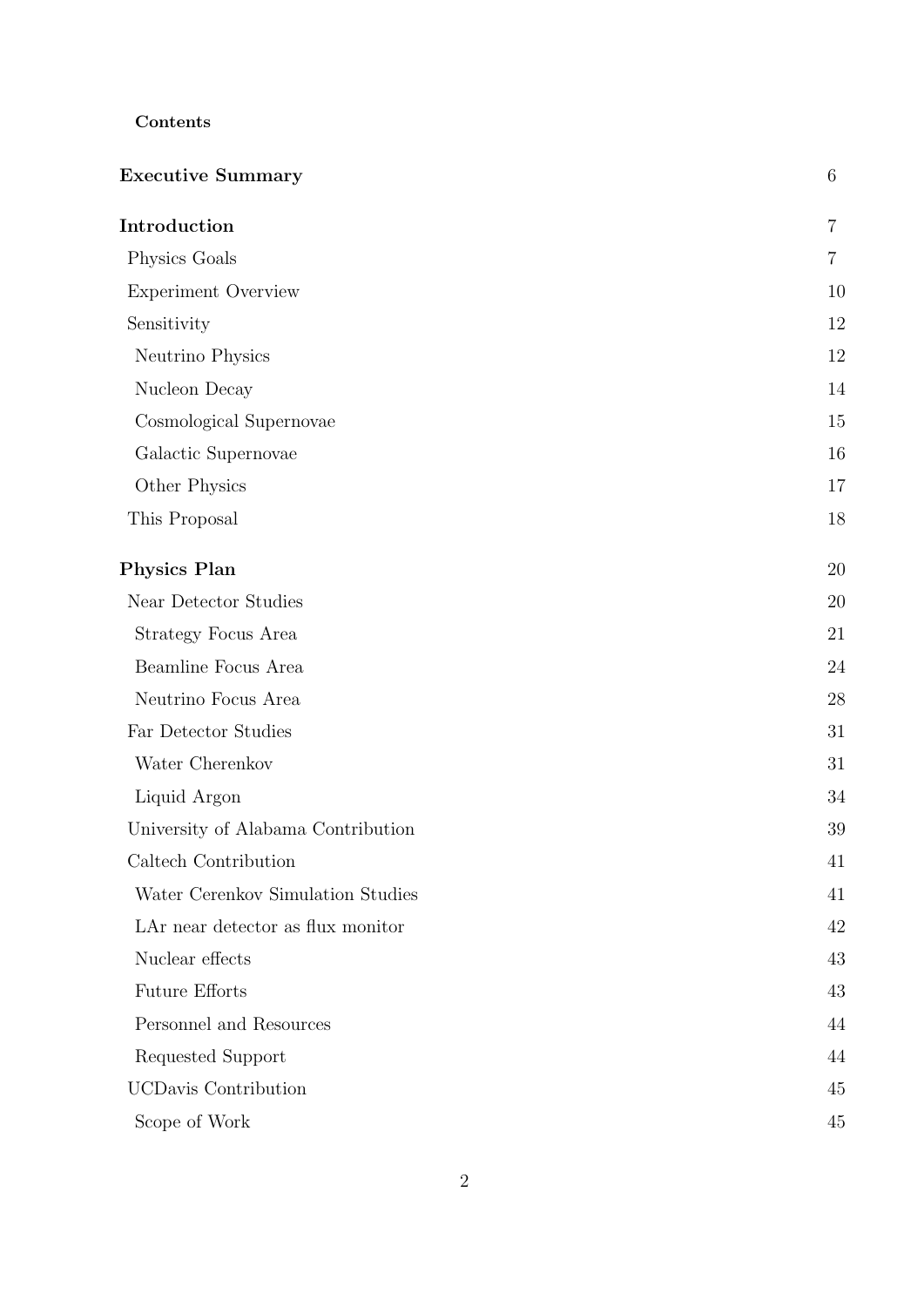| <b>Future Efforts</b>                                                               | 47 |
|-------------------------------------------------------------------------------------|----|
| Subcontract with SDSMT                                                              | 48 |
| Personnel and Resources                                                             | 50 |
| <b>UCLA</b> Contribution                                                            | 52 |
| Motivation and Scope of Work                                                        | 52 |
| The LANNDD-VD detector                                                              | 54 |
| Software                                                                            | 54 |
| Personnel and Resources                                                             | 54 |
| Colorado Contribution                                                               | 56 |
| Scope of Work                                                                       | 56 |
| Future Work                                                                         | 58 |
| Personnel and Resources                                                             | 58 |
| Requested Support                                                                   | 59 |
| Colorado State Contribution                                                         | 60 |
| Scope of work                                                                       | 60 |
| <b>Future Efforts</b>                                                               | 62 |
| Personnel and Resources                                                             | 62 |
| Requested Support                                                                   | 63 |
| Drexel University Contribution                                                      | 65 |
| The Scope of Proposed Work                                                          | 65 |
| Deliverables                                                                        | 68 |
| University of Hawaii Contribution to Water Cherenkov Calibrations                   | 70 |
| Scope of work                                                                       | 70 |
| <b>Future Efforts</b>                                                               | 71 |
| Deliverables                                                                        | 73 |
| Personnel and Resources                                                             | 74 |
| Requested Support                                                                   | 74 |
| University of Hawaii Studies of a Large Liquid Scintillation Detector for DUSEL and |    |
| Use with a Long Baseline Neutrino Beam                                              | 77 |
| Motivation for Developing Large Liquid Scintillation Detectors                      | 77 |
| Scope of work                                                                       | 79 |
| <b>Future Efforts</b>                                                               | 79 |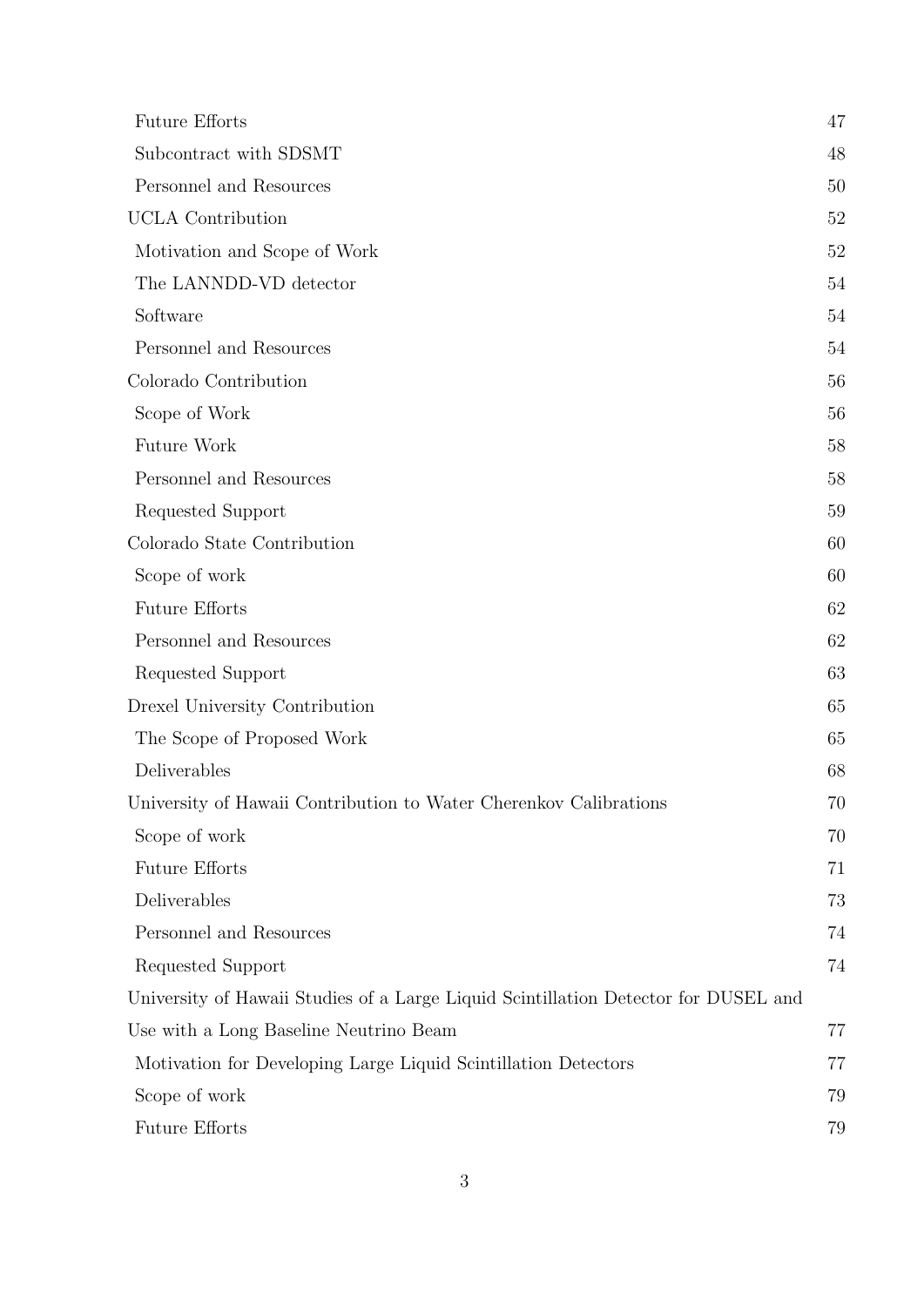| Deliverables                            | 79  |
|-----------------------------------------|-----|
| Personnel and Resources                 | 80  |
| Requested Support                       | 80  |
| Iowa State University Contribution      | 83  |
| Scope of work                           | 83  |
| <b>Future Efforts</b>                   | 84  |
| Deliverables                            | 84  |
| Personnel and Resources                 | 85  |
| Requested Support                       | 85  |
| Kansas State University Contribution    | 86  |
| Scope of work                           | 86  |
| Simulation Study                        | 87  |
| Personnel and Resources                 | 88  |
| Requested Support                       | 88  |
| Louisiana State University Contribution | 90  |
| Scope of Work                           | 90  |
| Deliverables                            | 91  |
| Personnel and Resources                 | 92  |
| Requested Support                       | 92  |
| University of Pennsylvania Contribution | 96  |
| Proposed Work                           | 96  |
| Deliverables                            | 97  |
| Personnel and Requested Support         | 98  |
| <b>Institutional Resources</b>          | 98  |
| Pittsburgh Contribution                 | 99  |
| Scope of Work                           | 99  |
| <b>Future Efforts</b>                   | 100 |
| Personnel and Resources                 | 100 |
| Requested Support                       | 101 |
| Princeton Contribution                  | 102 |
| Scope of work                           | 102 |
| <b>Future Efforts</b>                   | 102 |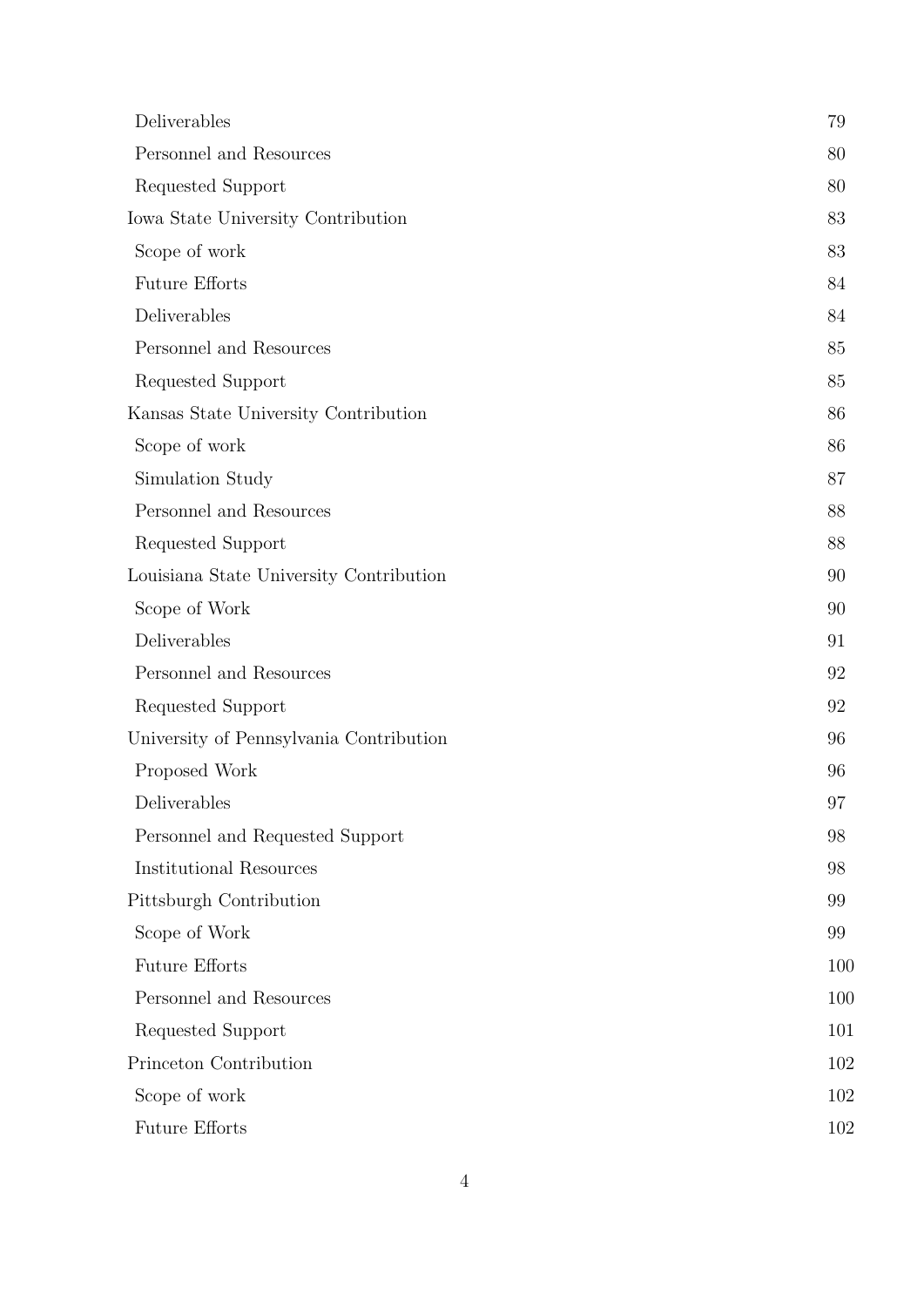| Personnel and Resources         | 102 |
|---------------------------------|-----|
| Requested Support               | 102 |
| Rochester Contribution          | 104 |
| Scope of work                   | 104 |
| Simulation Study                | 105 |
| Hardware R&D                    | 106 |
| Future efforts                  | 106 |
| Personnel and Resources         | 107 |
| Requested Support               | 107 |
| South Carolina Contribution     | 108 |
| Synopsis of the proposal        | 108 |
| The Proposed Simulation Studies | 109 |
| Methodology                     | 110 |
| <b>Future Effort</b>            | 111 |
| Requested Support               | 111 |
| Tufts University LBNE Proposal  | 113 |
| References                      | 116 |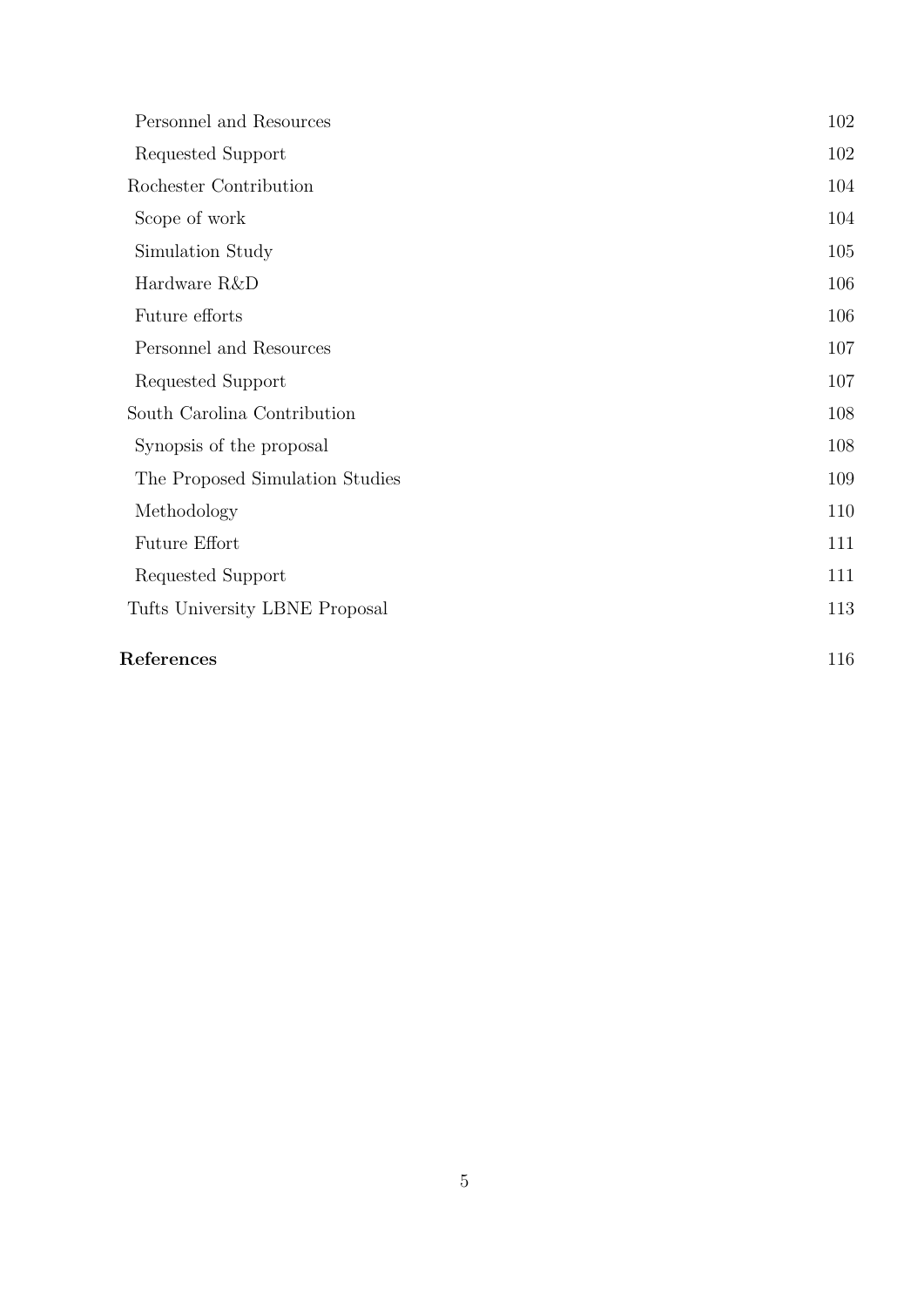## EXECUTIVE SUMMARY

The Long Baseline Neutrino Experiment (LBNE) has been proposed to measure  $\theta_{13}$ , to search for CP-violation in the lepton sector, and to determine the hierarchy of neutrino masses. The experiment will consist of an intense Fermilab neutrino beam, a large underground far detector, and a near detector complex located at Fermilab.

The neutrino beam is planned to have an intensity in the range of 700 kW, and will be energetically broad band in order to cover two oscillation minima. Options for both 60 and 120 GeV proton energies are being considered, along with various target, horn, and decay pipe options. The role of university personnel in the design and instrumentation of this beam is discussed in this proposal, and funds are requested to support people to participate in this effort.

The near detector complex must measure the incident neutrino beam characteristics prior to oscillations and the relative event rates of many neutrino interaction channels in order to reliably estimate the non-oscillated signal, background, and oscillated signal in the far detector. The goal is to limit the systematic uncertainty for oscillation analyses due to any process that can be measured at the near site. This requires the measurement of the neutrino fluxes, flavor composition, and neutrino-induced background processes to a high precision. In addition, this suite of detectors will monitor the position and intensity of the neutrino flux on a spill-by-spill basis.

There are two far detector options that are described by their proponents: liquid argon detector modules in the 20-kton range and water Cherenkov detectors in the 100-kton range. While some of the detector design work at the universities is being supported by R&D funds and "S4" funds from the NSF, many other tasks need to be done to realize a design for these detectors. The collaboration plans to settle on a reference far detector configuration by the end of 2010. This proposal will support university groups to participate in this activity.

In this document, we propose the physics studies to be carried out by university collaborators that are required to develop the preliminary design of LBNE and contributions to the near and far detector design and development. We propose to carry out this work over a three-year time period.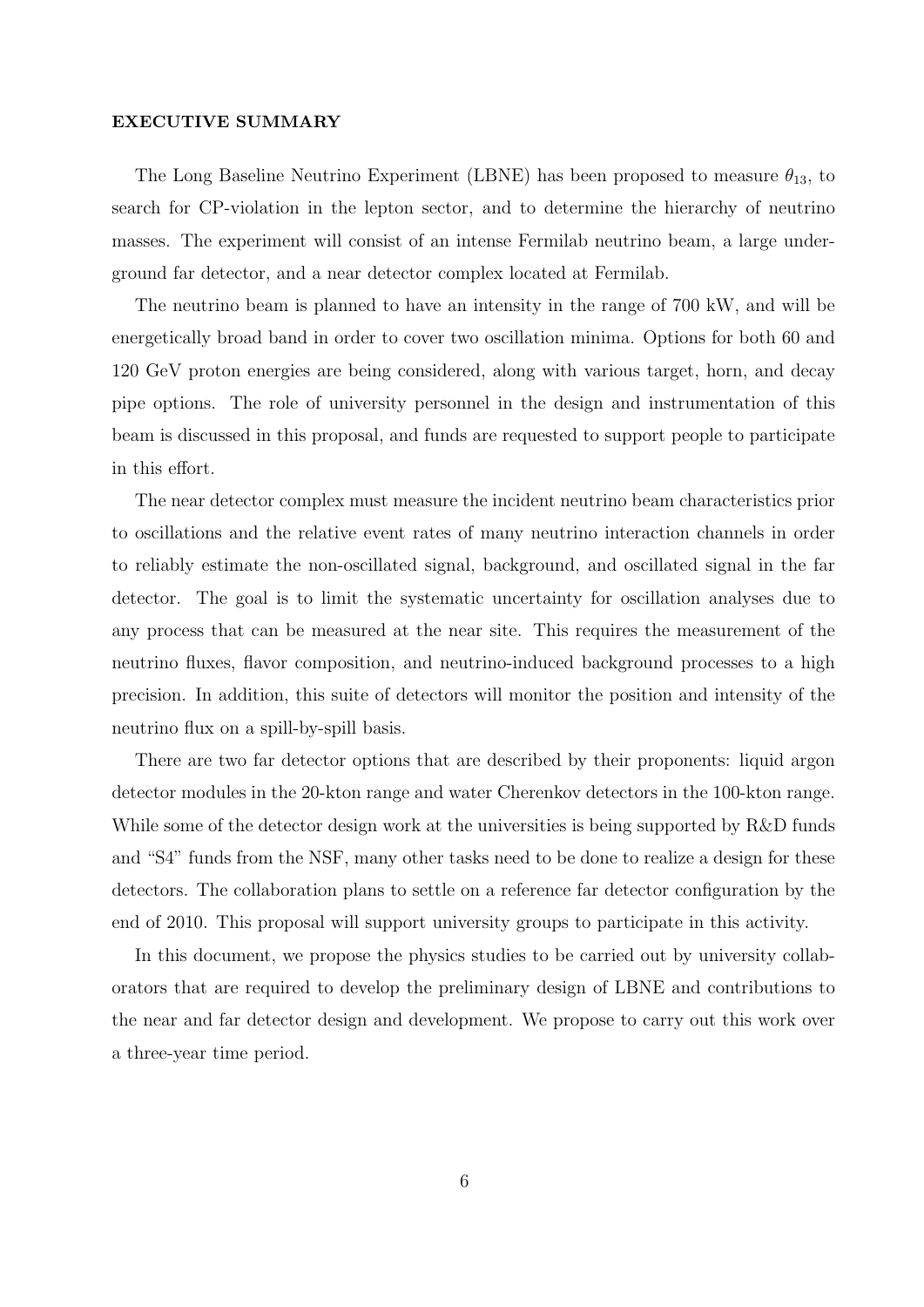## INTRODUCTION

## Physics Goals

The last fifteen years have seen remarkable progress in the field of neutrino physics and astrophysics. Neutrino flavor oscillations have been discovered [1], implying that the mass of the neutrino is non-zero and that the mass and flavor states are mixed [2]. Several precision measurements of the mixing parameters have been made or are now in progress [3] and a new generation of experiments is now under construction [4]. The neutrino spectrum from the sun has been measured for  ${}^{8}B$  and  ${}^{7}Be$  neutrinos [5] and radiochemical experiments have measured the integral solar neutrino flux, including the  $pp$  reaction  $[6]$ . New experiments are being constructed to probe the absolute neutrino mass scale [7] and determine the basic structure of the neutrino sector of the Standard Model [8]. For the field of neutrino physics, this is truly the best of times.

How to build upon these discoveries has been a subject of several broad community studies over the past five years, culminating in a series of community town meetings sponsored by the Particle Physics Project Prioritization Panel (P5) in 2007–08. The subsequent report from P5, endorsed by HEPAP, called for a new neutrino initiative in the U.S. as part of a three-pronged program in particle physics over the next decade. The flagship of this initiative would be an intense neutrino beam from Fermilab to the Deep Underground Science and Engineering Laboratory (DUSEL) in South Dakota. In this proposal, we give a brief summary of the physics that could be addressed by such an experiment. More detailed descriptions can be found in the P5 report [9], the report of the Long Baseline Study Group [10], the Neutrino Science Advisory Group report [11], and the long baseline Theory White paper [12].

Under the assumption of three active Dirac neutrinos, neutrino oscillations are fully described by two  $\Delta m^2$  values, three mixing angles, and one CP-violating phase angle. Two of the mixing angles,  $\theta_{12}$  and  $\theta_{23}$ , have been measured; however, the third mixing angle,  $\theta_{13}$ , has only a limit, and the CP phase angle,  $\delta_{CP}$ , is unknown. Motivated by the observation of neutrino oscillations with atmospheric and accelerator neutrinos  $(\Delta m_{23}^2 \sim 2 \times 10^{-3} \text{ eV}^2)$ and with solar and reactor neutrinos  $(\Delta m_{12}^2 \sim 8 \times 10^{-5} \text{ eV}^2)$ , there is now the intriguing question of the absolute ordering of the neutrino masses. In addition, there is intense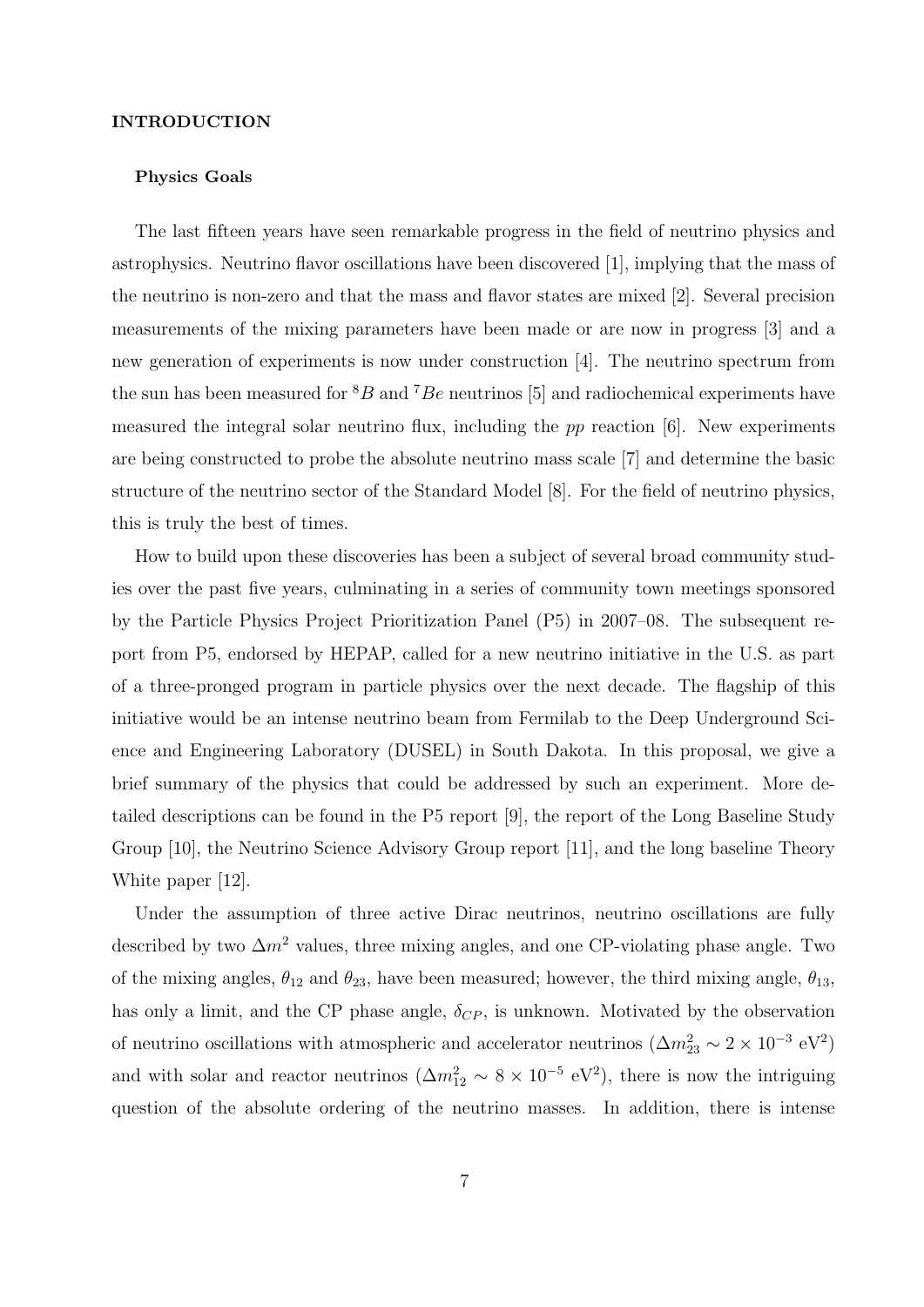theoretical speculation that neutrinos might profoundly violate CP symmetry.

The question of CP violation in the lepton sector is especially important because it may play a role in understanding the baryon asymmetry of the universe. If the mass of the neutrino is due to a "see-saw" [13] type mechanism, whereby the light left-handed neutrinos are mixed with heavy right-handed partners, then CP violation in the neutrino sector could lead to a significant baryon/anti-baryon asymmetry in the early universe. The origin of this observed asymmetry has puzzled scientists for many decades, and it may be that there is a "neutrino solution" to the problem [14].

The ordering of neutrino masses is not known because, in general, neutrino oscillation effects in vacuum depend only on the magnitude of  $\Delta m^2$  and not the sign. For solar neutrinos, propagation of the neutrino beam through the sun induces "matter effects" which are sign dependent. From measurements at different energy thresholds we know that  $m_2 > m_1$ . We do not know if  $m_3$  is significantly higher ("normal" hierarchy) or lower ("inverted" hierarchy) than the mass of the closely spaced  $(m_1, m_2)$  pair. A new "matter effects" experiment is needed to resolve this ambiguity.

In addition to these two fundamental questions, there is also a good deal of speculation about the unexpected symmetry in the neutrino mixing angles. The current values are close to the so-called "tri-bi-maximal" symmetry values [15]. Is this just a coincidence, to be rejected by more precise measurements, or is this really a clue to new physics beyond the Standard Model? A new experiment is needed that is capable of improving the measurements of  $\theta_{23}$  and  $\theta_{13}$  significantly. This can be done by increasing the data collection capability of the "far" detector in addition to reducing the systematics by precision measurements of the beam at the "near" detector.

There is a significant program of fundamental physics that can be pursued in addition to that made possible by the FNAL neutrino beam. This includes extending the search for proton decay and making fundamental measurements in astrophysics and cosmology.

The possibility that the proton is unstable has intrigued physicists since the early 1970s. In the context of a unified picture of the fundamental particles (quarks and leptons) and interactions (strong, electromagnetic, and weak), proton decay appears as a consequence. Attempts of Grand Unification are strongly supported by the meeting of the strengths of the three forces that is predicted to occur at high energies ( $\sim 10^{16}$  GeV) in the context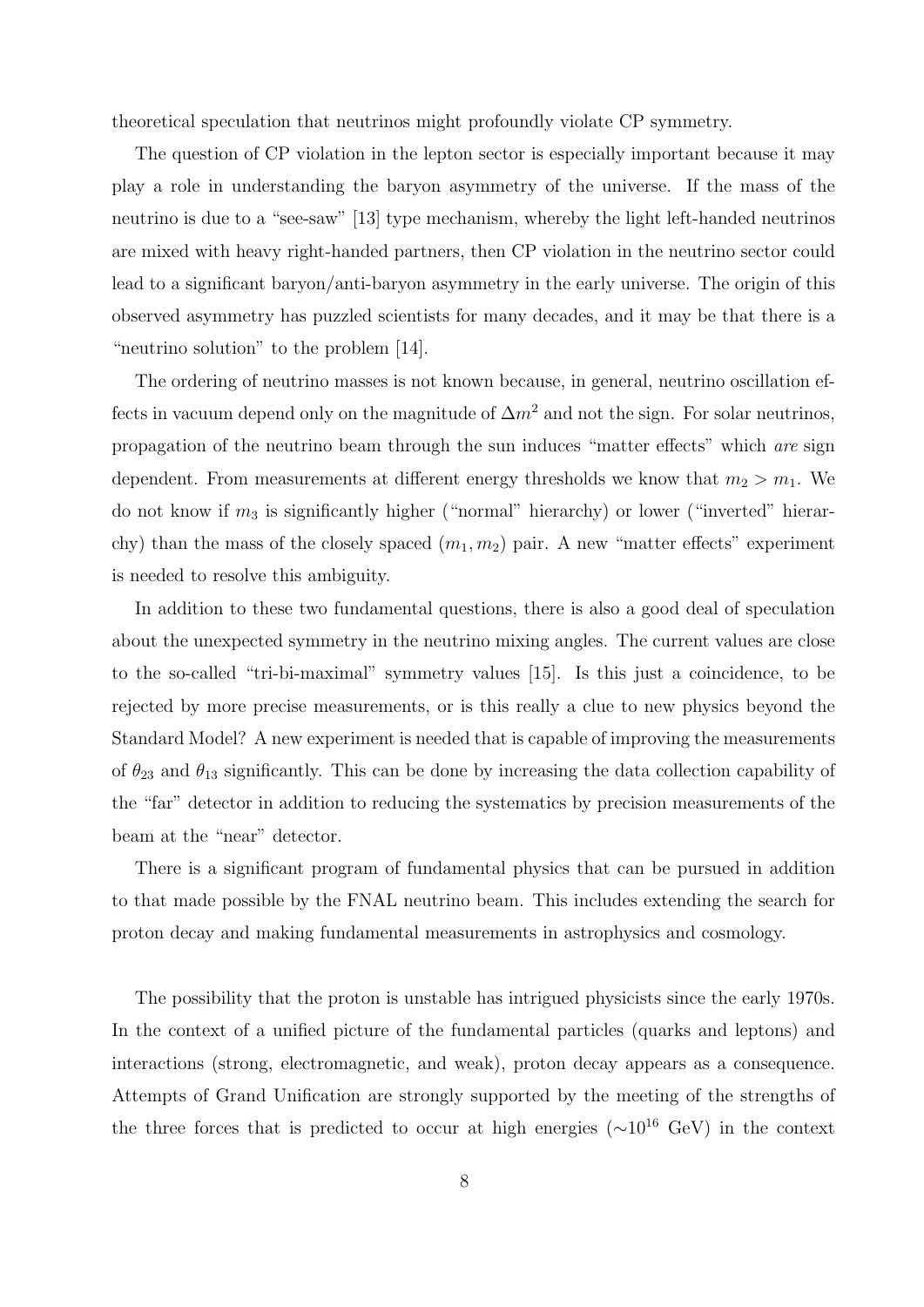of supersymmetry. One of the most crucial predictions of Grand Unification is that the proton must ultimately decay into a lepton and a meson, revealing quark-lepton unity. A large neutrino detector located at a deep underground location would be able to extend the search for proton instability by an order of magnitude or more for many possible decay modes.

Supernova explosions throughout the universe left behind a diffuse background of neutrinos that may be detected on Earth. The flux and spectrum of this background contain information about the rate of supernova explosions (and consequently the star formation rate) in the past. Since the existence of such a flux is a robust prediction of most models of stellar formation, observation of this flux would provide a key indication that our general idea of how stars came to be formed and in what epoch is correct, much like the measurement of solar neutrinos has provided strong confirmation (after our knowledge of neutrino oscillations improved) of the nuclear reaction processes in the sun. These neutrinos have never been detected, but a large, sensitive detector located deep underground should be able to make this observation based on almost all models.

A program of galactic supernova burst detection is also planned. While the detection of 20 neutrinos from SN1987A was stunning in that it confirmed the basic idea of stellar collapse into a pulsar, a galactic supernova observed with the detectors considered here would yield flavor- and time-resolved spectra that would provide a detailed record of the collapse mechanism. In addition, if a low enough threshold is achieved it might be possible to observe the predicted "day/night effect" in solar neutrinos, providing further confirmation of our ideas about matter effects in neutrino oscillations.

We propose to participate in the design and construction of LBNE by joining with the consortium of national laboratories and universities already committed to pursuing this scientific program. In the following sections, we provide a general overview of the experiment and a description of the individual contributions we plan to make to the effort. This participation would be in collaboration with existing efforts in three major categories: (1) development of the specification and conceptual design of a suite of "near detector" experiments, (2) development of the design of an intense neutrino beam with Fermilab, and (3) design of a suite of "far detector(s)" at the underground site. In each of these cases, there is significant effort already supported through DOE or NSF. This proposal is important in that it would provide funding for university groups to participate in LBNE who do not cur-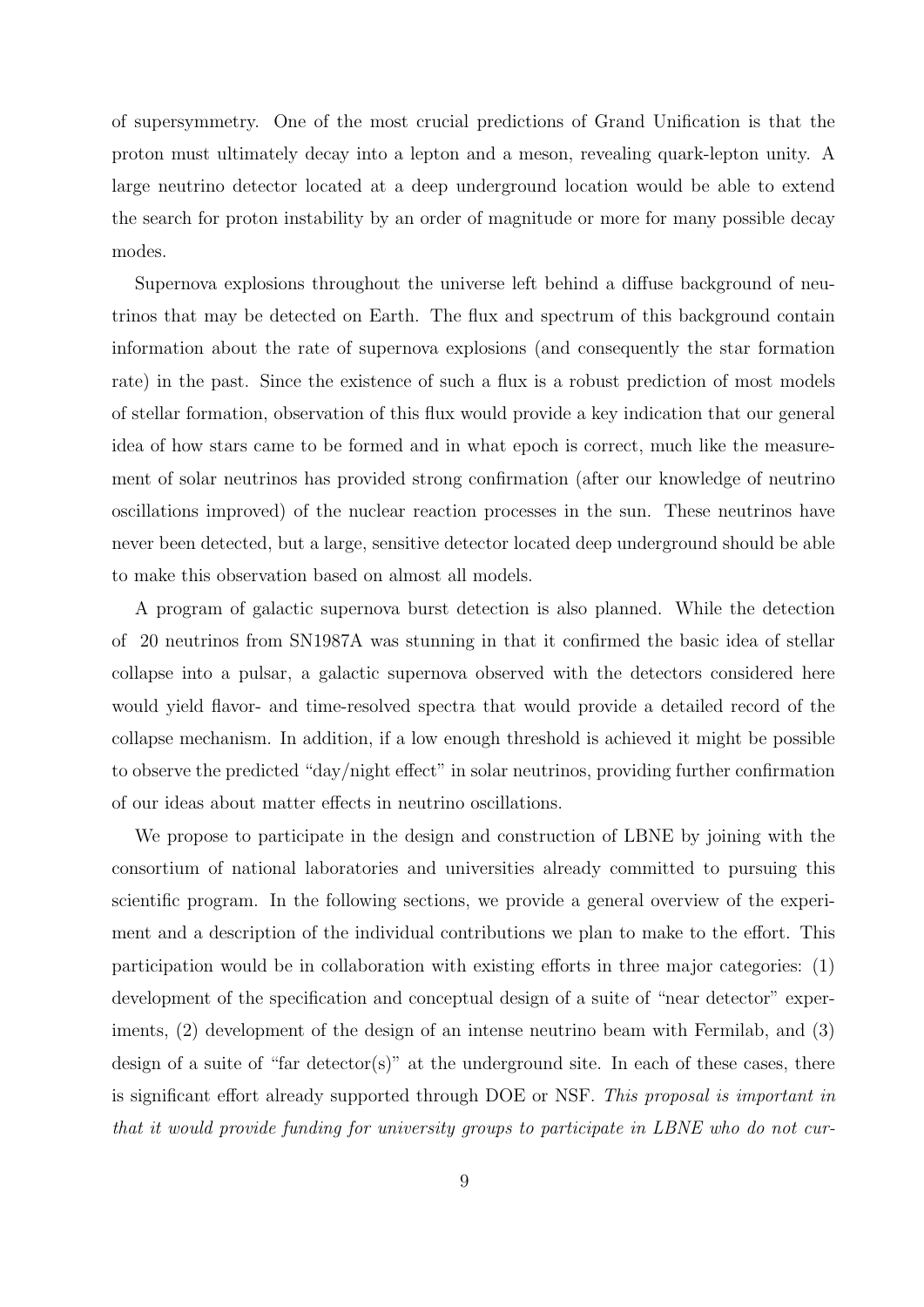rently have sufficient support from DOE project funds or NSF S4 grant funds. To evaluate the work proposed here in the context of the whole project, we will give a brief overview of the experiment and its current status, followed by a detailed description of the work to be supported under this proposal. In some cases, mostly redirection of existing university operations funding is needed; in others, supplemental funding is requested in addition to redirection. One group (Iowa State) is led by a new assistant professor and is requesting new support from the DOE for participation in LBNE. This proposal is submitted under the auspices, and after review by, the LBNE Science Collaboration.

## Experiment Overview

The LBNE project will use protons from the main injector at Fermilab to produce a neutrino beam by impinging the protons on a target encased in a magnetic horn system [10]. The horn system will be pulsed in time with the beam and will focus pions (and other charged mesons) down a decay region of several hundred meters producing a beam primarily of  $\nu_{\mu}$ or  $\bar{\nu}_{\mu}$ , depending on the chosen polarity of the horns. Downstream of a beam absorber and several hundred meters of earth will be a near detector (ND) hall. There will be detectors in the ND hall to measure the neutrino flux and neutrino interactions, detectors in the target hall to measure the neutrino-parent hadron flux, and detectors in the region around the beam dump to monitor the muon flux that is correlated with the neutrino flux. Collectively, we call this suite of detectors the near detector complex. The far site is anticipated to be in the proposed Deep Underground Science and Engineering Laboratory (DUSEL) in the Homestake mine in Lead, South Dakota. This site is about 1300 km from Fermilab. The primary oscillation analysis channel is the appearance of  $\nu_e$  ( $\bar{\nu}_e$ ) in the  $\nu_\mu$  ( $\bar{\nu}_\mu$ ) beam. The appearance probability for vacuum-oscillations is given by

$$
\begin{split} P_{\mu e} &\simeq \sin^22\theta_{13}\sin^2\theta_{23}\sin^2\left(1.27\frac{\Delta m^2_{13}L}{E}\right) \\ &\qquad \mp \sin2\theta_{13}\sin\delta\cos\theta_{13}\sin2\theta_{12}\sin2\theta_{23}\sin\left(1.27\frac{\Delta m^2_{12}L}{E}\right)\sin^2\left(1.27\frac{\Delta m^2_{13}L}{E}\right) \\ &+ \sin2\theta_{13}\cos\delta\cos\theta_{13}\sin2\theta_{12}\sin2\theta_{23}\sin\left(1.27\frac{\Delta m^2_{12}L}{E}\right)\sin\left(1.27\frac{\Delta m^2_{13}L}{E}\right)\cos\left(1.27\frac{\Delta m^2_{13}L}{E}\right) \\ &+ \cos^2\theta_{23}\sin^22\theta_{12}\sin^2\left(1.27\frac{\Delta m^2_{12}L}{E}\right), \end{split}
$$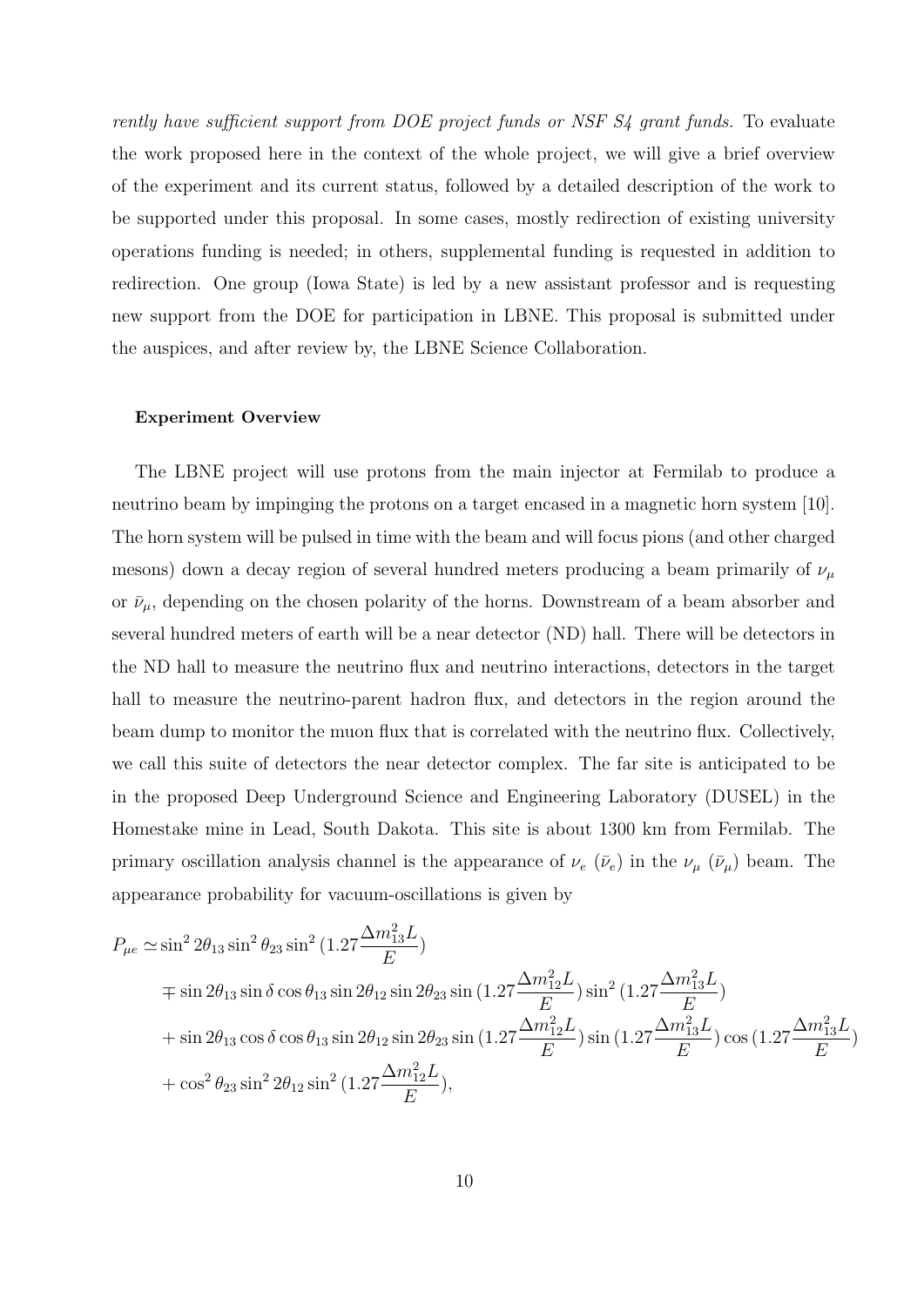where the  $\Delta m_{ij}^2 = m_j^2 - m_i^2$ , the  $\theta_{ij}$  are the mixing angles,  $\delta$  is the CP violating phase, E is the neutrino energy in  $GeV$ , and  $L$  is the distance from the point of production to the point of detection in kilometers. The critical parameter controlled by experimentalists is  $L/E$ . The baseline of 1300 km will allow the LBNE project to achieve unprecedented sensitivity in  $\nu_e$  appearance for oscillations at a  $\Delta m^2$  of  $2 \times 10^{-3}$  eV<sup>2</sup>. At this distance, the oscillation maxima we expect to probe are at neutrino energies of about 2.1 GeV (1st maximum) and 700 MeV (2nd maximum). The LBNE neutrino beam is being designed to have a large flux between 500 MeV and 2.4 GeV. The large distance allows separation of the CP violation phenomena from the matter effects in the  $\nu_{\mu} \rightarrow \nu_{e}$  and  $\bar{\nu}_{\mu} \rightarrow \bar{\nu}_{e}$  signals. The detection of CP violation requires a very large detector at the far site to obtain sufficient data to see a small asymmetry between neutrinos and antineutrinos. The current beam concept is for a 700-kW beam utilizing Main Injector protons at 60 or 120 GeV, and a new switchyard, target hall, and 250-m decay pipe to be added onto the existing Fermilab complex. Site evaluation is underway, and a reference beam design is being developed.

The current options for the far detector are a water Cherenkov detector with a fiducial mass of several hundred kilotons and a liquid argon time-projection chamber (TPC) with a fiducial mass of several tens of kilotons. Water Cherenkov detection is a leading candidate technology because it minimizes the cost per kiloton of fiducial mass and can separate charged-current (CC)  $\nu_{\mu}$  interactions from CC  $\nu_{e}$  interactions. In addition, the mature technology has a long history culminating with Super–Kamiokande, a 50-kton detector in the Kamioka Mine in Japan [16]. Building a detector of a few hundred kilotons is, therefore, viable with a minimum of research and development (R&D). The design issues are largely ones of cost vs. physics optimization rather than fundamental viability, so the current LBNE plan is to build at least 300 kton of fiducial mass of water Cherenkov detector in multiple modules, each at least 100 kton in fiducial mass. Liquid argon TPCs show great promise in achieving better background rejection from neutral current  $\pi^0$  events than water Cherenkov detectors, but require a significant R&D program to establish the viability of constructing sufficiently large detectors to serve the physics needs of the LBNE project. A phased program at Fermilab is underway including the ArgoNEUT and MicroBooNE experiments, and the collaboration is considering a liquid argon TPC option instead of, or in addition to, a water Cherenkov detector.

In addition to the far detectors, one or more near detectors are required to characterize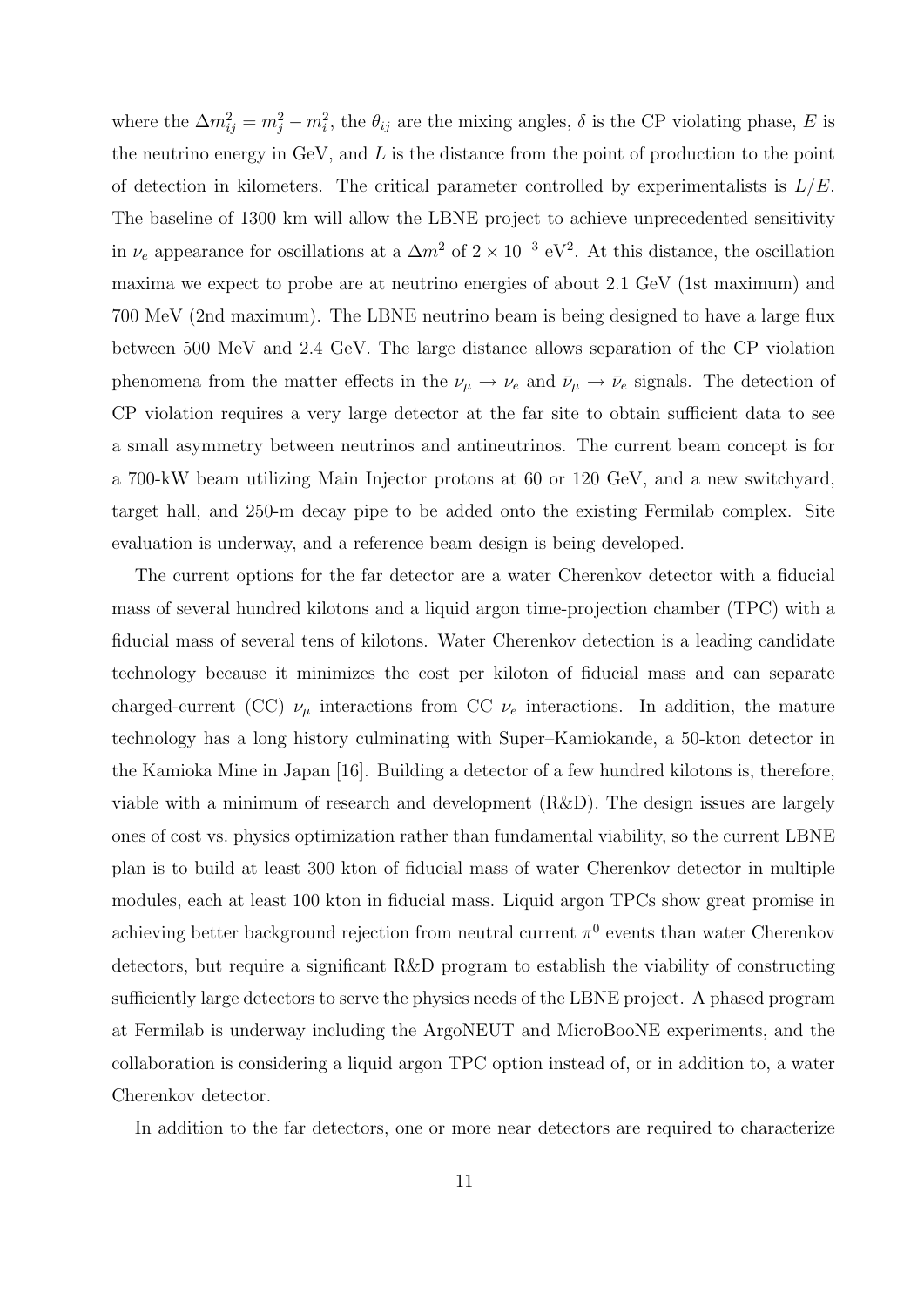the neutrino beam at the production point. An oscillation analysis requires a detailed knowledge of the absolute flux, energy spectrum, and intrinsic  $\nu_e$  contamination. At the energies considered for this beam, a fundamental knowledge of the interaction parameters associated with nuclear effects and non-quasi elastic final states is also required. Thus a near detector is planned to make detailed measurements of the beam at the end of the decay pipe. There are several options being considered, including  $(1)$  liquid argon TPC,  $(2)$ MINERVA-like tracking detector, and (3) a suite of high resolution tracking detectors.

## Sensitivity

The collaboration is currently embarked on settling on a set of reference designs and configurations necessary for a planned CD-1 review in later 2010 or early 2011. The sensitivities shown below are for a preliminary beam design consisting of a 120-GeV proton beam, MINOS-like horn and target design, a 300-kton water Cherenkov detector or 50-kton liquid argon detector, and a far detector site located 4850 feet underground at DUSEL. (Note that a shallow liquid argon detector may not be sensitive to, or may have reduced sensitivity for, non-beam related physics.) The tables and plots below are from several studies and preliminary calculations based on estimates from extrapolated data from existing Cherenkov detectors such as Super-Kamiokande, SNO, and MiniBooNE, and from assumptions on the performance of liquid argon TPC from simulations and small prototypes.

#### Neutrino Physics

The current generation of neutrino oscillation experiments has essentially no sensitivity to the value of  $\delta_C P$  and only limited sensitivity to the mass hierarchy (only if the value of  $\theta_{13}$  is close to 10<sup>o</sup>). A major goal of this experiment is to be sensitive to the mass hierarchy and CP violation even if  $\theta_{13}$  is as small as 3<sup>o</sup>, roughly the sensitivity of the new generation of experiments now being built.

Using a preliminary beam design and assuming equal running of neutrinos and antineutrinos, Table I gives the expected sensitivity for a 300-kton water Cherenkov detector for  $60\times10^{20}$  and  $120\times10^{20}$  protons on target (POT). Note that  $60\times10^{20}$  POT represents roughly six years of actual run time (100% duty factor) for a 700-kW 120-GeV beam. Performance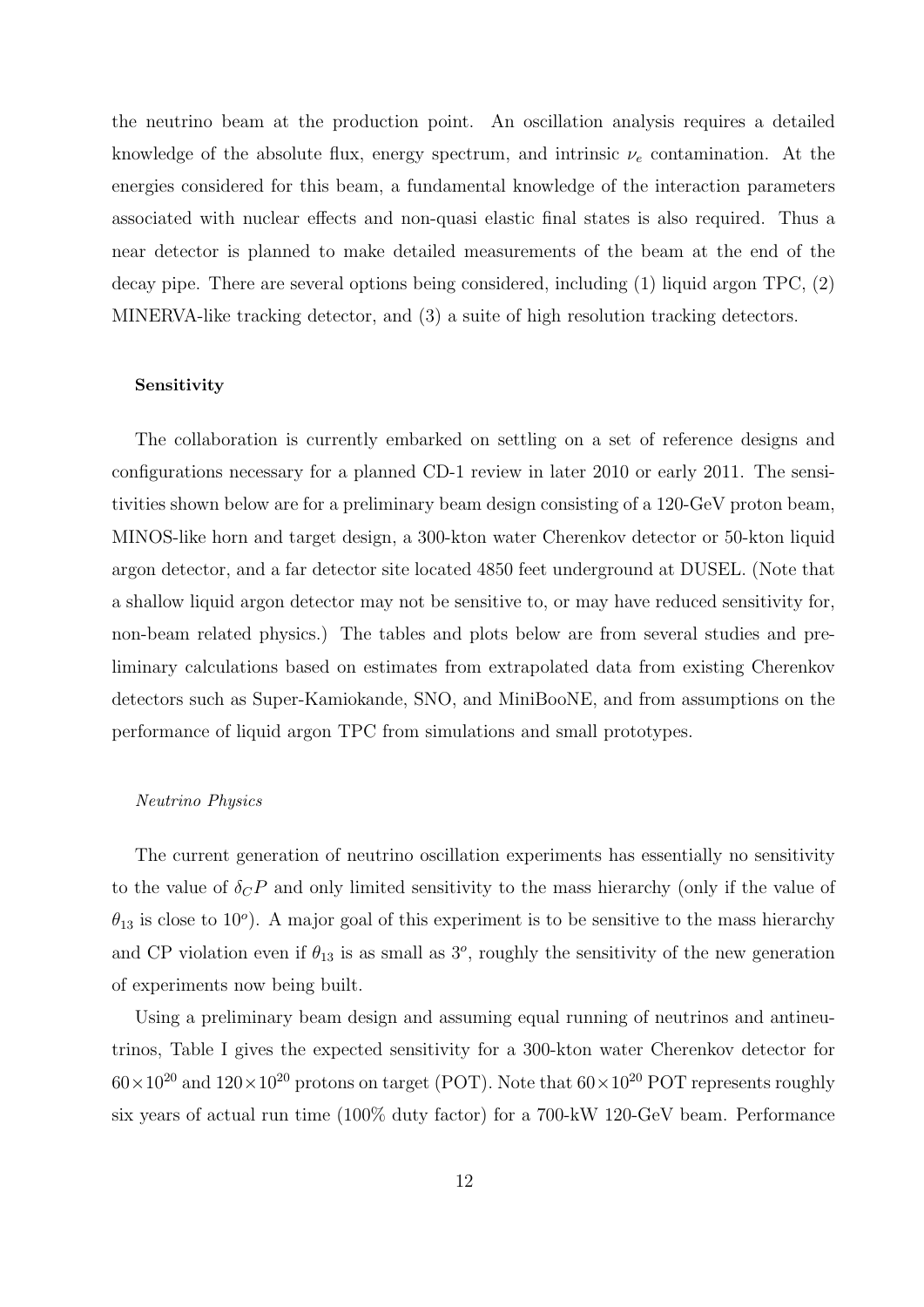|                | $POT(\times 10^{20})$  |          | Sensitivity                                                   |       |            |
|----------------|------------------------|----------|---------------------------------------------------------------|-------|------------|
| Detector       | at $120 \text{ GeV}$   | assumed  |                                                               | mass  |            |
|                | $\nu + \overline{\nu}$ |          | hierarchy $\left \sin^2 2\theta_{13} \neq 0\right $ hierarchy |       | <b>CPV</b> |
| 300-kton water | $60 + 60$              | normal   | 0.006                                                         | 0.01  | 0.012      |
| 300-kton water | $60 + 60$              | inverted | 0.005                                                         | 0.01  | 0.011      |
| 50-kton argon  | $60 + 60$              | normal   | 0.006                                                         | 0.009 | 0.009      |
| 50-kton argon  | $60 + 60$              | inverted | 0.004                                                         | 0.01  | 0.007      |

TABLE I: Sensitivity of LBNE for specific combinations of run time, assumed mass hierarchy, and far detector configuration. Water Cherenkov  $\pi^0$  rejection efficiencies are extrapolated from Super–Kamiokande, and liquid argon rejection efficiency is assumed to be 100%. The sensitivity for  $\sin^2 2\theta_{13} \neq 0$  is for rejection of the null hypothesis at  $3\sigma$  for all values of  $\delta_{CP}$ , while the mass hierarchy sensitivity is the  $\sin^2 2\theta_{13}$  value that would allow discrimination between the normal and inverted mass hierarchy at 90% c.l. for all values of  $\delta_{CP}$ . For CP violation, the sensitivity quoted is the value of  $\sin^2 2\theta_{13}$  for which 50% of the possible values of  $\delta_{CP}$  can be measured at better than 3 $\sigma$ . For all cases, a 5% uncertainty on the background is assumed, along with a  $\Delta m^2_{23}$  value of  $2.4 \times 10^{-3} \text{ eV}^2$ .

parameters for the detector are extrapolated from Super-Kamiokande, including the effects of the higher beam energy for DUSEL. A 5% uncertainty is assumed for backgrounds (e.g., intrinsic  $\nu_e$  in the beam). To reach the ultimate sensitivity goal with a realistic duty factor (0.67), a 16-year run would be required. This could be reduced by a factor of three if the beam power is increased to 2 MW (as planned for "Project X").

If a liquid argon detector is practical and is shown to be near 100% efficient for reducing the background from misidentifying neutrino-induced  $\pi^0$  events, then a similar sensitivity could be obtained with a 50-kton detector. The collaboration is currently studying the possibility of employing one or more such detectors at the far site.

Thus, if the current round of  $\theta_{13}$  experiments makes a positive measurement, then this experiment will settle the mass hierarchy problem in addition to making a definitive statement regarding CP violation by neutrinos.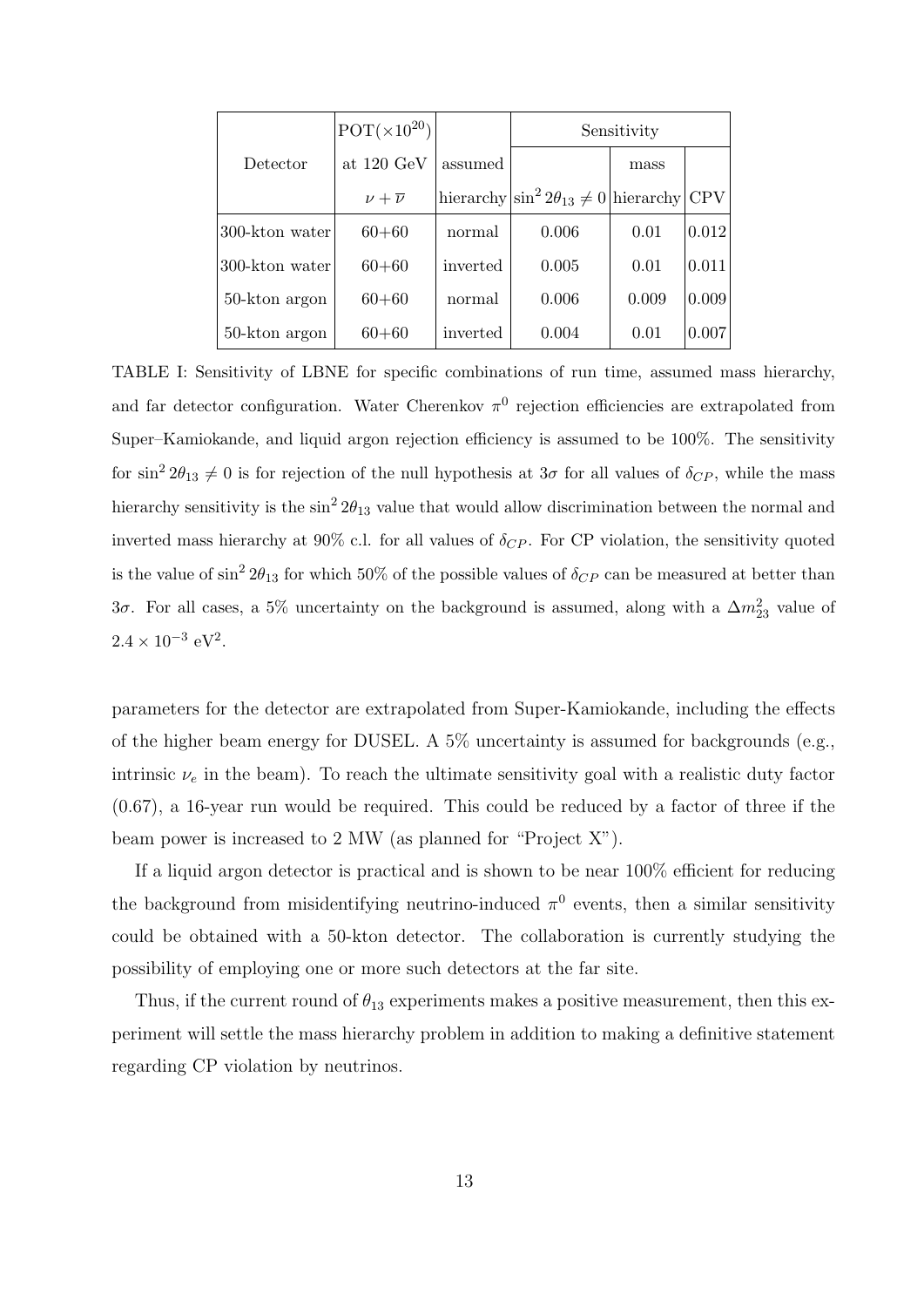### Nucleon Decay

The stability of the proton has been questioned since the early 1970s in the context of a unified picture of the fundamental particles—the quarks and leptons—and interactions—the strong, electromagnetic, and weak. Grand Unification attempts are strongly supported by the dramatic meeting of the strengths of the three forces that is predicted to occur at high energies ( $\sim$ 10<sup>16</sup> GeV) in the context of supersymmetry, and recently by the magnitude of neutrino masses that is suggested by the discovery of neutrino oscillations. One important prediction of Grand Unification is that the proton must ultimately decay (with a lifetime in the range of  $10^{35-36}$  years for some theoretical models) into a lepton and a meson, revealing quark–lepton unity.

Proton decay final states depend on the details of a given theory. Experimentally, the modes  $p \to e^+ \pi^0$  and  $p \to \nu K^+$  are common benchmarks. The former represents the lightest anti-lepton plus meson final state, typical for the case where the first generation of quarks and leptons are grouped in a single multiplet, as in SU(5). The latter is typical of supersymmetric grand unified theories where dimension-5 operators induce decays that span generations, hence requiring a strange quark. Current limits from Super-Kamiokande for these two modes are  $8 \times 10^{33}$  years and  $2 \times 10^{32}$  years, respectively [17].

Currently, no experiment has ever detected a candidate event in the region of total momentum and invariant mass expected for  $p \to e^+ \pi^0$ . Background estimates from the SK collaboration are  $0.2 \pm 0.1$  events/100 kton/year using their particular analysis. The selection efficiency or the SK analysis was estimated to be  $45\% \pm 19\%$ , dominated by nuclear effects. It should be noted that the presence of free protons in water presents a 2/10 chance for an event with ideal back-to-back kinematics far from the background region. For a run of 20 years we would expect to reach a sensitivity of  $10^{35}$  years (90% CL). Based on experience with 20% photon coverage in the SK-2 and IMB (5% coverage), we expect the sensitivity to  $p \rightarrow e^+ \pi^0$  to be relatively unaffected by PMT coverage.

For the  $p \to K^+\nu$  mode, the  $K^+$  is below the Cherenkov threshold, requiring a search for kaon decay at rest. There is significant atmospheric neutrino background in the dominant (63%) decay mode of  $K^+ \to \mu^+ \nu_\mu$ . SK uses the prompt nuclear de-excitation gamma ray  $(6.3 \text{ MeV})$  from the residual  $^{15}N$  nucleus to reject background events. Analysis of the hadronic mode,  $K^+ \to \pi^+\pi^0$  (21%) is hampered by the fact that  $\beta_{\pi^+} = 0.87$ , so that the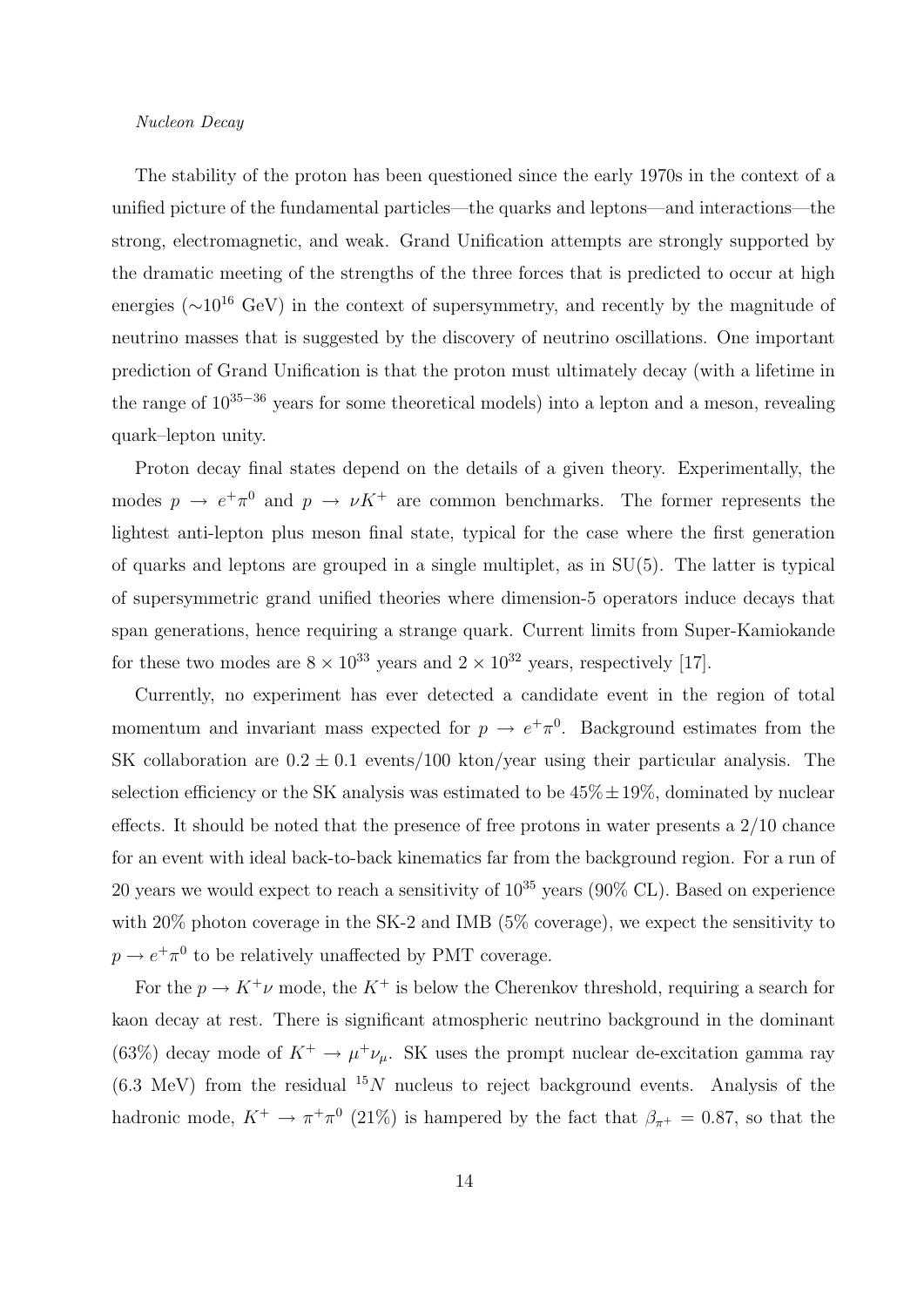amount of Cherenkov light emitted is near the detectable threshold. Expectations are that background events could be seen in this mode at a rate of 0.8 events/100 kton/year. The combined efficiency for the prompt gamma tag of both kaon decay modes is  $14\% \pm 2\%$  with an expected background of  $1.2 \pm 0.4$  events/100 kton/year. Experience with SK shows that the performance of this analysis is sensitive to the amount of photon coverage. For a run of 20 years we would expect to reach a sensitivity between  $1 - 2 \times 10^{34}$  years.

For a liquid argon detector, the sensitivity per kiloton for  $p \to e^+ \pi^0$  and other related decay modes is worse than water, due to the larger nuclear effects and lack of free protons. For  $p \to K^+\nu$  however, the sensitivity per kiloton can be significantly better. The highlyionizing kaon tracks will be visible, along with the decay into either the muon or pion modes. Assuming 100% background rejection and 100% efficiency, a 20-year run of a 50-kton liquid argon detector would result in a sensitivity (90% c.l.) of  $9 \times 10^{34}$  years.

#### Cosmological Supernovae

Supernova explosions throughout the universe left behind a diffuse background of neutrinos that may be detected on Earth. The flux and spectrum of this background contains information about the rate of supernova explosions (and consequently the star formation rate) in the past. Since the existence of such a flux is a robust prediction of almost all models of stellar formation, observation of this flux would provide a key indication that our general idea of how stars came to be formed and in what epoch is correct, much like the measurement of solar neutrinos has provided strong confirmation (after our knowledge of neutrino oscillations improved) of the nuclear reaction processes in our own sun.

The best signal of supernova relic neutrinos in water Cherenkov detectors are the positrons resulting from the inverse  $\beta$  decay reaction with antineutrinos well above the reactor (∼10 MeV) and well below the atmospheric (∼100 MeV) antineutrino background. Above  $\sim$ 20 MeV, the dominant background is due to the decay of sub-Cherenkov threshold  $\mu$ s from atmospheric neutrino interactions. This could be greatly reduced by tagging the neutron which accompanies each inverse  $\beta$  reaction by observing the  $\gamma$  rays associated with its capture.

Figure 1 shows the existing limit on the flux of diffuse SN background neutrinos from Super–Kamiokande and the predictions from several published models. The model differ-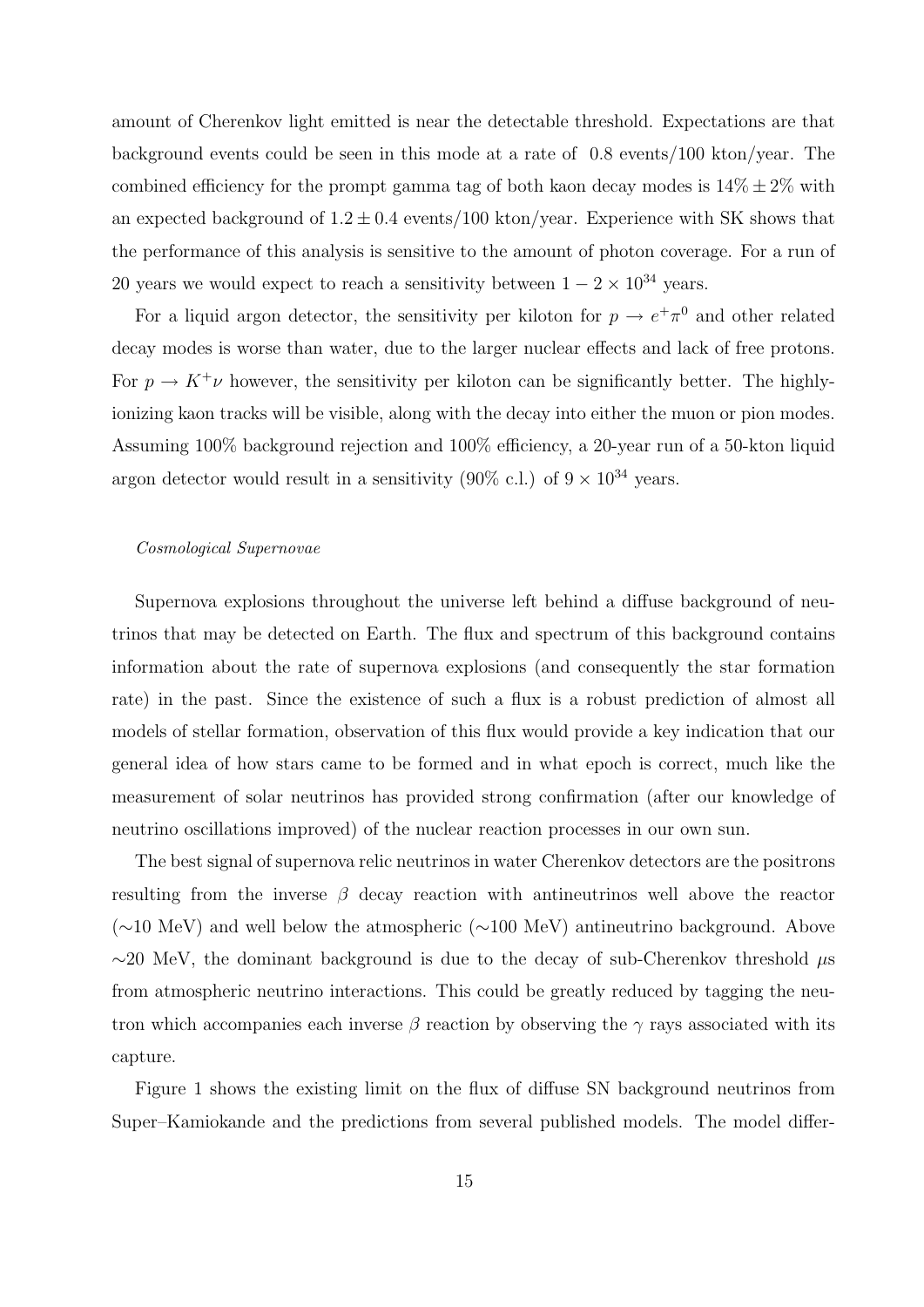

FIG. 1: A sample of theoretical predictions for the anti-electron component of the diffuse SN neutrino flux above the Super-Kamiokande (SK) neutrino threshold. The dashed line is the SK flux limit (reprinted from C. Lunardini [18]).

ences are mainly due to (1) different collapse model and (2) different stellar formation model. It is evident that an order of magnitude improvement in sensitivity is sufficient to cover most models. Thus a 300-kton detector loaded with gadolinium and at sufficient depth should be able to unambiguously detect this neutrino flux [19].

## Galactic Supernovae

A nearby core-collapse supernova will provide a wealth of information via its neutrino signal. The neutrinos are emitted in a burst of a few tens of seconds duration, with about half in the first second. Energies are in the few tens of MeV range and luminosity is divided roughly equally between flavors. The observed neutrino signal will shed light on a variety of topics. The time, energy, and flavor distribution of the detected neutrinos will give information on the astrophysics of core collapse: one can learn about the explosion mechanism, accretion, neutron star cooling, and possible transitions to quark matter or to a black hole. An observation in conjunction with a gravitational wave detection would be especially interesting. A nearby core collapse will also give information on the properties of neutrinos. In particular, oscillations in the core can provide information on oscillation parameters, mass hierarchy, and  $\theta_{13}$ , possibly even down to very small values inaccessible to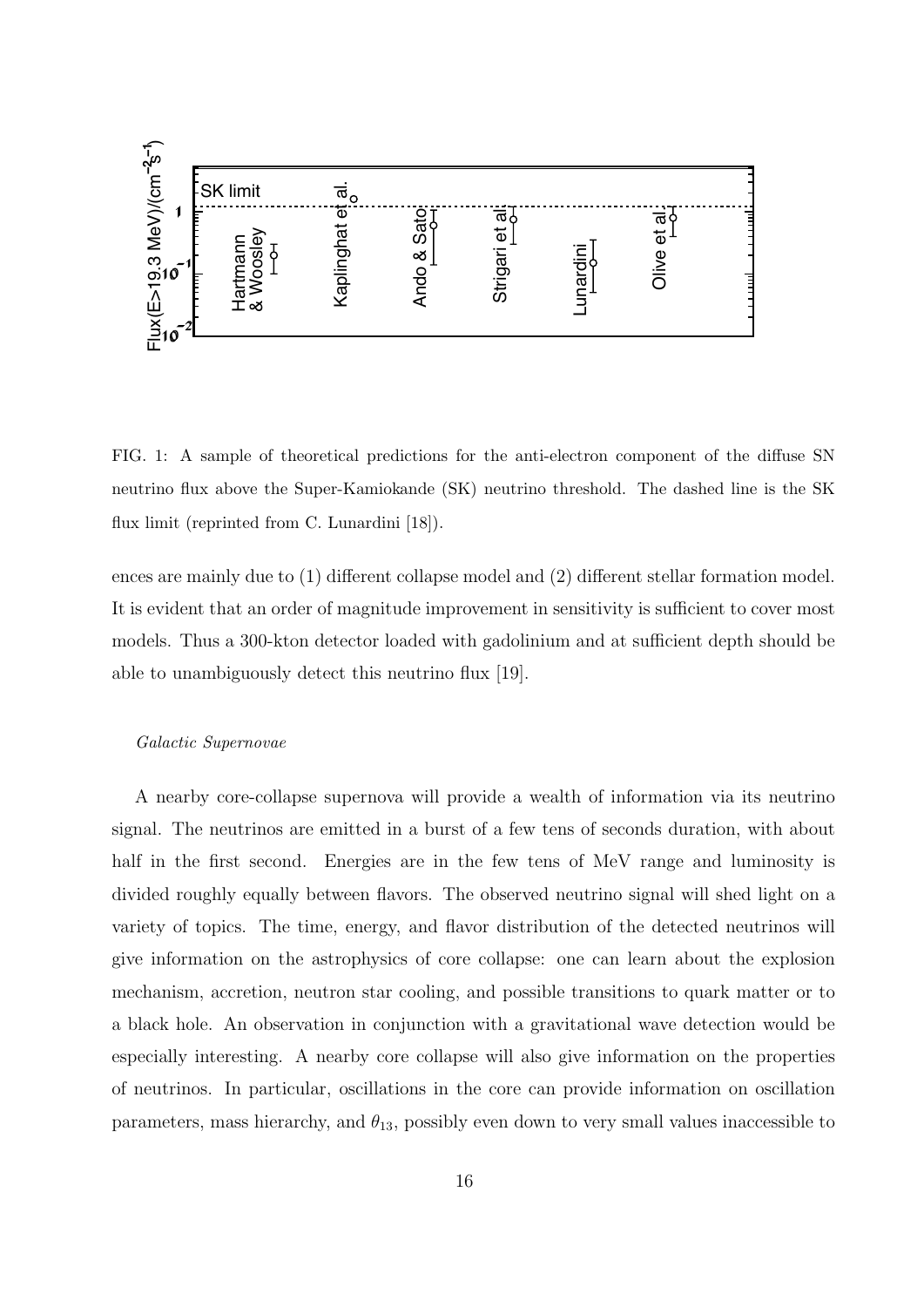| 100-kton water                                                    | No. of interactions |
|-------------------------------------------------------------------|---------------------|
| Inverse beta decay $\bar{\nu}_e + p \rightarrow e^+ + n/23000$    |                     |
| CC $\nu_e + ^{16,18}$ O $\rightarrow ^{16,18}$ F + e <sup>-</sup> | 1000                |
| NC $\nu + ^{16}O \rightarrow \nu + ^{12}O^*$                      | 1100                |
| ES $\nu + e^- \rightarrow \nu + e^-$                              | 1000                |
| 50-kton LAr                                                       |                     |
| CC $\nu_e + ^{40}$ Ar $\rightarrow e^- + ^{40}$ K <sup>*</sup>    | 3100                |
| $CC \bar{\nu}_e + ^{40}Ar \rightarrow e^+ + ^{40}Cl^*$            | 260                 |
| NC $\nu + ^{40}$ Ar $\rightarrow \nu + ^{40}$ Ar <sup>*</sup>     | 15000               |
| $ES \nu + e^- \rightarrow \nu + e^-$                              | 500                 |

TABLE II: Summary of expected core collapse signals at 10 kpc. The expected number of events scales by distance as  $1/D^2$ , where D is the distance to the supernova. These numbers are for no oscillation effects. Oscillation effects will very likely strongly influence the charged current  $\nu_e$  and  $\bar{\nu}_e$  event rates.

accelerator experiments [20]. Observation of a neutrino burst also allows one to set limits on coupling to axions, large extra dimensions, and other exotic physics [21]. Finally, because the neutrinos emerge promptly after core collapse, in contrast to the electromagnetic radiation, which must beat its way out of the stellar envelope, an observed neutrino signal can provide a prompt supernova alert [22]. This will allow astronomers to find the supernova in an early light turn-on stage, which may yield information about the progenitor (in turn important for understanding oscillations). Table II shows the number of events expected from a galactic supernova at 10 kpc in a 100-kton water detector and 50-kton liquid argon detector.

## Other Physics

In addition to the physics program outlined above, a deep detector would be able to continue the solar, atmospheric, and VHE neutrino investigations of Super–Kamiokande with an order of magnitude increase in data, and muon-induced backgrounds reduced a factor of 10 or more due to the greater depth. This program would include (1) looking for matter effects in the  ${}^{8}B$  solar neutrino flux, (2) looking for evidence of tau neutrino interactions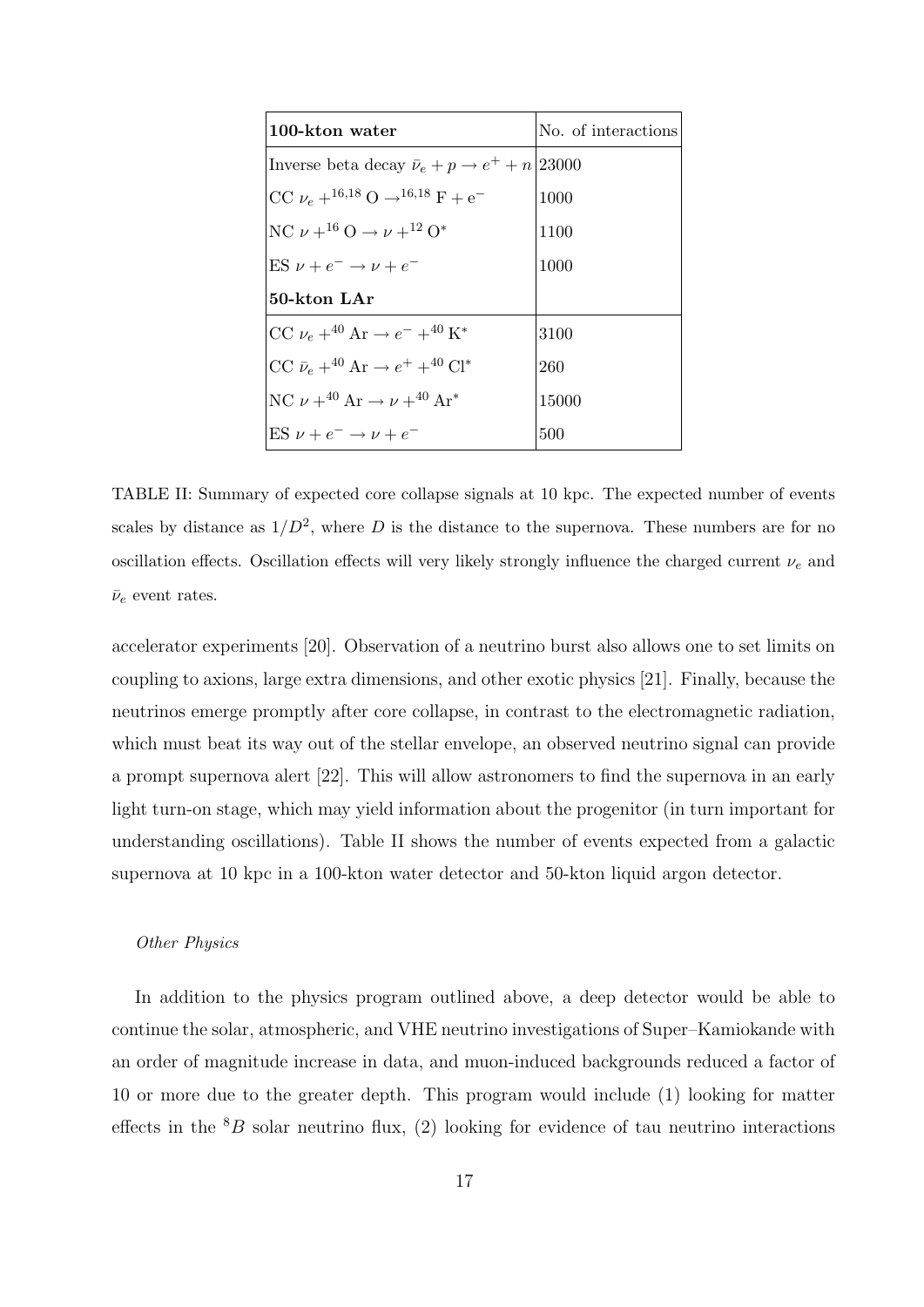in atmospheric neutrinos, (3) a search for a sterile neutrino component in atmospheric neutrino oscillations, (4) looking for neutrinos from WIMP annihilation in the sun, and (5) searching for other exotic physics (e.g., mass-varying neutrinos and GRB neutrinos). Thus, the collaboration supports the development of a broad physics program enabled by large detectors at the 4850 level of DUSEL.

## This Proposal

While the LBNE project provides funds for design and engineering work, support for university physicists to work on the experiment must come from individual university grants. Thus, we propose to join the existing effort to design the beam, far detector, and near detector complex for LBNE. The work outlined in this proposal represents only a fraction of the total effort required, and so must be considered in that context. Briefly, the existing efforts are centered around the LBNE project, which is a joint NSF-DOE effort that is working towards the CD1 level of design by late 2010 (note: CD0 was received in January 2010). This project is supported by a combination of DOE project funds and NSF design funds. Currently, the LBNE Science Collaboration consists of 46 institutions and 200+ physicists and engineers. This proposal outlines a plan to redirect existing resources at universities coupled with a request for increased operational support for travel and people to participate in this community-wide effort. There is no overlap with effort already funded through the DOE project or NSF S4 solicitation. The work outlined in this proposal has been planned in coordination with the LBNE project management and the science collaboration. Letters of endorsement are included as an appendix. It should be explicitly noted that this proposal does not cover equipment or M&S costs associated with the actual construction of the experiment, but only the physicist effort required for design and planning. Engineering and other technical support are not covered, as this work will be supported directly by the DOE project funds or NSF S4.

The work proposed here spans the entire range of the project scope: near detector, far detector, and beam design and instrumentation. There is a section for each institution that describes the work to be done and how it fits into the overall experimental design effort. Each institution then lays out the budget for doing the work, and indicates the part that can be covered by redirection of existing funds and the part that would require additional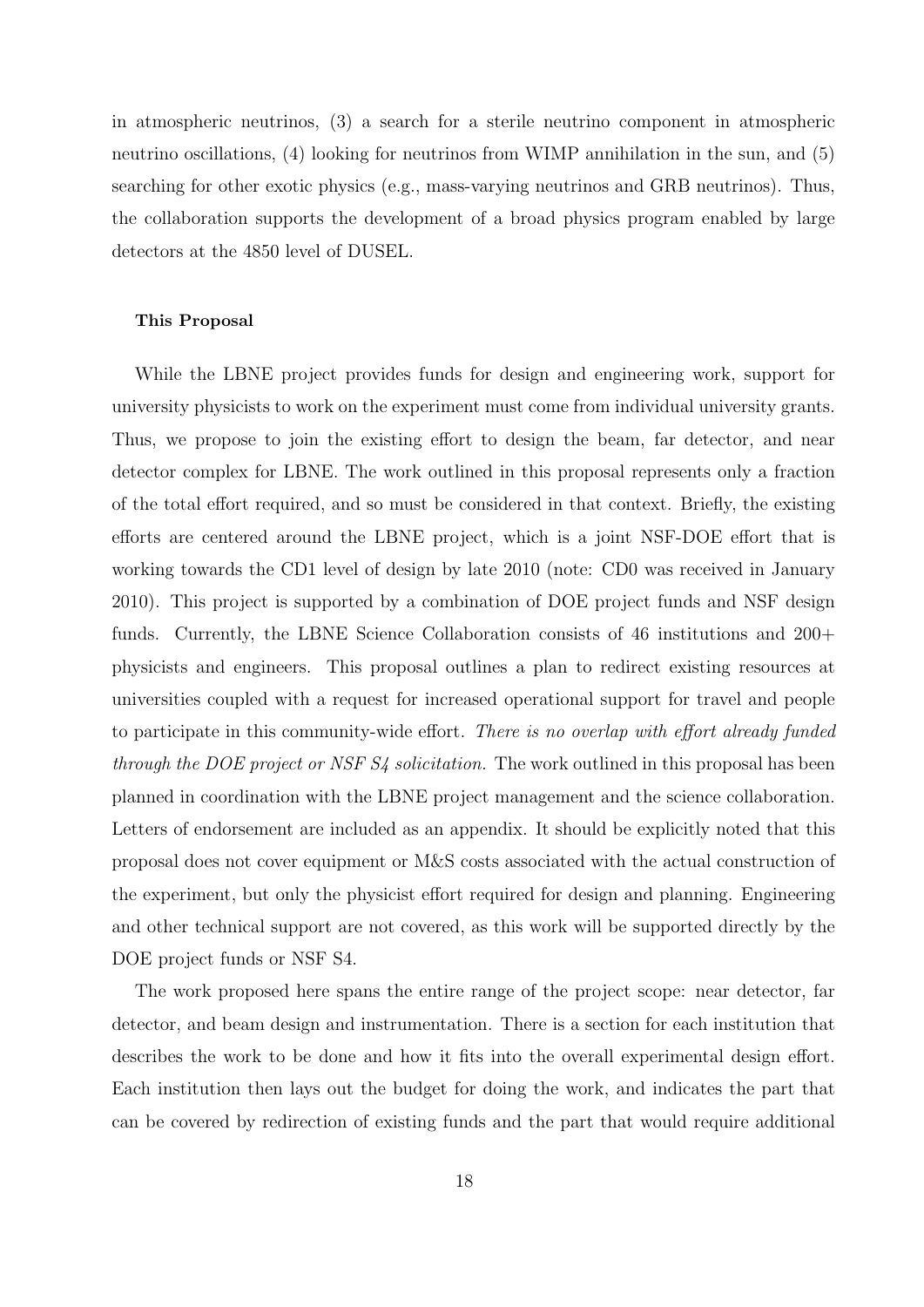funding. The expectation is that, although this proposal is presented as a coherent plan, the individual requests will be separately evaluated by the DOE. This proposal provides the information needed to evaluate these requests in the context of the whole project. It includes only HEP-supported university groups; effort from NSF-supported groups, DOE nuclear physics groups, and national lab groups will be requested via separate proposals.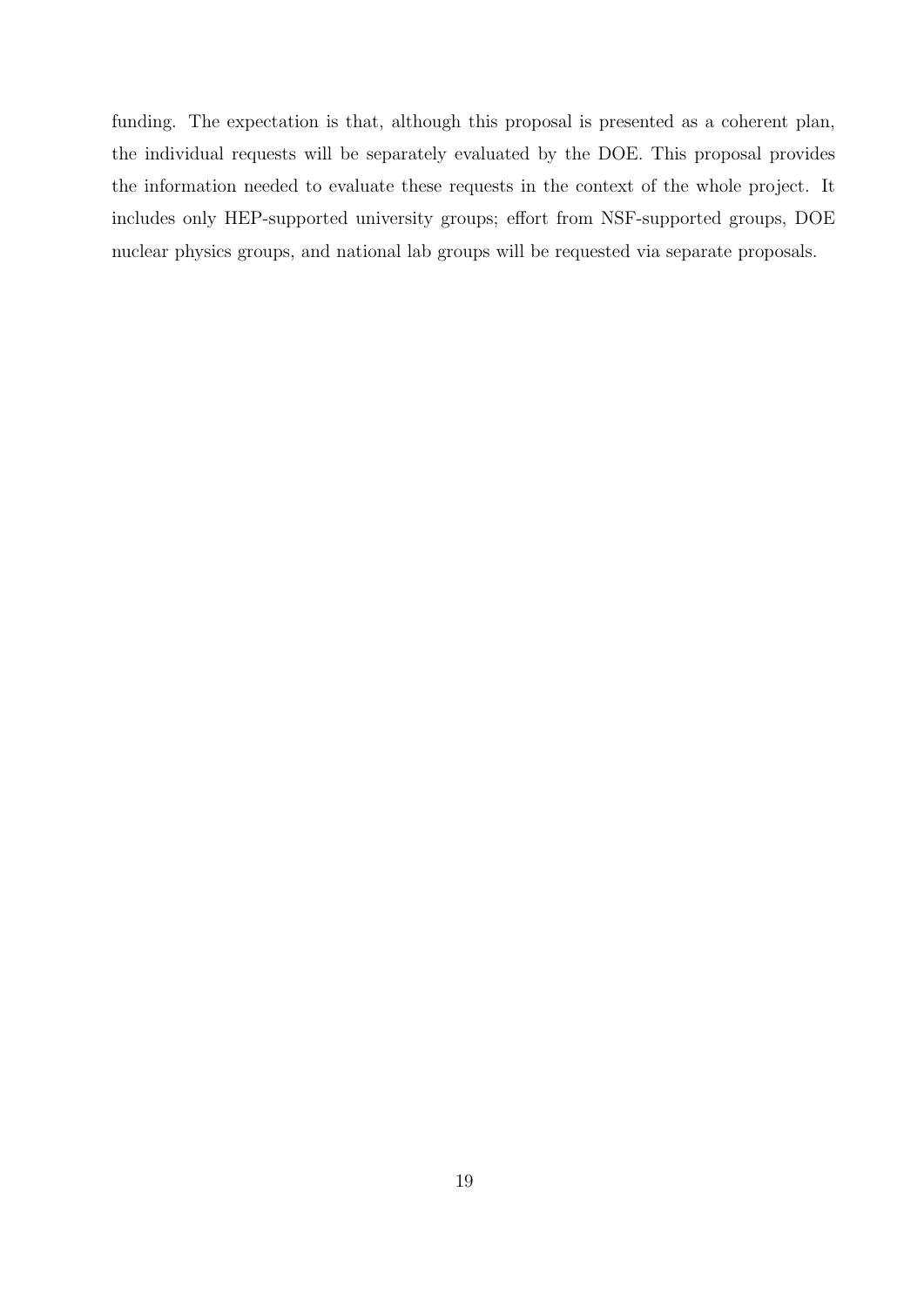## PHYSICS PLAN

In this section, we outline the physics studies required to support the preliminary design of LBNE.

#### Near Detector Studies

The primary purpose of the near detector (ND) complex is to maximize the oscillation physics potential of the far detector. The complex should, therefore, be useful for analyzing  $\nu_e$  appearance, the primary oscillation channel, and  $\nu_\mu$  disappearance. In addition, the complex should be able to monitor the intensity and direction of the beam on a spill-byspill basis. We anticipate the need for detectors to measure the post-target hadron (PTH) flux and both the muon flux and neutrino flux due to the decay of the PTH flux. The requirements of the ND complex will depend on the neutrino flux produced by the beam, the beamline configuration, and the anticipated performance of the far detector. Close coordination with the beam working group and the far detector working groups is critical for a successful design.

There are three focus areas that constitute the organization of the work required to define the near detector complex: strategy, beamline, and neutrino. The strategy focus area integrates studies required to define how the ND data will be used in oscillation analyses. This requires close coordination between the ND, beam, and far detector working groups both in the initial planning stages and throughout the design process as the beam and far detector designs undergo iterative changes. The beamline focus area constitutes any measurements of hadron or muon fluxes in the region after the target and horn configuration to just beyond the beam absorber at the downstream end of the decay region. It also includes any measurements of hadron production off of the target performed externally. The neutrino focus area consists of any measurements of neutrino interactions in the neutrino hall downstream of the decay region.

For each focus area, there are two sets of tasks: work to be performed for CD-1 and work to be completed after CD-1 in support of the preliminary design of LBNE. Much of the work on the latter set of tasks will commence before CD-1 is granted.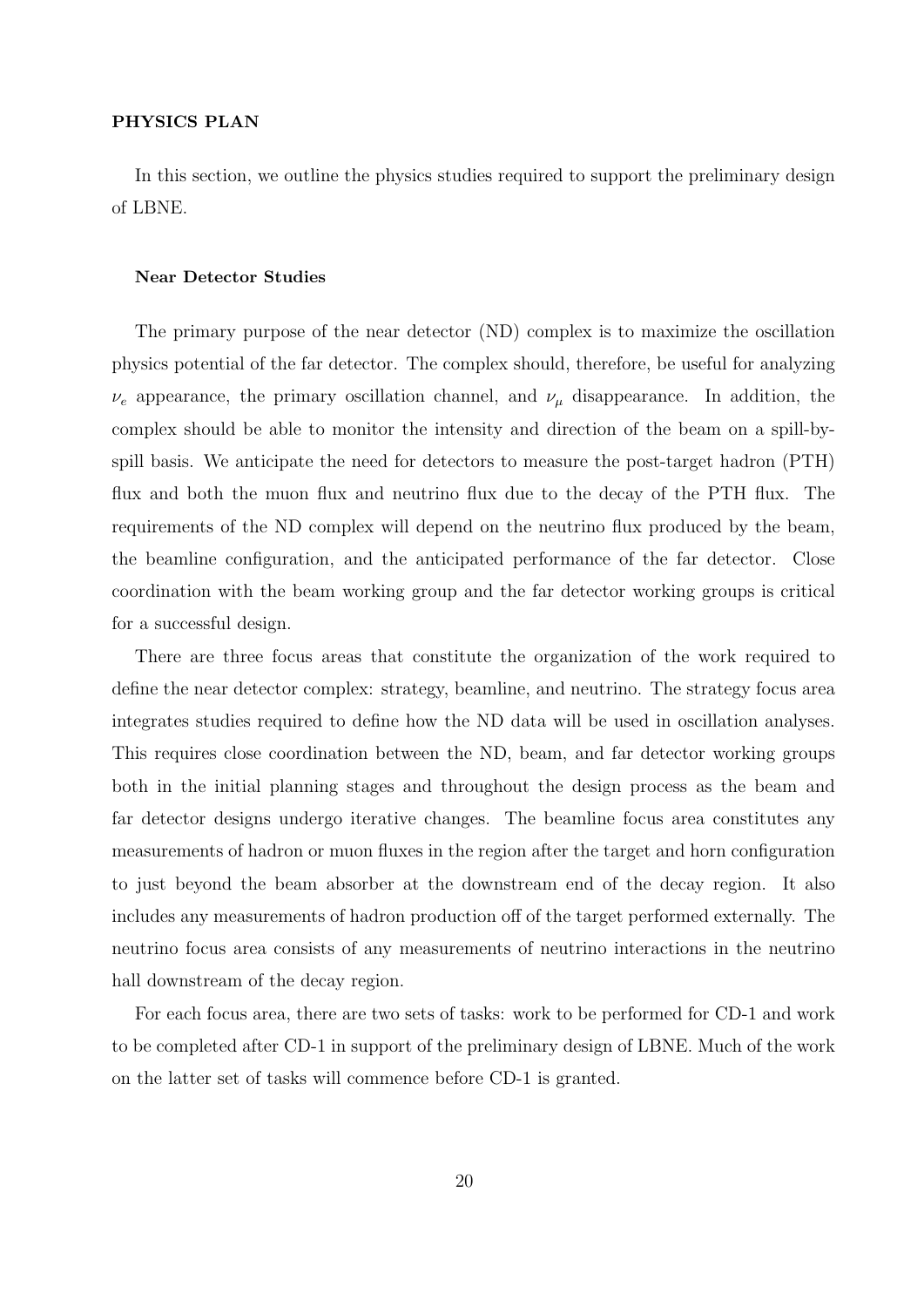### Strategy Focus Area

The LBNE project plans to measure  $\nu_e$  appearance and  $\nu_\mu$  disappearance with unprecedented sensitivity. In order to accomplish this goal, we must design the ND complex to answer all necessary questions important for the oscillation analyses. To properly determine what information is needed from the ND complex, we have liaisons with both the beam working group and the far detector working groups. The measurements that will be made by the ND complex may take place at several locations including

- in the vicinity of the target,
- in or near the decay region,
- after the beam dump,
- in the ND hall located several hundred meters downstream of the beam dump.

These measurements will be of several different particle types in a wide energy range. In addition, measurements done in the target or decay regions will likely be of high particle intensities in a high radiation environment.

There are two tasks that we must complete to determine and validate the global ND requirements and specifications:

- determine how ND data will be used in the oscillation analyses; and
- determine an analysis strategy to handle any neutrino spectral differences between the near and far sites.

Simply stated, ND data will be used to predict the event rates and energy spectra of all processes contributing to the signal and background in the far detectors. ND data are required because the neutrino flux cannot be precisely determined from measurements of the proton beam current, and even if the neutrino flux were known precisely, present neutrino interaction models in the few GeV neutrino energy regime have large uncertainties. Whether or not a given process contributes to the background or signal depends on the capabilities of the far detector technology, so we must separately evaluate neutrino interactions for each possible far detector scenario.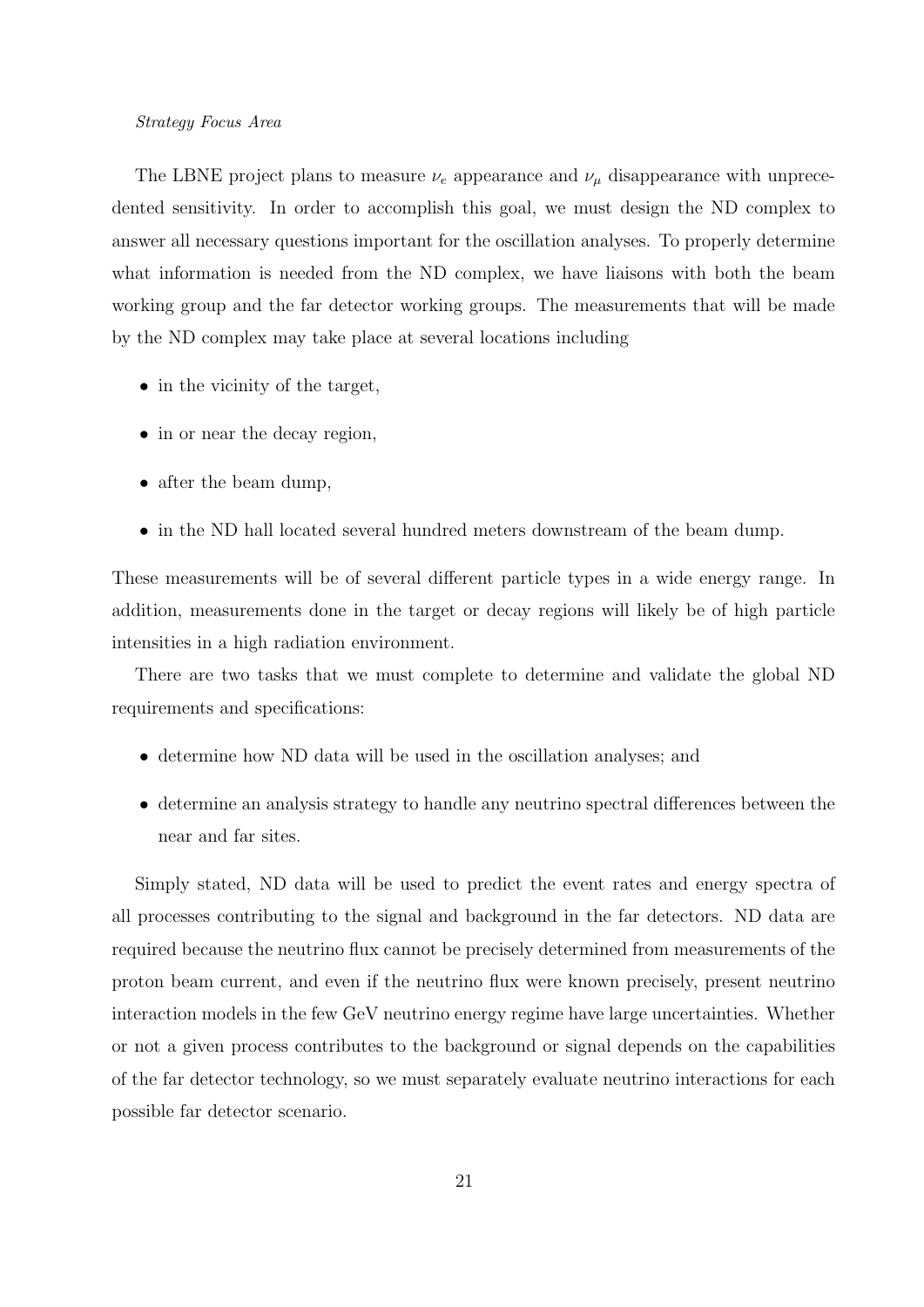If the neutrino spectra at the near site were identical to the spectra at the far site under the assumption of no neutrino oscillations, we could in principle simply make high precision measurements of the neutrino flux and spectra and all interaction processes and be able to predict the event rates and event topologies in the far detector under any neutrino oscillation scenario.

A neutrino hall constrained to be on the Fermilab site will not see a point source of neutrinos like the far detector will. Therefore, the neutrino spectra even in the absence of oscillations will be different far to near. We must determine what the impact of the difference on the sensitivity will be. If it is large, we must develop a plan to mitigate the impact.

There are three options we will consider to address this problem. If we build an off-site near detector hall far enough away from the target station and decay region, the far–near neutrino spectral ratio will be very close to unity for all neutrino energies. In addition, the neutrino interaction rates would become more manageable, allowing for a broader range of technologies to be considered for neutrino detection. The political issues surrounding acquiring land off of the Fermilab site to build such a facility coupled with the high cost of excavation make this possibility somewhat remote. A second option is to use a hadron hose in the decay region. A hadron hose would mix pion momenta to such an extent as to smear out the geometrical dependencies of the neutrino spectra. This option also has its own challenges, as building a robust device that can withstand the exposure to intense radiation over years without requiring frequent replacement could be daunting. Finally, we will study the efficacy of making near detector neutrino measurements with a series of special runs with different horn currents. MINOS has used horn-on vs. horn-off running to evaluate the impact of their high-energy tail at the far site.

There are several studies we will carry out to address the first task for CD-1. For a given precision on the ND measurement of each neutrino interaction process, we will determine the impact on the LBNE sensitivity to neutrino oscillation parameters. We will study not only the impact due to uncertainties on the total cross-sections, but also the impact due to uncertainties on final-state interactions (FSI) in the nucleus. FSIs significantly modify the kinematic distributions and even charge-states of the outgoing particles and thus have a large impact on the fraction of events from a particular neutrino interaction mechanism that contribute to signal or background. Since the far detectors are still under design, we will use response parameterizations for the far detectors in the first stage. Using the results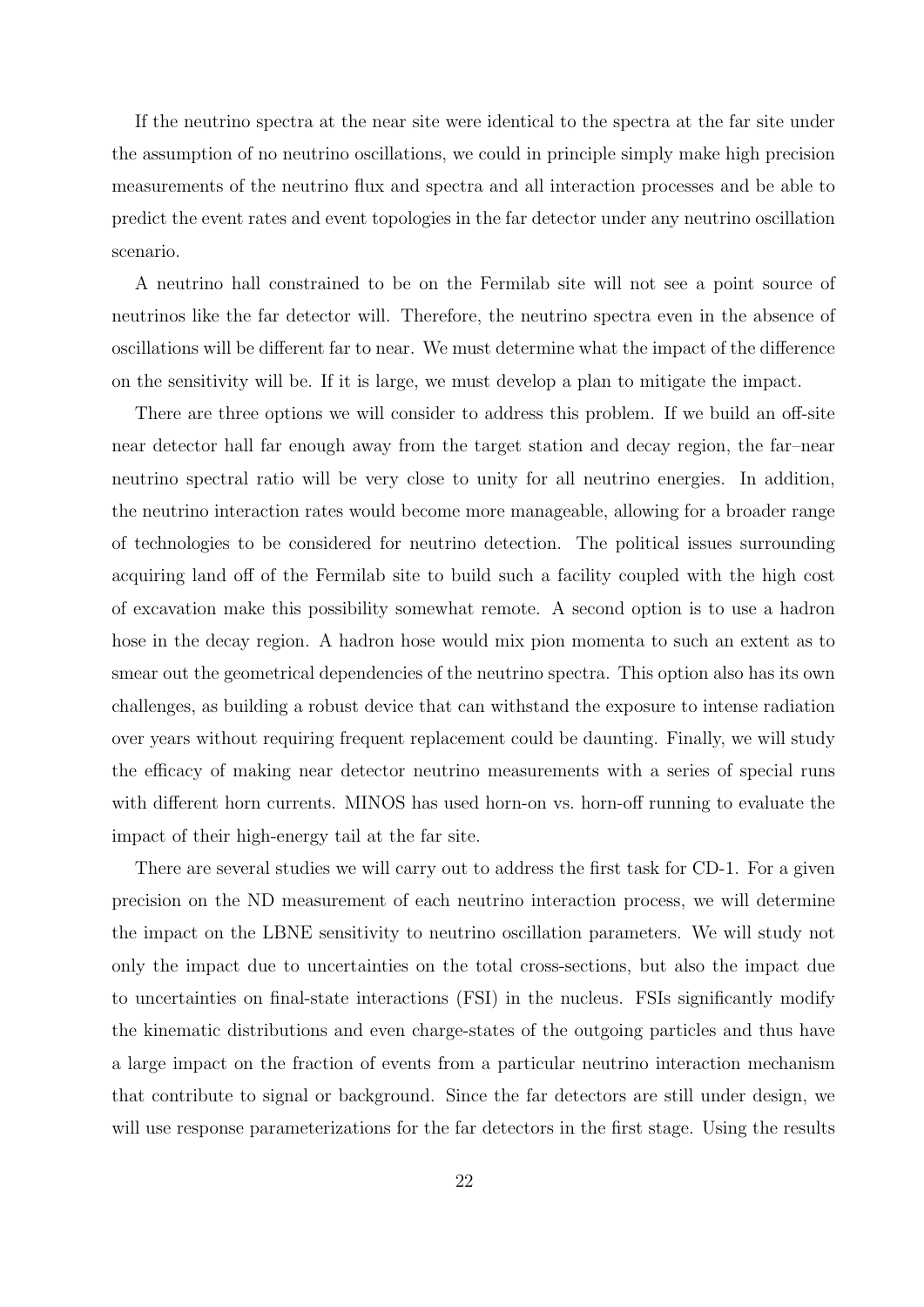of this study, we will define the order of importance of each neutrino interaction channel and communicate this with the team developing the near neutrino detector design.

While we will look carefully at all contributions to the systematic uncertainties of the oscillation analyses, we can already list several sources of systematic uncertainty which must be addressed by our study:

- the absolute neutrino fluxes at the near site
- NC pion production at the near site
- NC gamma production at the near site
- CC quasi-elastic scattering at the near site
- CC pion production at the near site
- the intrinsic  $\nu_e$  component of the beam

The expected performance of the far detector will play a crucial role in the expected systematic uncertainties. After CD-1, we will refine our understanding of the ND requirements as we develop a better understanding of what the far detector capabilities will be. For a water Cherenkov far detector, we must understand, for example

- What is the quantitative impact of sub-Cherenkov threshold particles on the systematic uncertainty for the oscillation analyses?
- How well can single  $\pi^{0}$ 's be identified in the far detector?
- With what statistical precision can  $\pi^0$ 's and single  $\gamma$ 's misidentified as  $\nu_e$ 's be subtracted from the far detector  $\nu_e$  sample?

For the liquid argon option of the far detector, the above questions might be less relevant; however, the current plan is to use all CC events for oscillation analysis. A careful evaluation of the impact of FSIs on the reconstructed neutrino energy as well as the efficiency and energy resolution on neutron detection will be important. For both technologies, we will revisit these estimates as the designs and capabilities are refined.

The first two options to address the second task would result in similar or identical far and near neutrino spectra. In these cases, the oscillation analysis described above is sufficient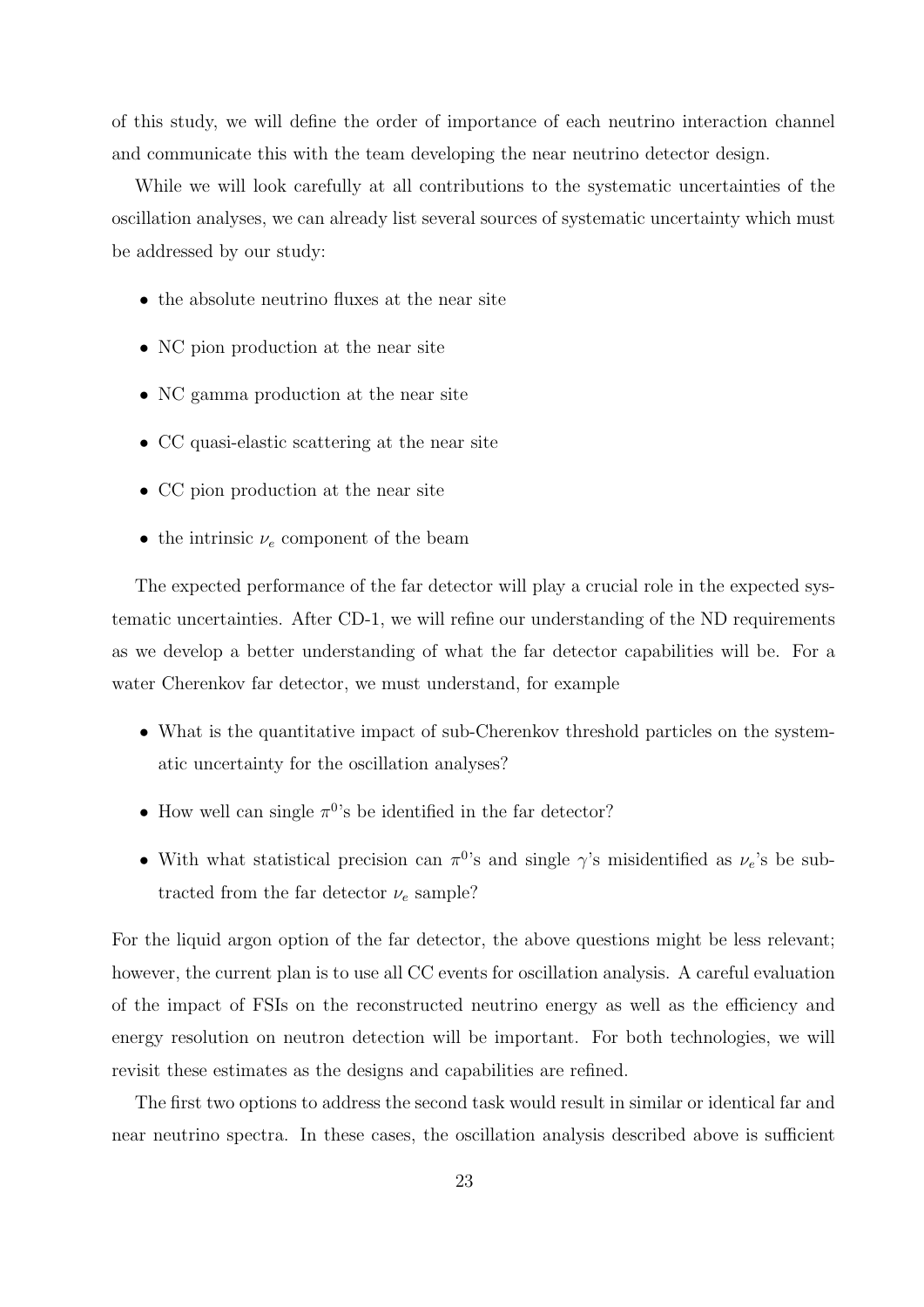to determine the precision required to measure various neutrino interaction channels in the near detector. The exploration of these two options will be discussed in the Neutrino Focus Area and Beamline Focus Area sections, respectively. The third option, on the other hand, requires significantly more analysis. The first step is to quantify what the impact of doing no special runs is on the sensitivity of LBNE to all relevant oscillation parameters. In this step, we will also learn if the order of importance of each neutrino channel has changed due to the energy dependence of the far–near spectral ratio. Next, we will explore how varying the horn current impacts the resultant neutrino spectrum at the near site and how special runs with non-standard currents and with the horn off can help us eliminate the limitations on the LBNE sensitivity due to the far–near spectral ratio. This exploration will carry-on beyond CD-1.

## Beamline Focus Area

This focus area incorporates in-situ and external measurements of hadron production off of the LBNE target to precisely determine the flux, spectrum, and composition of the generated neutrino beam. Additionally, measurements of the neutrino beam stability and profile on a spill-by-spill basis using the muon flux after the beam absorber are studied here.

Determining the LBNE neutrino source flux is one of the most difficult challenges facing the LBNE program. The near detector system, although providing an important cross check on the flux and cross-section models, will not provide a complete determination of the neutrino flux at the far detector location. Many experiments have attempted to use quasi-elastic neutrino interactions to measure the neutrino flux because the theoretical uncertainties on the quasi-elastic cross-section were expected to be small. Recent measurements [28] [39] of the axial mass,  $M_A$ , are significantly different from those of previous experiments and indicate a need to approach the use of quasi-elastic interactions as a measure of the neutrino flux with caution. Clearly, a more direct approach is welcome. By measuring the momenta and intensities of the parent mesons of the neutrinos, we can infer the neutrino flux directly. Thus, the extrapolation of the flux to the far detector will rely on the knowledge of the spatial distribution and momenta of meson decays in the decay region.

While there are several factors that influence these spatial and momenta distributions, the largest uncertainties on neutrino fluxes come from the simulation of the hadronic cascade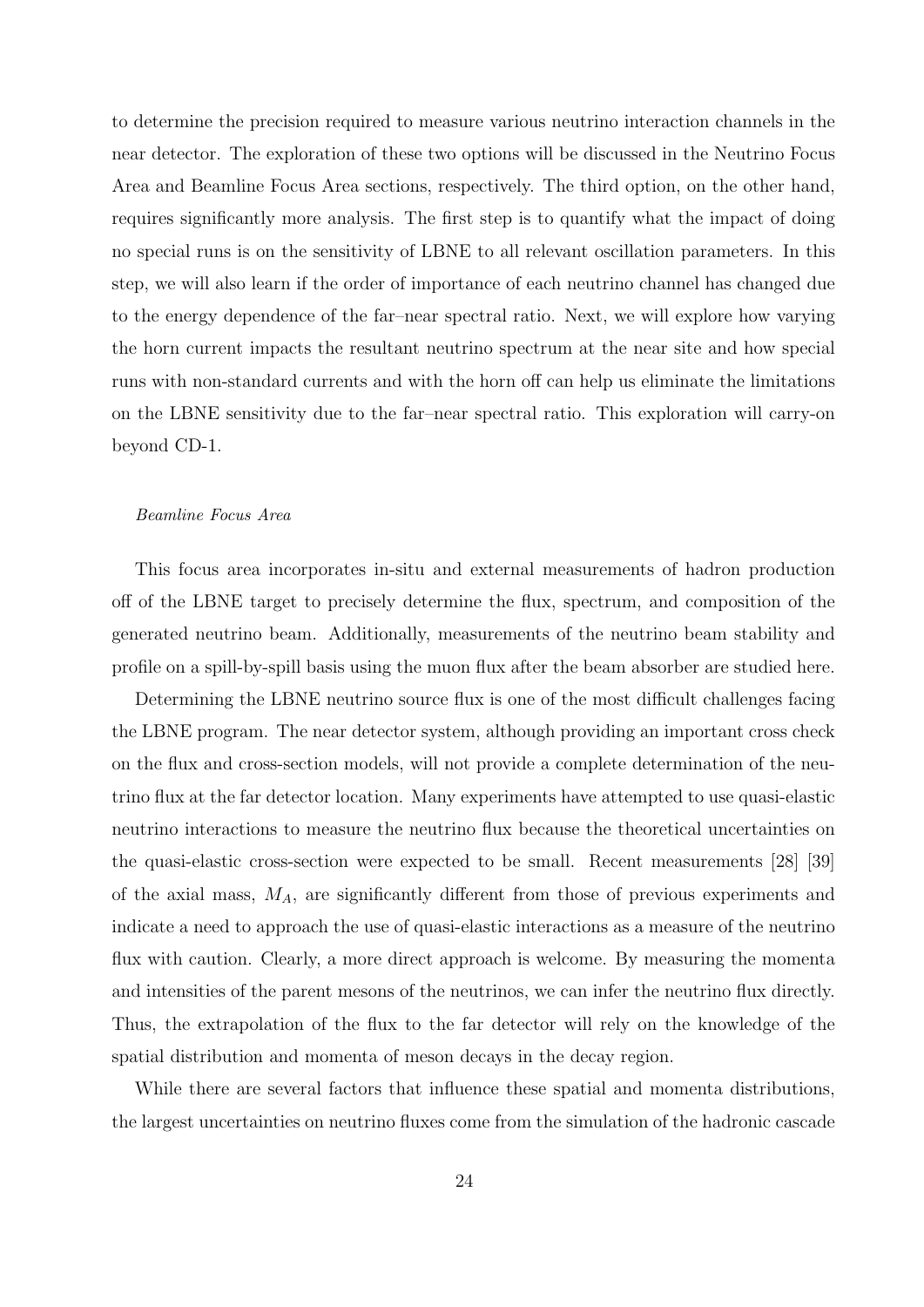through the target, horn, and decay region. Ideally one would instrument the decay region so that the complete distribution of decays could be measured in situ; however, the environment in the decay region poses a number of problems for instrumentation, such as radiation damage and high fluxes of particles. Typical rates exceed 10<sup>8</sup> particles per square centimeter per main injector proton pulse that limit measurements to simple ones, for example, total ionization.

Past experiments have adopted several strategies to constrain the meson production. The first step is to measure meson production cross-sections for primary proton interactions on the target material in a separate experiment [32][33]. In order to constrain the problem further one could mount an experiment to measure meson production rates of the complete target/horn setup. This would require careful planning such that the initial horn testing, prior to installation in the LBNE underground area, be done in a beamline upstream of a particle spectrometer capable of measuring meson production by the target/horn system. The measurement of those yields should be possible in a low rate environment. Such measurements would provide direct constraints on the hadron cascade simulation and the beam flux simulation.

There are two tasks required to define the specifications for the hadron detectors, both of which require close contact with the beam working group. First, it is quite likely there will be significant differences in the un-oscillated neutrino spectra between the near neutrino hall and the far site. Trying to account for differences in background rates due to the far–near spectral ratio differences presents a significant complication for neutrino oscillation analyses.

We will study the viability and the advantages and disadvantages of using a hadron hose for LBNE. The hose consists of a segmented wire which runs down the length of the decay pipe and is pulsed in time with the beam. The induced magnetic field mixes the momenta of the hadron flux and generates a more uniform far–near neutrino energy spectrum. This idea was proposed for MINOS [40], but was discarded as too expensive. It also increased the intrinsic  $\nu_e$  background. For LBNE, the length of the decay pipe will be less than half the length of the NuMI decay pipe, so the total impact on the project cost might not be significant. The beam intensities for the LBNE project will be much higher, however. Trying to replace a broken segment might be extremely difficult. We will study its capabilities and especially its viability in this extreme environment.

The second task is to determine the optimal strategy to make hadron measurements in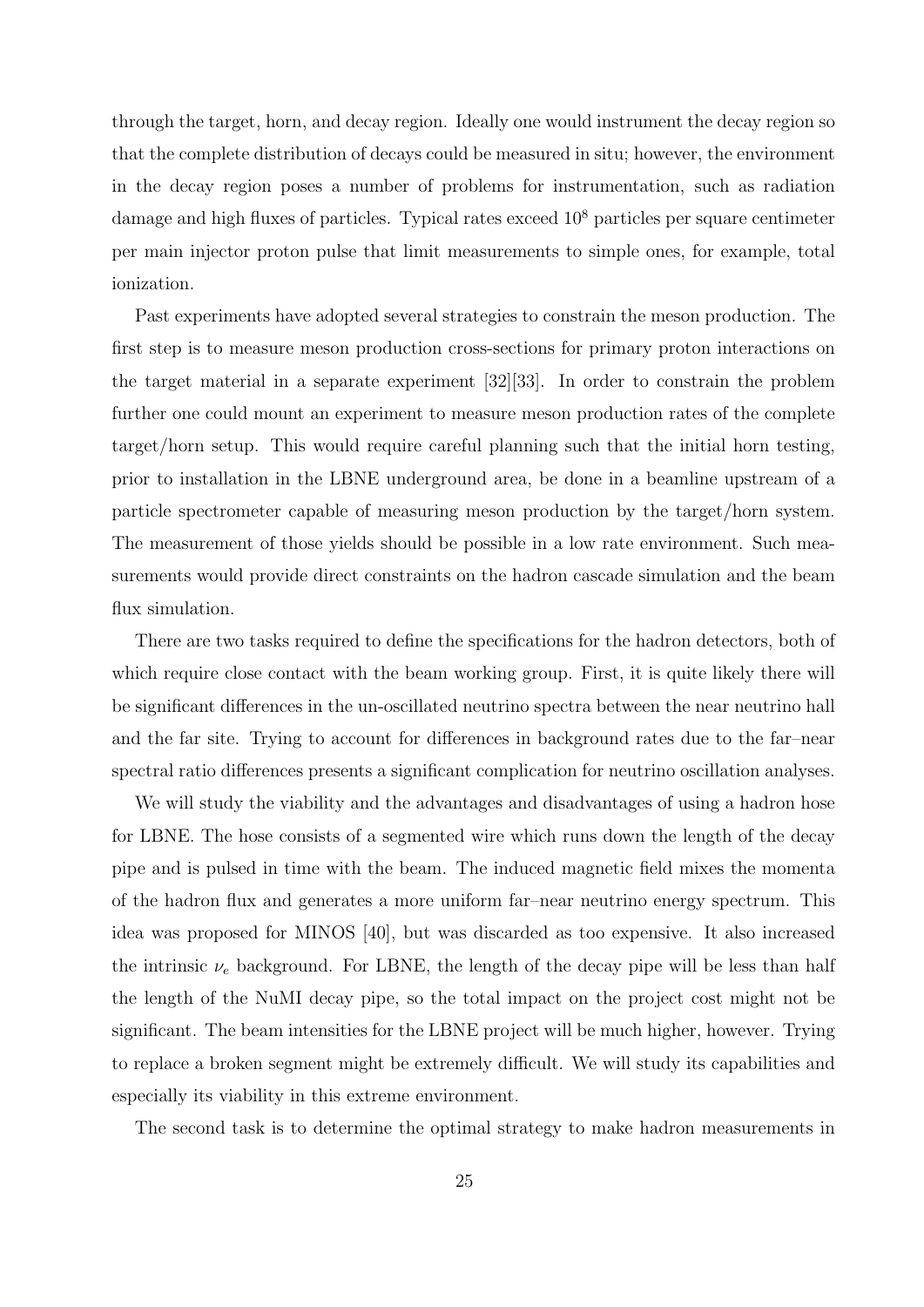situ and externally. Under the assumption that the hadron hose is not viable, we will have to make hadron measurements for the standard target/horn configuration and also for special configurations designed to change the energy spectrum of the neutrino flux to more precisely study backgrounds with the ND. Through discussions with the beam working group, we will study the likely beam scenarios and give input where warranted.

Measuring hadron production is a first step. Both K2K and MiniBooNE carried out measurements on their target materials at HARP which ran at CERN [37]. HARP was a multi-detector high performance system which included a TPC, RPCs, drift chambers, threshold Cherenkov detectors, time-of-flight detectors, and an electromagnetic calorimeter. It may be possible to collaborate with them to measure primary production cross sections. In addition, the MIPP experiment has recorded data that might be of some use, or possibly the MIPP apparatus might be reused to make measurements specific to LBNE. If a MIPP-like detector system could be set up downstream of a functioning target/horn system, a complete map of meson production could be made for mesons that exit the target/horn system. This would provide the most reliable flux values and should be considered carefully. This is likely to be the only method that could determine the neutrino flux with the necessary precision.

For in situ measurements, K2K used a Cherenkov threshold detector to measure pion momenta above 2 GeV, corresponding to measuring information about neutrinos created at 1 GeV and above. This detector could only be run at 1% of the normal intensity. To measure the azimuthal symmetry of the hadron beam, K2K could roll in a detector named the IonoCopter. This detector consisted of two sets of ionization chambers placed on a rotatable ring. This system was run with full intensity beam, but did not measure pion momenta.

It is likely we will have to consider scenarios where we use less sensitive but more robust equipment for full intensity runs and roll in sensitive equipment for special low-intensity runs. We would then correlate the different intensities using the more robust ionization chambers. The muon monitors and detectors may be indispensible for such a validation.

We will also consider mechanisms to roll detector systems into and out of the target region. If left in place, the detectors would destructively interfere with the production of the neutrino beam and would become useless after long irradiation times. A conceptual design of a spectrometer that could provide a complete understanding of the meson decays in the decay region will be explored. This would require a facility that allows the simultaneous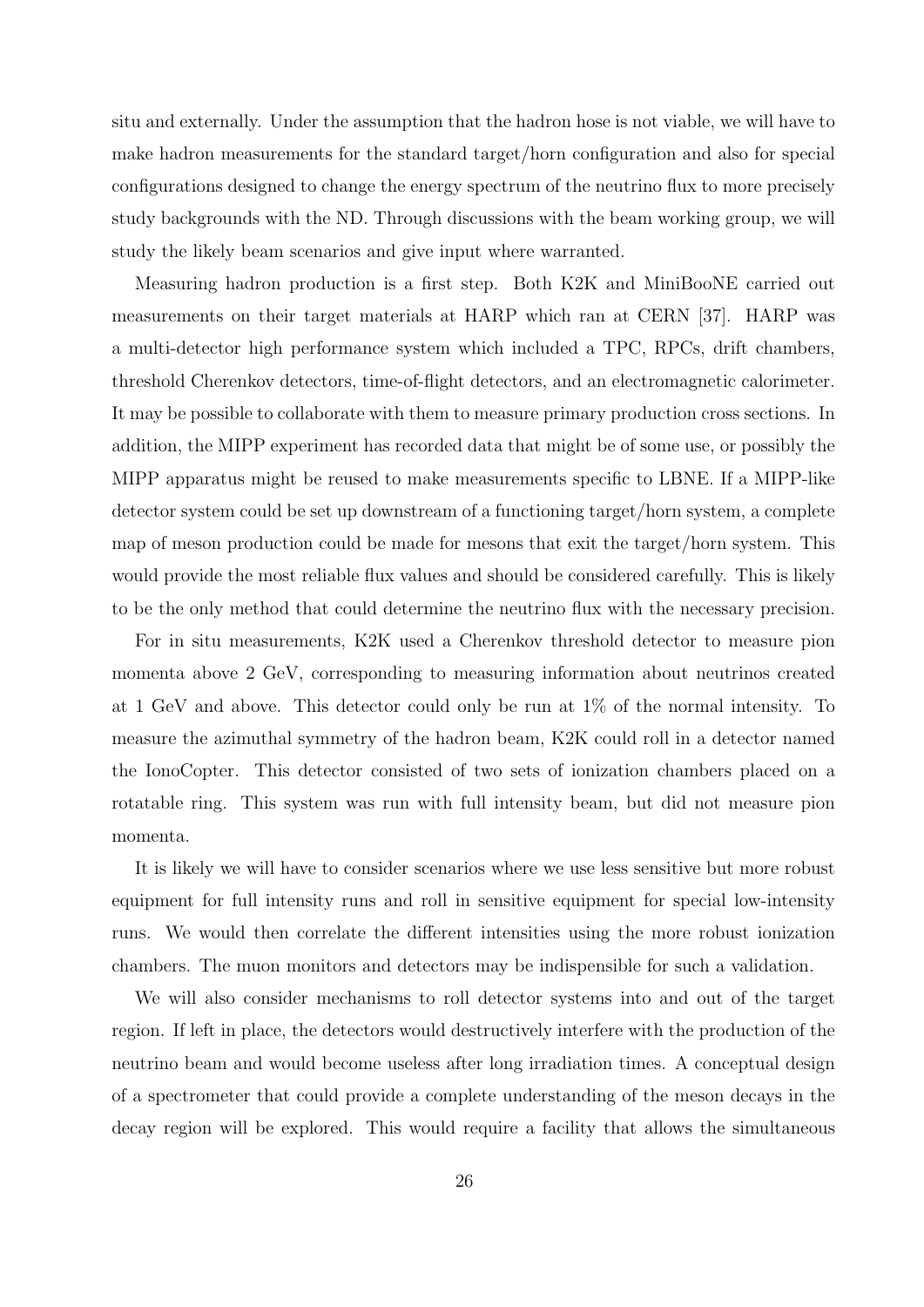operation of the target/horn, provide an incident beam to the target of the appropriate energy, and allow for a spectrometer downstream of the target/horn. The use of existing equiment in order to reduce costs will be researched. It is likely that much of the needed equipment is already available from previous experiments like MIPP.

We will investigate several types of muon measurements that may help us achieve our goals. Muons after the hadron beam dump can provide information about the profile and flux of the neutrino beam on a pulse-by-pulse basis. Off-axis muons can be used to determine the kaon component in the beam.

We will investigate the requirements and specifications for two arrays of detectors. The first array is a muon monitor located downstream of the beam dump at the end of the decay pipe. It would monitor the profile and intensity of the neutrino beam on a pulse-by-pulse basis. The second array would be off-axis and would ascertain the kaon component in the beam.

Several experiments including K2K [41] and MINOS [42] have used an array of detectors to measure the post-beam dump muon flux to monitor the position of the neutrino beam. Since muons and neutrinos have the same parents, the position of the neutrino beam is correlated with the post-dump muons. At K2K, the post-dump muon flux was about  $10^4$ muons/ $\rm cm^2$  per spill. At LBNE, the fluxes are expected to be significantly more intense. There are five questions which will define our study of the requirements and specification of the post-dump muon monitor.

- With what spatial resolution must we know the beam profile?
- How well must we know the pulse-by-pulse intensity of the beam?
- How intense will the muon flux be after the beam dump?
- What other particles will be present in the post-dump muon flux?
- How intense will the radiation environment be after the beam dump?

Answering these questions will determine the required spacing and resolution of the muon monitor. They will also limit the technical options available due to the high radiation and requirement to measure high particle intensities. They may also indicate fundamental limitations if there is a large fraction of other secondary particles besides muons. If successful,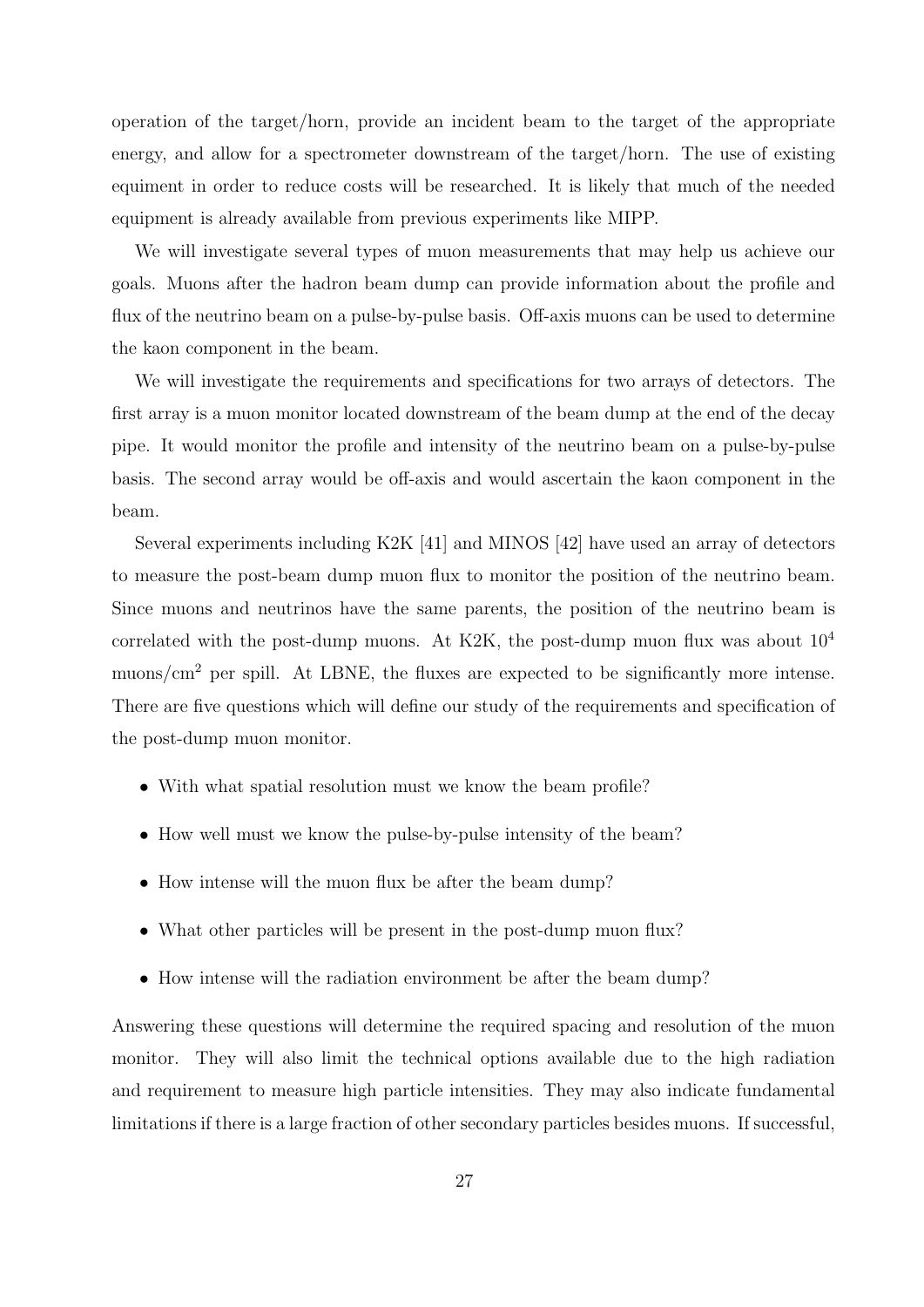the muon monitor will provide an independent measurement of the proton flux and neutrino beam profiles.

We will study the viability of an array of muon detectors to determine the kaon flux in the hadron beam. A measure of the kaon flux can be done by directly observing the muons produced via kaon decay in the decay pipe. The higher kaon mass allows an enrichment of the kaon flux by measuring off-axis muons. The off-axis muon measurement also constrains the on-axis kaon rate, which for electron appearance measurements are crucial. MiniBooNE had limited success with this method due to high backgrounds. Here, the following questions will guide our study: How well must we know the kaon component in the beam? How well correlated are the muon flux as a function of angle and the kaon component of the beam for LBNE?

K2K used ionization chambers and silicon pad detectors for its muon monitor. T2K is using a similar array, but plans to replace the silicon detectors with a solid state option that is more radiation hard. We will investigate these technical options for the LBNE muon monitor.

MinibooNE attempted to measure off-axis muons from the decay pipe. The Little Muon Counter was built for this purpose and was positioned 7 degrees off-axis. The fiber hodoscope, with a permanent magnet for momentum measurement, worked well. However, beam–air interactions in the decay pipe produced large backgrounds, reducing the sensitivity of the measurement. They were still able to produce an upper limit on the kaon contribution that was consistent with the central value estimate from the on-axis neutrino data.

To make a better measurement for LBNE, we propose to study the building of a muon spectrometer that views the decay pipe slightly off the proton beam axis. We anticipate the decay pipe will be filled with helium gas, so we will simulate the anticipated backgrounds in this scenario.

## Neutrino Focus Area

The heart of the ND effort will be the neutrino detectors. To accomplish the physics goals of LBNE, the near neutrino detectors must measure the  $\nu_e$  contamination in the beam and any NC processes that could mimic the  $\nu_e$  appearance signal. Additionally, we must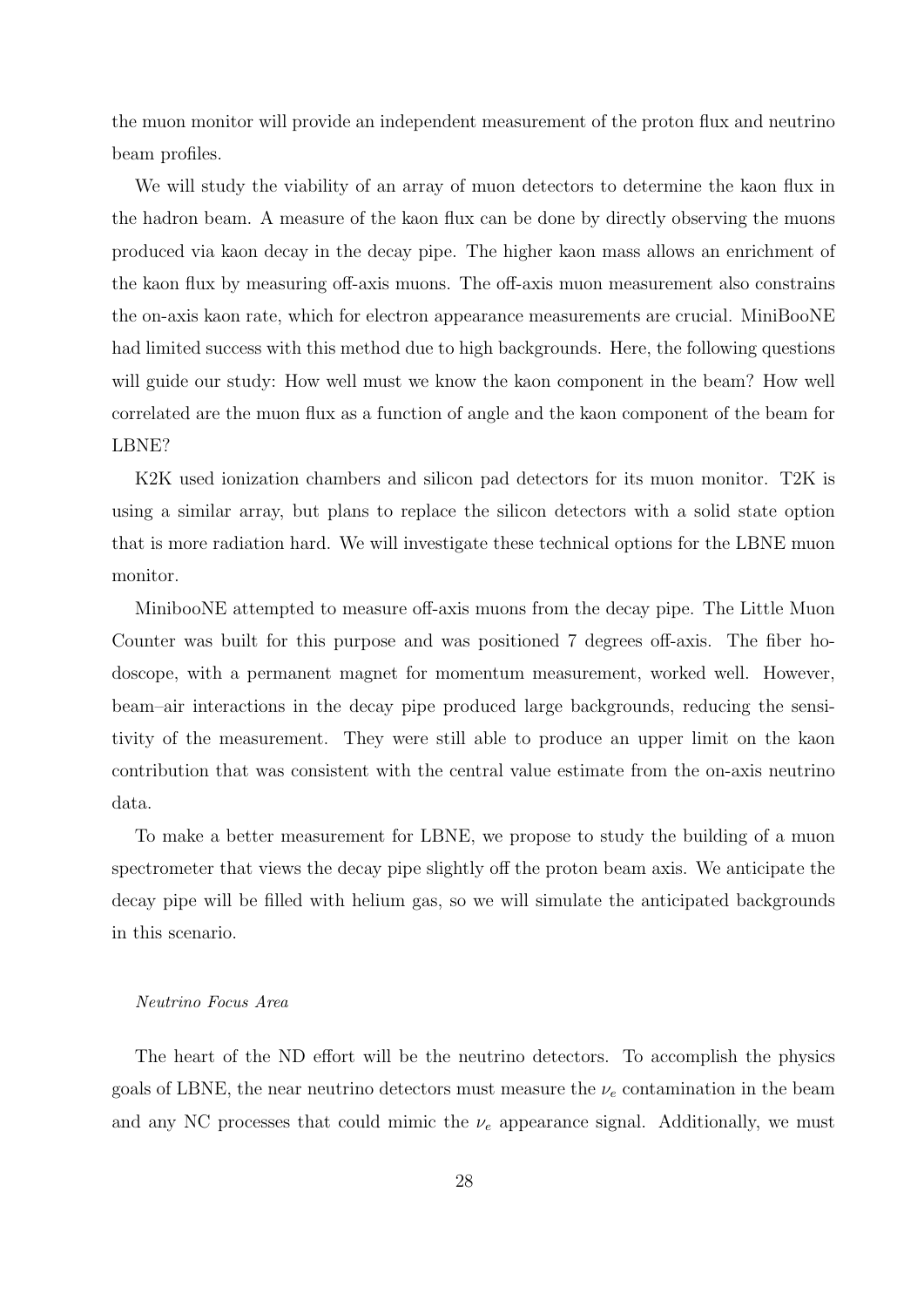plan thorough high-precision measurements of many CC processes that will contribute to the CC quasi-elastic  $\nu_{\mu}$  signal in the far detector, such as CC single pion production. The CP non-conservation measurement goals of the experiment require us to perform chargeseparated measurements of the neutrino beam and will likely require a magnetic field. We will develop strategies to carry out all measurements that will be useful for the oscillation analysis physics goals of LBNE.

One of the first tasks of the proposed activity will be to specify quantitatively the requirements for the neutrino detectors in the near detector complex. These detectors will need to measure the incident  $\nu_{\mu}$ ,  $\bar{\nu}_{\mu}$ ,  $\nu_{e}$ , and  $\bar{\nu}_{e}$  fluxes and measure the cross sections for both charged-current reactions and neutral-current reactions that mimic  $\nu_e$  charged-current events (e.g., involving photons) in the far detector. In order to perform these measurements, the detectors must have excellent energy, position, and angular resolutions and excellent particle identification (better than the far detector) for muons, electrons, photons, pions and protons. In addition, the target material for the detectors should include both water and liquid argon, so that the cross-section measurements in the near neutrino detectors match the far detector cross-sections. Other important considerations are the intense neutrino flux at the near location, which leads to an event rate of approximately 0.2 neutrino events per ton per spill, and the cost of the neutrino detectors. The inclusion of a magnetic field would allow the separate determination of fluxes and cross sections for both neutrinos and antineutrinos. Finally, the detectors should have good timing resolutions in order to distinguish events and measure the beam microstructure timing.

The proposed activities will study various technical options for the neutrino detectors. We will evaluate a water Cherenkov detector, a fine-grained tracking argon detector, a finegrained tracking water detector, and a muon ranger. The two options for a fine-grained argon detector are to re-use the MicroBooNE liquid argon TPC or to use a custom-designed modular liquid argon TPC. For a fine-grained water detector, there are also two options: a  $MINER\nu A$ -style detector with plastic scintillator strips interleaved with water layers and a NOMAD-style detector with drift chambers or straw tubes.

The water Cherenkov detector is not well suited for reconstructing multiple tracks occurring at the same time; however, by reducing reflections and using fast phototubes and electronics, it may be possible to constrict an event to  $< 100$  ns, so that 10 or more separate neutrino events could be reconstructed over the  $10 \mu s$  beam spill. Background from beam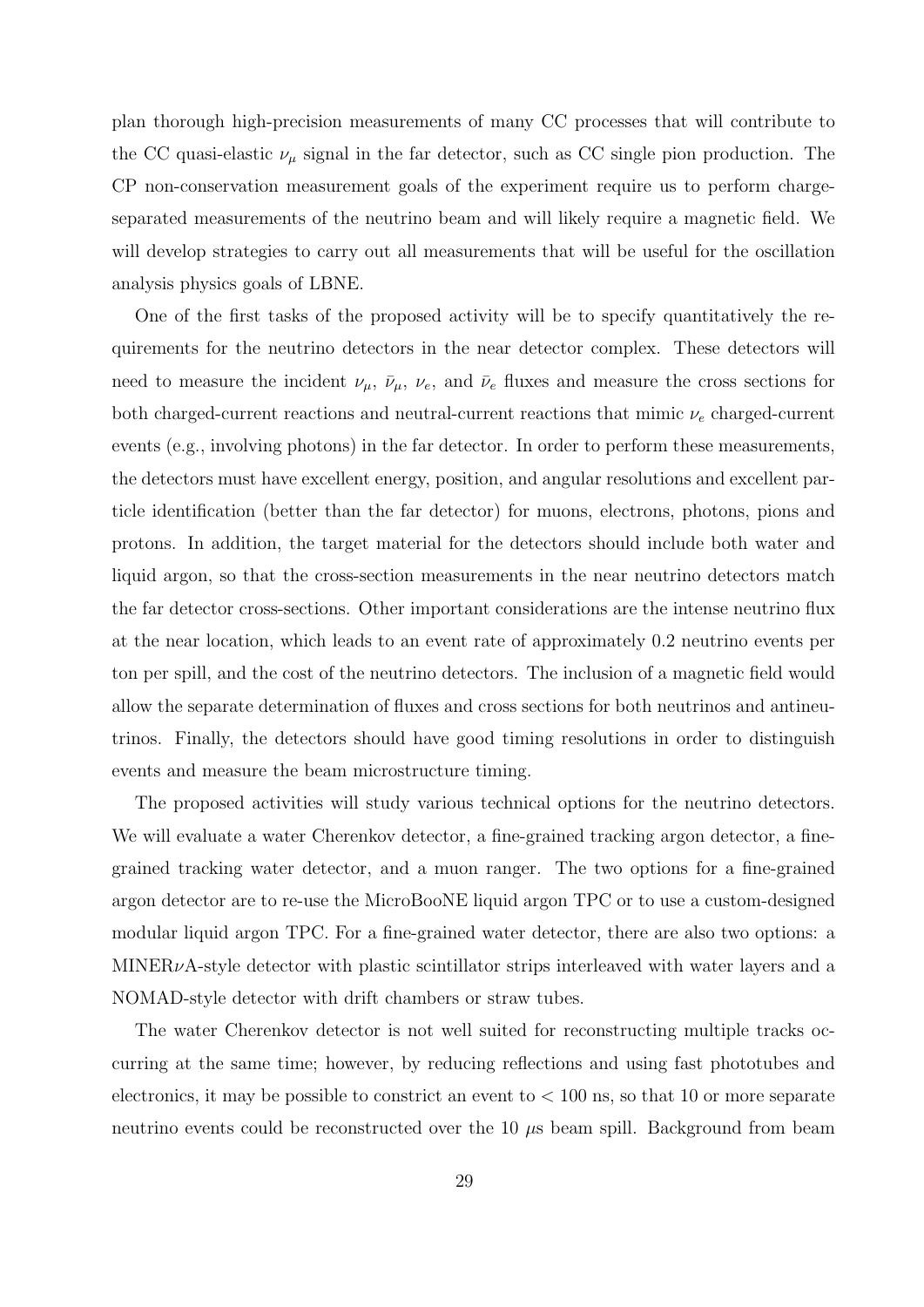muons ( $\sim$ 10 muons/m<sup>2</sup> per spill) will have to be considered for this option. We will also explore the usefulness of using a water Cherenkov detector during special low-intensity runs.

For the liquid Ar TPC, we can mimic the design of the MicroBooNE detector or possibly even move MicroBooNE to the near detector location. The success of the MicroBooNE detector and associated  $R\&D$  is crucial for liquid argon to remain a viable possibility for the LBNE far detector.

The MINER $\nu$ A detector technology is another interesting option to consider. With MINER<sub> $\nu$ </sub>A turning on and operating over the next year, we will study its performance capabilities (reconstruction resolutions and particle identification efficiencies) in the NuMI beam. As in the case of MicroBooNE, we can mimic the design of the MINER $\nu$ A detector or move MINER $\nu$ A to the near detector location. Finally, we will also consider a NOMAD-style detector with drift chambers or straw tubes serving as an active target.

A downstream spectrometer consisting of steel plates interspersed with particle detectors will be considered for measuring muons from  $\nu_{\mu}$  charged-current interactions. The plates will be magnetized so that muon momenta will be determined from both the muon range in the plates and the deflection of the muons going through the plates. The angular acceptance of the spectrometer should be as large as possible in order to measure muons from the various upstream detectors. We will study the possibility of using the MINOS detector as a downstream muon detector.

Prior to CD-1, detailed Monte Carlo simulations will be performed for the different finegrained technology options in order to determine the resolutions, cross-section sensitivities, and particle identification efficiencies that are achievable. Note that detailed simulations already exist from ongoing experiments (e.g., MiniBooNE, MINERvA, and T2K), so that it should be relatively straightforward to modify these simulations for the LBNE neutrino detectors. For each fine-grained candidate technology, we will evaluate each important process as determined by studies done in the Strategy Focus Area. For each process, we will determine what size fiducial volume and what granularity is required in order to attain a given sensitivity to neutrino oscillation parameters. We anticipate these processes to include:

- NC pion production
- NC gamma production
- CC quasi-elastic scattering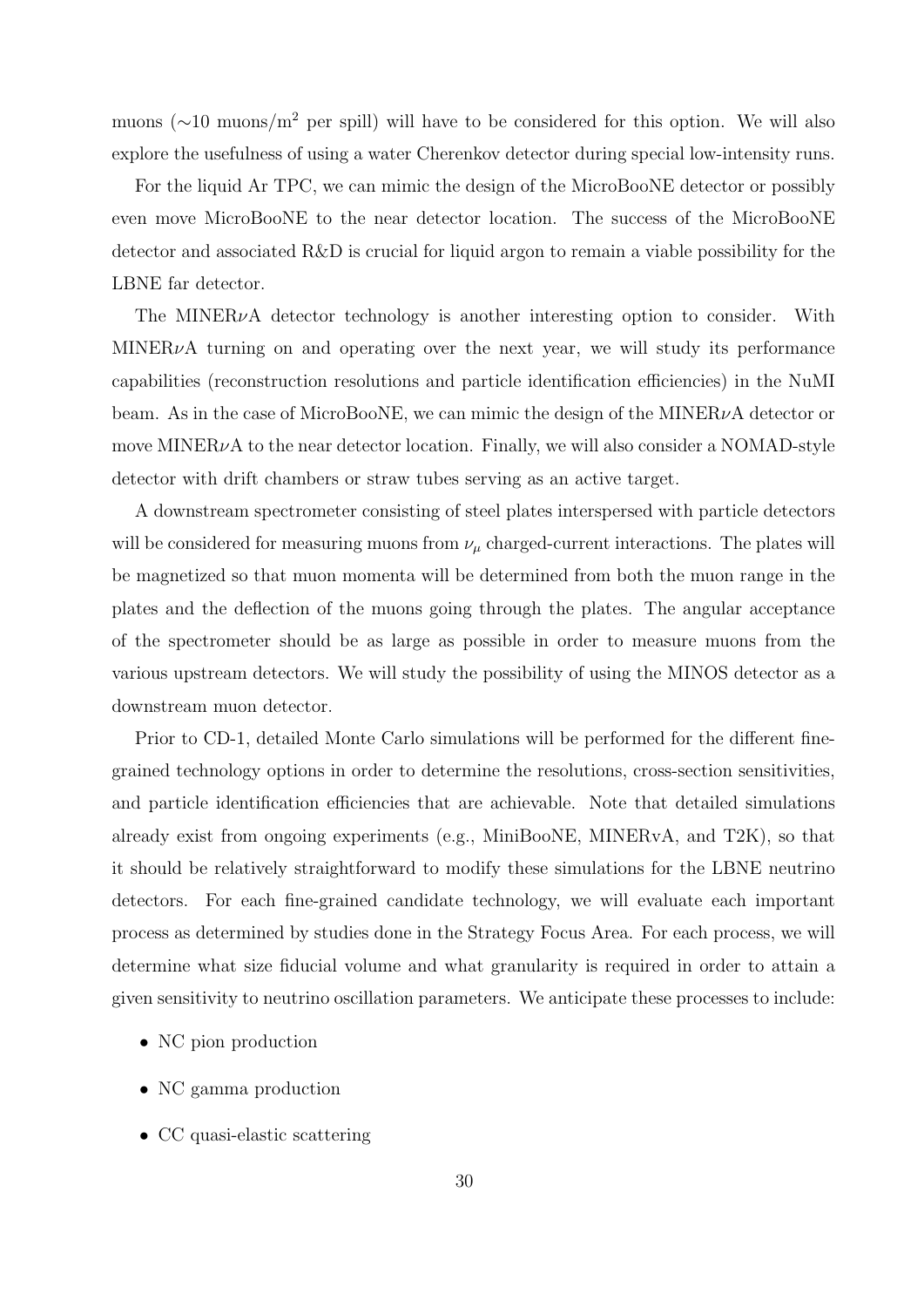• CC pion production at the near site

After CD-1, we will have to carefully consider any special running plan (e.g., varying the horn currents) to sharpen our requirements on the fiducial volume of these detectors.

Before CD-1, we will calculate the fiducial volume requirements for the fine-grained detector options and for a water Cherenkov detector in the case of locating these detectors at an off-site location where the far–near neutrino spectral ratio is close to unity.

# Far Detector Studies

There are two technologies being pursued for the LBNE far detector: water Cherenkov and liquid argon time-projection chamber (TPC). Water Cherenkov detectors are a mature technology as evinced by the success of the 50-kton Super-Kamiokande detector. In the case of liquid argon TPCs, there is no existence proof of a large-scale detector; however, they offer the possibility of a significant improvement in precision over water Cherenkov detectors while still being potentially viable on a large scale.

# Water Cherenkov

There are several questions that drive the detector simulations that we plan to carry out:

- What PMT coverage is required to optimally carry out the long-baseline neutrino oscillation analyses?
- How does the shape of the cavern influence performance?
- Is a veto detector required?
- How would PMT implosion shells affect performance?
- How would light concentrators or waveshifter plates enhance the performance?
- What quantities can be calibrated and what is the impact on the long-baseline neutrino oscillation analyses?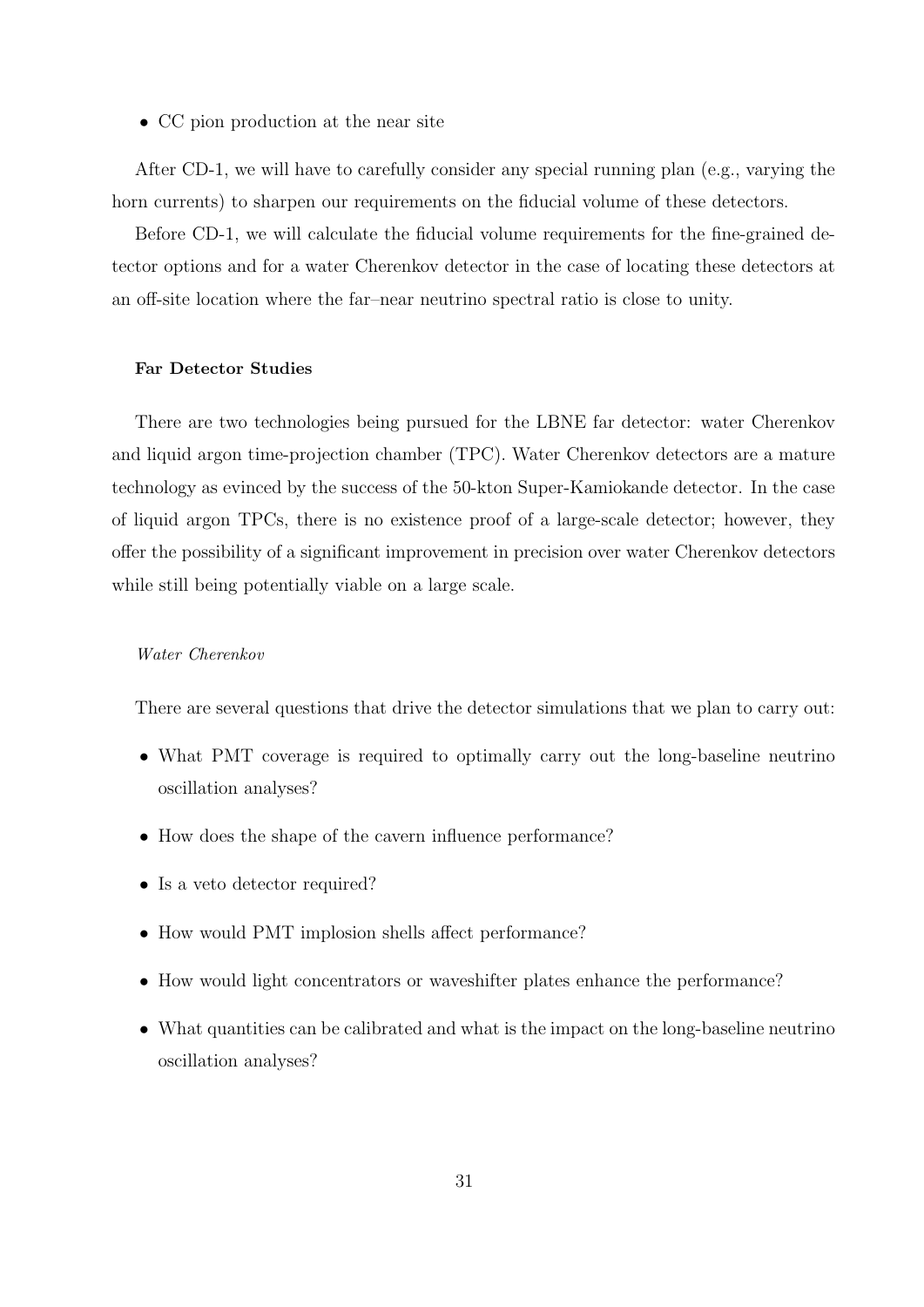We will develop detector simulations based on experience with previous experiments, such as Super-Kamiokande, SNO, and MiniBooNE, that incorporate all known important quantities to predict the physics performance of various configurations of the water Cherenkov detectors. These quantities include PMT performance, light concentrators/wavelength shifter performance, light absorption and scattering in the water, and cavern shape. We will use analysis tools adapted from Super-Kamiokande, SNO, and MiniBooNE and standard physics interaction simulations such as NUANCE, NEUT, and GENIE in order to evaluate the impact of all relevant quantities on the long-baseline neutrino oscillation sensitivity. We will continue to develop the tools to optimize them for the relevant reference detector geometries.

An important optimization problem to be addressed is PMT coverage. A large part of the cost of building any large water Cherenkov detector is the PMT cost. We know that it is possible to make attenuation lengths in water on the order of 100 m. Engineering considerations, including the quality of the rock and maximum possible spans, will limit the size and constrain how many cavities should be built for a given mass. The sampling required by the reconstruction algorithms will set a requirement for the number of PMTs needed and their associated cost. Additionally, algorithms will be modified or tuned to work better at lower PMT density. Work similar to this was done for both the Super-K and T2K experiments by members of this collaboration. By leveraging this knowledge, we will study the expected quantitative performance for vertex reconstruction, particle ID, track reconstruction, and so on necessary for physics analyses.

We will similarly address the issue of the cavern shape on performance. Cavern shape also might play a crucial role in the cost-optimization of LBNE.

Another vital question to answer early on will be whether a veto is needed, because omitting one will mean substantial cost savings. Beam neutrino physics is not especially sensitive to cosmic background, thanks to beam timing. Galactic supernova burst physics is also relatively insensitive to cosmic ray background, since signal to background will already be high within the few tens of second burst period. However, distant supernovae and relic supernova neutrino searches will be crucially dependent on rejection of cosmic muon-related background. Although one can make back-of-the-envelope estimates based on Super-K experience, the angular distribution and rate of muons will differ at the DUSEL site due to different depth overburden shape. Furthermore, one must understand muon rejection capability based on track reconstruction given a particular assumed PMT coverage. Therefore,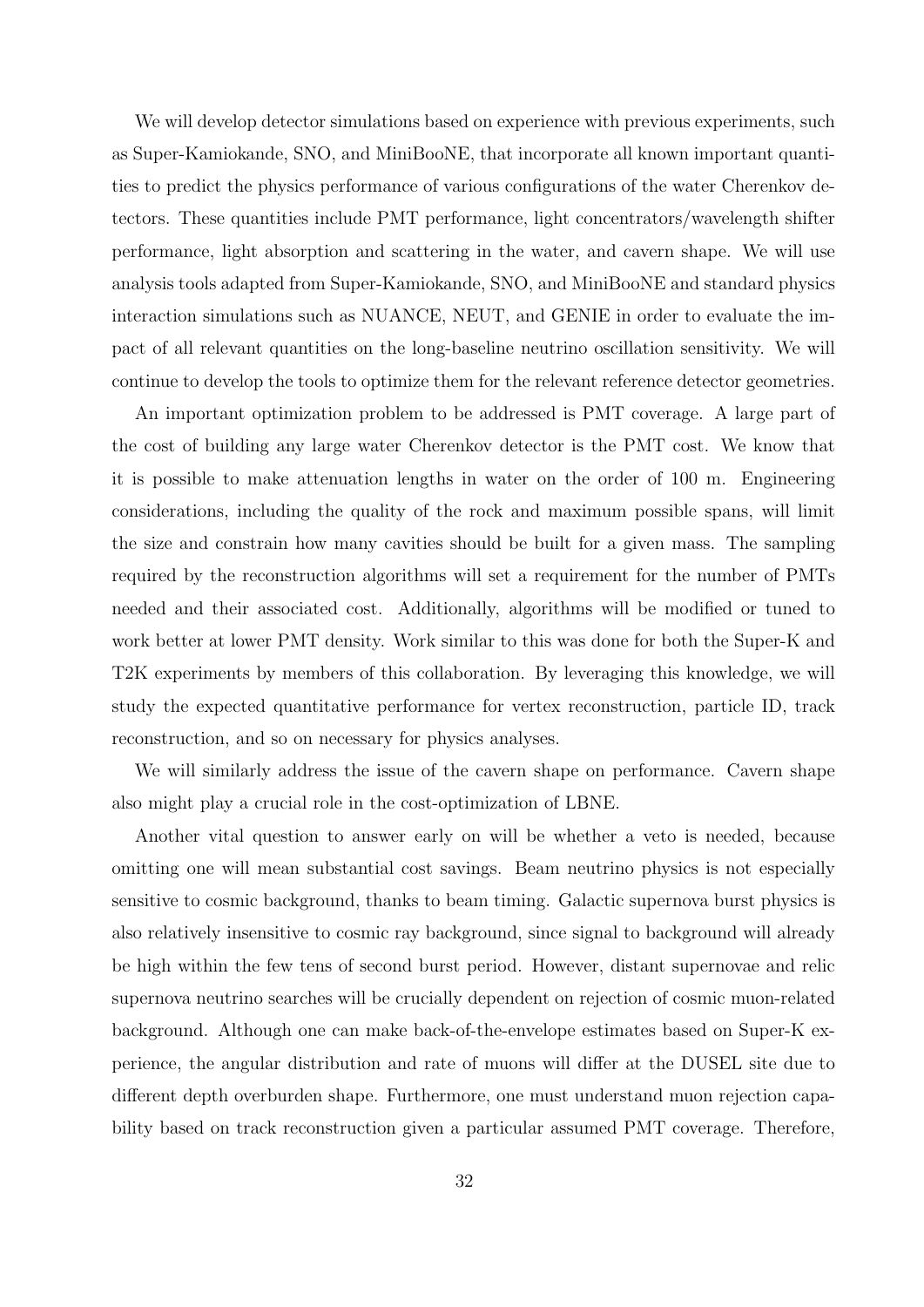to reliably determine the required veto capability for the fully-planned physics reach and for a given detector configuration, we need both a detailed detector simulation and cosmic ray background model.

Several components attached to the PMTs could inhibit or enhance light collection. These will be studied in detail. First, Super-Kamiokande currently uses acrylic implosion shields around each PMT to prevent a chain reaction of PMT implosions. By creating a barrier between the fiducial volume and the PMT, they have a small negative impact on light collection.

The average distance between a Cherenkov-light emitter and a PMT is larger here than in Super-Kamiokande. In addition, we might use lower photocathode coverage. The impact of implosion shields will be simulated in detail. Previous and current large underground detectors such as IMB, SK, SNO, and Borexino have successfully implemented light concentrators or waveshifter plates to enhance light collection by a factor of 1.3 to as much as 2.5 at just a few percent of the PMT cost. Improved light collection leads to a number of benefits such as significantly improved energy resolution and vertex reconstruction, and improved particle identification and pulse shape analysis. Alternatively, some devices might lead to a loss of fiducial volume or other downsides, so their performance must be thoroughly understood and evaluated.

We will simulate a variety of options to optimally design these devices to best address our physics goals. Simulations will test the length and geometric field of view for light concentrators and side plate dimensions and thickness for waveshifter plates, based on parameters in the existing literature and upon the experience of our group members.

Water Cherenkov detectors are essentially calorimeters, yet they have successfully been used for tracking. In addition to sophisticated reconstruction algorithms, an extensive calibration program is required. Specification of the calibration requirements is a major task of the collaboration in the design process. There are many aspects of detector performance that must be measured and/or controlled in order to relate detector measurements to physics. Based on experience at Super-K, IMB, SNO, and MiniBooNE, some of these are

- PMT relative gain, timing, and including the slope offset and signal-size dependence
- PMT relative efficiency
- Water scattering and absorption length as a function of wavelength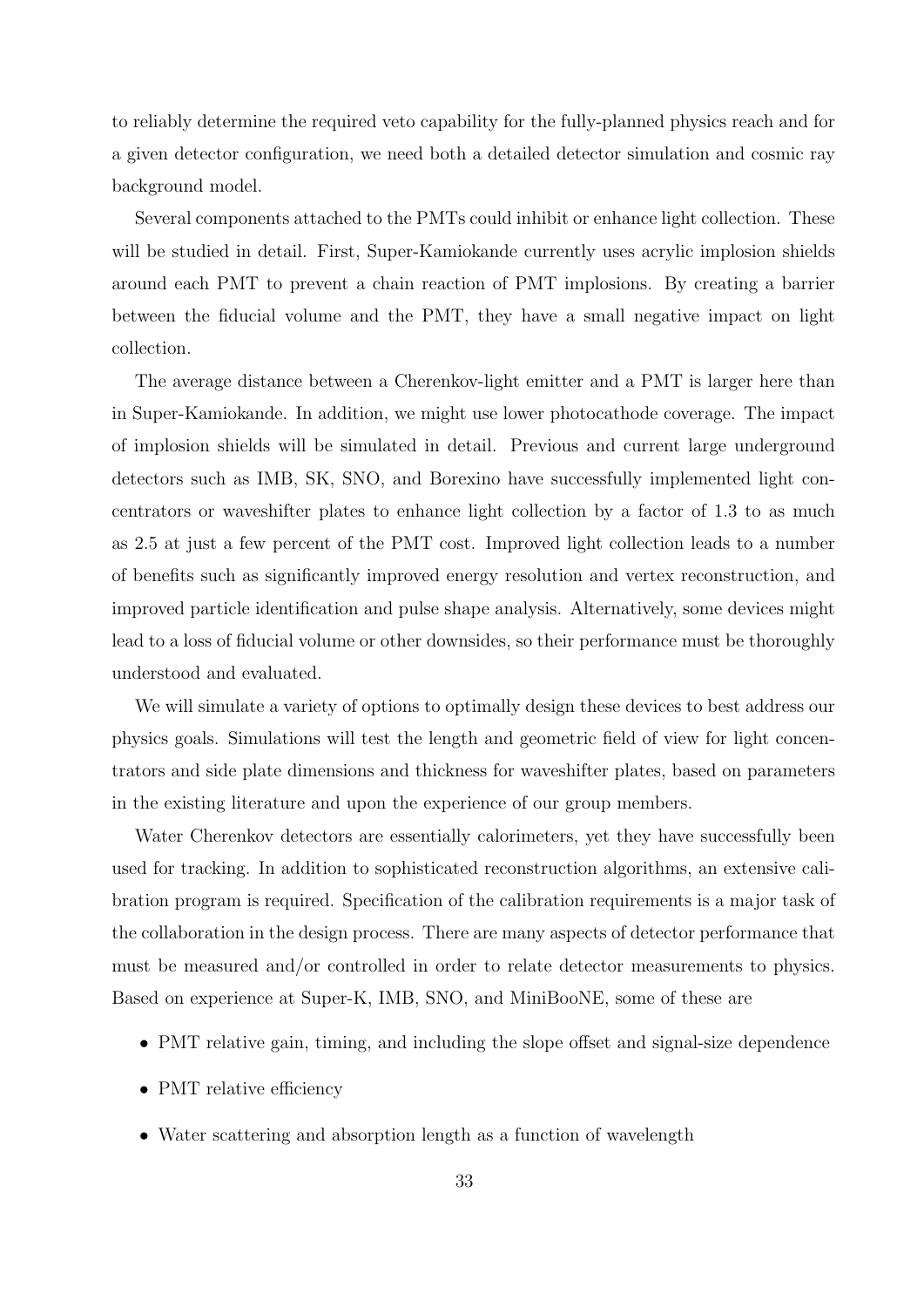- Electronics threshold/energy threshold
- Absolute energy scale and energy resolution
- Trigger efficiency and detector response asymmetry
- Particle ID efficiency and vertex resolution as a function of position and energy

Most of these are time dependent, and some may also be temperature dependent. Many of these depend upon the exact detector configuration (e.g., particle ID and vertex resolution) and many are correlated. We will develop a specific calibration plan to address each one of these items. In addition, we will develop full simulations of each calibration device required to measure the above quantities.

## Liquid Argon

An integrated R&D plan for a very large Liquid Argon Time Projection Chamber (LArTPC) has been prepared by the LArTPC Planning Group[43]. The integrated plan includes both hardware and physics R&D for a LArTPC for LBNE, focusing on a 20-kton design referred to as LAr20. (It should also be noted that a smaller LArTPC could be employed as a near detector for LBNE.) The integrated plan outlines existing components, current activities, and new efforts required to fully demonstrate the LBNE LArTPC option. Here, the physics R&D component of the LArTPC integrated plan is excerpted.

Physics R&D challenges for LAr20 are summarized as follows:

- − "Analysis tools: Develop tools to simulate and reconstruct neutrino interactions."
- − "Surface operation of a physics experiment: Test feasibility to reconstruct data in a detector exposed to cosmic ray backgrounds on the surface."
- − "Physics results: Produce publishable physics results with a large experiment."

Much physics R&D relevant to LArTPC development is being done in connection with the following:

− The ArgoNeuT 175-L LArTPC, now taking data in the NuMI beam.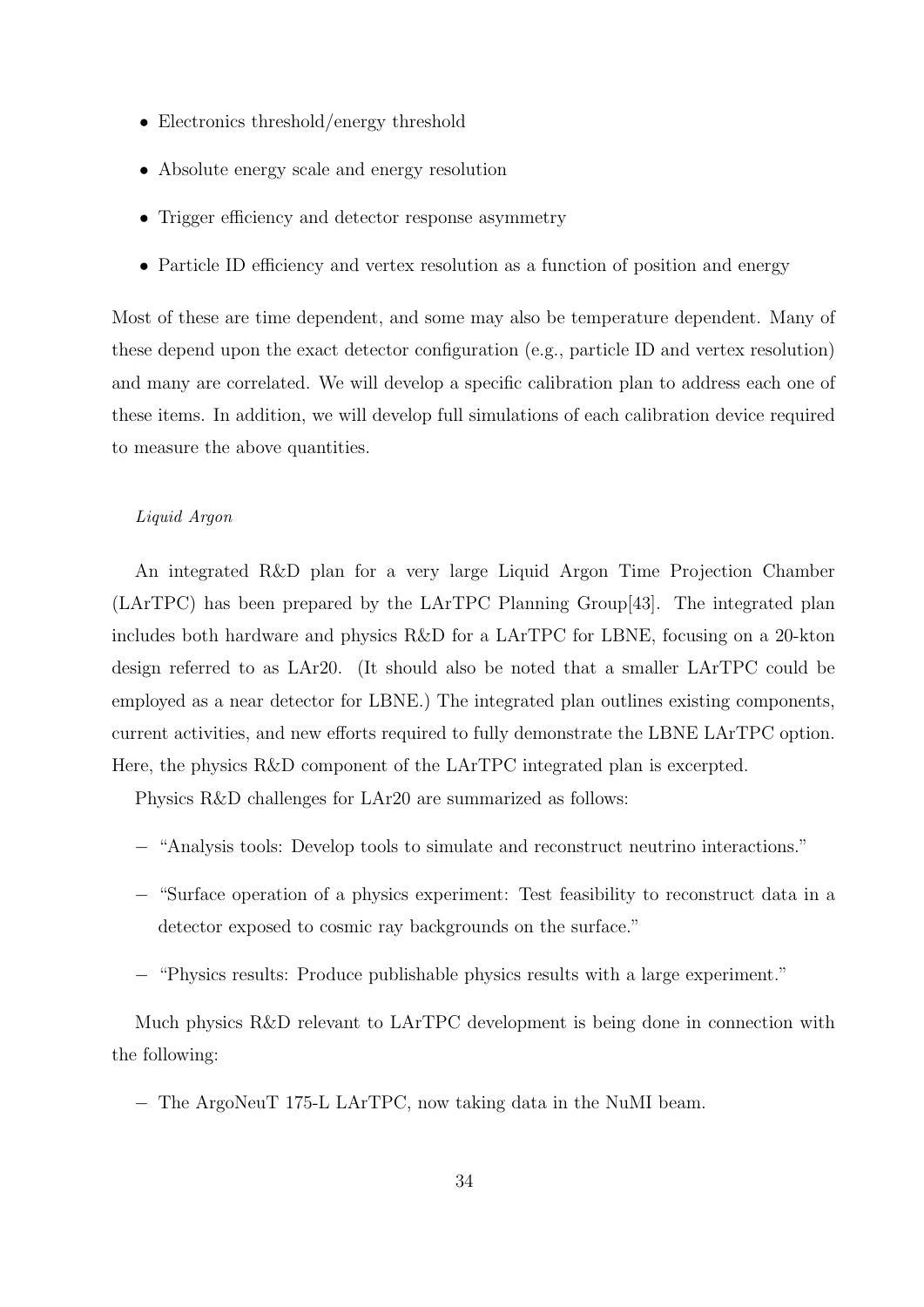- − The MicroBooNE collaboration, which has completed the conceptual design for a 100 ton active volume LArTPC to run in the on-axis Booster Neutrino Beam (and off-axis in the NuMI beam).
- − The Liquid Argon Software group (LArSoft), a coordinated software development effort for all planned and running U.S. LArTPCs, providing tools for simulation, reconstruction, and analysis. LArSoft has active contributors from ArgoNeuT, Micro-BooNE, and LAr20 collaborators.

ArgoNeuT's first data collection period spans October 2009 to March 2010. "ArgoNeuT's ∼10k events will allow for development of analysis tools [LArSoft], and first measurements of neutrino cross sections on argon as well as data to better understand signal and background identification for LAr20."

MicroBooNE has both a physics program and LArTPC physics R&D goals. Its primary physics goals are to perform a variety of precision cross-section measurements at sub-GeV neutrino energies and to resolve the low energy excess observed by the MiniBooNE experiment. Its physics development goals include the following:

- − "Test ability to run on the surface for non-neutrino-beam physics."
- − Provide data useful to "refine sensitivity estimates for LBNE/LAr20 program."
- − "Develop tools for analysis." [LArSoft]

Much physics R&D applicable to LBNE can be done in the context of existing programs. These common activities are spelled out in the integrated plan as follows:

> • "Collect and analyze neutrino interaction data on Argon. This will be done first with ArgoNeuT which will collect ∼10k of neutrino interactions and later with MicroBooNE, which will collect >100k neutrino interactions and perform a suite of low energy cross section measurements. The neutrino interaction data from MicroBooNE will be used to

- "Measure neutrino cross sections for LAr20 experiments including rare processes
- "Measure signal-like proton decay events and backgrounds to proton decay running on the surface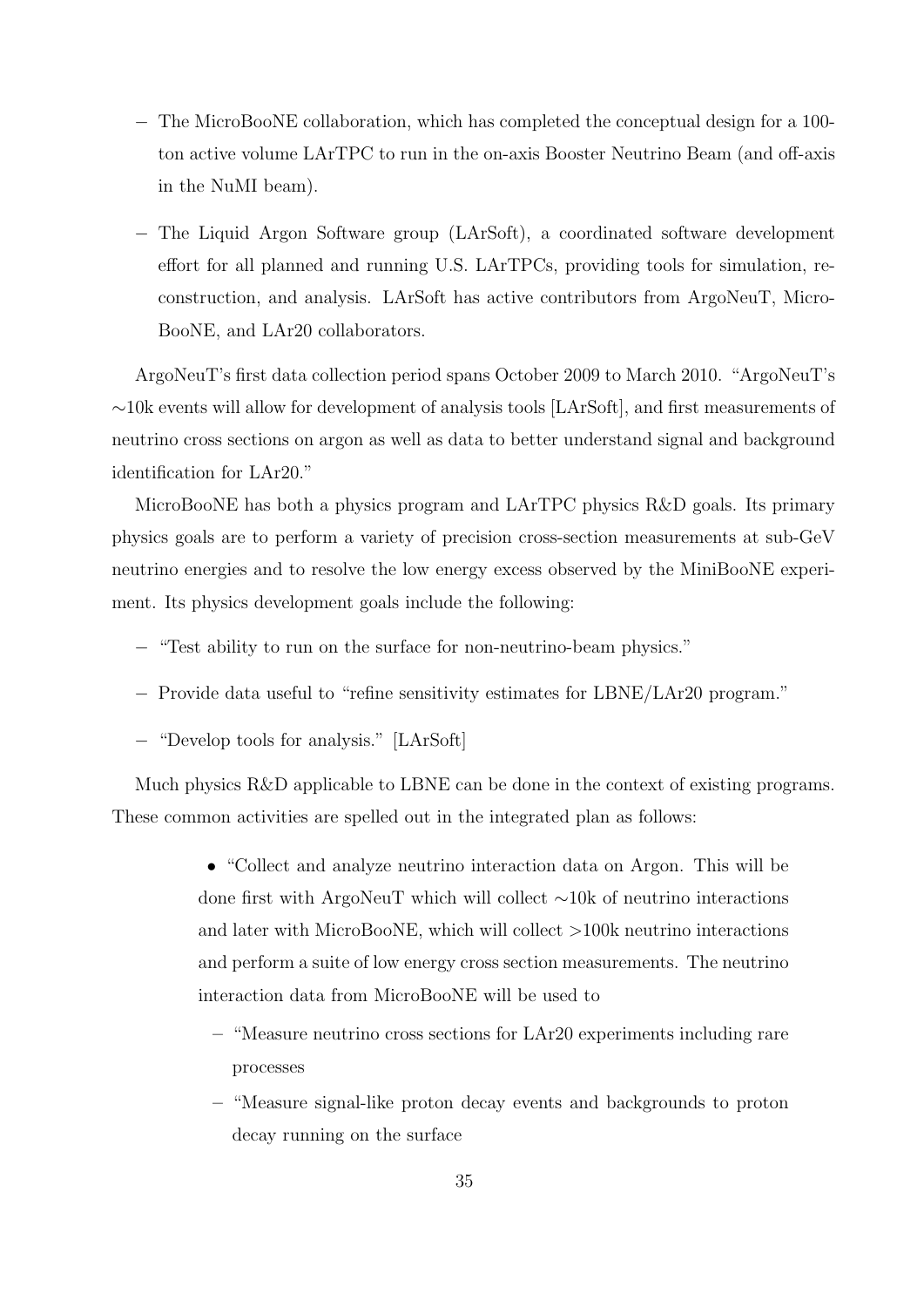- "Test cosmic ray background rejection while running on the surface
- "Develop data compression schemes for continuous data taking
- "Develop Supernova triggering capabilities
- "Develop analysis tools for simulation and fully automated reconstruction for neutrino interactions and proton decay events. This will be done in the context of a software framework for the reconstruction and analysis of interactions in liquid argon, LArSoft, which is under active development. This framework is designed to provide universal algorithms for use by any LArTPC and currently supports the  $Bo[44]$  and ArgoNeuT test stands as well as the MicroBooNE experiment. The modularity is accomplished by designing algorithms that are agnostic as to a particular LArTPC geometry so that the geometry for a specific LArTPC can be supplied at run time. The LArSoft developers group includes collaborators working on the test stands, as well as the MicroBooNE and LBNE experiments.

"The scope of LArSoft is to perform all offline simulation, reconstruction, and analysis tasks. LArSoft can currently perform the following tasks: i) simulation of interactions in the detector, ii) tracking of particles through the detector, iii) simulation of readout electronics, iv) displaying of events. The simulation of interaction in the detector includes neutrino interactions using the GENIE package [http://www.genie-mc.org], cosmic ray interactions using the CRY package [http://nuclear.llnl.gov/simulation], and simulation of specific particles using LArSoft specific routines. The tracking of particles through the detector is accomplished using Geant4 [http://geant4.web.cern.ch/geant4]. The simulation of the readout electronics is different for each LArTPC, and the addition of different electronics for each new LArTPC is straight-forward.

"The next challenge for the developers is to create reconstruction algorithms. A mature algorithm to identify individual signals on each wire of a LArTPC already exists. The next steps are to develop algorithms to group those signals into reconstructed tracks and showers. Discussions of various techniques and algorithms have started, and progress is expected over the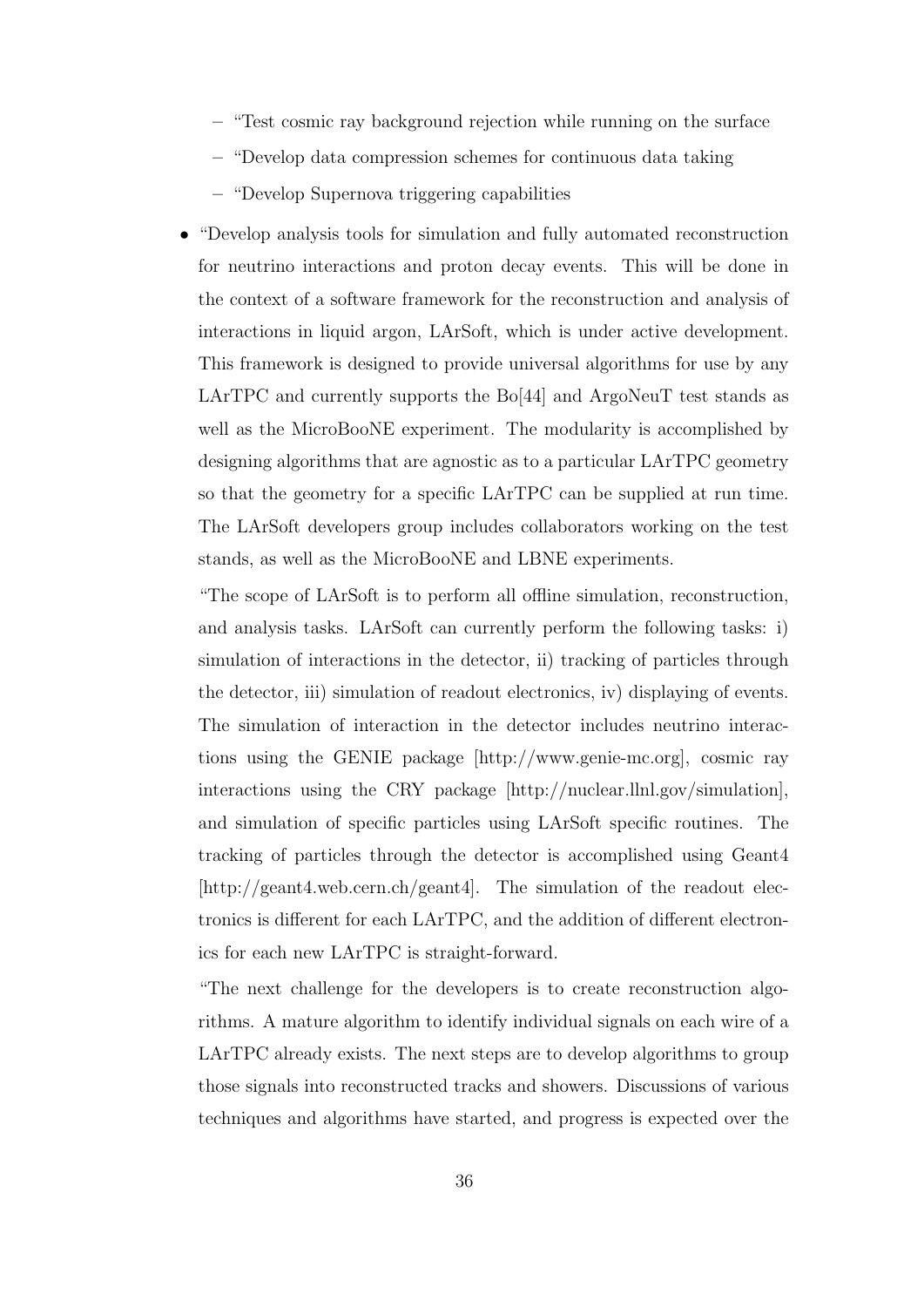next 4 to 6 months."

Some of the work noted above addresses issues with importance beyond the existing programs. As noted in the integrated plan, "No fully automated reconstruction package yet exists for LArTPC detectors. In addition, the only neutrino data yet collected with a LArTPC come from the exposure of a 50-L prototype in the NOMAD beam at CERN in the 1990s, and now with the ArgoNeuT test." These issues are being addressed in the context of MicroBooNE, ArgoNeuT, LArSoft, and other efforts.

While many of the physics studies needed for LBNE LAr detectors can be addressed in conjunction with ArgoNeuT and MicroBooNE, some LBNE-specific LAr physics R&D is also needed:

- A number of near term (6–9 month) studies are outstanding, including "handscanning" studies to be repeated with the latest simulation to address the issue of performance vs. wire spacing (a key cost driver), and other MC studies to address key near-term questions for LBNE.
- As the LArSoft software improves and the LAr20 conceptual design develops, design and performance studies need to be performed: optimization studies of the far (and near) LArTPC detectors, simulation of cosmic ray events for the shallow and deep options at the far site (and the shallow near site), and related sensitivity studies with updated efficiency and background assumptions.
- In the integrated plan, it is noted "no LArTPC has been calibrated in a test beam to allow measurement of electromagnetic and hadronic showers," which is identified as the largest "physics R&D risk" in the integrated plan, rated "medium". To address this, the option is raised to perform a "LArTPC calibration test" in a test beam, such as the MTest facility at Fermilab, in order to calibrate response to electromagnetic and hadronic showers. This is not part of ArgoNeuT or MicroBooNE. Physics studies should simulate such a test and determine how best to use test beam data from a modestly-sized calibration test LArTPC to calibrate the much larger LAr20.

In summary, studies for the LArTPC option for LBNE are proposed to be pursued in the context of ArgoNeuT, MicroBooNE, and LBNE-specific efforts. An integrated plan of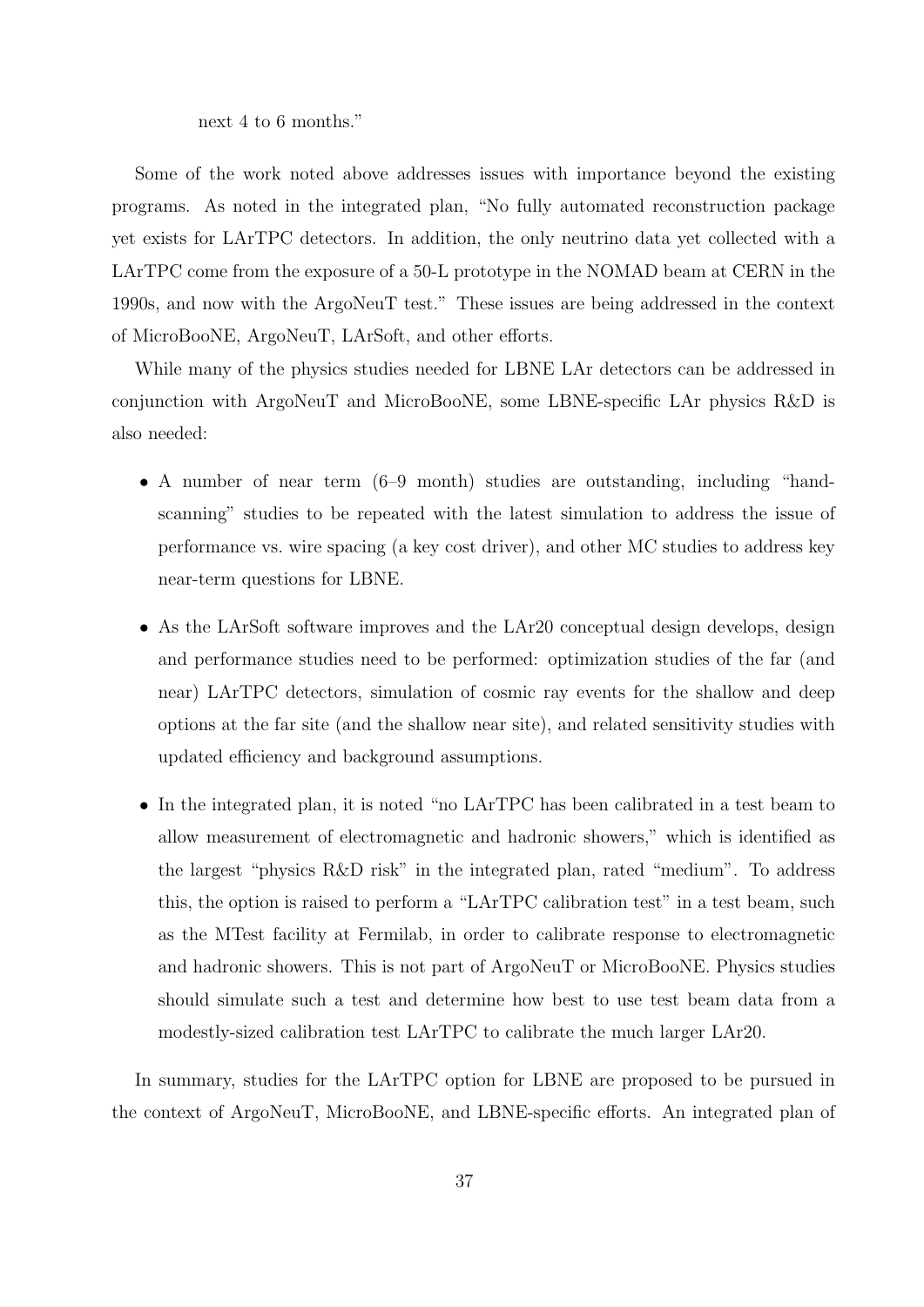hardware and physics R&D exists which unifies these efforts [43]. The physics component of that plan has been summarized and excerpted here for the benefit of the reader.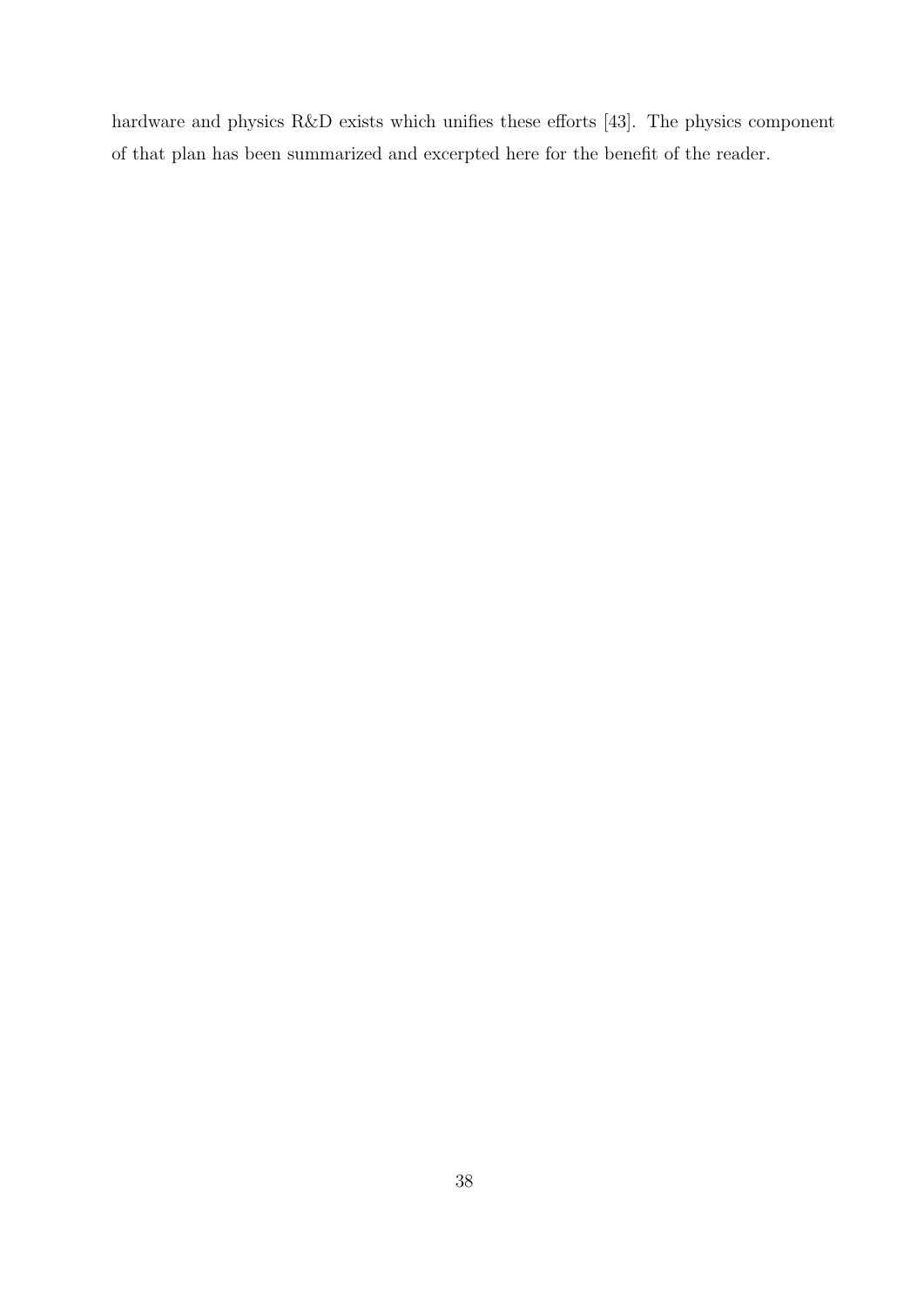#### University of Alabama Contribution

The University of Alabama will participate in the development of the far detector complex with a focus on the water Cherenkov detector(s). The PI has had extensive experience with event reconstruction in mineral oil based imaging detectors (LSND, MiniBooNE and Double Chooz), as well as particle identification using artificial neural networks (ANN) and boosted decision trees (BDT) algorithms. Jason Goon (postdoctoral fellow) has previously worked on the SNO data analysis and is currently involved in the development of the Double Chooz laser calibration system. Both the PI and the postdoc have significant experience in Monte Carlo (Geant-4) simulations. The PI is currently co-leading the far detector water Cherenkov simulations group together with Chris Walter (Duke University).

Within this project we propose to participate in simulating and evaluating one or several of the water Cherenkov detector configurations in order to understand the dependence of the energy, position and angular resolution, as well as the particle identification performance on the detector geometry, phototube coverage, number of channels, etc. In particular, we plan to implement the maximum likelihood event reconstruction developed for MiniBooNE to the LBNE water Cherenkov detectors, as these algorithms are independent on the configurations enumerated above – although their performance obviously does. In first order, different algorithms will be developed for different event hypotheses (e.g., electron, muon, neutral pion, etc.) and likelihood ratios will be used for particle identification. More sophisticated methods, such as ANNs and BDTs, will be developed as needed. Our studies will not only address these issues, but will also investigate the different types of calibrations needed in order to fully measure in situ the underlying parameters needed for these reconstruction algorithms, such as charge and time likelihoods, effective attenuation length, scattering, reflections, etc. The group will also contribute to the overall simulations effort, as needed, and plans to get involved with some aspects of the calibration hardware which are directly related to tracking.

# Personnel and Resources

This effort will be lead by Ion Stancu (Associate Professor) and will involve Dr. Jason Goon (postdoctoral researcher), as well as graduate students. Throughout the study we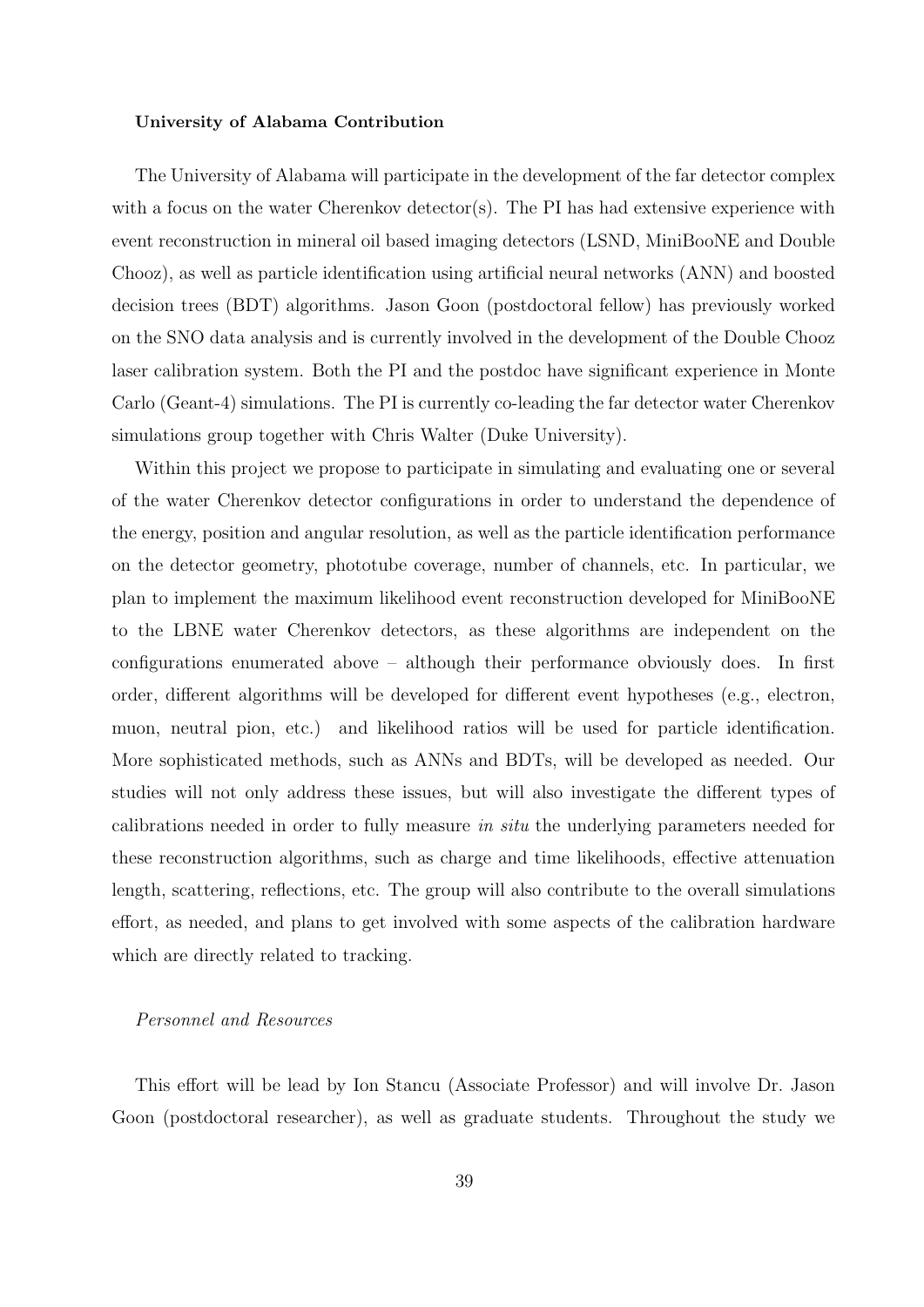expect to have only one graduate student directly involved with LBNE at any time, each working on the project for a duration of up to one year. This group has a cluster of about 100 CPUs (shared with two other neutrino groups), which will provide adequate but limited computing support for initial calculations.

# Requested Support

We would like to request support for the following:

- (1) One full-time graduate student (as described above). The graduate student would work on the simulations and algorithms development for LBNE for up to one year, and then on MiniBooNE or Double Chooz data analysis.
- (2) Half a postdoc support to be stationed at Fermilab and dedicate the other half of her time to the MiniBooNE data analysis to ensure continued publications and conference exposure.
- (3) Travel support to attend LBNE meetings a total of about 8–10 trips per year for the PI, postdoctoral fellow and the graduate student.
- (4) Funds to enhance our computing capabilities namely the purchase of 5 additional blades (an additional 20 individual CPUs).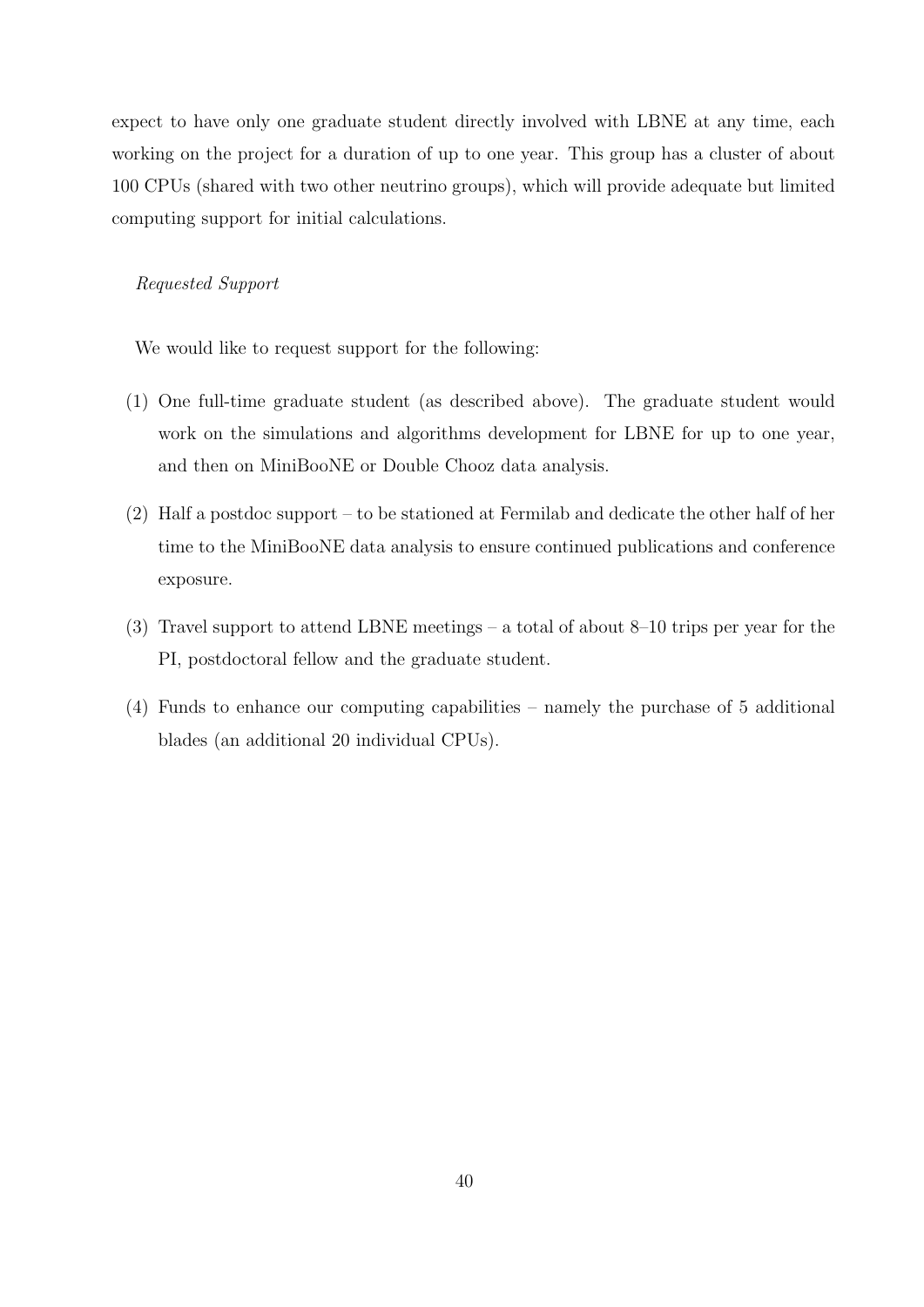#### Caltech Contribution

The LBNE group at Caltech proposes to perform studies related to several aspects of the LBNE experiment. A major effort will be in conducting simulations of a variety of Water Cerenkov Detector geometries with the primary goal to optimize the sensitivity of the long baseline electron neutrino appearance experiment to the discovery and measurement of the CP violating phase and the mass hierarchy. A second activity will involve study of the use of a liquid argon TPC, such as the miniBooNE detector, as a near detector for monitoring the neutrino flux. In addition, we propose to provide input to the nuclear physics associated with neutrino interactions in the various far and near detector designs under consideration.

# Water Cerenkov Simulation Studies

The water Cerenkov technology offers some important advantages as the LBNE far detector. The previous experience with Super-Kamiokande provides an important benchmark that serves as a starting point for many of the design features for LBNE. This benchmark does offer a proof of principle, some information on the technical capabilities, an example of a particular construction technique, and a basis for cost estimation. However, one should be mindful of the fact that Super-K was in fact designed for a very different purpose (nucleon decay searches) than the primary goal of LBNE. Thus it is essential to consider a range of variations on the design parameters in order to be sure that we optimize the LBNE design to maximize the sensitivity to the long baseline electron neutrino appearance measurement. Important considerations include the following:

- the primary signal is an electron-like shower in the energy range  $0.5-5$  GeV,
- the events of interest are primarily quasielastic charged current interactions, and the electrons produced propagate primarily in the forward direction (i.e., directed away from Fermilab),
- a major limitation of the water Cerenkov technology is its limited ability to reject neutral current  $\pi^0$  background.

Our emphasis will be on simulation studies involving variations in a.) the geometric shape of the detector, b.) the distribution of photomultipliers, c.) the amount of photocathode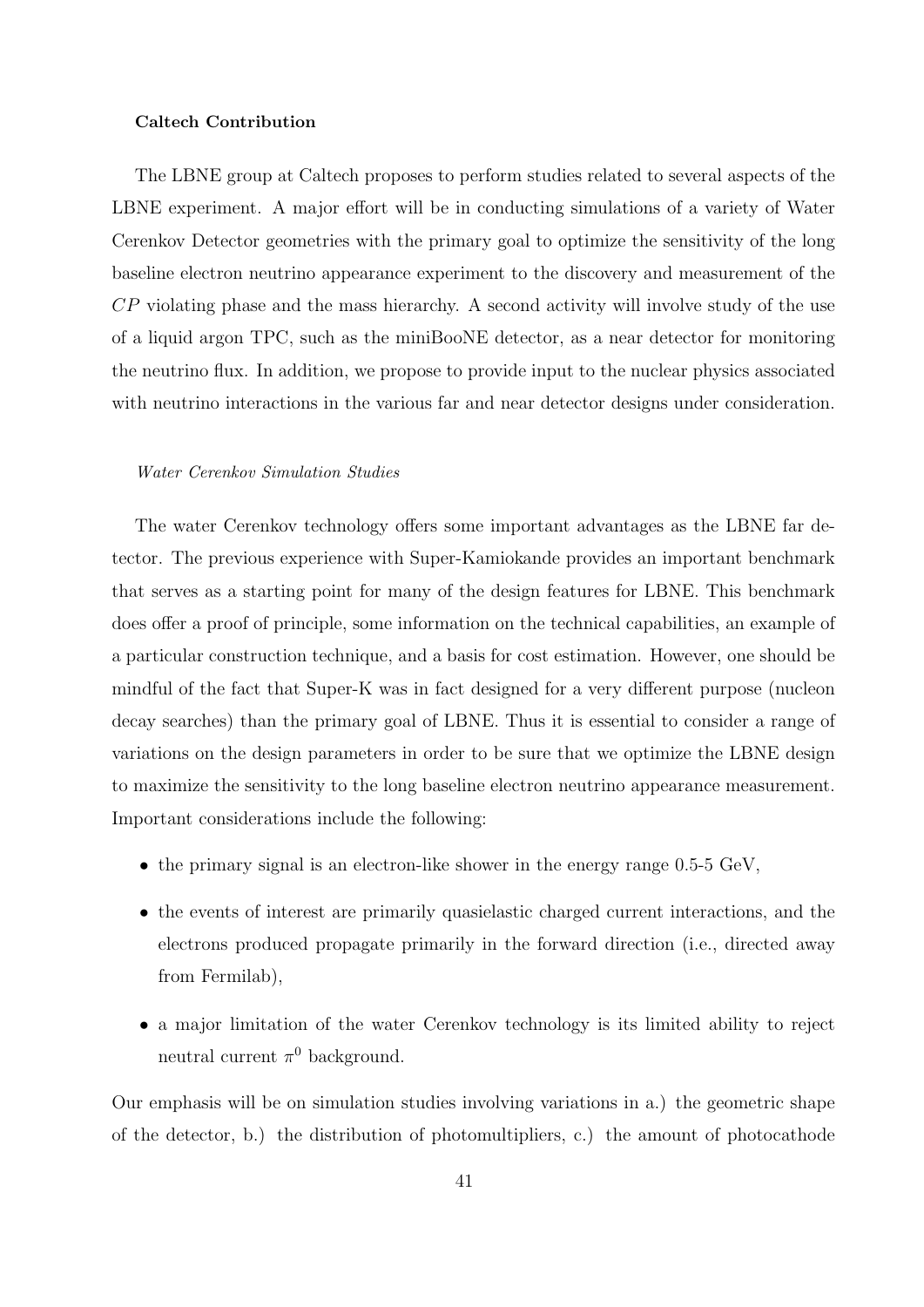coverage, and d.) the effect of enhanced light collection methods. (The development of enhanced light collection methods is a task covered by S4 funding from NSF. This work will focus on integrating the results of that work into a combined study to optimize the LBNE design.) In addition, these variations may have some (positive or negative) effects on other LBNE physics goals, and these effects must be quantitatively studied.

#### LAr near detector as flux monitor

An important function of the near detector system for LBNE is to provide a measurement of the flux of the muon neutrino beam. The neutrino interactions observed in the near detector will generally be associated with processes involving nuclei and nucleons. These processes with hadronic systems involve issues related to the structure of the nuclei and/or nucleons. While we have some empirical knowledge from other experiments, the theoretical limitations of QCD imply that there are substantial uncertainties associated with our knowledge of hadronic structure and its effect on the relevant cross sections. Several methods for mitigating these uncertainties are under consideration for the LBNE near detector system.

We have begun to study a promising method for a high precision determination of the neutrino flux using a liquid argon TPC. In particular, we have proposed the possibility that the coherent nuclear transition

$$
\nu_{\mu} + {}^{40}\text{Ar} \rightarrow \mu^{-} + {}^{40}\text{K}^{*}(4.38 \text{ MeV})
$$
 (1)

can be used to accurately normalize the flux of the  $\nu_{\mu}$  beam at the near site for LBNE. The rationale is that this is a  $0^+ \rightarrow 0^+$  Fermi transition where the nuclear matrix element is accurately known. Such analog Fermi transitions have been studied in detail in nuclear beta decay. Since the nuclear matrix elements are reliably known independent of nuclear structure (except for small radiative corrections, isospin violations, and effects related to nuclear wave function overlap), these decays enable a precise determination of the CKM matrix element  $V_{ud}$ . Thus the process has been the subject of a great deal of experimental and theoretical study. In particular, there has been much theoretical work related to the radiative and nuclear corrections (few percent), and the consistency of the resulting  $ft$ -values (the experimental quantity used to extract  $V_{ud}$ ) at the  $\lt 1\%$  level is viewed as an indication that the corrections are under good control. Thus one can expect that the corresponding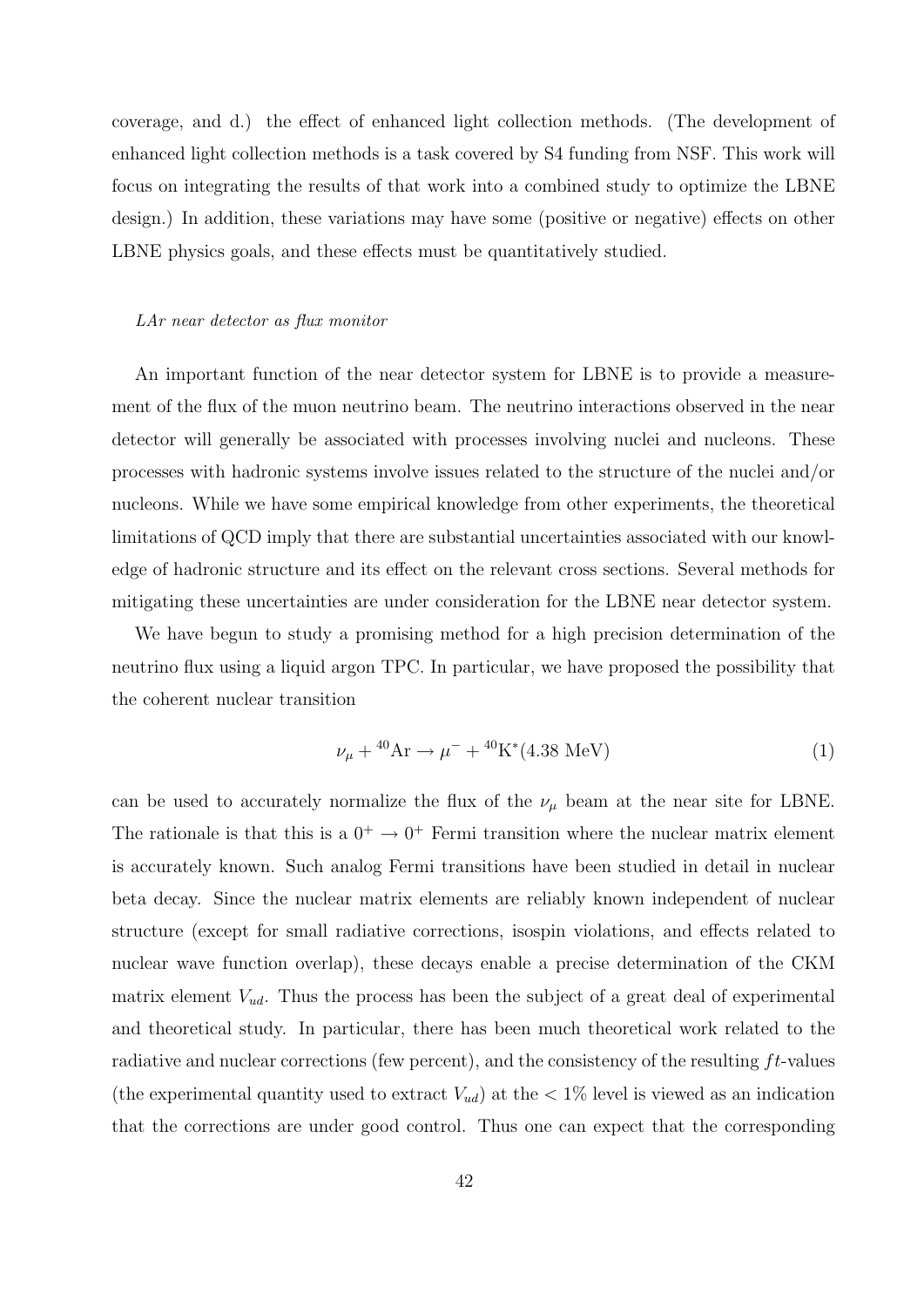corrections to  $|M_F|^2$  for the  $A = 40$  transition of interest here can be computed to an accuracy of  $< 1\%$ .

We have estimated the event rate using the 70 Ton (fiducial mass) microBooNE detector at the LBNE near site. It appears that one would observe event rates of about 2440/year with a 0.7 MW beam. The event signature is a forward muon with no recoil nucleon, but with coincident gamma decays in the final  ${}^{40}K$  nucleus. The summed energy associated with these gamma decays must be measured with few percent precision. Selecting these events in microBooNE will be challenging, but might be possible. We propose to develop appropriate simulations of LAr detectors relevant to studying the feasibility of this analog charge current process. Such simulation tools will be important for studying other exclusive nuclear processes if interest as well.

#### Nuclear effects

Many of the neutrino interactions observed with LBNE involve nuclear physics, particularly semi-leptonic nuclear processes with GeV incident leptons. Our group has had a long history of studying electron-nuclear interactions at these energies, with significant emphasis on weak interactions. We propose to provide support to LBNE studies that require knowledge of nuclear physics relevant to the cross sections of interest. In particular, even the most recent codes used for quasielastic neutrino interactions utilize a very simple 40 year old model of the nucleus known as the Fermi gas model. Much more sophisticated methods are now routinely used for analysis of electron scattering experiments, and we propose to incorporate these methods into the LBNE cross section models.

## Future Efforts

After CD-1 is granted, we plan to participate in the development, assembly, installation and commisssioning of hardware for the far Water Cerenkov detector system. This work will likely be related to the PMT assemblies and the potential incorporation of enhanced light collection techniques.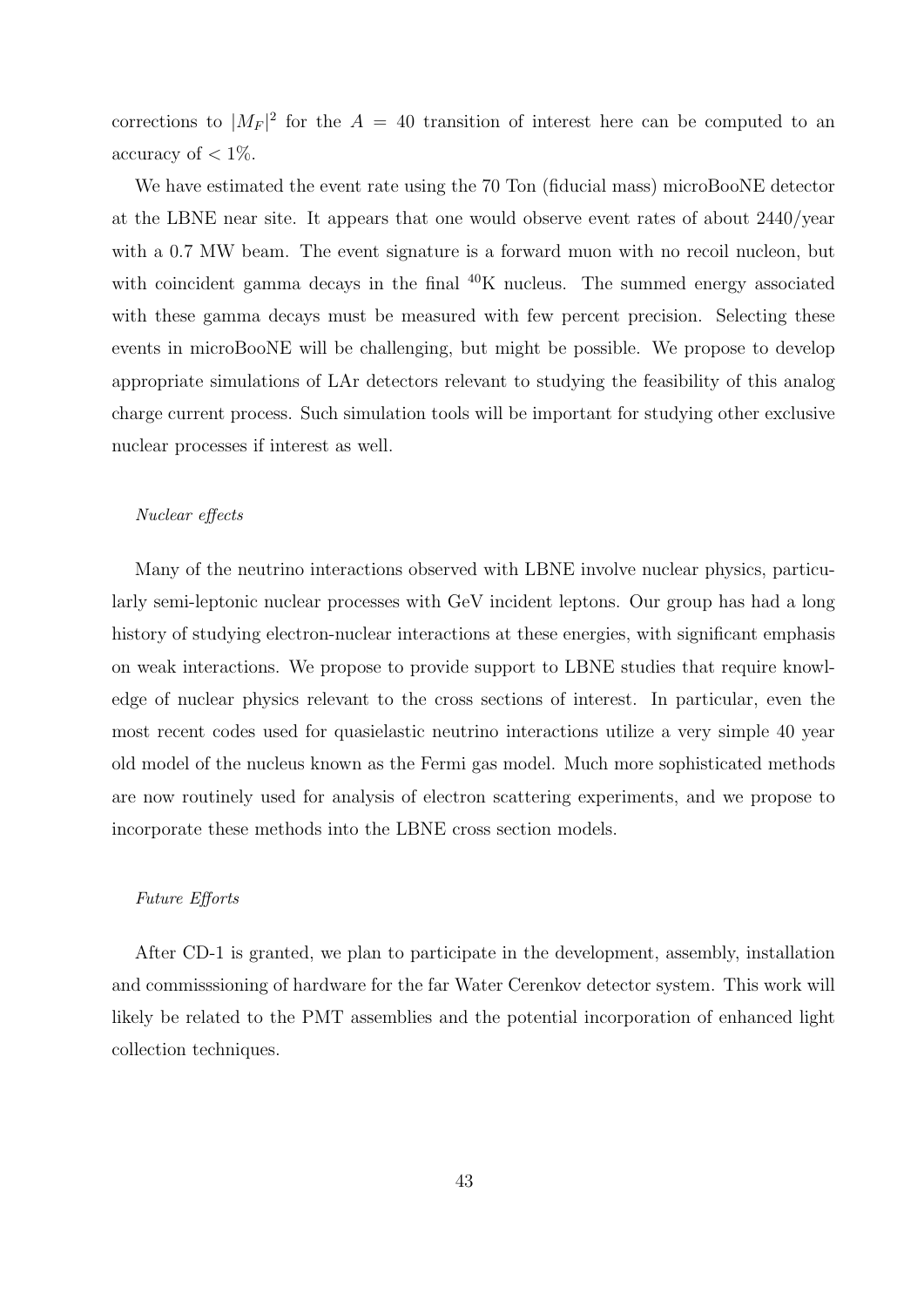## Personnel and Resources

Our group has significant experience in hardware construction for neutrino and accelerator-based experiments as well as simulation and analysis. We have recently played important roles in the KamLAND and Daya Bay reactor neutrino experiments. We propose that this LBNE effort replace the KamLAND effort (previously supported by DOE-NP) as we continue to phase out our KamLAND activities over the next year. This effort well be led by Professor Robert McKeown and will include a senior research fellow, a postdoctoral scholar, as well as a graduate student and summer undergraduate.

## Requested Support

We are seeking support for:

- 1. Salary support for the senior research fellow and postdoctoral scholar. Partial support related to 5% of Prof. McKeown's effort committed to this activity.
- 2. Support for one graduate student, as well as some summer support for an undergraduate student.
- 3. The group will attend domestic collaboration meetings (3 meetings per year), and some working group meetings, conferences and workshops in the US. We also request funds for attending 2 international conferences/workshops on neutrino physics.
- 4. Materials and supplies includes expendable lab supplies, computers, computer peripherals, communications hardware, and other miscellaneous items related to our participation in the LBNE project.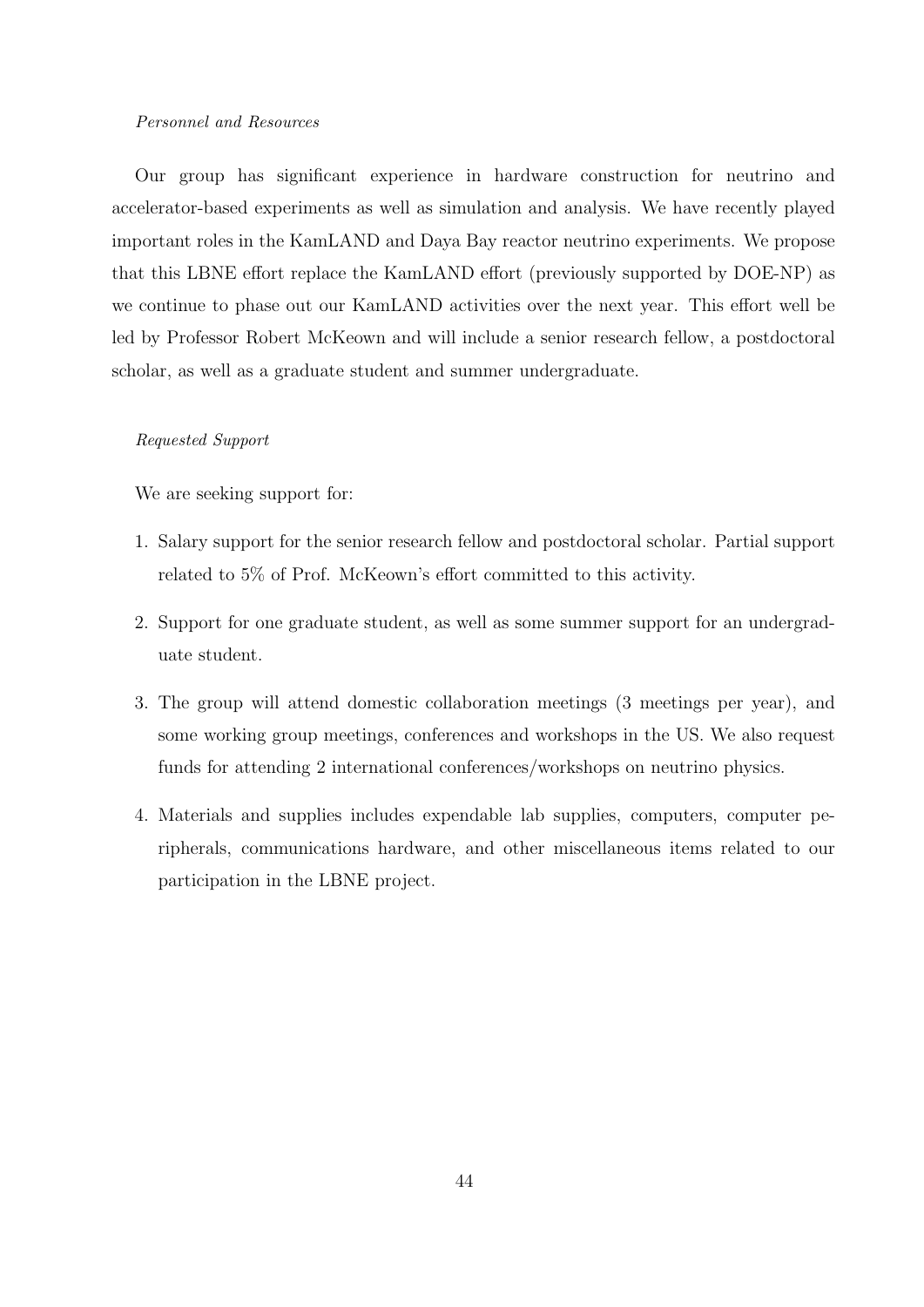#### UC Davis Contribution

### Scope of Work

The University of California, Davis, group proposes to work on project management and simulation studies of the water Cherenkov detector and to continue development of both a PMT testing facility and a prototype thin muon veto detector.

Project management: R. Svoboda serves as the NSF S4 PI for LBNE, with responsibilities for those elements of the water Cherenkov far detector being built by universities with NSF support. This includes the deck design, simulations, thermal model, magnetic compensation, PMT characterization, water systems, PMT production testing, electronics, and light collectors. UC Davis administers the NSF grant for the eleven institutions of the S4 group.

A major part of the work involves coordinating the activities of the NSF groups with the DOE-funded project. He is aided in this task by R. Breedon, a senior Research Physicist at UC Davis. Together, they arrange and conduct periodic work reviews, meet regularly with the DOE project team to plan and document work, and prepare regular reports to the NSF on progress.

In addition, Svoboda also serves as LBNE co-spokesperson. He is responsible for steering the scientific development of the LBNE project. In particular, he is responsible for ensuring, at every stage of the project, that the scientific goals of the U.S. HEP community are reflected in the major decisions and goals of the LBNE project.

Water Cherenkov far detector simulation: Work continues on the development of the water Cherenkov Geant4 simulation. UC Davis has been a major contributor in this effort, having developed much of the geometry routines for the detector shape, photomultiplier tube coverage, and rock walls. In addition, they have validated photon transport against theoretical models in Geant4 to the required sub-nanosecond accuracy.

Recently, they successfully modeled the detector noise rate due to radon in the water and gammas from the rock walls by adapting radioactive decay event generators from Double Chooz into the LBNE simulation. A study is now underway to determine the following:

1. The optimal running temperature for dark noise reduction while considering the account possible sources of background, such as from rock gammas and PMTs, that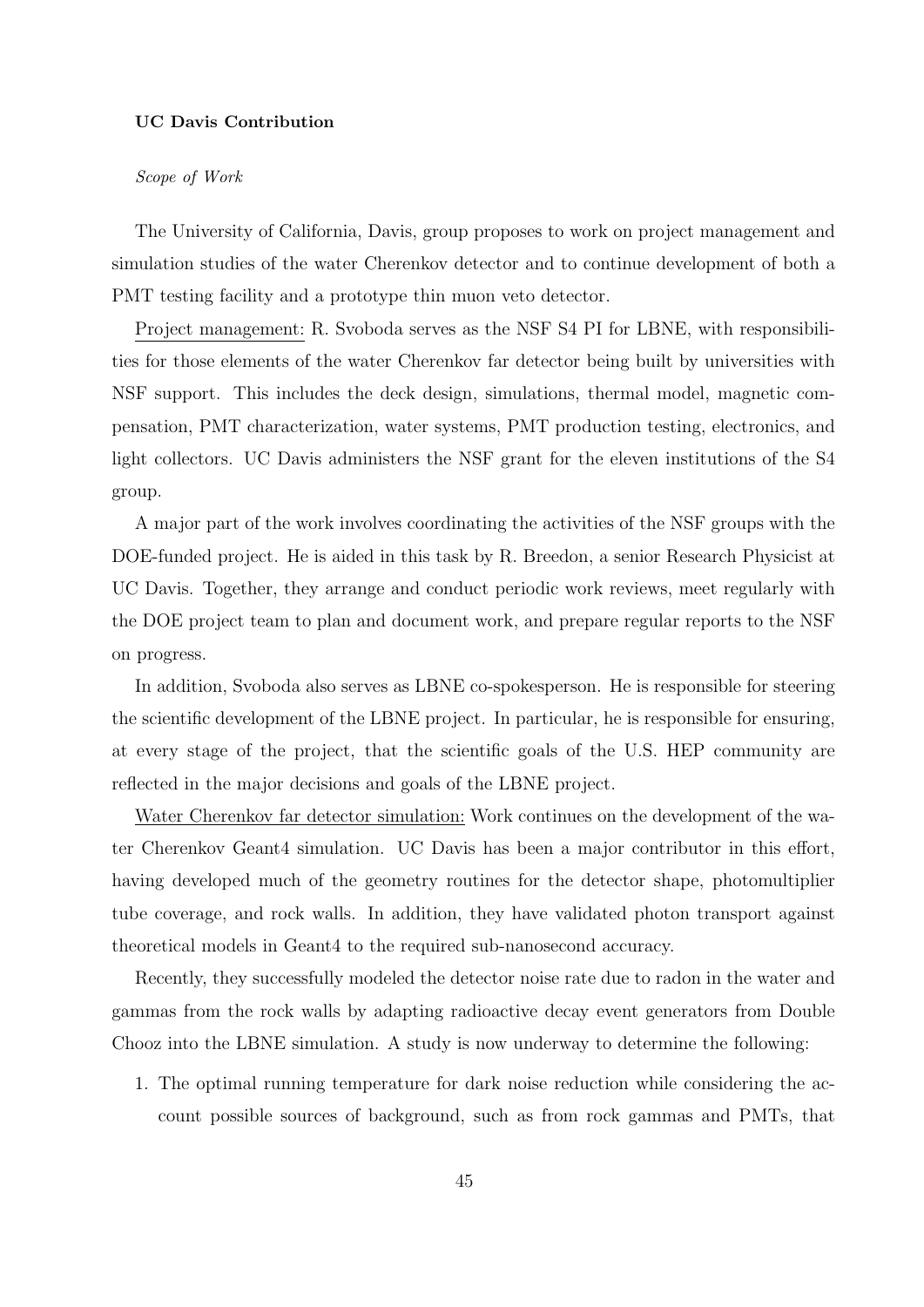could dominate;

- 2. The limits that should be imposed on radon levels in the water;
- 3. The limits that should be imposed on U/Th/K in the wall shotcrete.

Their student John Felde has been a star in getting studies done for the detector design in addition to building (with undergraduates and a visiting student from SDSMT) the UC Davis PMT magnetic test facility described below. Thus far, he is supported by NSF S4 funds. However, this support will end at the end this summer, and so UC Davis requests funds to let him continue developing the analysis code. John will also train a replacement student (likely a new student coming to the Davis gradute program from UC Berkeley) to take this over, since he will move at some point to Double Chooz to analyze data to use for his thesis.

In addition to the design specification work, Tim Classen has been adapting the neutrino interaction code GENIE to the LBNE far detector geometry and the FNAL beam source. Simulation studies underway include those on the impact of detector geometries on low energy neutrino physics and on the background originating from neutrinos interacting in the beam-side rock, an understanding of which would help in estimating the veto region required for the detector. This work will continue to be supported from our DOE grant. In addition, UC Davis has hired a new postdoc (Pooja Gupta) using NSF funds who will take this over when Tim moves to France to work on Double Chooz at the beginning of summer. No new funds are needed to continue this work.

Thin muon veto prototype: UC Davis will obtain LBNE project funds to build a model of a section of a proposed thin (0.5 m) muon veto detector for the large water Cherenkov detectors (WCD) for the benefit of beam-based neutrino physics at LBNE. On the beam side, the veto will identify rock muons entering the WCD. On the far side, the veto will detect muons that exit the WCD, which will help to reduce systematics in the analysis. The addition of a thin veto to the WCD design would allow the fiducial cut region in front of the large PMTs to be reduced from 2 m to 1 m, increasing the fiducial volume by ∼8% or permit a cost savings from a reduced cavern size and the number of PMTs for the same fiducial region. The prototype, to be built at UC Davis, will be used to show proof of concept and to test veto PMT layouts and measure the muon detection efficiency. A minimum 3 m x 3 m water tank lined with Tyvek with 0.5-m water depth will be constructed, which will be filled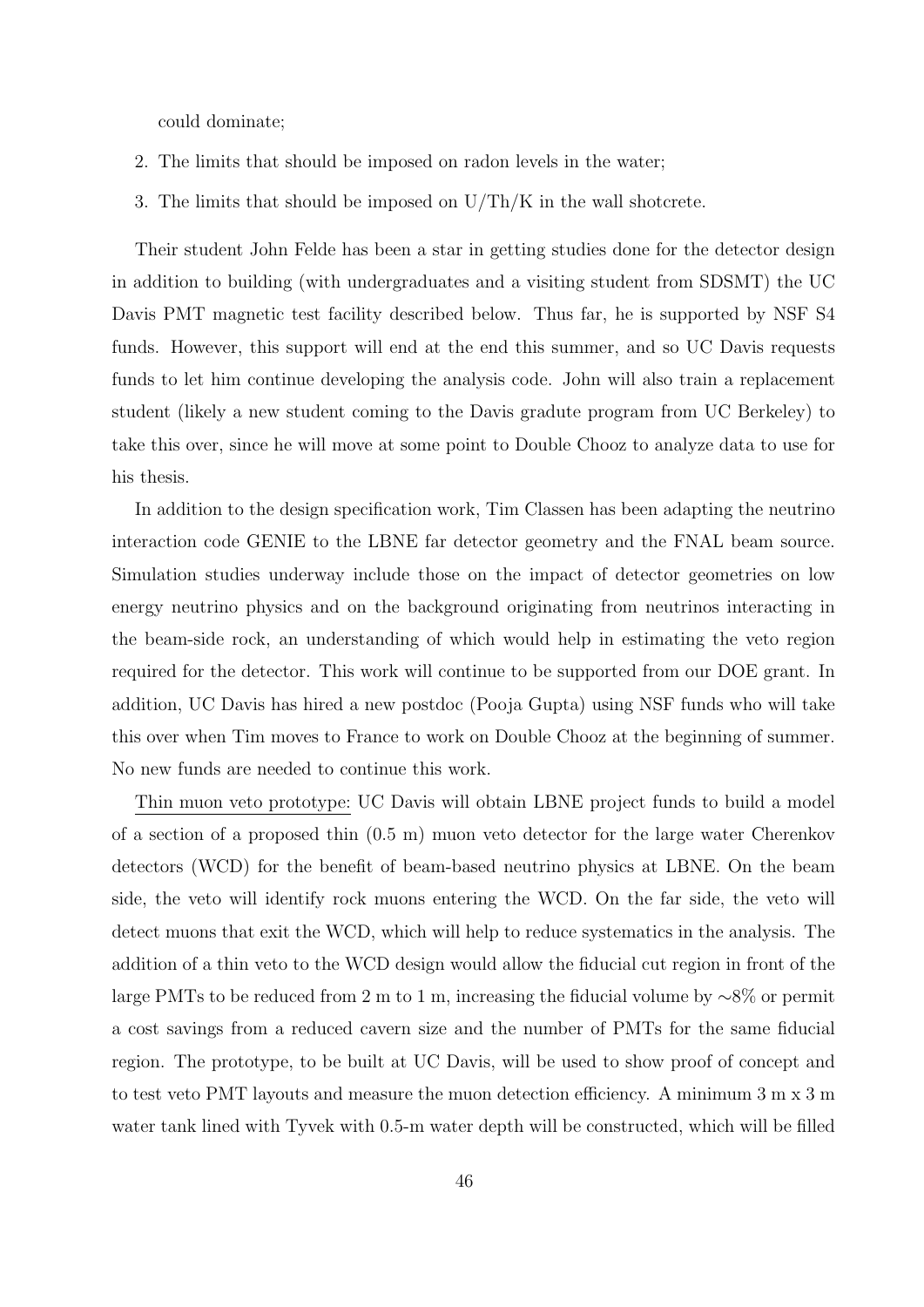with purified water from a reverse osmosis de-ionization water system with recirculation loop and UV sterilization system. In addition, a position-adjustable cosmic-muon hodoscope with associated readout electronics and DAQ system will be constructed with a combination of new and borrowed materials. This prototype is being designed and constructed by Richard Breedon, who has moved half his effort from an LHC experiment to LBNE.

PMT test facility: UC Davis is developing a PMT testing facility to study the magnetic field effects on candidate PMTs, for which a model coil magnetic compensation system has been successfully constructed. The first round of magnetic field tests is ∼90% complete and is awaiting the delivery of the final electronics needed to run the test. The new student would be in charge of operating this test stand. This facility was built using NSF funds.

#### Future Efforts

R. Svoboda will be LBNE co-spokesperson and NSF S4 PI for at least another two years. Thus he will continue to be active in the planning and management of the experiment in addition to directing the Science Collaboration. A teaching buy-out was not included in the S4 proposal, but in order to wear these two hats at once, relief from teaching is crucial. In addition, Research Physicist R. Breedon is helping to manage the S4 design work and fold it into the DOE LBNE Project. It is envisioned that this work will continue, with 50% of Breedon's effort supported by the NSF S4 and LBNE Project. Note that Breedon is leading the effort to build a full-scale mock up of the LBNE water Cherenkov detector veto region to optimize the design based on high level physics requirements. This effort will also continue.

Over the next two years UC Davis will test all the candidate PMTs for their performance in geomagnetic-scale fields. These data will be used in the simulation for the WCD to design a magnetic field compensation system in collaboration with RPI. Note that typical large PMTs can be seriously affected (on the 15%–25% level) by such fields if not properly compensated. This work is being done under the auspices of the NSF S4.

Other work includes the simulation work of Tim Classen and Pooja Gupta. This will continue for at least another two years, as the design is taken from CD-1 to CD-2. Note that Gupta is also starting to work with the beam group at FNAL, and this may continue if the collaboration proves fruitful. Gupta's and Classen's work will need support to continue after the S4 expires at the end of FY12.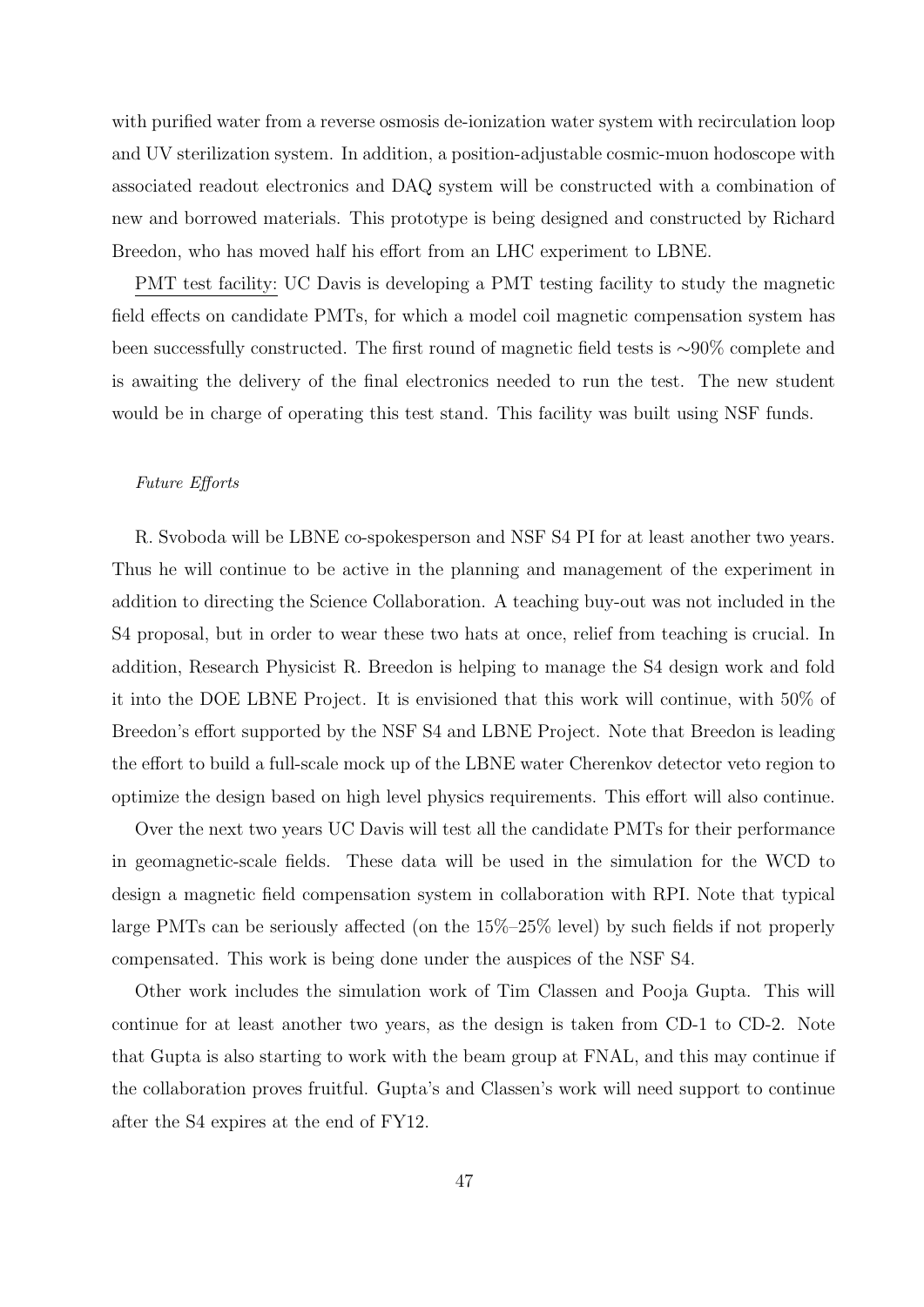UC Davis will also have a working full-scale mock-up of the WCD veto region, complete with muon hodoscope, by the end of 2010. This will allow the determination of the size of the fiducial region needed to distinguish neutrino events originating in the rock from those occurring in the detector. This is very important in determining the sensitivity of the experiment. This work is not covered under the S4 grant.

#### Subcontract with SDSMT

Being a new LBNE member institution, the South Dakota School of Mines and Technology (SDSMT) would be subcontracted through UC Davis during the course of the proposed research. The SDSMT group proposes to perform studies primarily focused on the far water Cherenkov detector and work closely with scientists in UC Davis, BNL, FNAL, and PSL. In particular, the following investigations will be conducted.

Measure the group velocity of light in water as a function of wavelength. In water Cherenkov detectors, the event reconstruction resolution relies heavily on light propagation in water. Cherenkov light emitted by charged particles in water has a continuous wavelength distribution (Fig. 2, left). The light group velocity in certain media depends on the index of refraction and has a complicated dependence on the wavelength, temperature, and pressure. Taking the change of the group velocity between  $375 \pm 50$  nm wavelength (Fig. 2, right), for example, one expect to see a difference of about 1 ns or more in the arrival time of detectable photons propagating 50 m in water. In a WCD of several hundred kilotons, such as the LBNE far detector, this wavelength dependence will affect the timing pattern of the events, hence further affecting the event reconstruction. Their first project will be to set up a sub-ns timing system with a 50-m water path to measure the group velocity of light as a function of wavelength at a given pressure and temperature. They can then compare their data with calculations, such as in Fig. 2, to attempt to understand this effect over a 50-m distance.

In this project, X. Bai will be responsible for the experiment design and will investigate proper light sources and electronics for a sub-nanosecond system. He will be working together with a graduate student and with BNL in setting up the electronics system. R. Corey will be responsible for the water treatment system, building up a water path at different lengths up to 50 m. The measurement and analysis will be the main topic of a master's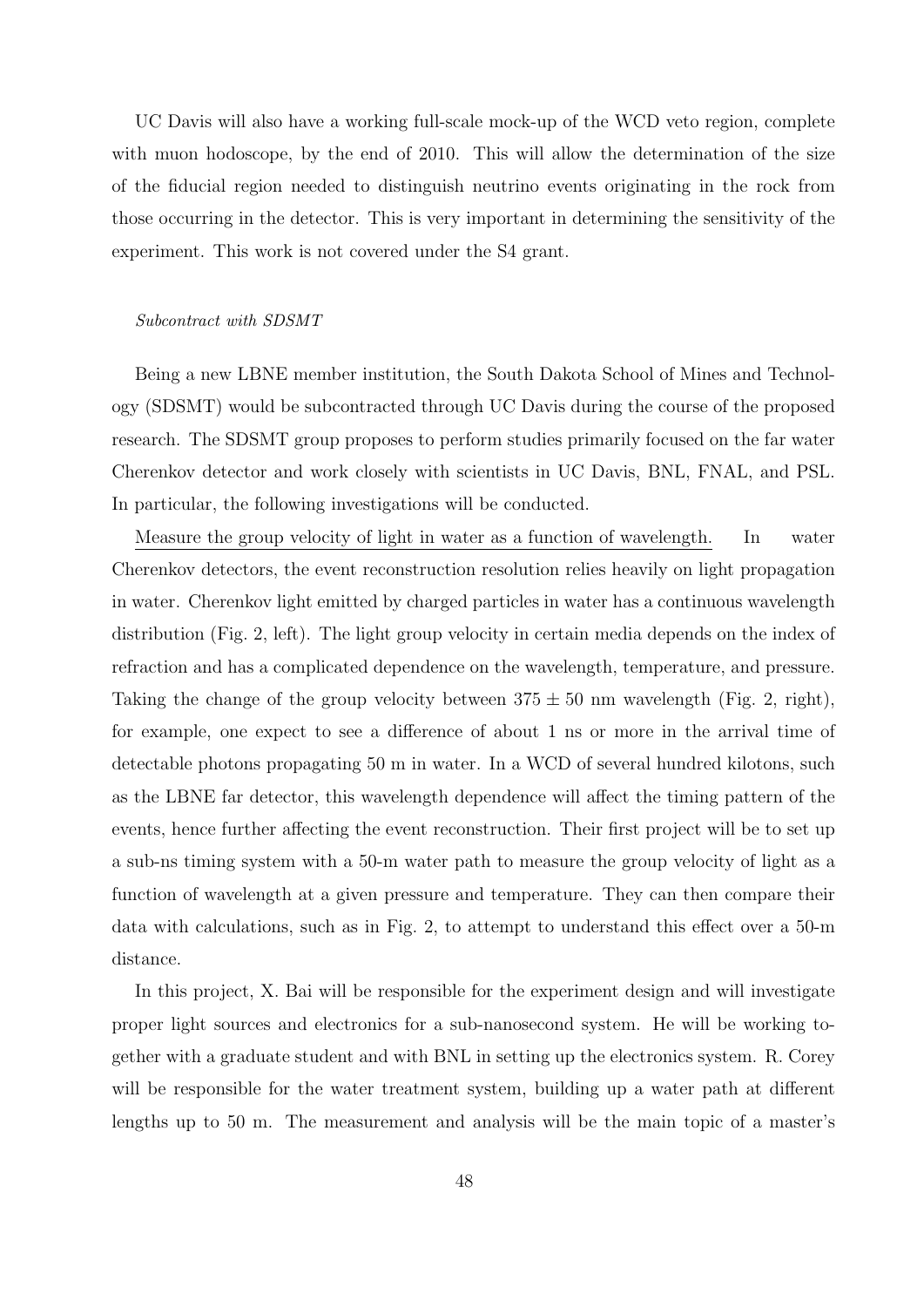

FIG. 2: Left: The spectrum of Cherenkov radiation in water. Both emitted and detected photons are simulated. The distribution of the detected photons reflects the quantum efficiency of the PMTs. Right: Light group velocity as a function of wavelength in water.

degree student thesis.

Measure the signals from PMTs immersed in water. To test the electronics and monitor PMT unit performance over long time, SDSMT is currently investigating the borrowing of an appropriate water tank from FNAL. A programmable LED pulser is under test. Several plastic scintillate detectors in their lab can be used to measure the PMT response to muons. A facility of this kind close to the eventual detector site could become quite important for timely testing of devices throughout the long-term deployment and operation of LBNE. While PSL, BNL, and FNAL are investigating PMT properties from different manufacturers, designing electronics, and building up technical capability for mass production and testing, SDSMT will cooperate with these three labs closely and measure the signals from PMTs immersed in water. This will support the electronics testing and monitoring of PMT unit performance over a long time, such as glass properties in contact with ultra-pure water. According to their current plan, in FY11 50 PMTs will be assembled and pressure tested in PSL and BNL. After that, they will be sent to SDSMT to measure the signal from them in the water tank. In FY12, this number will increase to about 500.

The SDSMT group is currently working with UC Davis on LUX water shield PMT (total of 20) testing and calibration. After this is done later this year, the lab equipment will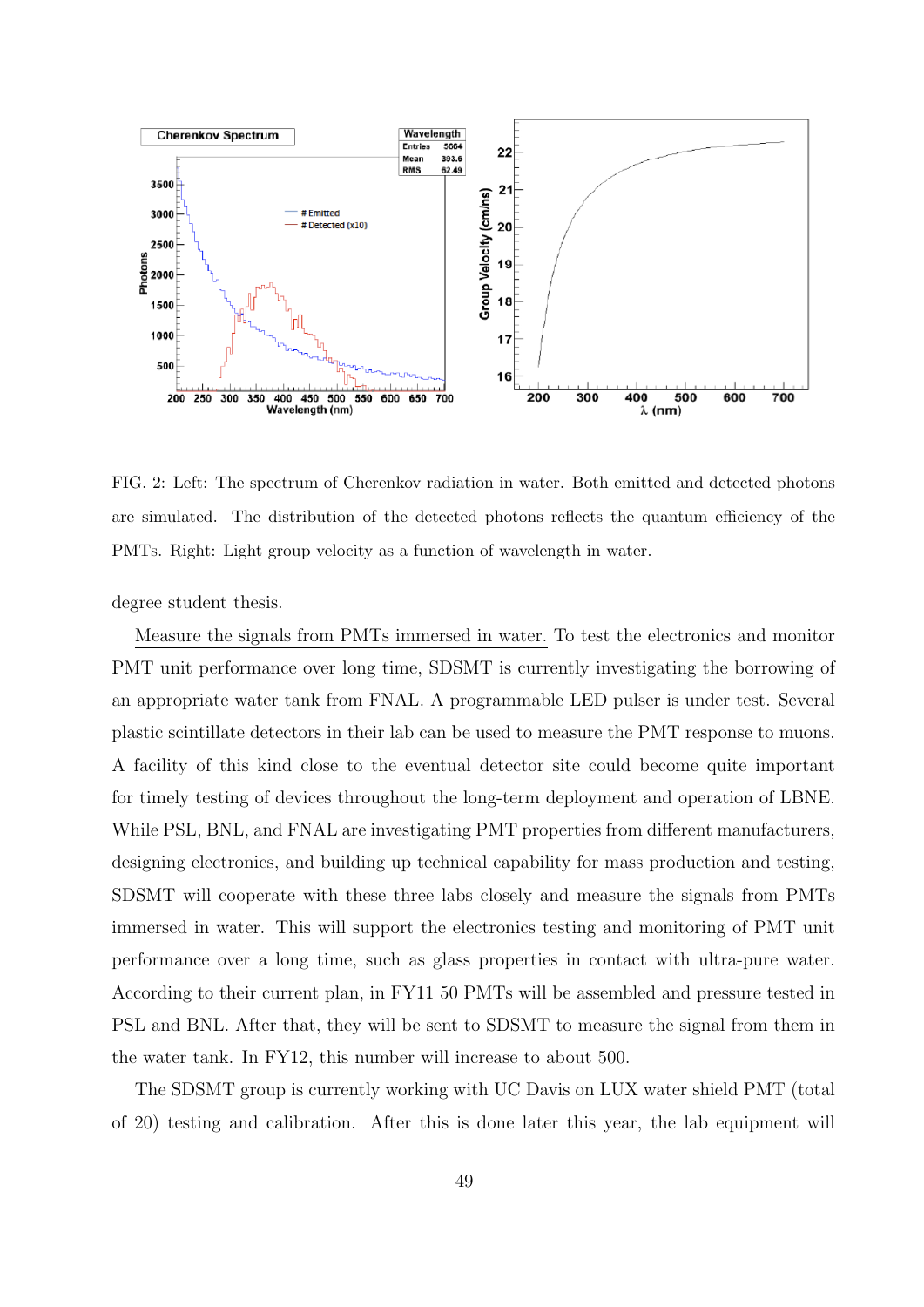be dedicated to LBNE PMT testing. R. Corey and X. Bai will oversee and participate in the local activities on this task. Two SDSMT senior undergraduate research assistants will participate in this project. Graduate students, engineers, and technicians from UC Davis, BNL, PSL, and FNAL will provide support and make contributions when needed. Depending on LBNE project planning, with additional funding support, they will be able to build up local capability to do the electronics testing and signal measurements for a larger number of PMTs in the future by working closely with PSL, BNL, and FNAL.

Investigate potential PMT unit mass production sites near DUSEL or in Rapid City. Given the convenience of being only 50 miles from DUSEL, the SDSMT group is assisting with the survey of LBNE PMT unit production sites near DUSEL or in Rapid City. X. Bai is working with the LBNE PMT task leader Paul Mantsch and has finished the first survey of light industrial space in the Rapid City and Homestake regions. Connection with SDSMT and local high technology business administration has been established. Funding requested in this proposal will enable X. Bai and R. Corey to continue working on this under the LBNE PMT task manager.

#### Personnel and Resources

Prof. Robert Svoboda (PI) is co-spokesperson of the experiment and is involved with PMT evaluation, calibrations, and simulation of the water Cherenkov far detector. Research Physicist Richard Breedon is assisting with project management and is constructing the thin muon veto prototype. Postdoctoral Researcher Pooja Gupta is working on the simulation study of the rock muon background. Postdoctoral Researcher Tim Classen is adapting the neutrino interaction code GENIE to LBNE. Graduate Student John Felde, whose support is running out in June, is developing both the Geant4-based WCD simulation and the PMT test facility. The construction projects benefit from the involvement of UC Davis physics departmental engineer John Thompson.

The SDSMT group currently consists of two physics faculty members, Xinhua Bai and Robert Corey. X. Bai has rich experience with PMT testing and water Cherenkov detector calibration and simulation through many years of work with the Pierre Auger Project and the Ice Cube Project. R. Corey has strong background with hardware and instrumentation. Once the funding starts, they will recruit a graduate student dedicated to LBNE. Other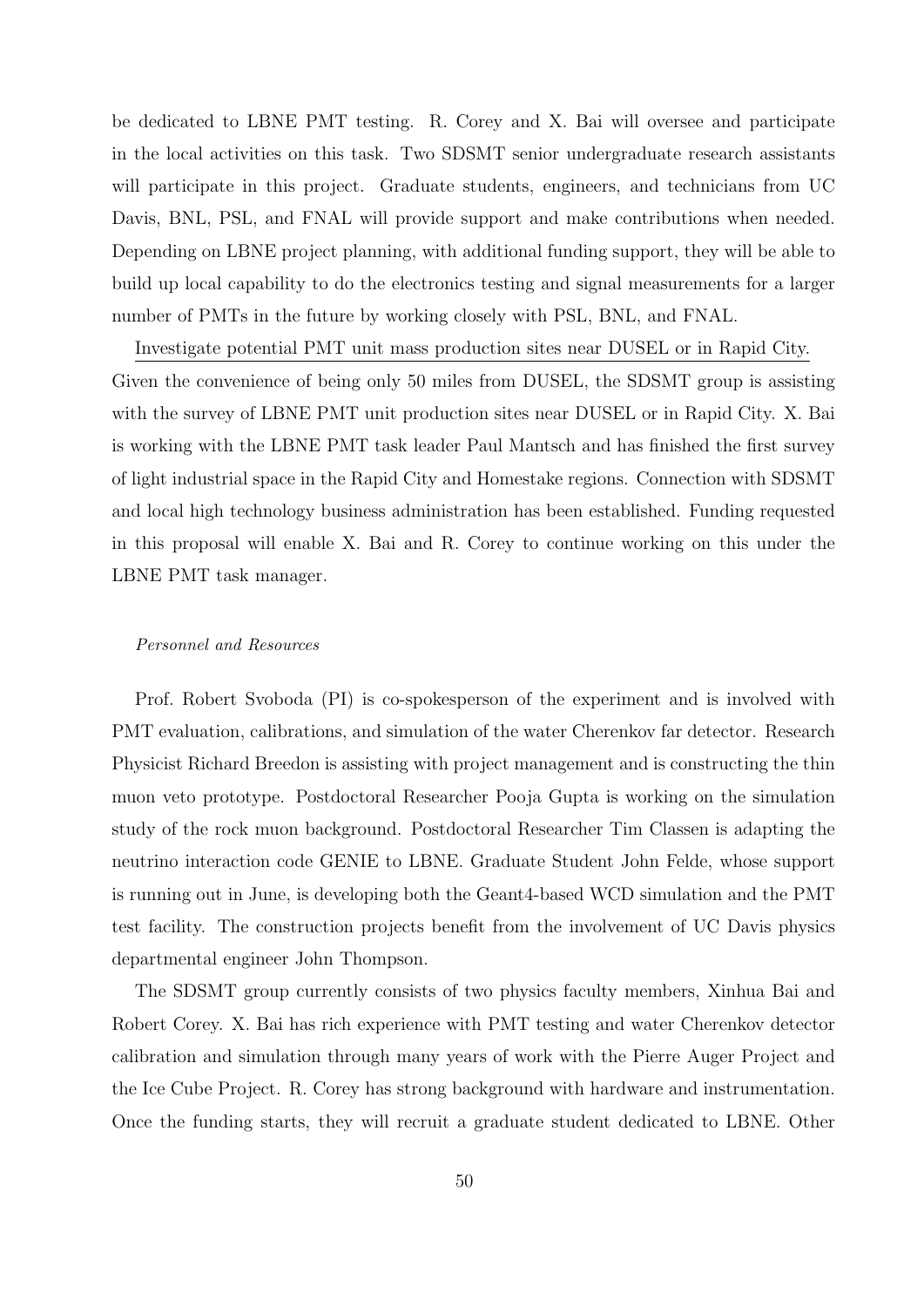resources from SDSMT available for this proposal include (1) 800 sq ft lab space in the PI's lab at SDSMT, (2) Light sources: LED pulser, picosecond fast laser diode pulser including driver, and heads of different wavelengths, (3) Plastic scintillator detectors and high voltage suppliers that can be used to tag muons for the PMT study in the water tank at SDSMT, (4) Analysis and simulation computers, and (5) Electronics including NIM electronics, digital oscilloscope.

## Request for Support

UC Davis is requesting support for the following:

- 1. Teaching buy-out for R. Svoboda for two quarters each in FY11 and FY12 to allow time for project management responsibilities.
- 2. The support for one graduate student whose present S4 support is running out.
- 3. Travel support for R. Breedon for project management activities. He will attend the DUSEL review in Rapid City SD in April, the LBNE collaboration meeting in Lead SD in May, the LBNE S4 review in Washington D.C. in July, and an estimated two other trips for a total of five trips. Similar travel is projected for the following years.
- 4. The support for one SDSMT FTE faculty: X. Bai (20%) and R. Corey (80%).
- 5. Support for one SDSMT graduate student including tuition remission over 3 years.
- 6. Equipment and lab supplies for the measurement of light group velocity and future testing at SDSMT:

A small water treatment system and plumbing;

Sub-nanosecond VME electronics + one DAQ computer;

Fast photon detectors (e.g., microchannel plates (MCP), photo-diodes), cables, fibers, connectors, PVC pipes, liners, etc.

7. Travel support for three SDSMT group members to join collaboration meetings and participate in training in PSL/FNAL/BNL, at the level of two trips at five days each and two persons per year.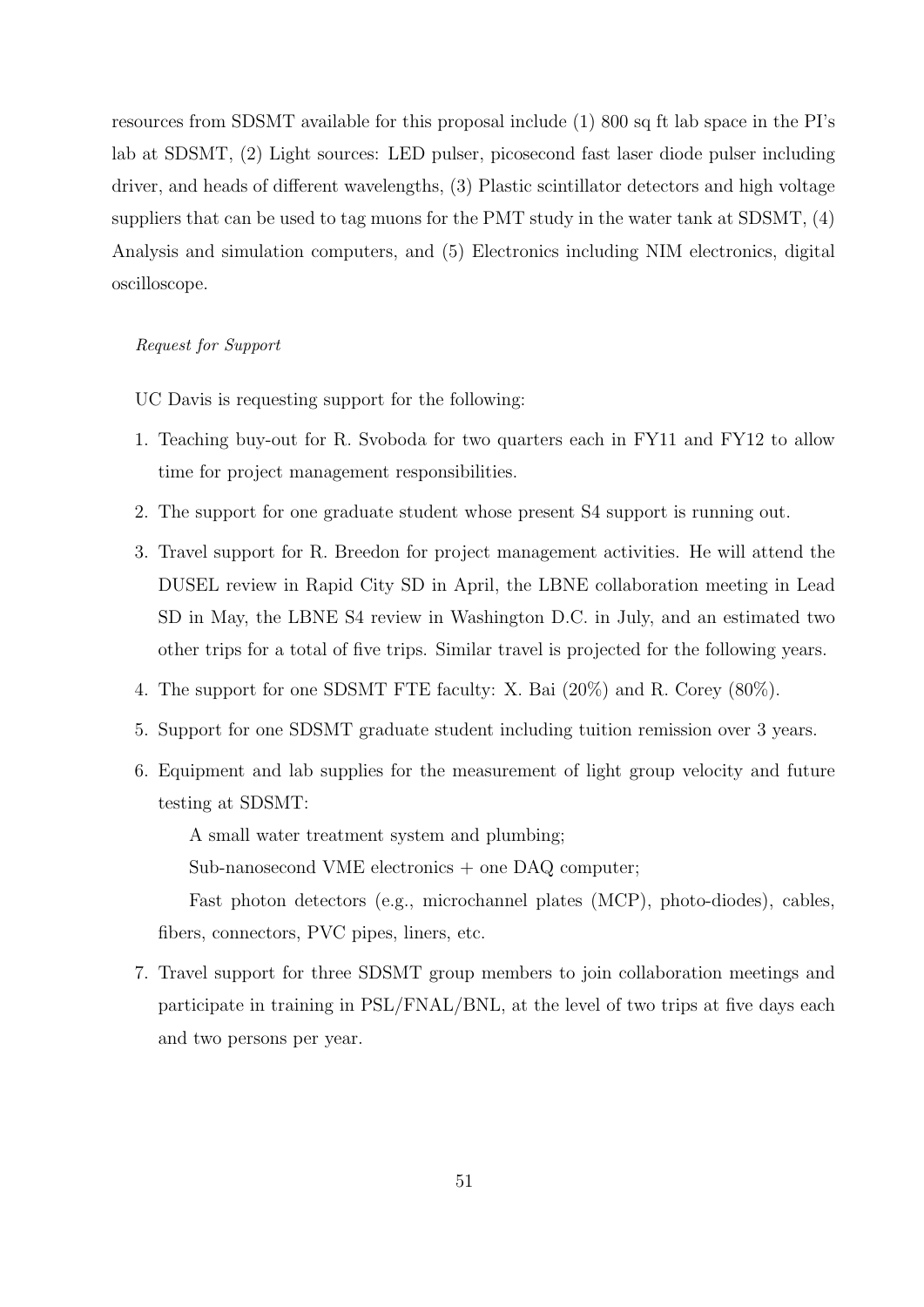#### UCLA Contribution

## Motivation and Scope of Work

The UCLA group proposes a simulation study of the physics potential of the proposed 20-kton LAr far detector and also a study of one near detector option with a magnetized LAr TPC of a strong magnetic flux of  $0.5$  T to support the LBNE measurements.

One option of the LBNE far detector being considered is a 20-kton evacuated liquid Argon TPC, to be located in a shallow depth at DUSEL with drive-in capability. The UCLA team will study the physics potential for a 20-kton LAr detector at the shallow site, including the following:

- The potential to detect  $p \rightarrow k + \bar{\nu}$  using veto detectors and the high space and time resolutions at the 300 ft or possibly 800 ft depth; and
- The detection of a supernova pulse in the 20-kT detector at the shallow site.

The study is to look into the backgrounds at the respective depths of the 20-kton LAr detector with an appropriate veto system to set limits for the proton decay search and to quantify the energy threshold and resolution of spectral measurements for all neutrino species. A large volume LAr TPC of tens of meters is capable of measuring energy information from charged particle track lengths of supernova neutrino interactions. These simulation studies will also be important for the optimization of the TPC structures and the wire planes.

We also propose the study of a magnetized LAr near detector necessary to achieve the beam flux precision to below the 3% level. We anticipate that the electron and anti-electron neutrino beam fluxes will have to be measured with good charge identification to give the necessary high precision on the beam flux at the far detector. A 125-ton or 50- or 10-ton magnetized liquid Argon TPC near detector of similar module structure to the far detector will be key to achieving small systematic errors in the beam flux at the far detector site. A LAr near detector will provide extremely high quality event identification of events for the high precision flux measurement. Magnetizing the detector with a field of 0.1 to 0.5 T will allow the capability of charge identification. The study will be necessary for the optimization of the mass and magnetic flux of the near detector.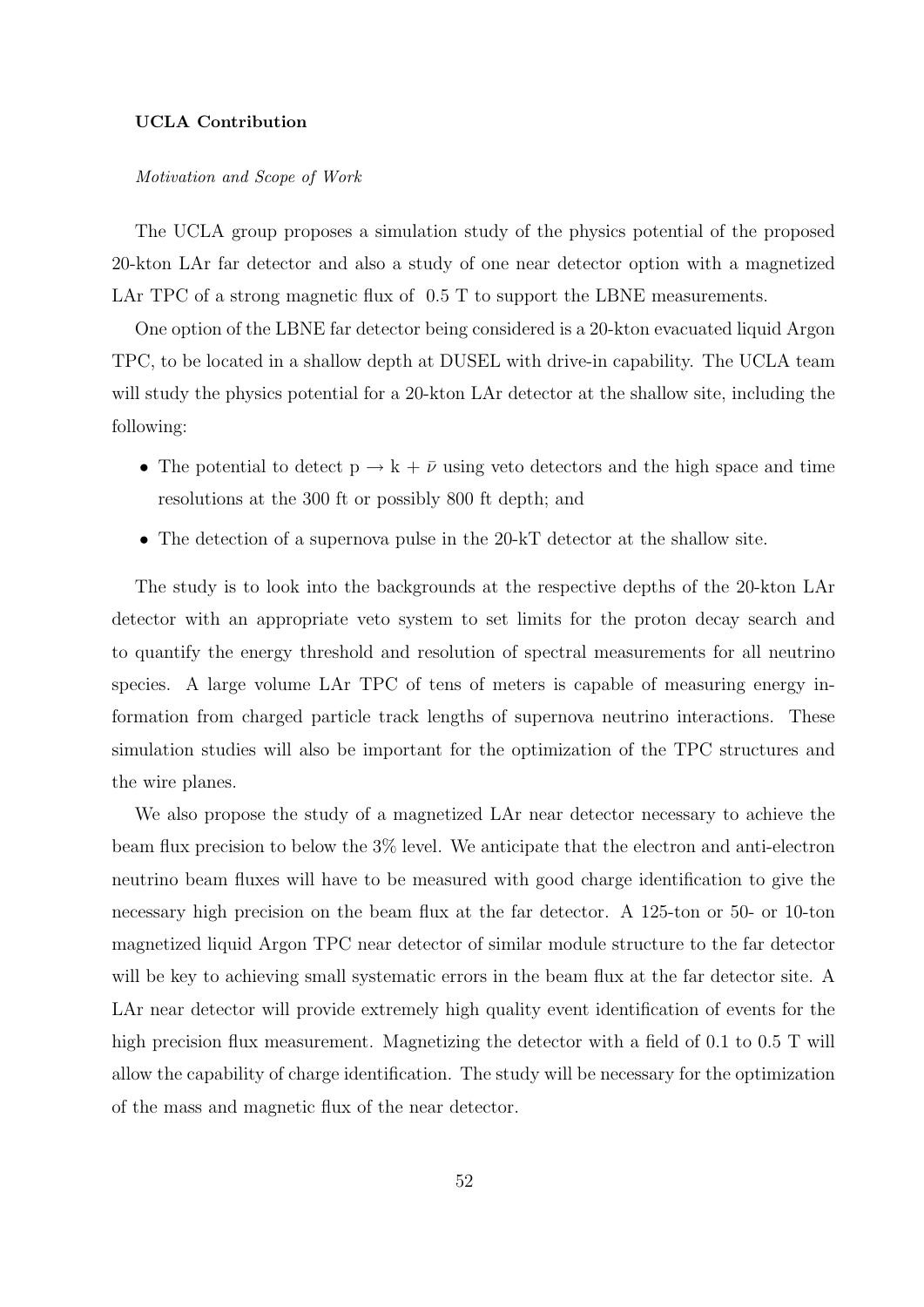This work will be performed on the order of two to three years time to provide information for the CD-2 baseline study. UT Dallas, another member of the LBNE, will be joining us in this effort in the future.

In the muon neutrino beam, the dominant component is muon neutrinos with smaller numbers of anti-muon neutrinos and electron neutrinos, each with its corresponding energy spectrum. Precision determination at the near detector of the electron neutrino flux and spectrum to a few percent level is then crucial to the measurement of the electron neutrinos at the far detector. Unlike muons, electrons shower and are easily multiple scattered. In the energy range  $1 \le E \le 3$  GeV, electrons and positrons will give off a bremsstrahlung shower of mesons, leptons, and gammas in the liquid Argon. Subsequent to the bremsstrahlung, an electron or positron at below 1 GeV will still form a good enough ionization track in the liquid Argon medium for the TPC until the electron or positron energy becomes too low and multiple scattering becomes dominant [? ]. A good sub-centimeter tracking resolution will be sufficient for these measurements. The magnetized TPC will allow for unambiguous determination of charge.

In addition, magnetization with a high field will enable better containment of tracks within the fiducial volume. For particles with 300 MeV/ $c$  momentum, a 1-T field is required to bend tracks of 1-m radius. It has been worked out for 3  $\sigma$  sign discrimination that the B field should be [? ]

$$
B \ge \frac{0.2}{\sqrt{x[m]}} [\text{T}], \tag{2}
$$

where x is the electron track length.

A magnetic field of up to 0.2 T can be energized by water-cooled copper coils implying a track length of only 1 m. Realistic simulation of these events will be important in the determination of the detector size and field strength, and also the required wire spacing.

Results from the simulation study will lead to a detector design with subsequent hardware R&D in the future. We possess a cylindrical cryovessel of  $\approx 1.5$  m outer diameter and  $\approx 0.9$ m height (Figure 2) approximating to 2 tons of liquid Argon. The TPC described below for the LANNDD-VD can be built for this cylindrical vessel. In addition, coils can be wound around externally to provide a field strength of at least 0.1 T. Hardware R&D work on the order of two to three years time will be necessary for the CD-2 baseline design.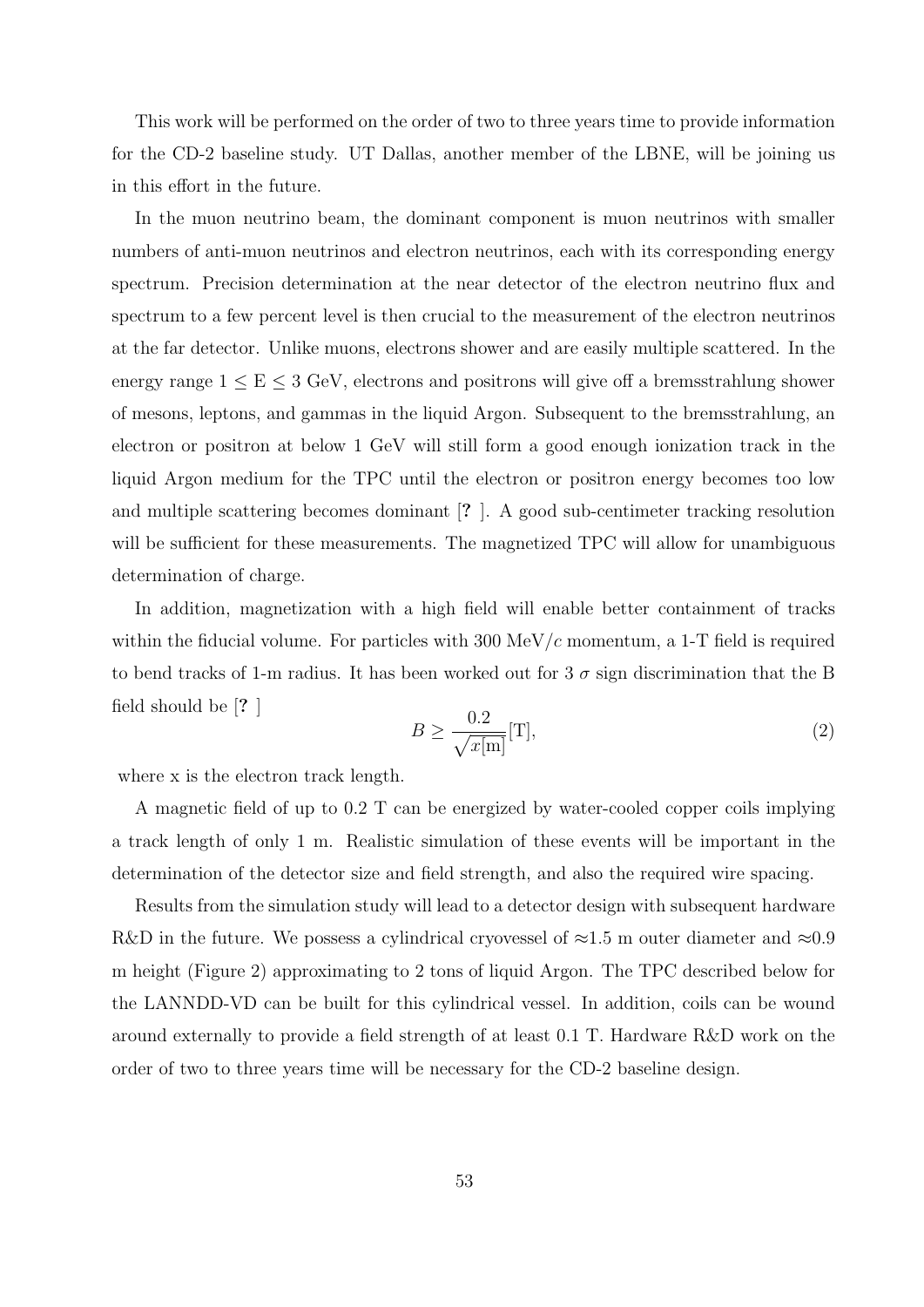#### The LANNDD-VD detector

A LANNDD-VD module is configured as a scaled down single cell device made with the same criteria of the full scale 20 kton. The purpose of this detector is to optimize and test in practice the construction criteria, to verify its stability at room and at LAr temperature and to develop dedicated details, as thermal bridge supports and no-heat conducting HV and signal feed-throughs, to be proposed as a model for the future full scale detector. The cryostat design is based on reduced size square walls with thicknesses properly scaled down in order to constitute a concrete model for the full scale detector and to be tested in such a way to verify the positive results of the finite element analysis made on the CAD model for LANNDD.

The overall structure of the detector is schematically described in Figure 3. The detector is configured as a cubic TPC sited inside a cubic cold vessel. The cold vessel is inserted in a warm vessel with insulation vacuum in-between. Both cold and warm vessels, with every element made by stainless steel, are built with a square pipe cubic frame with faces closed by double layer walls. This configuration allows building rigid walls with thin metal layers and, mainly for the full scale multi-cell detector, verifying in a practicable way the vacuum tightness of the outer and inner vessels by checking it in between the double layer walls.

## Software

There has been much effort into software development at Fermilab called LArSoft for the LBNE and related liquid Argon detector projects. The LArSoft package will be modified for our own studies.

#### Personnel and Resources

The simulation and optimization work on the near detector will be headed by Kevin Lee under Prof. David B. Cline working in collaboration with Prof. Ervin Fenyves and his students at UT Dallas. K. Lee has previously carried out wavelength shifter fiber survival study for the NO A project. He has been involved recently in the liquid Argon near detector hardware R&D. In addition, 0.5 time of our graduate student, Y. Meng, will be on the LBNE.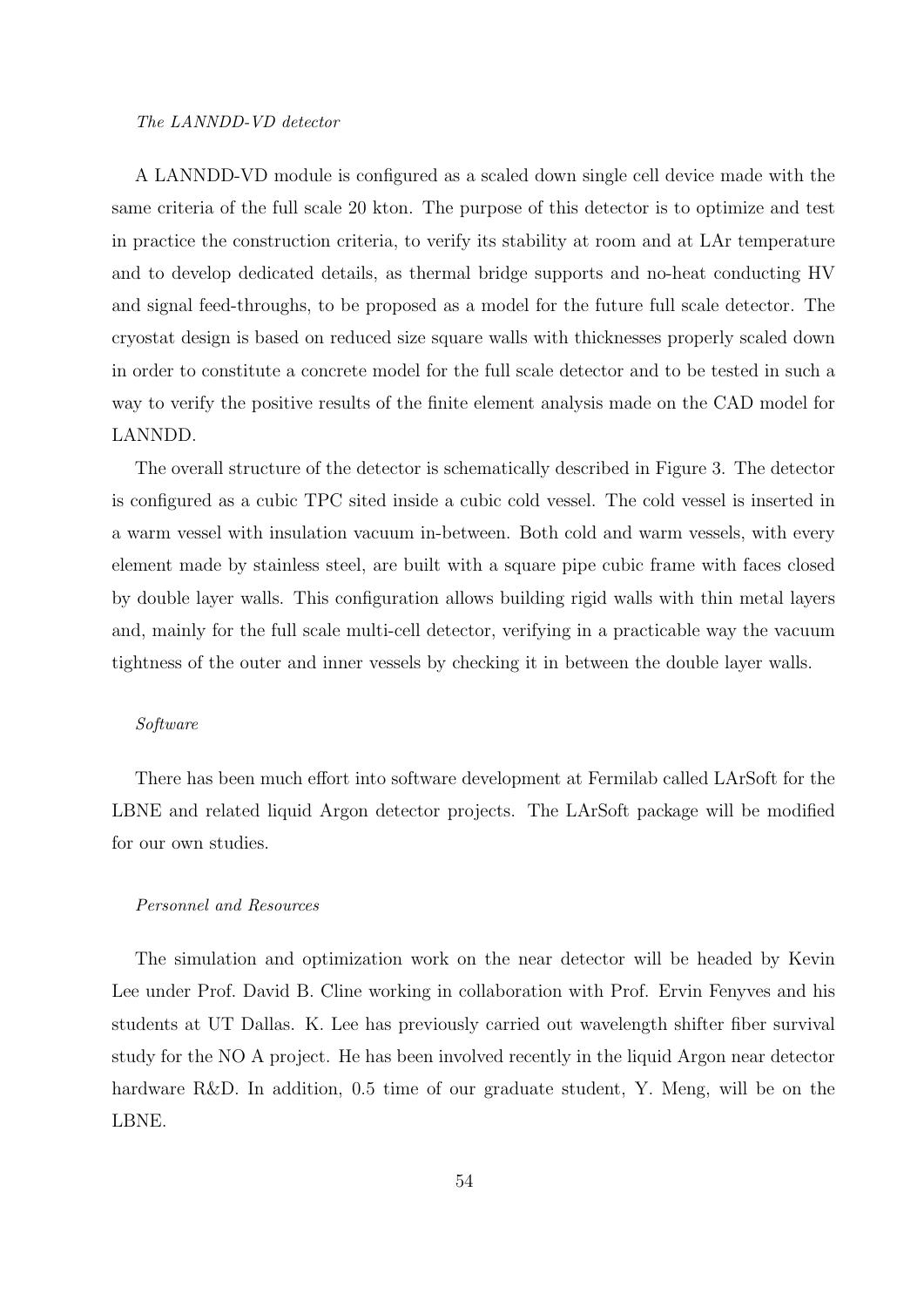# Request for Support

We request in new funding support:

- 0.5 time for K. Lee, 2 graduate students, 2 part time undergraduate students at UCLA to assist the work on the physics simulation and detector optimization studies. The undergraduate students will help in the scanning of the track events.
- A minimal funding for 3 computers and data storage in the first year
- Travel to the collaboration meetings a total of 8 to 10 trips per year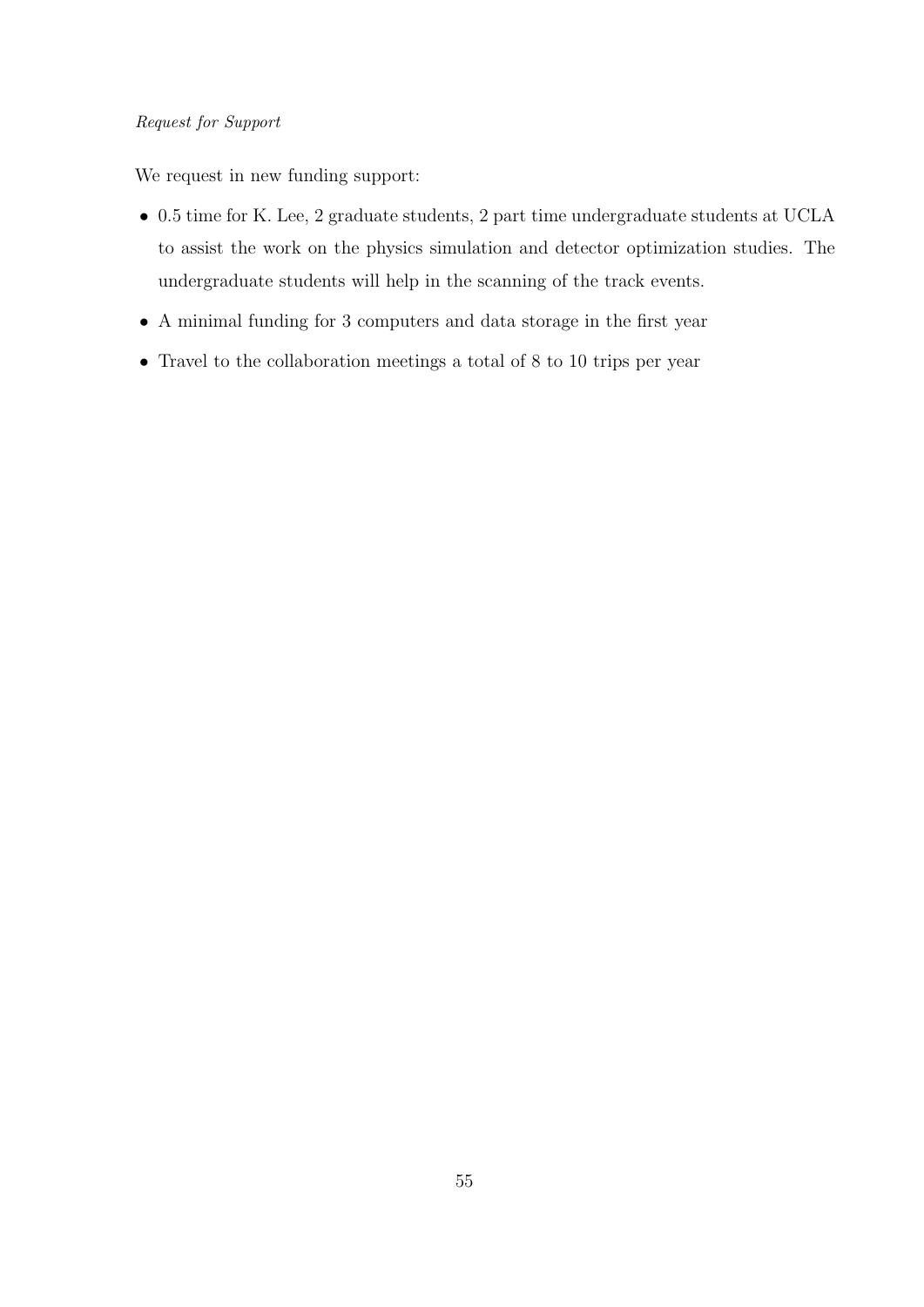#### Colorado Contribution

#### Scope of Work

The University of Colorado group proposes to participate in beamline design and instrumentation for LBNE.

The first component of the University of Colorado's efforts will be to perform physics studies to determine the LBNE requirements for uncertainties on the  $\pi$  and K production from the proton beam striking the target. Recent  $\nu_e$  appearance searches [? ||? ||? | have looked for an excess in the total number of  $\nu_e$  events; LBNE will go beyond this and will determine the oscillation parameters using the detailed shape of the energy spectrum of the  $\nu_e$  appearance events. Questions to be addressed here are the required accuracy on the  $\pi^+$ production and the  $\pi^+/K$  ratio to keep the resulting systematic uncertainty on the shape of the  $\nu_e$  appearance spectrum below the level of the statistical uncertainty for either a large water Cerenkov or liquid argon detector. These studies are important for determining whether existing hadron production cross section measurements will be sufficient for LBNE or if new experiments must be performed.

Another component of the Colorado effort will be to participate in the design of muon monitors, located in the rock just after the decay pipe. The primary purpose of these monitors is to monitor the beam direction, to measure the pulse-by-pulse beam intensity, and to make an in-situ measurement of the muon flux to evaluate potential misalignments of the beamline components such as the target and horns. There are a number of physics studies that must be performed. Firstly we must determine how well we need to determine the beam direction and the pulse-by-pulse beam intensity for the systematic effects on the  $\nu_e$  appearance measurement to be small. This leads into a number of design studies that must be conducted, including determining what area the muon monitors must cover, and with what resolution. We also need to understand the particle flux after the beam dump to understand how intense the radiation environment will be. The muon monitors currently used in the NuMI beamline [? ] are located in alcoves in the rock, which means that only muons above a certain momentum threshold will reach each monitor. This gives some sensitivity to pion energy spectrum, and can potentially be used to determine the neutrino flux independently of the interactions seen in the near detector  $\begin{bmatrix} ? \end{bmatrix}$ ? I. This is important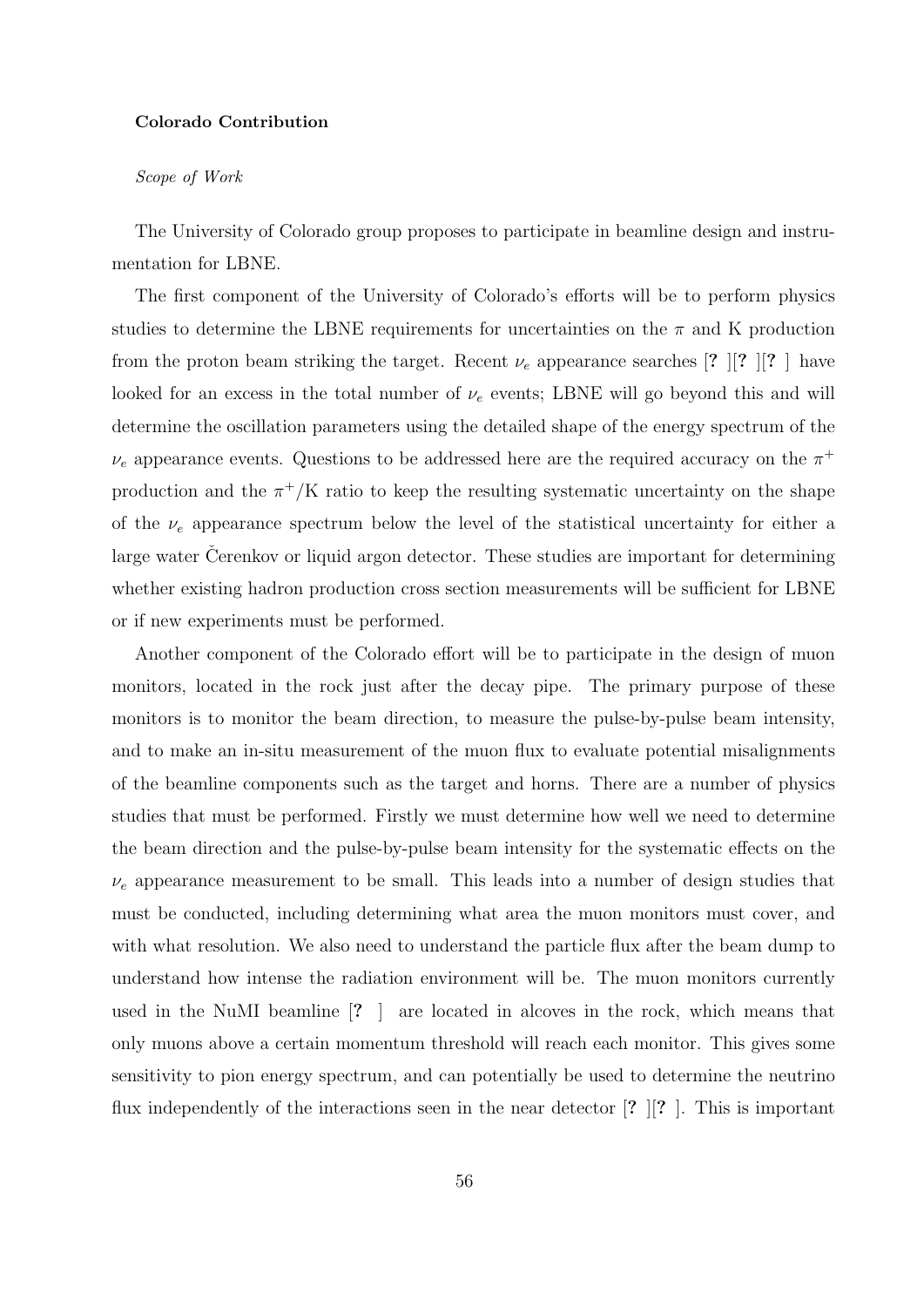since this measurement does not depend on the uncertainties in the neutrino interaction cross sections as the near detector measurements do. Therefore it will be necessary to study the optimal placement for the muon monitors within the rock for the LBNE beam.

As these design studies are going on, we propose to study the technical design of the muon monitors. The silicon detector components will likely not withstand the high radiation environment after the LBNE absorber. One area of interest to us is the potential use of diamond detectors in the muon monitor system, as diamond detectors are at least an order of magnitude more radiation tolerant than silicon detectors [? ][? ]. It will be necessary to evaluate their performance and stability for potential use in the LBNE beam.

The muon detector R&D effort will also include studies of a potential new technique to monitor decays of stopped muons in the rock downstream of the absorber. This would involve arrays of smaller detectors at varying depths in the rock. The detectors would be optimized for observing single decays of muons at rest after the beam spill, yielding a total rate and timing distribution. This technique has several advantages over conventional ionization-based monitoring. First, the muons observed at a particular depth all have the same range and therefore come from a narrow distribution of initial energy; muon ionization detectors, by contrast, observe a total flux integrated above a threshold. Second, the observation of individual muon decays after the beam spill is over would allow absolute rates to be measured reliably; fitting the observed decay rate to the muon lifetime would provide independent confirmation of the muon signal and allow background subtraction. Finally, the small, modular nature of these detectors may allow them to be built with less expensive infrastructure: rather than large alcoves, only an access corridor and small core holes for the detectors may be needed. However, this is an untested technique and basic questions about its feasibility must be answered in the initial R&D stage. In particular, detailed simulation of the migration of neutrons through the rock must be made to ensure that a suitable postspill time window exists when the muon decay rates are measurable. Detector work will include studies of radiation-hard scintillation and Cherenkov counters as well as methods for gating off the detector during the beam spill to prevent lingering saturation effects.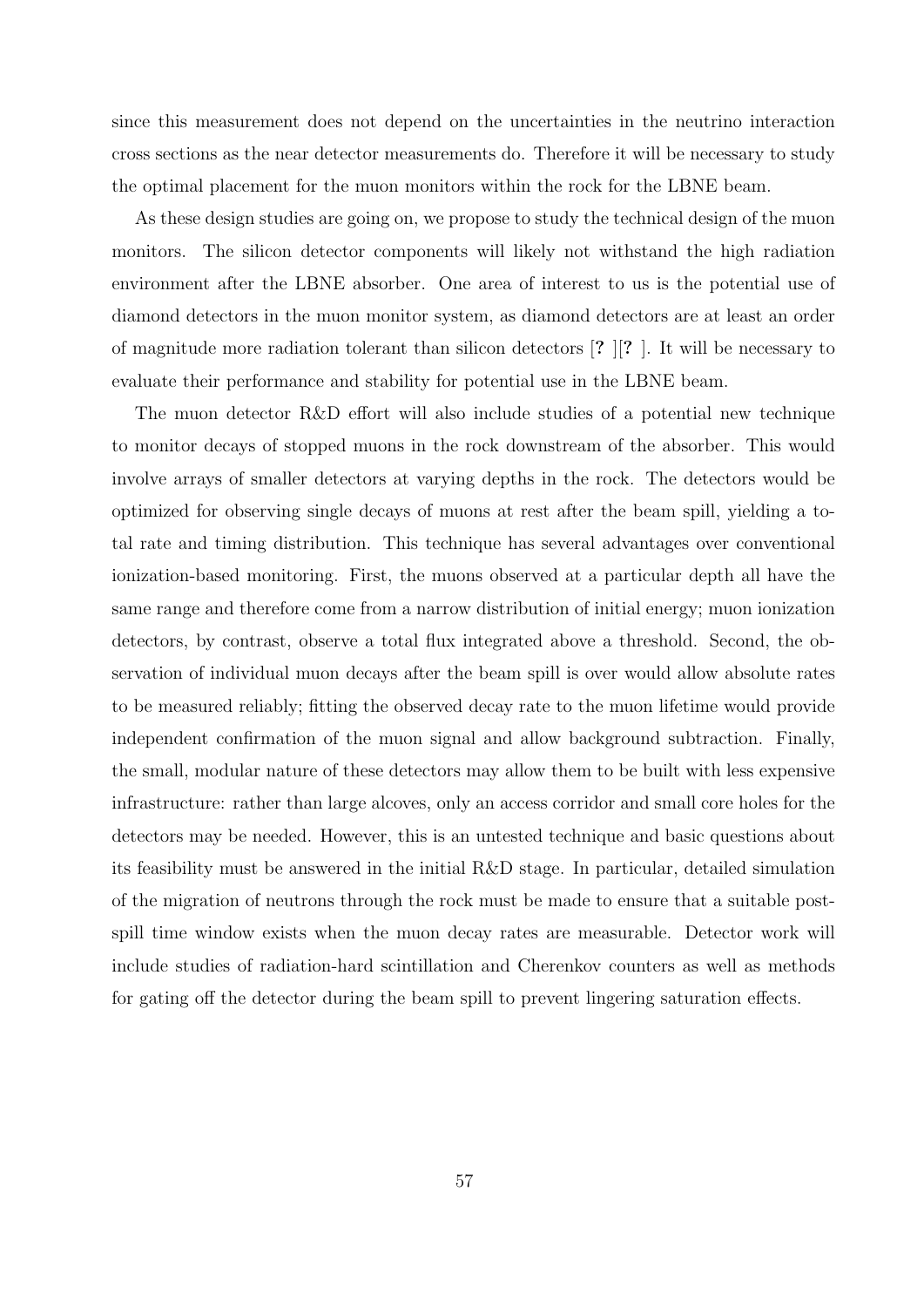#### Future Work

We are also interested in performing studies of the design of LBNE beamline elements, such as the horns and decay pipe. For example, in the conceptual design phase over the next year it will be important to understand the tradeoffs between the size of the decay pipe and the neutrino fluxes and backgrounds at the first and second oscillation maxima. As LBNE moves into a technical design phase after CD-1 is granted, it will be important to optimize the size and shape of the magnetic horns to maximize the sensitivity to the physics parameters of interest. We currently have the preliminary LBNE beam simulation code installed on our computer cluster, and a group member has previous experience using a variant of this code for the MINOS experiment.

After LBNE is granted CD-1 approval, the University of Colorado group plans to participate in the development of detector hardware for the muon monitors and/or hadron production monitors. We also have the resources available to design and fabricate a large beamline device such as a magnetic horn, as was done by the group for the T2K experiment; a decision of what if any large component we will build will likely be made at the CD-2 stage.

#### Personnel and Resources

The LBNE group at the University of Colorado is composed of Prof. Eric Zimmerman, Prof. Alysia Marino, and Dr. Martin Tzanov (post-doctoral researcher). Robert Johnson will join the group as a post-doctoral researcher in Spring 2010 supported mostly on University funding. The group members have extensive experience in neutrino physics, including the SNO, MINOS, NuTeV, and MiniBooNE experiments. Currently the group is active in the T2K long-baseline neutrino oscillation study in Japan, where the University of Colorado group built one of the magnetic focusing horns. Marino is also currently serving as the LBNE Deputy Project Manager for Near Detector Beam Measurements.

Marino and Johnson are planning to devote approximately 30% of their research efforts to LBNE over the next 3 years. Zimmerman will devote 15% of his effort to LBNE until the summer of 2010, and then will increase the fraction to 30% as his effort on MiniBooNE ramps down. Tzanov will devote 40% of his research effort to LBNE beginning in the middle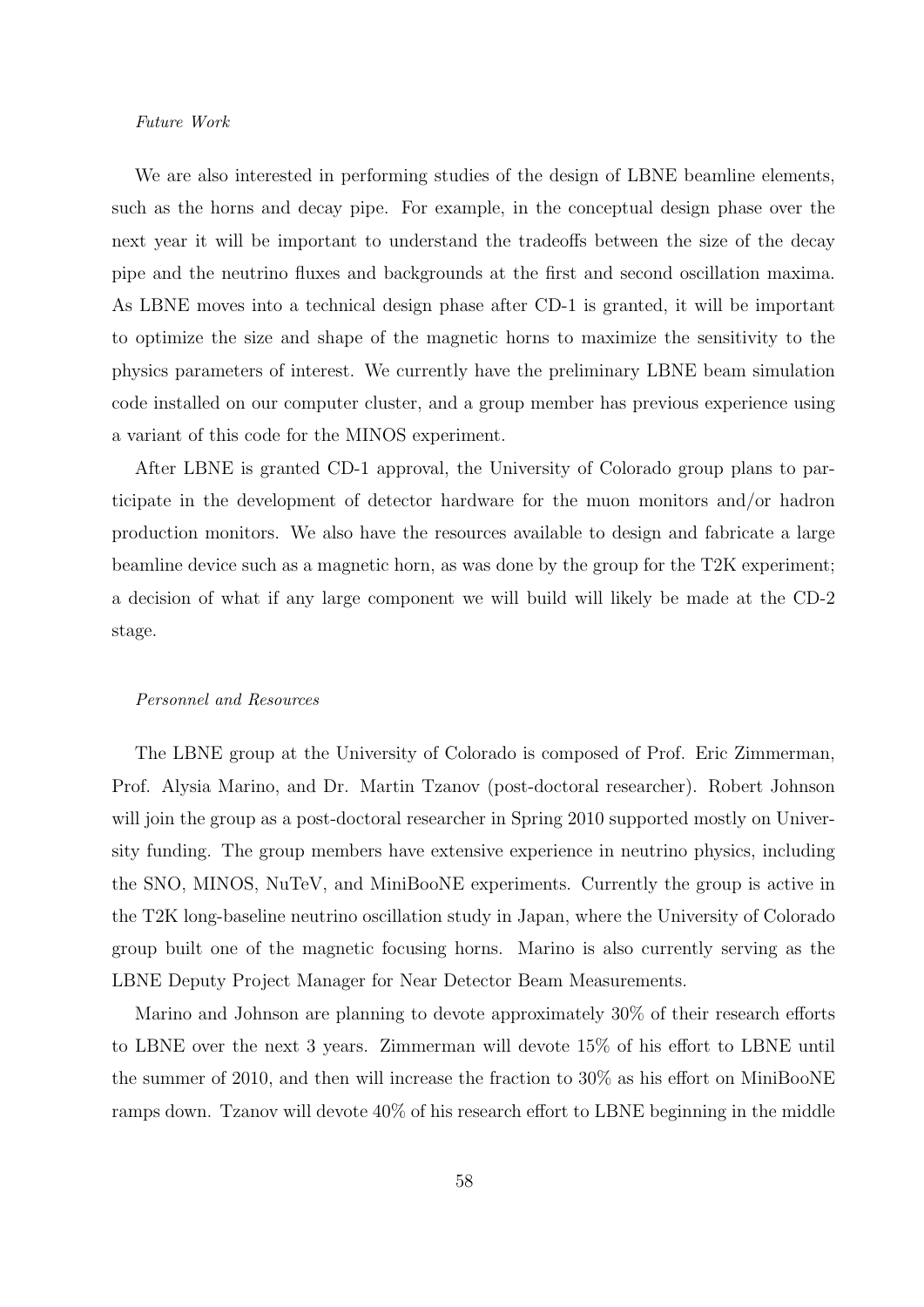of 2010.

The University of Colorado HEP group has a large computing cluster with a dedicated professional system administrator. The University supports a technician whose skills include mechanical and electronics design. We also have access to professional machine shops and a high-bay area for the assembly of large detector components; that space is being upgraded at present with a modernized overhead crane.

## Requested Support

- We are asking for travel support for Zimmerman and 1 postdoc to each attend 4 domestic LBNE collaboration meetings each year, for a total of 8 trips.
- Augmentation of the grant to allow hiring a new graduate student: the LBNE effort will thus be split across personnel who will work on both LBNE design and T2K data analysis.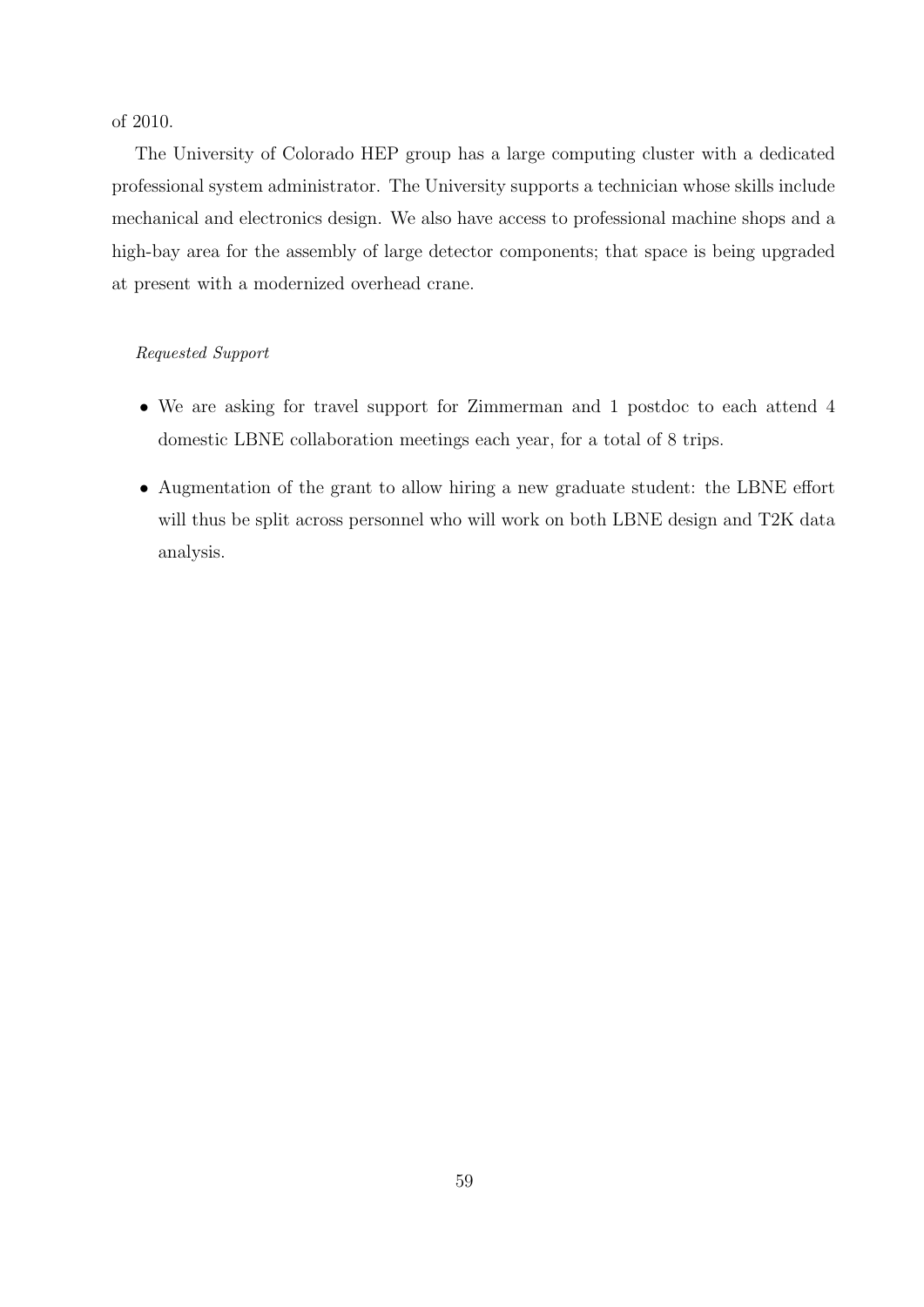#### Colorado State Contribution

### Scope of work

The Colorado State University group proposes to participate in the physics group and instrumentation for the water Cherenkov far detector and a near detector contribution still under discussion.

Physics Working Group: Co-Spokespersons Svoboda and Diwan have asked Professor Robert Wilson to lead the newly formed Physics Working Group (PWG). The ultimate goal of the group is to clearly define the full extent of the physics potential of the experiment so the collaboration can prepare the strongest possible proposal. An essential step is to prepare a comprehensive set of target measurements (e.g., beam or astrophysical neutrinos, pi-zero, and K proton decay modes) or operational parameters (such as neutrino beam profile) that will be used as a common reference for all potential detector technologies. Wilson and a deputy (to be named) will work with the spokespersons and representatives of the existing detector and simulation groups to develop the benchmarks and will organize forums at which detector technology proponents will report on anticipated or measured performance for each of the benchmark processes. The use of a coherent set of parameters and benchmarks in simulations will allow the collaboration to compare the relative strengths of different detector configurations. To remain well-informed of the status and sophistication of the simulations addressing the performance metrics, the CSU group will attempt to maintain operational versions of all the simulation and analysis codes. Professors Wilson and Toki will work with a new post doc on this task.

Water Cherenkov far detector: The CSU group proposes to work on PMT characterization. Detailed knowledge of PMT response as a function of several variables is essential for both the choice of PMT to purchase in large quantities and for characterization of the chosen PMT to model its response. After production of PMT units begins in large numbers there will be routine testing of each PMT at various stages in the process from vendor to installation in the detector. Additionally, it may be prudent to characterize a small fraction of the units during production to ensure that there are no changes in response during the years of production—changes that are not detectable by the less detailed tests performed on every PMT. We propose here initially to work on the characterization before PMT choice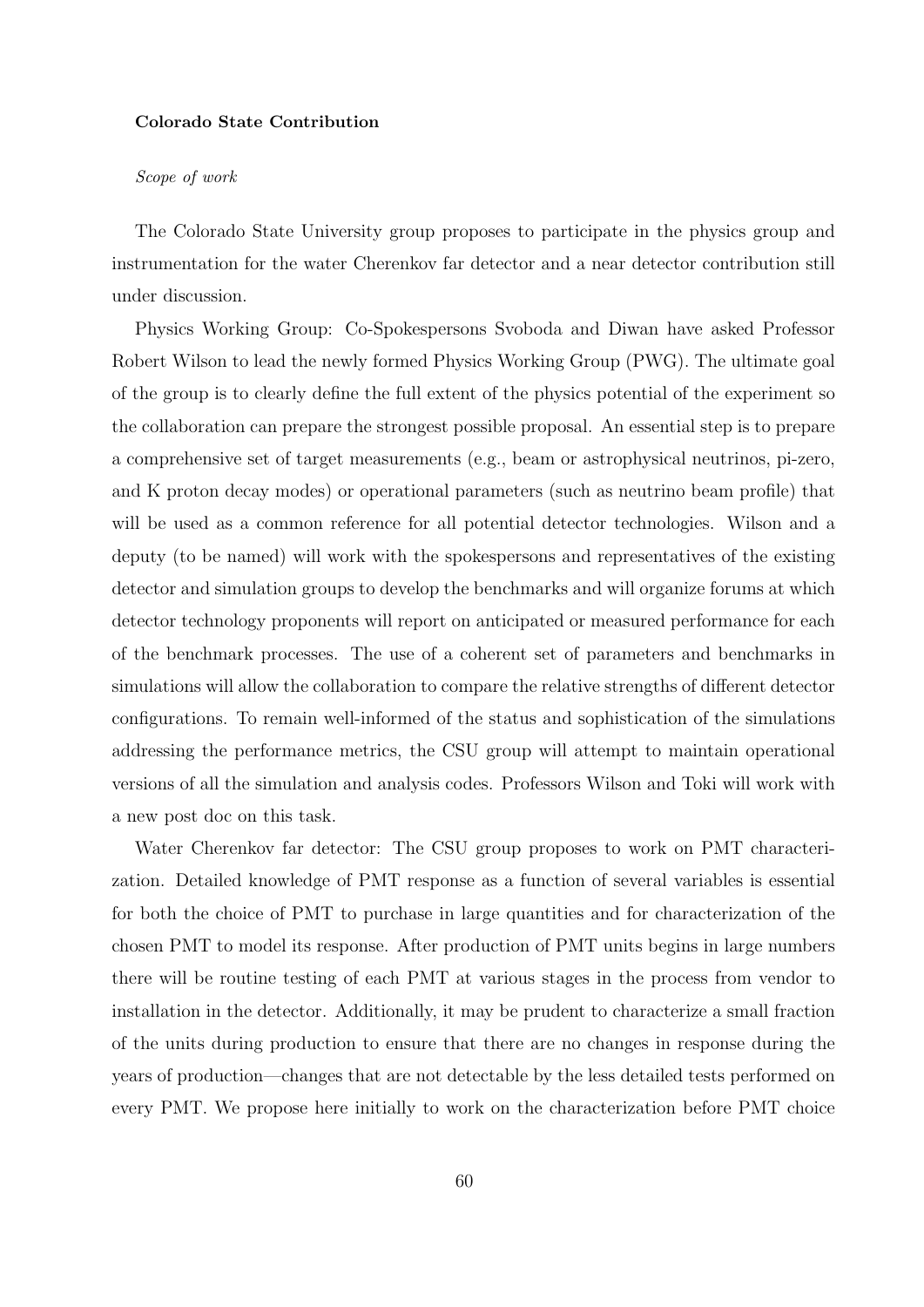and after selection, including periodic characterization during large scale production.

We propose to build a system capable of measuring quantum efficiency, angular response, and response as a function of position on the PMT face. We will make measurements with the PMT face in water. Single photo-electron response and linearity will be studied, along with timing characteristics including pre/after pulses. We have some instrumentation used in our development of the absolute (at a single wavelength) and (relative) multi-wavelength calibration of the Auger fluorescence detectors, and we will reuse much of that equipment including broad spectrum and LED light sources, optical table, absolutely calibrated photodiode, dark box, and small optics. This proposal will allow us to reduce systematic effects for the new work, and to make the detailed studies needed for a meticulous PMT model.

There are three main areas of instrumentation that we propose to procure: (1) optical, (2) electronics, and (3) mechanical. All of the systems augment and take advantage of the existing Auger hardware.

- 1. The optical system includes a double monochromator for wavelength selection (in 1 nm steps), subtractive dispersion kit, exit mirror, grating mounts, and adjustable slits. Also needed are two integrating spheres and an optical fiber bundle to monitor the intensity and move the light spot on the photo-cathode. Existing optical table, dark box, and light sources (D2 and Xenon) will be used along with our NIST-calibrated photo-diode and other miscellaneous optics.
- 2. The electronics system will be VME-based similar to that used currently in the CSU-HEP lab. We need a dedicated VME crate with processor card, a VME waveform digitizer, and a VME controlled leading edge discriminator. These will be used with existing VME ADCs and TDCs. The new waveform digitizer will complement the existing electronics allowing more detailed pulse-to-pulse studies.
- 3. To allow qualification of the candidate PMT quantum efficiency and timing as a function of position on the photocathode, we will manufacture a test station capable of illuminating an approximately 1-mm-diameter spot on the face of the photocathode. This station will allow the spot to be positioned to approximately  $\pm 2$  mm of the desired position on the face of the PMT. Due to the long settling time of the PMT in darkness before tests can be made, this test stand will allow us to maneuver the illumination spot around the face of the PMT remotely without opening the dark box. Because it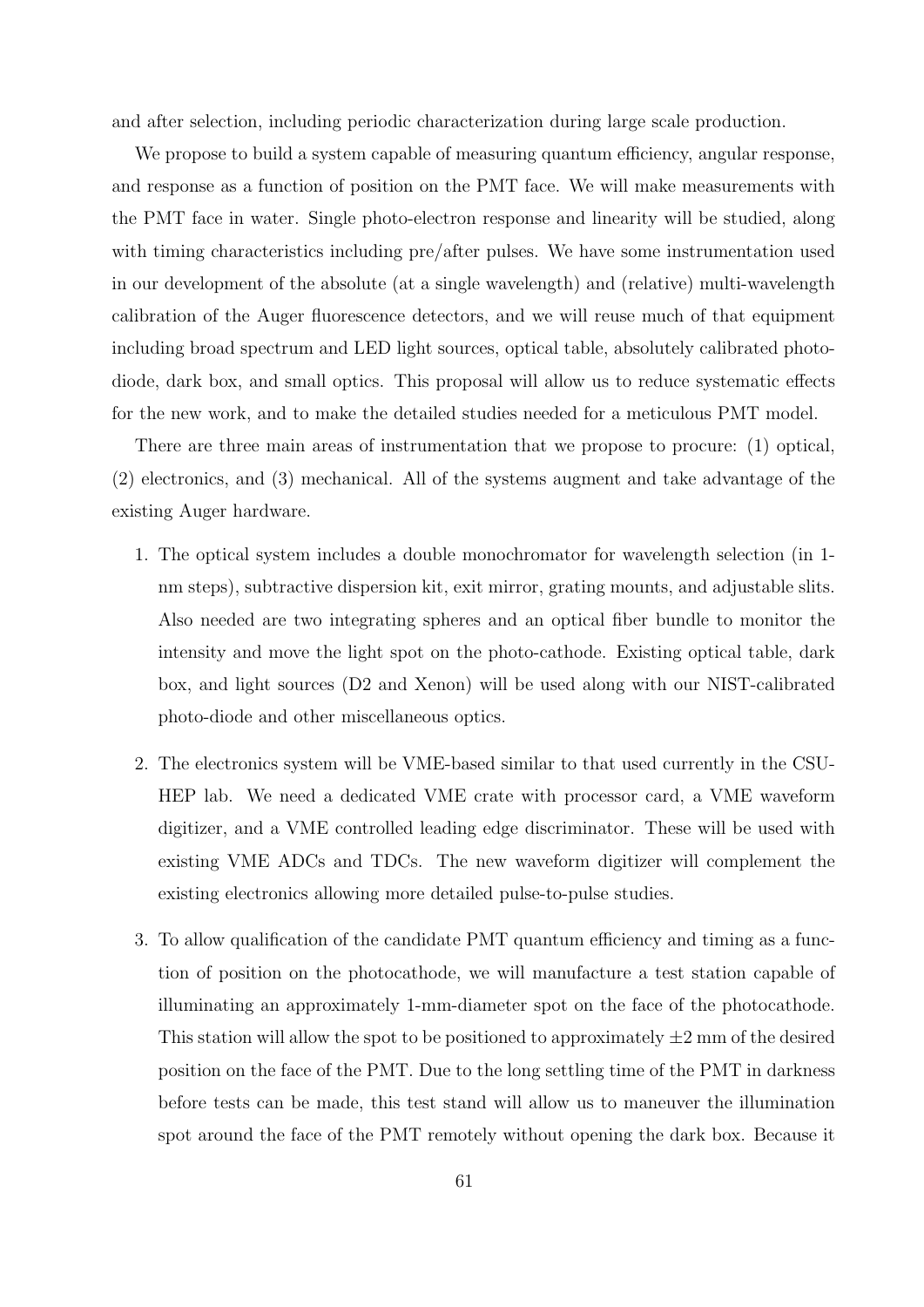is critical that we understand the performance of the PMTs while submerged in water, the test stand will be capable of testing the PMTs both in water and dry.

#### Future Efforts

The initial focus of the physics group will be preparation of the physics case for CD-1, including a coherent comparison of technology choices. Beyond that the group will continue to play a central role in optimizing the overall physics potential of the proposed detector and neutrino beam configuration. We plan to expand our participation in development of the water Cherenkov detector and, as one of the closest large research universities to Homestake, we may be able to provide a useful regional base for production and installation staging operations and management.

## Personnel and Resources

Initial members of the CSU LBNE effort are as follows: Professors Robert Wilson (PI), Walter Toki, and John Harton; Senior Research Scientist Jeffrey Brack; Research Scientist Vladimir Kravtsov; Post Doc Alexei Dorofeev; and several graduate students (at modest levels). Wilson and Toki are current members of the T2K collaboration and have a long history with very long baseline and underground science initiatives. They were members of the UNO collaboration (led by Chang Kee Jung, Stony Brook University); Wilson was a member of the experiment advisory group and Toki was the coordinator for an extensive R&D proposal (not formally submitted). Wilson was Deputy Spokesman for the Henderson DUSEL collaboration, and project manager of the NSF S-1 and S-2 awards and editor of the Henderson DUSEL Project Development Plan. Kravtsov is also a member of T2K and has long experience with neutrino experiments in Russia. Harton, Brack, and Dorofeev are members of the Pierre Auger Observatory collaboration and have significant experience with PMT calibration for that experiment. The group has a very experienced HEP engineer, David Warner—we are currently discussing areas where he may contribute to LBNE project design and R&D efforts. The group has extensive experience with large and small photosensors. Redistribution of efforts from other projects is outlined in a separate document.

It is anticipated that new Assistant Professor Norman Buchanan (July 2010) will partic-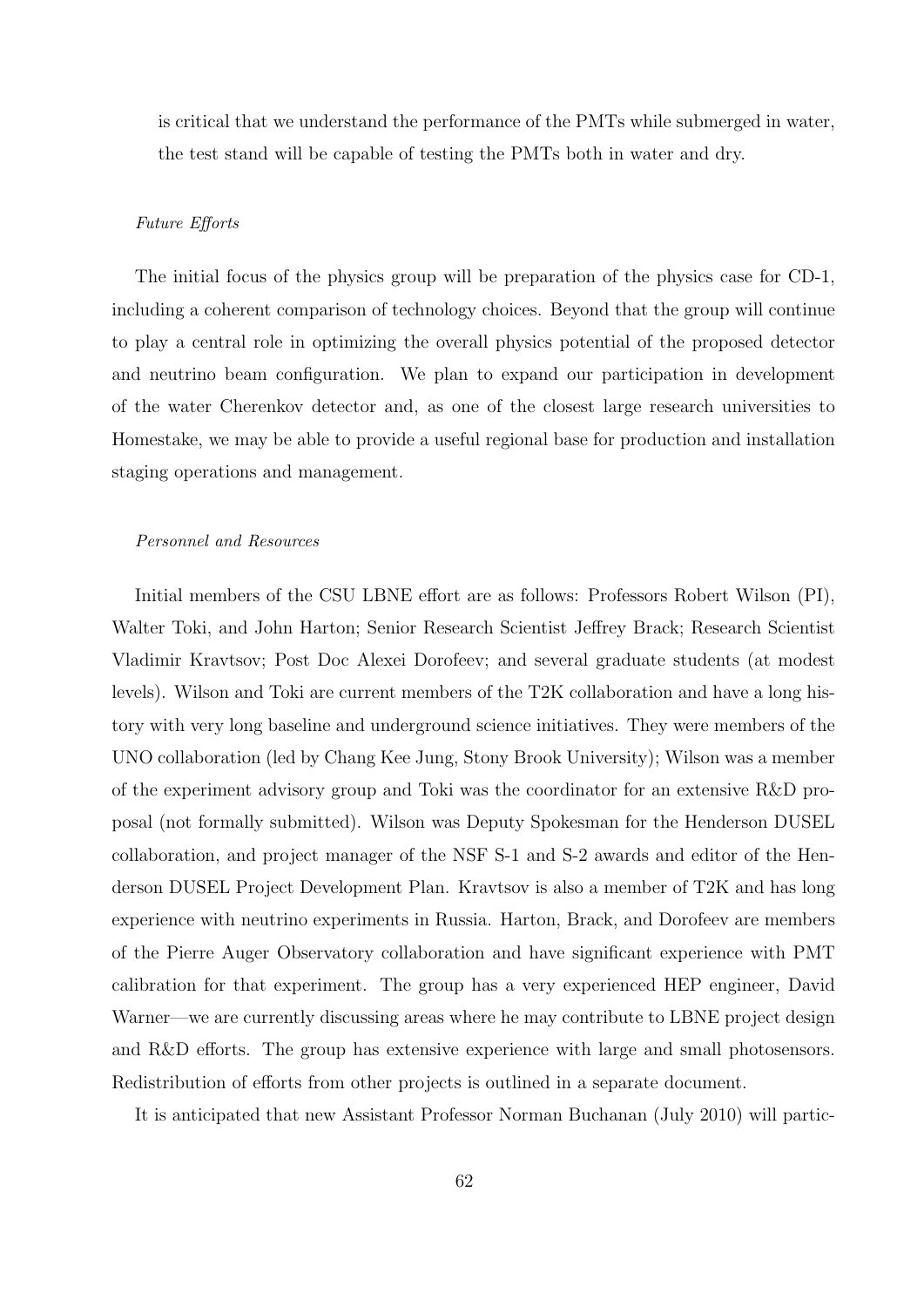ipate in LBNE. He is currently in discussions with NSF S4 project director Robert Svoboda (UC-Davis) to perform measurement and simulations to enhance the light-collecting capacity of PMTs in the water Cherenkov detector. This effort will be synergistic with the other CSU activities.

## Requested Support

We are asking support for

- 1. Teaching buy-out support for Wilson fall semester 2010 to assist with CD-1 preparation (2 months salary+benefits).
- 2. The addition of one FTE post doc and one student to the grant. In practice, two of the three post docs in the group would together average to one FTE, with one on them spending a majority of his/her time for extended periods. Since all the post docs would also be working on closely related T2K physics and analyses, this should be an effective organization and attractive to candidates for the new position. A student has been identified (will shortly complete an MS) who wishes to work  $100\%$  on LBNE physics and simulations,; T2K students will spend some time rotating through LBNE tasks.
- 3. Travel: The most immediate need is support for the May collaboration meeting in Lead, when we need support for 4 travelers (Toki, Brack, Dorofeev, and Warner; Wilson will have travel support for 3 trips from an S4 sub-contract with UC Davis). For subsequent meetings (3 per year, generally at FNAL or Homestake) we anticipate 5 travelers on average (Wilson will attend all), in addition we expect about 3 other trips of 2 people to FNAL or collaborating institutions (such as related to pmt characterization task). For a total of 21 trips. If not teaching in the fall, Wilson will spend two extended trips (∼10 days) to FNAL/BNL to assist with CD-1 preparation.
- 4. Computing hardware: Two computing nodes and modest additional data storage will be needed to supplement the existing cluster to host the comprehensive set of LBNE simulation codes.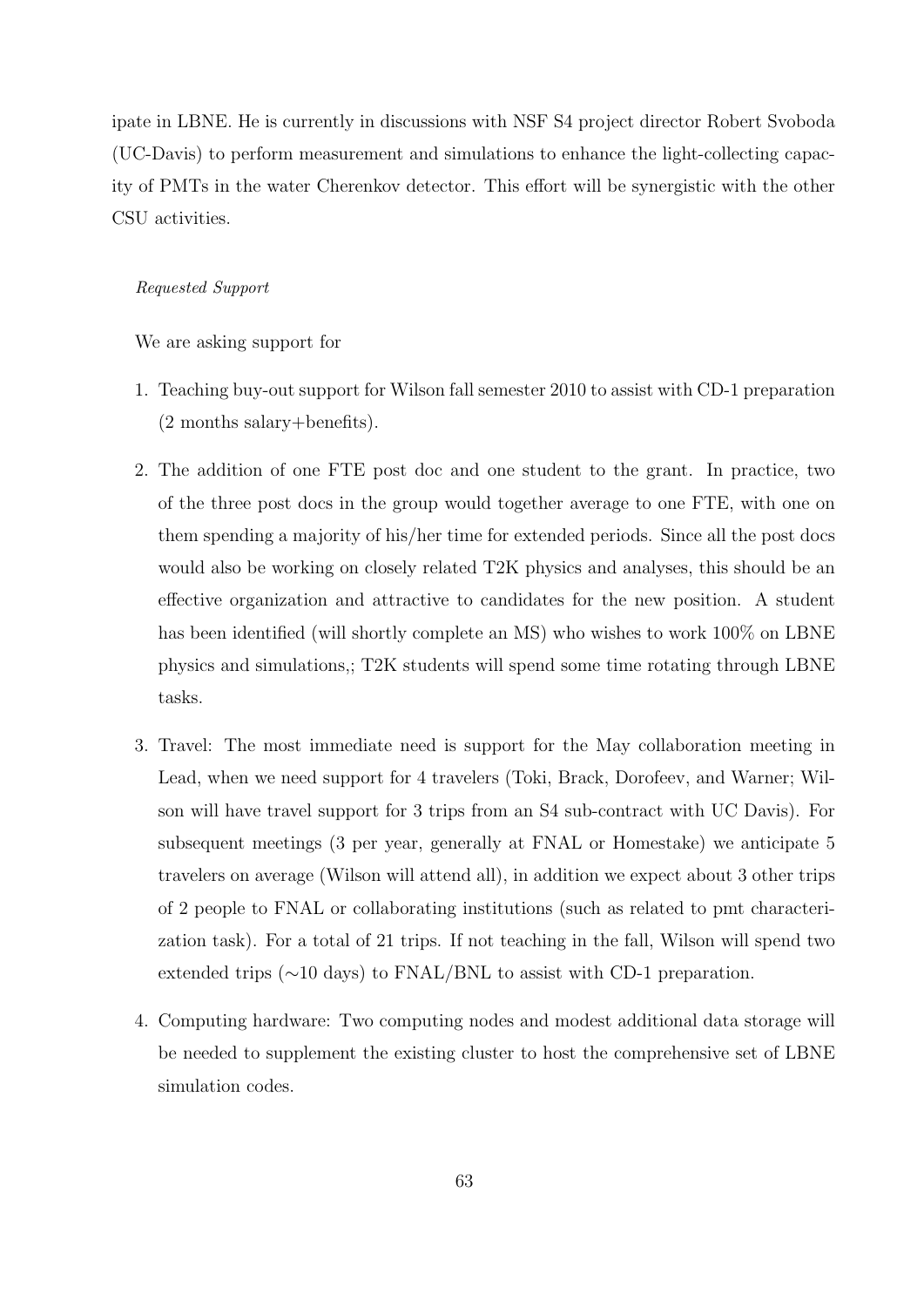5. PMT Characterization: A proposal for this equipment construction has been submitted to the PMT Project Manager (Paul Mantsch). Electrical design, assembly, operation, and analysis will come from redirection of effort scientific staff from a current DOE-supported project.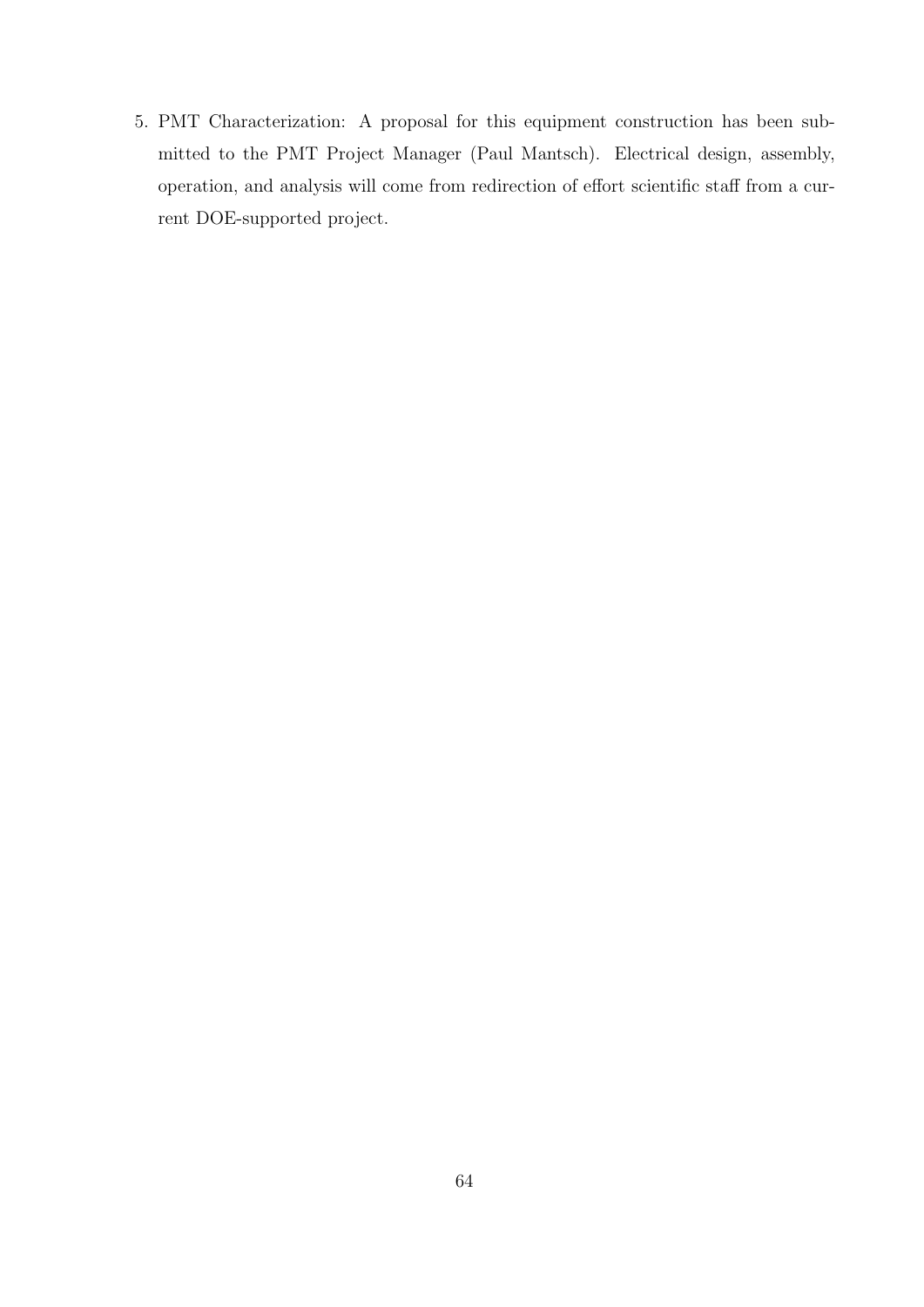#### Drexel University Contribution

#### The Scope of Proposed Work

The Drexel University neutrino group proposes to perform hardware design and simulation studies primarily focused on the far detector and relevant consequences on the design requirements for the near detector. The proposed tasks will lead to improved vertex/ID resolution and improved absolute energy calibration in the low energy range relevant for supernovae searches. Specifically, the following investigations will be conducted:

- Assessing the effects of the particle vertex/ID resolution at the far detector on the sensitivity of the oscillation parameters with Monte Carlo simulations.
- Studying the capabilities of Winston cone light concentrators (LC) placed on the photomultiplier tubes as means for improved vertex/ID reconstruction at the far detector with Monte Carlo simulations.
- Designing a novel hardware device: Cherenkov cones simulating light pulser (CSLP). The goal of the CSLP design is to build a device that will *improve*  $\pi^0$  rejection and particle vertex/ID reconstruction by advancing the pattern recognition software through direct calibration with single and multiple rings. This investigation will also consider using the near (water Cherenkov) detector or an optional small water Cherenkov detector at a near site for CSLP optimization.
- Investigating possible radioactive sources for calibrations in the energy range relevant for supernovae searches. Both neutron and gamma source options will be studied since the former are relevant for the gadolinium-doped water Cherenkov detector option.

## Baseline for simulation work

All of the proposed simulation studies (of the effects of vertex/ID reconstruction on neutrino sensitivity and those related to LC and CSLP) will be conducted using the LBNE water Cherenkov simulation being developed at Duke University in collaboration with Drexel and several other institutions. Drexel postdoctoral researcher Karim Zbiri has been working on developing the LBNE WC detector simulation that is based on the detailed, well-tuned simulation of the Super-Kamiokande 2 km water Cherenkov detector.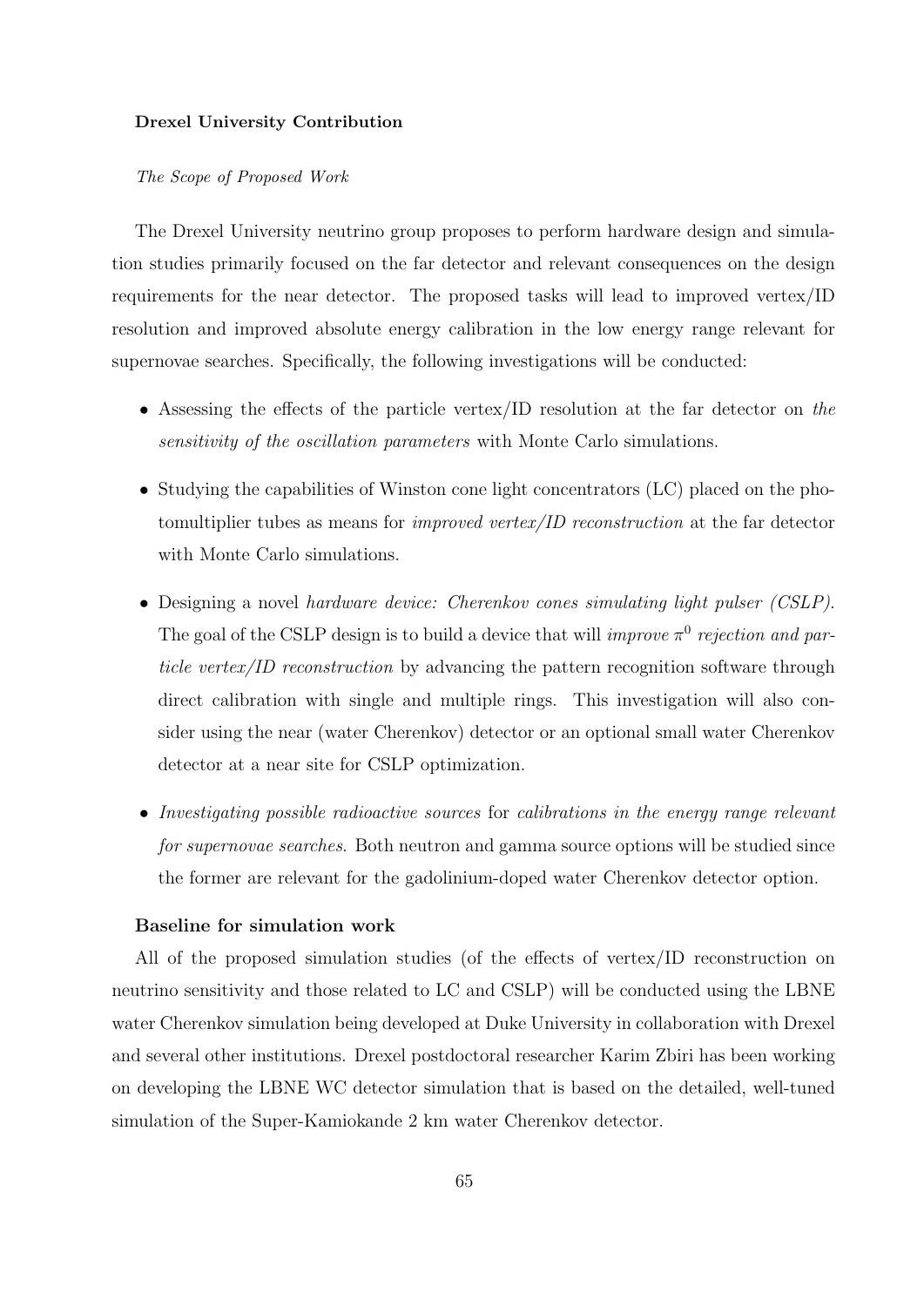## • Motivation for vertex/ID sensitivity studies

Particle vertex/ID resolution, and in particular the effective rejection of events associated with NC (neutral current) events with single  $\pi^0$  production, will have a critical effect on the capability of LBNE to reach its precision goals for neutrino oscillation parameters, CP-violation angle, and mass hierarchy. In a decay process of single  $\pi^0$ 's resulting from NC neutrino scattering, one decay gamma is sometimes undetected (particularly in the case of asymmetric  $\pi^0$  decay) or two overlapping gamma-ray Cherenkov rings are identified as a single ring. These single ring events can easily be mis-identified as CC electron neutrino events, which are a major source of background in the beam neutrino oscillation analysis. On top of that, the effect of overlapping gamma-ray Cherenkov rings becomes especially pronounced in the few-GeV region that coincides with the beam neutrino energy range.

Assessing the capability of various pattern recognition algorithms and associated vertex/ID reconstruction will place requirements on the far detector design as well as on the precision with which the incoming flux of electron neutrinos must be known. Therefore, it will influence the design requirements of the near detector and the minimum level of precision of the electron neutrino flux measurement at the near site. This study will also include detailed analysis of matter effects on the electron neutrino flux at the far detector.

## • Motivation for LC vertex/ID improvement study

In the second study, we will investigate the potential of LCs for improving particle ID pattern recognition algorithms. The Drexel group is currently developing Winston cone-like LCs to be placed on all PMTs in the LBNE detector with the goal of increased light collection efficiency. The following question arises:

# Can the Winston cone-like light concentrators positively impact particle vertex/ID reconstruction, besides improving light collection efficiency?

The proposed simulation study will answer this question by investigating several alternatives that will make the detector perform more like a digital camera, taking enhanced snapshots of parts of the particle tracks and therefore achieving better particle ID resolution. The following options will be simulated: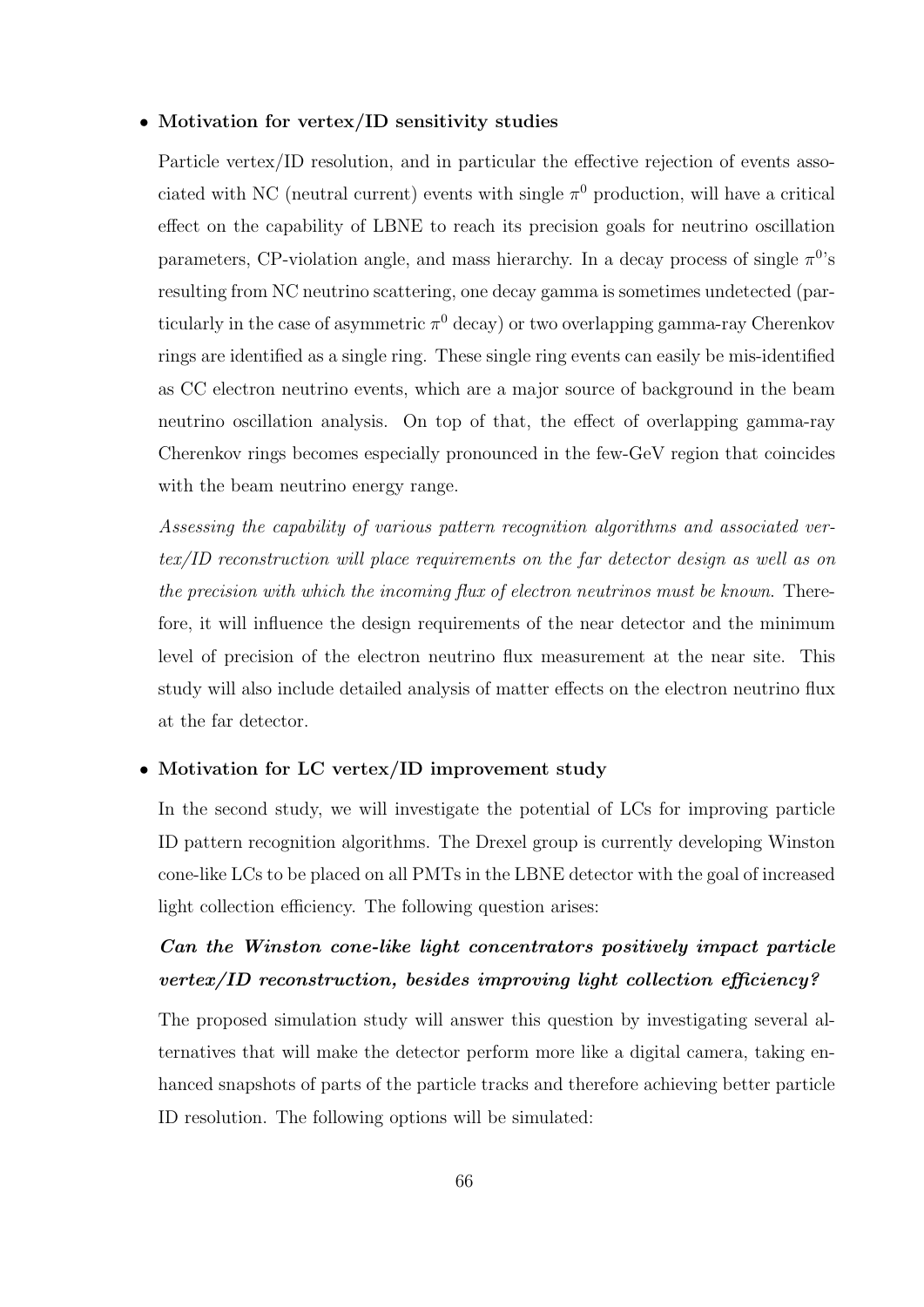- Placing LCs on one or more subsets of PMTs, with varying orientation of the PMTs with respect to the detector's vertical axis.
- Combining several LC shapes (mostly varying the LC height) depending on the PMT location in the detector.
- Developing new pattern recognition algorithms that will take full advantage of the limited field of view of the PMTs with LCs as well as their specific orientation.

# • Motivation for building CSLP instrument and improved vertex/ID study

The CSLP device is envisioned as a battery-operated light pulser that will emit one or more light cones with tunable cone direction, cone opening, thickness of the cone envelope, and sharpness of the cone envelope. In this way, the CSLP will simulate the interaction signature of different particle types, in the extended energy range, potentially unattainable by other calibration tools, producing a unique positive impact on particle vertex/ID reconstruction.

## – Simulation part

A related simulation study will involve simulating various physics processes required for vertex/ID reconstruction in order to build the CSLP instrument. This study will be followed by the simulation of the CSLP in the detector and how it can be used for boosting the effectiveness of pattern recognition algorithms for particle identification.

As a result of this study, far detector  $\pi^0$  NC events identification efficiency will be better understood and requirements on the near detector precision measurement of the electron neutrinos will be calculated.

– CSLP instrument design and construction part

In parallel with the simulation studies, the design of the CSLP will be developed. The CSLP design will then be optimized at the near site. The near water Cherenkov detector or, alternatively, an optional small water Cherenkov detector, will be used to tune the CSLP for different particle types using accelerator beams (i.e., 50-MeV protons, electrons, and so on).

# • Motivation for radioactive source investigation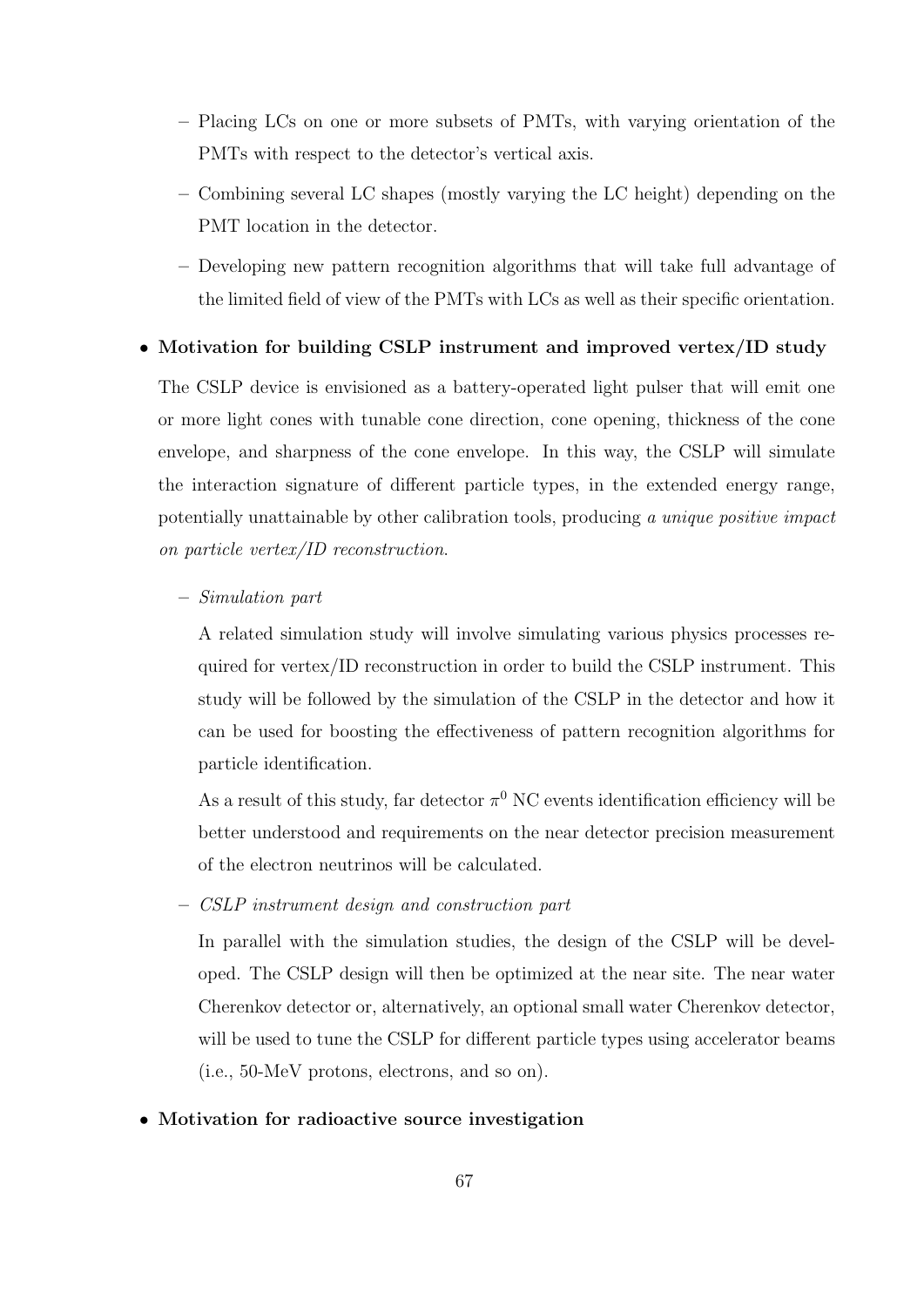The final part of the proposed work is related to investigation of possible radioactive sources (gamma and neutron) for calibration in the energy range below 20 MeV relevant for supernovae studies. While this energy range can be successfully calibrated with a linear accelerator (at least for electrons) and a DT gun, both options incur larger expenses and more elaborate preparation with less precision. Single gamma and neutron sources are characterized by exactly defined energies and are valuable for absolute energy calibration where a low level of produced Cherenkov light makes energy measurement and vertex calibration difficult. Identification of appropriate neutron sources will be particularly important in the case of gadolinium doping of the water Cherenkov detector.

# Relationship between proposed and current activities at Drexel

# Previous and current related work

The proposed tasks represent a natural extension of the work currently being conducted by the Drexel neutrino group under the NSF S4 grant for LBNE WC detector:

- Prototyping Winston cone light concentrators to *improve light collection efficiency* of the LBNE far detector: LC shape optimization through simulation and building the prototype.
- Evaluation of the performance of several candidate PMT types that are under consideration for the far LBNE detector together with the Penn group and several other institutions.

In addition, the Drexel neutrino group has performed studies with LCs for the MACRO experiment. We are in the process of developing an optical position calibration device for the precision positioning to be used in the KamLAND and Double Chooz detectors and are a part of the calibration team for the Double Chooz detector.

## Deliverables

The deliverables will be improved particle vertex/ID pattern recognition algorithms for the simulation, conceptual design of the CSLP, optimized configuration of PMTs with LCs and their orientation for more effective particle vertex/ID reconstruction, as well as reports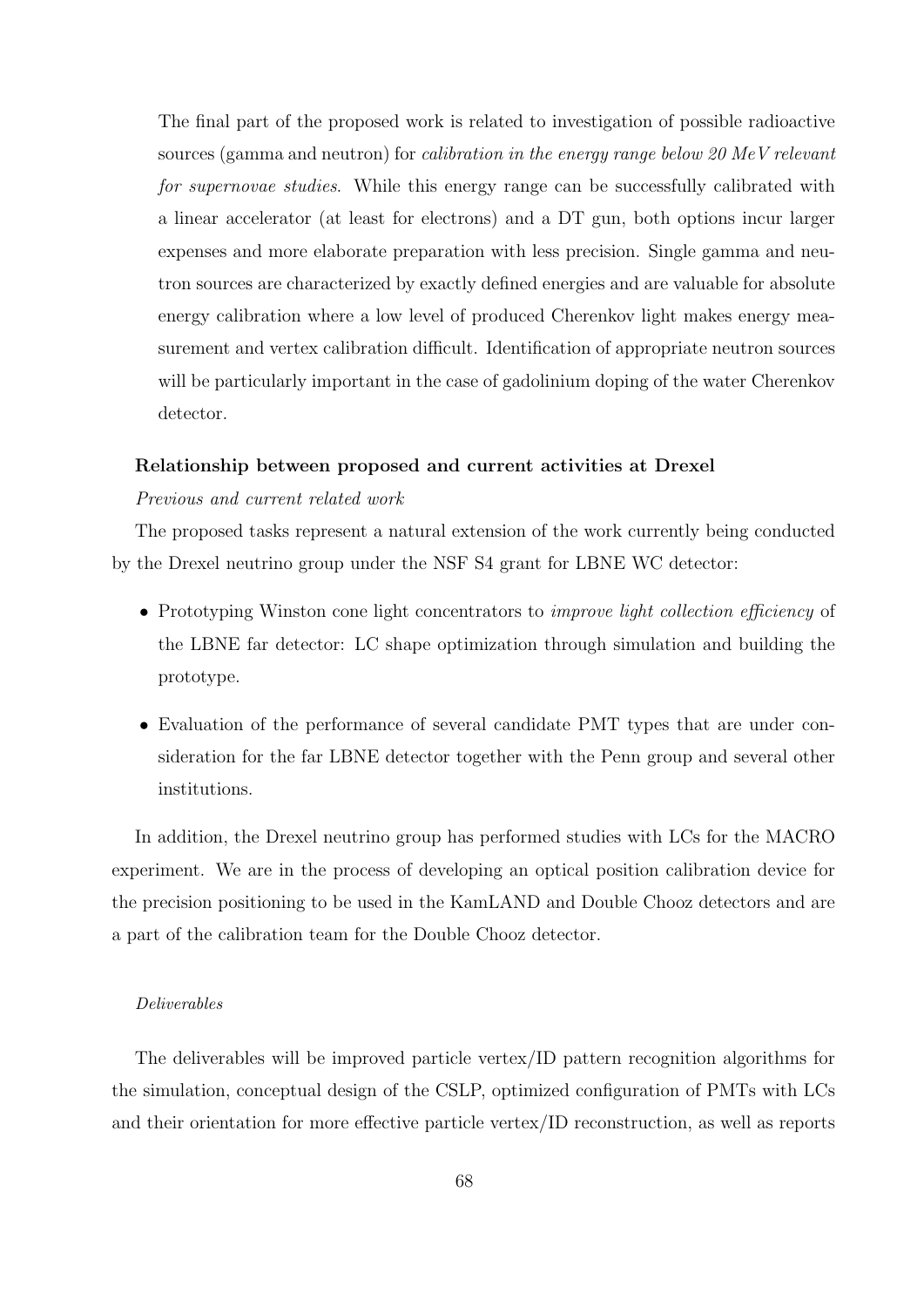on the needed precision of the electron neutrino flux and associated systematic uncertainties related to matter effects at both far and near detector sites.

## Personnel and Requested Support

We request here  $50\%$  support for a post-doctoral researcher. An undergraduate student working for a full coop cycle (6 months) for the CSLP development will be funded by the project. The new post-doc will work on the simulation development, working with the current postdoc on the code developed by Duke and several other institutions (including Drexel). The PI will supervise the work of the postdoctoral researcher. We also seek travel funds for the postdoctoral researcher to attend collaboration meetings. The major part of material supplies for the CSLP and radioactive sources development will be funded by the project.

## Institutional Resources

The Drexel group has an electronic shop and electronic equipment for developing the CSLP. During the course of the year Drexel will build a small-size detector that can be used for testing the conceptual design of the CSLP.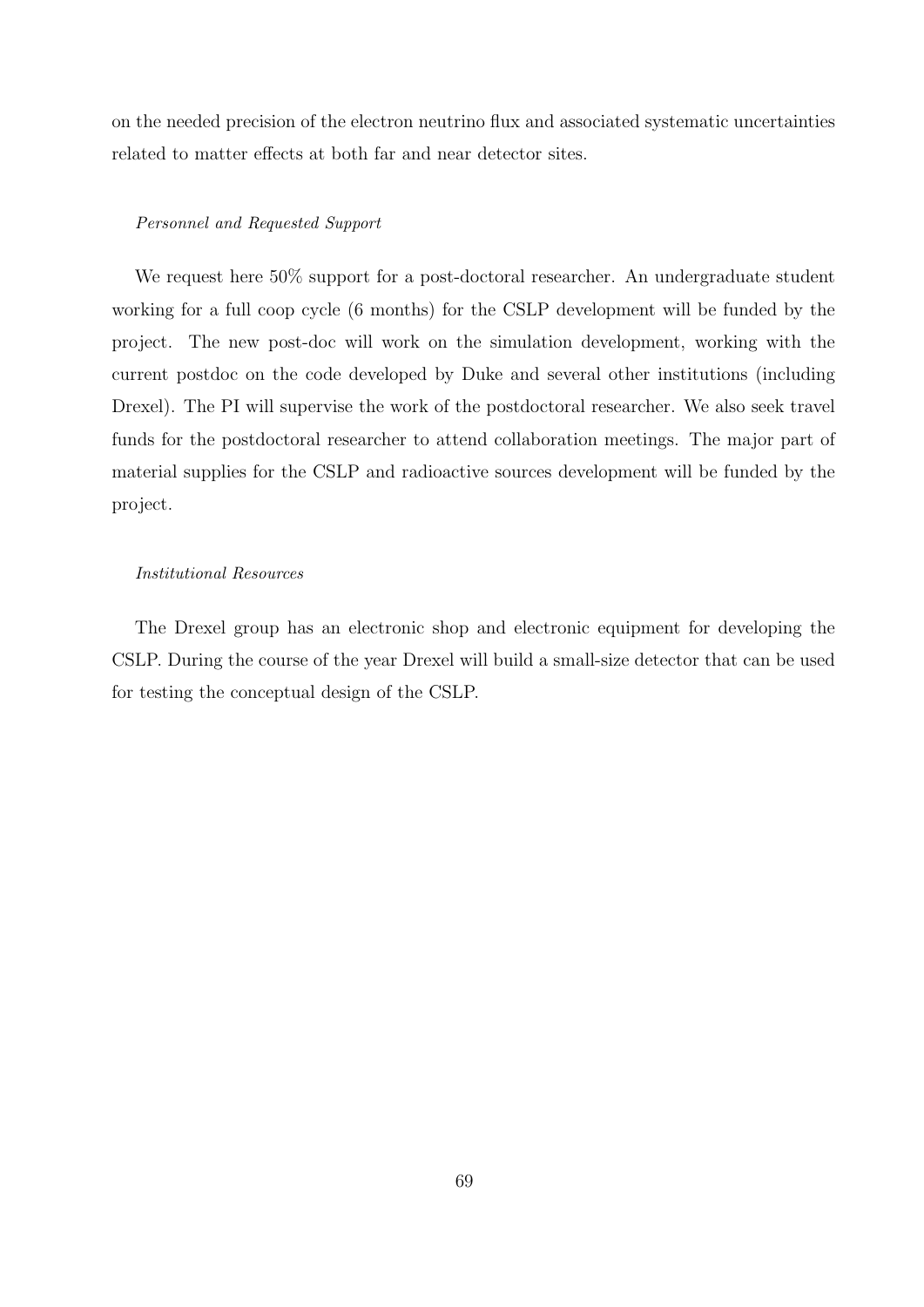#### University of Hawaii Contribution to Water Cherenkov Calibrations

Note that there is another section on Hawaii studies of liquid scintillation detectors for DUSEL and LBNE.

#### Scope of work

The University of Hawaii High Energy Physics Group proposes to take a leading role in the in-tank optical calibrations for the large Water Cherenkov Detector option for LBNE. One system can perform several vital roles:

1) Relative time-amplitude calibrations (T-Q Cals) of all photodetectors (including electronics and water transmission). This bears directly upon the ability of the instrument to reconstruct the neutrino interaction vertex, topology and energy. Point source fitting of an isotropic calibration light source permits measurement and mapping of reconstruction biases, both over a substantial dynamic range in amplitude, and over spatial variations within the tank. This is an end-to-end calibration and needs to be carried out at multiple wavelengths as well. Ongoing calibrations may need only one wavelength for time variation recording. Note that this is not the detector energy calibration which ties response to known physics. That is best done for the few MeV range with radioactive sources, and with natural physical processes for hundred MeV to GeV range (minimum ionizing muons, muon decay, pi-zero mass reconstruction), or with an external source such as a compact particle accelerator. These latter are discussed elsewhere (BNL and LBNL proposals).

2) Water quality must be measured and monitored. Our experience in the past indicates that in-tank systems are best and several have been developed for SuperK, and are operated on-line, interwoven with normal data taking. The best method has proved to be via shooting an optical beam through the detector, and employing the direct and scattered light to deduce the optical characteristics of the water. This is not to say that other methods should not be pursued, but we know some things which will surely accomplish the task. One of the best ongoing measures of water quality in SuperK has come from the ongoing fitting of downgoing cosmic ray muon trajectories. While it is true that the rate of CR muons at 4850 feet in Homestake will be down by several orders of magnitude, this still will leave on the order of a thousand muons per day which can be well fitted, and from that one can derive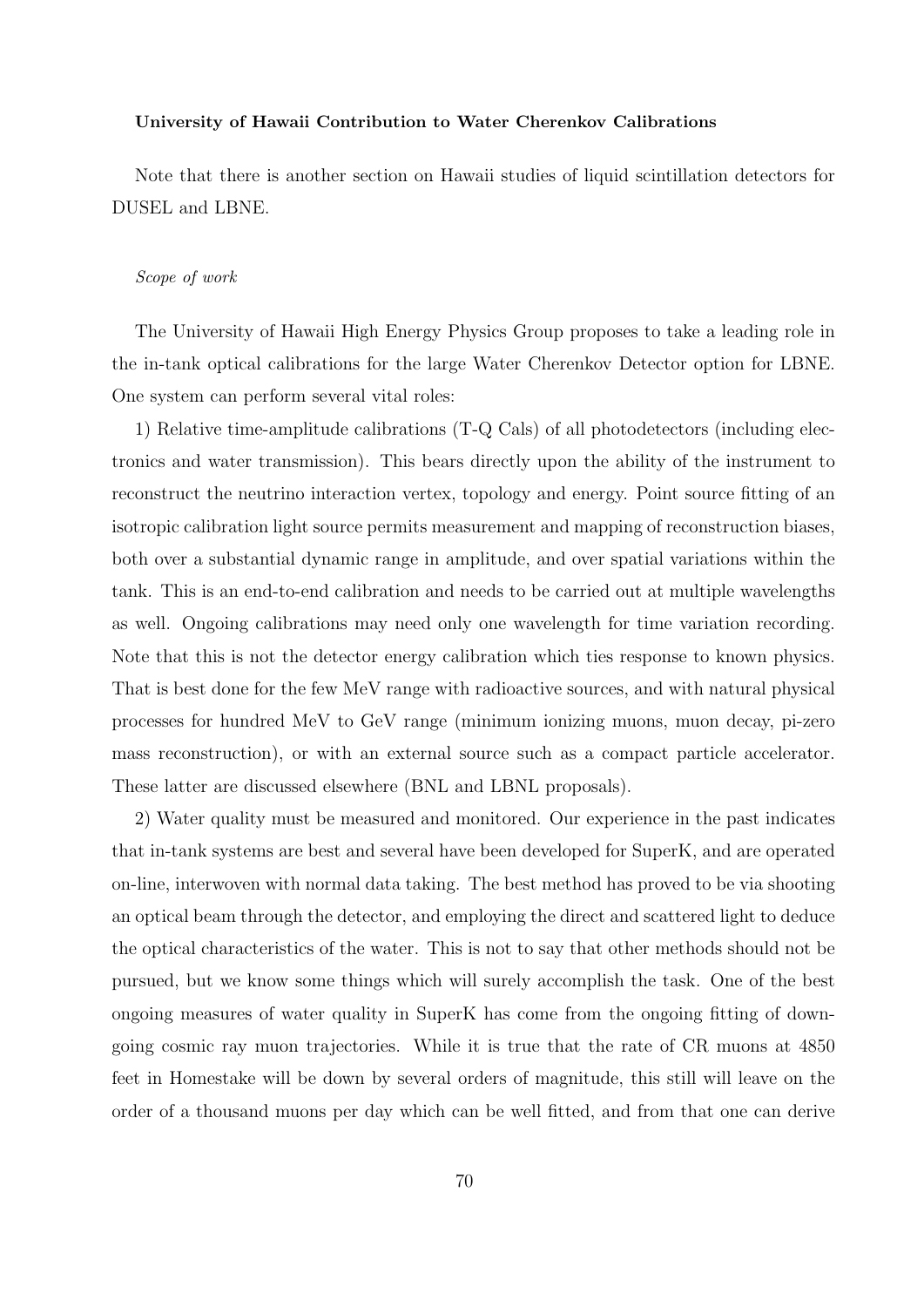the absolute optical response, including effective attenuation length for Cherenkov radiation (that is having the spectrum which matters). We do not propose to carry out this effort, but mention it as needing to be done by others, and as complimentary to the more explicit measurements which we propose (which are necessary as continuing relative measurements and diagnostics to any observed detector response drift).

This effort will be conducted by Dr. Shigenobu Matsuno (PI), with assistance from Professors Steven Dye, John Learned and Gary Varner. We request 0.5 FTE post-doc support, 0.5 FTE for a grad student (to be shared with work on SuperK, for thesis material). Plus we need 0.5 FTE engineering support from our experienced mechanical engineer Marc Rosen who has supervised the construction of 7 such systems (not only SuperK but other experiments at KEK and BES). This engineering support is for the system development studies discussed below, not project construction.

## Future Efforts

1) We will start with a thorough review of our previous efforts and currently employed systems in Super-Kamiokande(some of which we have built). We will begin surveying the field for new lasers and the developments in (previously very expensive) solid state lasers. The favorite pulsed 337nm N2 laser system of recent years (LSI, now gone, had many unhappy features including unstable beam, poor reliability, and short lifetime). Aside from exploring new laser options, several problem areas are known to need study:

2) The changing availability of large core quartz fibers to deliver the light pulses to the tank from laser systems on the tank top may be a non-trivial problem. We may have to change strategy, and employ a bundle of multi-mode fibers (at least for the "Q scan" signals where substantial light must be delivered). Numerical aperture optical matching is always a nuisance and if done poorly can result in unacceptable losses at injection. Automated switching of the input laser pulse between fibers is a delicate business and needs to be done carefully if to be repeatable and stable. In the past we have found cable jackets which leaked light, and this must be checked. In any event we need to look into what is available and likely to be so for a decade and make new plans, and this will involve some test setups.

3) Another area we can tag immediately as needing work is in the re-design and implementation of the "laser balls", which serve to distribute the light from the end of the fiber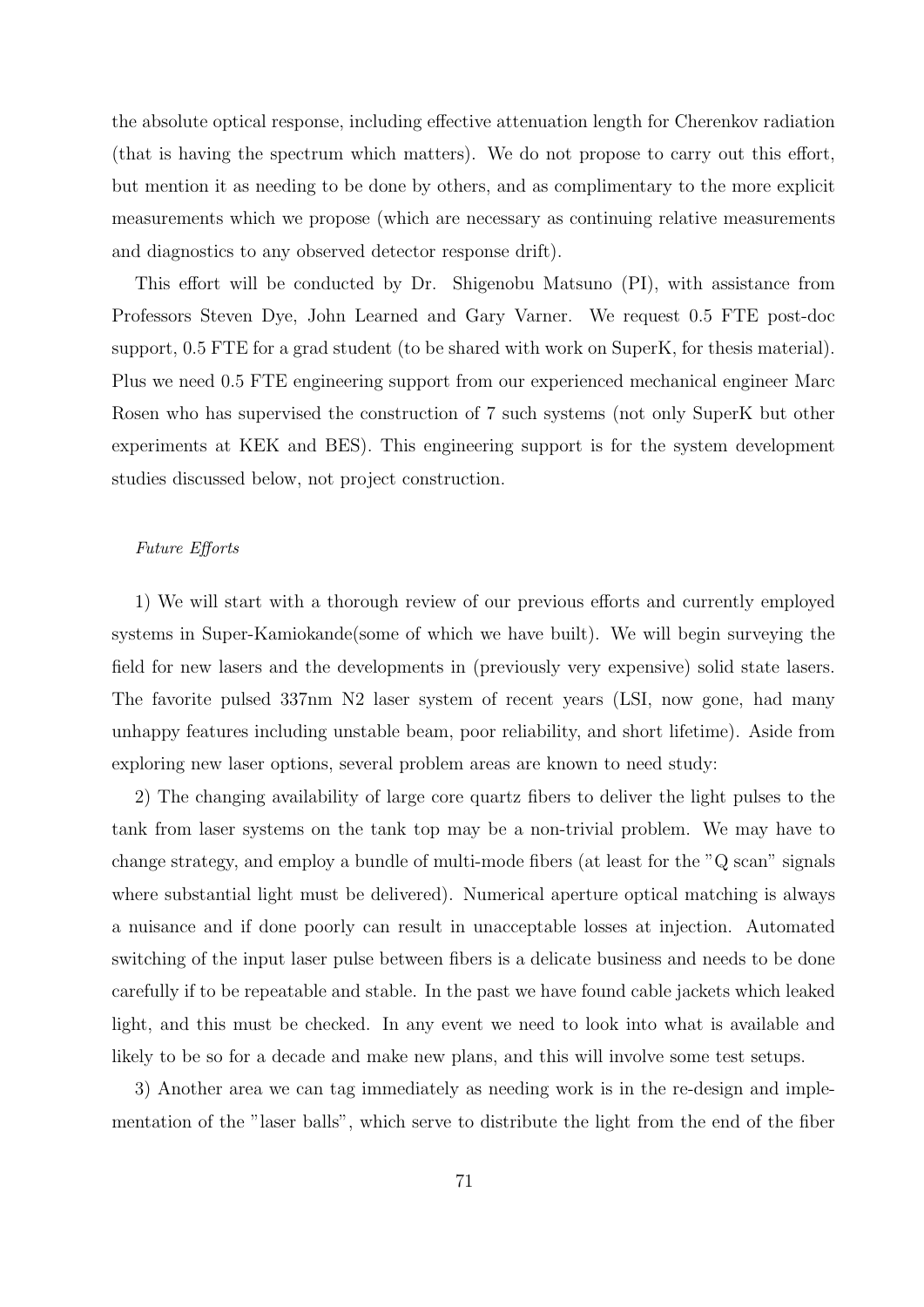injected into the tank. While this may sound trivial, it turns out to be quite tricky (and we have seen lots of failures made by various groups over the years). One of our favorite methods in the past has been to utilize a micron scale suspension of silicon particles in water (Ludox), enclosed in a glass or quartz flask. The problem comes about from the output beam shape of the fiber being more or less conical (though can be shaped with a lens, but at any rate light all going into one hemisphere) and making a pattern which, if not sufficiently scattered, can result in a somewhat beamed image at the PMTs, when one would like isotropic illumination. On the other hand, too much scattering can cause significant attenuation and time smearing of the calibration light pulse. Various remedies have been tried over the years, involving mirrors and lenses, but in truth none were as uniform as we would like and may need to Homestake. Up/down and azimuthal variations have been on the 10% level, and we aim for the 1% level.

It must be said that this is not such a terrible problem for the "Q-T mapping" which really employs the data tube-by-tube for the time and amplitude calibrations. It is a problem if we are to use the same device for measuring water quality. For achieving maximum vertex and energy resolution, reaching the  $1\%$  level would improve matters. We do not have the data to substantiate that claim, but it is based upon our thirty years of experience in this area, and we await simulation results (as from the Iowa State group), to make the specifications more precise. We aim to focus upon the hardware conceptual design and demonstration in the laboratory. This should help us to define the laser cal construction requirements at the CD-1 level.

4) In Super-Kamiokande we have had multiple systems, sometimes with overlapping purposes, for both system time and amplitude relative calibrations and for water optical properties. We think an integrated light system would be appropriate for Homestake, one which includes the ability to carry out T-Q calibrations as well as some in-tank optical property monitoring. Measurements of water optical properties outside the detector have generally not been very successful in our experience (both for attenuation and more particularly for scattering). The water quality in SuperK has the further complication of varying with time (˜week scale) and position (over tens of meters) in the detector. Hopefully this situation will be improved for the Homestake detector, but we must be prepared. The most successful scattering measurements have been with a light beam directed through the SuperK tank with recording of the scattered light from the entire detector. This needs to be done at sev-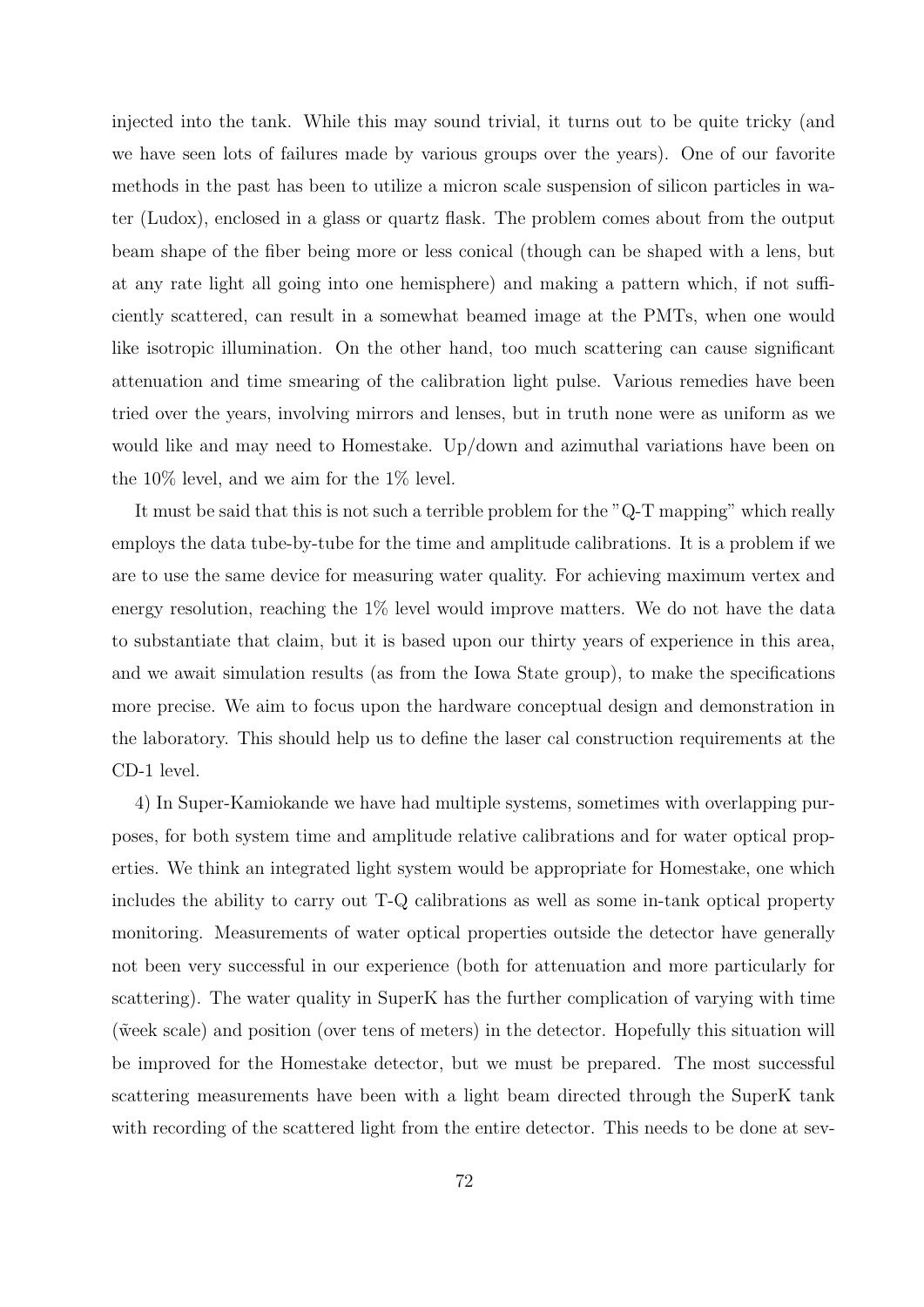eral wavelengths over the range from about 337 nm to 500nm. SuperK has had variations in optical properties with depth, and this resulted in the installation of horizontal laser beams from a half dozen altitudes. Having both horizontal and vertical beams gives good ability to untangle optical inhomogeneity. Once again, however, it is very hard to model such vagaries (as they were not anticipated in SuperK, and still not entirely understood), but such will depend upon water flow, temperature stability, sources of pollution, etc. We think the best strategy is to simply iterate on the SuperK design for now, focusing our study effort on how to make substantive improvements, and update in a few years as detector simulations become more sophisticated and other systems designs (water purification for example) become more mature.

Hawaii does not propose to build all these systems (though we could), but we would like to coordinate their laboratory development, design, testing, and ultimately installation. In the course of this we propose to carry out research tasks on specific systems components (tank top laser system, switching, amplitude control and monitoring, fiber delivery cables, and light diffusers). Some other groups are interested in developing special projectors for studying vertex resolution and the like. Though these have not proved very useful in the past, we encourage their development, as we are entering a new level of sophistication and necessary control over all issues which effect the ability to carry out the LBNE mission.

# Deliverables

The deliverables relating to CD0 will be:

1) Researching, testing and reporting on components involved in the in-tank T-Q and optical measurement related devices. This mostly involves lasers, fibers and optical diffusers.

2) Sketch of design for a baseline system, drawing heavily on our experience in SuperK, including rough component costing. This will also result in a baseline set of specifications for numbers and locations of devices, and more precise implications for tank top real estate and cableways.

3) Plan for further work in refining the specifications and design, and coordination with other related work.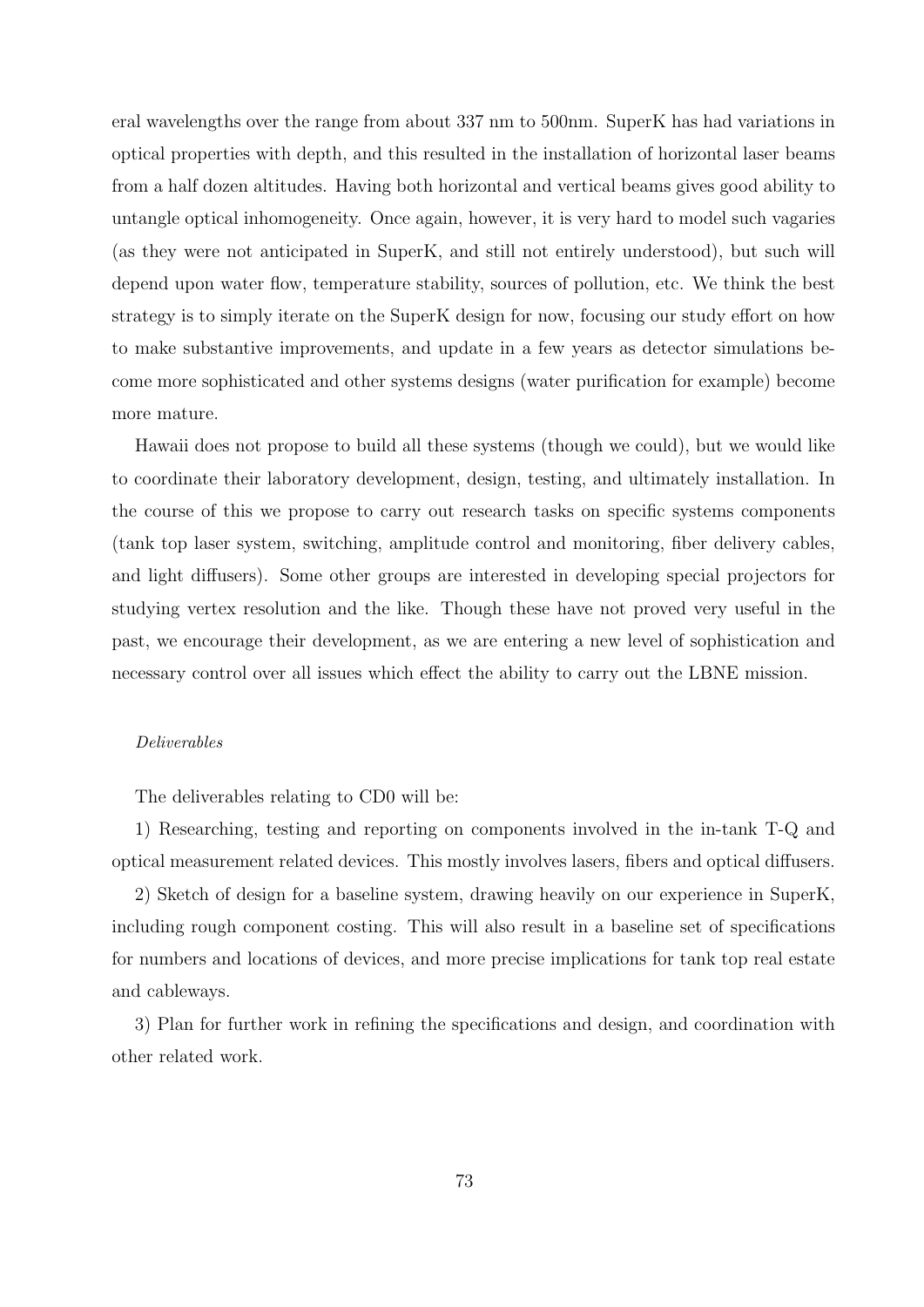#### Personnel and Resources

The University of Hawaii group has extensive experience in large Water Cherenkov detectors (beginning with being original collaborators on the IMB experiment through the present Super-Kamiokande detector. In that role we have originated many hardware and software techniques and carried them out. In particular we have along history of innovating, building and operating various calibration devices, most typically a system involving lasers, optical switching, fiber optics and special optical diffusers. The PI will dedicate 40% of his research efforts to LBNE over the next 3 years. Learned and Varner will contribute each about 10% of their research time (at no cost). Dye will contribute 25% of his research time and requests summer salary. A postdoctoral researcher will be hired with 50% of his or her time dedicated to LBNE. Two graduate students will be engaged full time to work half time on optical diffusers and new lasers. Our strategy is for getting students experience in the laboratory, along with participation in a producing experiment, which in our case is either SuperK or KamLAND, getting experience with physics data and accumulating some science publications.

#### Requested Support

We are seeking annual (each of three years) support for:

- Partial summer salary support (1 month) for the PI. He is otherwise state supported and thus no cost to the project.
- 6 months support for one engineer designing and helping build laser calibration system components for laboratory testing, as well as surveying available hardware (new lasers, fiber bundles, etc.).
- 6 months support for a post-doc to coordinate testing, run simulation software for studies of needed calibration sensitivity, and work with grad student on laser ball system.
- two times 6 months support for grad students (working with others) to develop new methods of constructing laser balls. Students to work on SuperK or other projects for remaining time (thesis data).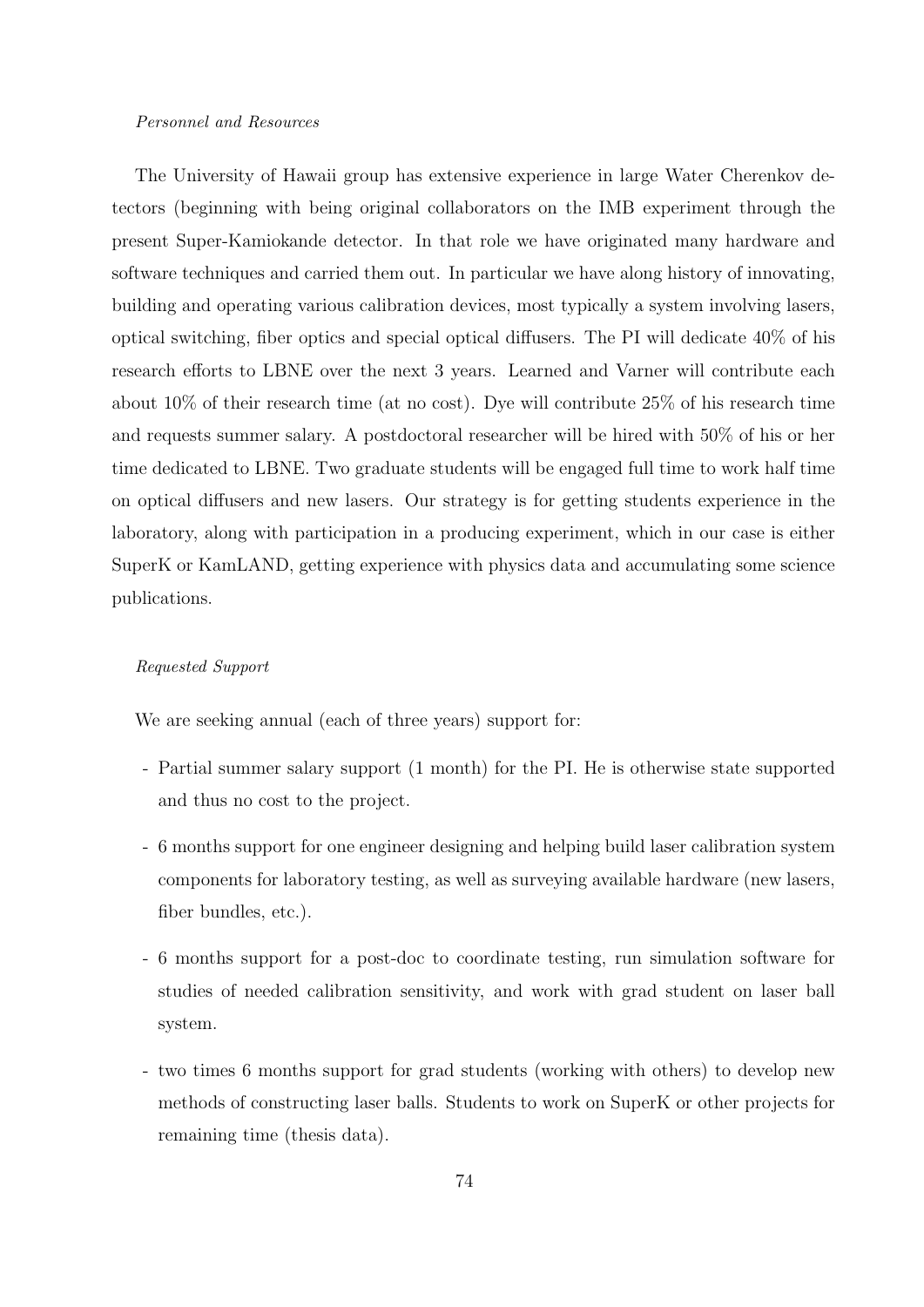- Undergraduate laboratory assistant support at the rate of 40 hours/week (two students for 20 hours each).
- No support is needed for Prof. Learned who is 11 month State salaried. Prof. Varner has other support as well. We request summer support for Prof. Dye.
- Travel support for some collaborators to attend 3 domestic LBNE collaboration each year for a total of 6 trips. Plus, on project expense, travel for one engineer and one physicist to meet with LBNE collaborators over calibration hardware specific designs.
- Support is requested for materials and some prototype equipment. We will need some new optical measuring devices for the new test laser ball assembly and study. We will also need to purchase several new pulsed laser diodes and associated fiber optic hardware.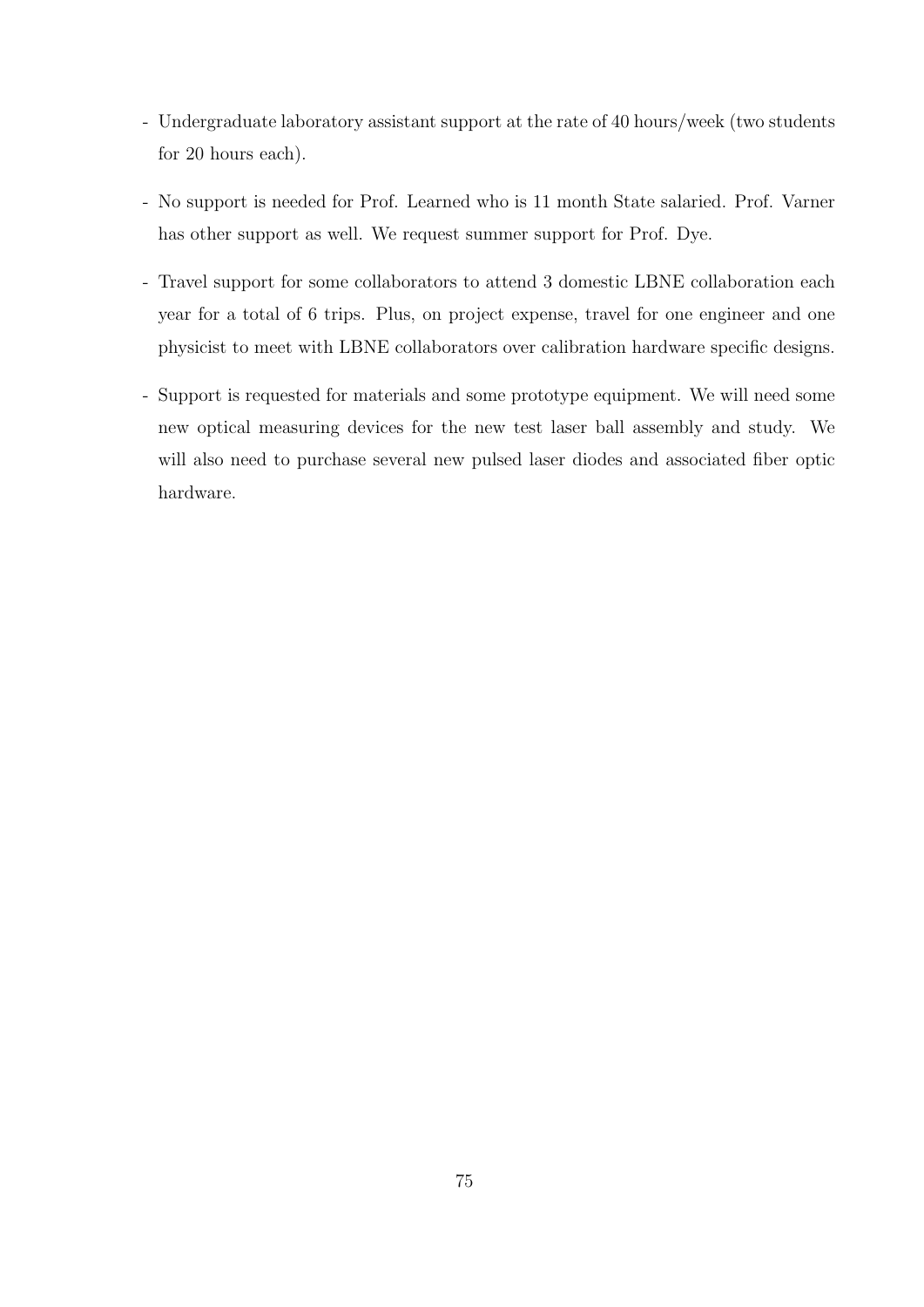| Direct laber cost     |                                           | FY11    | $\rm FY12$ |                | FY13 row TOTAL |
|-----------------------|-------------------------------------------|---------|------------|----------------|----------------|
|                       | overload S. Matsuno $(1,1,1 \text{ mos})$ | 7,794   | 7,794      | 7,794          |                |
|                       | overload S. Dye $(1,1,1 \text{ mos})$     | 8,063   | 8,338      | 8,338          |                |
|                       | graduate students $(2)$ - 50%             | 24,007  | 24,006     | 24,006         |                |
|                       | engineering support - $50\%$              | 39,102  | 39,102     | 39,102         |                |
|                       | student help $(2)$                        | 17,888  | 18,720     | 18,720         |                |
|                       | fringes                                   | 16,881  | 16,891     | 16,891         |                |
|                       | exempt postdoc - $50\%$                   | 25,000  | 26,000     | 27,000         |                |
|                       | direct labor & fringes                    | 138,735 | 140,851    | 141,851        | 421,437        |
| Other direct cost     |                                           |         |            |                |                |
|                       | a. domestic travel                        | 17,668  | 1,802      | 1,802          | 21,272         |
|                       | b. materials and supplies                 | 12,000  | 12,000     | 12,000         | 36,000         |
|                       | c. research equipment                     |         |            |                |                |
|                       | fast pulsed laser system                  | 60,000  | $\theta$   | $\overline{0}$ | 60,000         |
| subtotal direct costs |                                           | 228,403 | 154,653    | 155,653        | 538,709        |
| Indirect Cost         | $20.6\%$ except for equip. & postdocs     | 29,541  | 26,503     | 26,503         |                |
| Total Budget          |                                           | 257,944 | 181,156    | 182,156        | 621,255        |

TABLE III: 3 years supplemental budget for Univ. Hawaii's Water Cherenkov related effort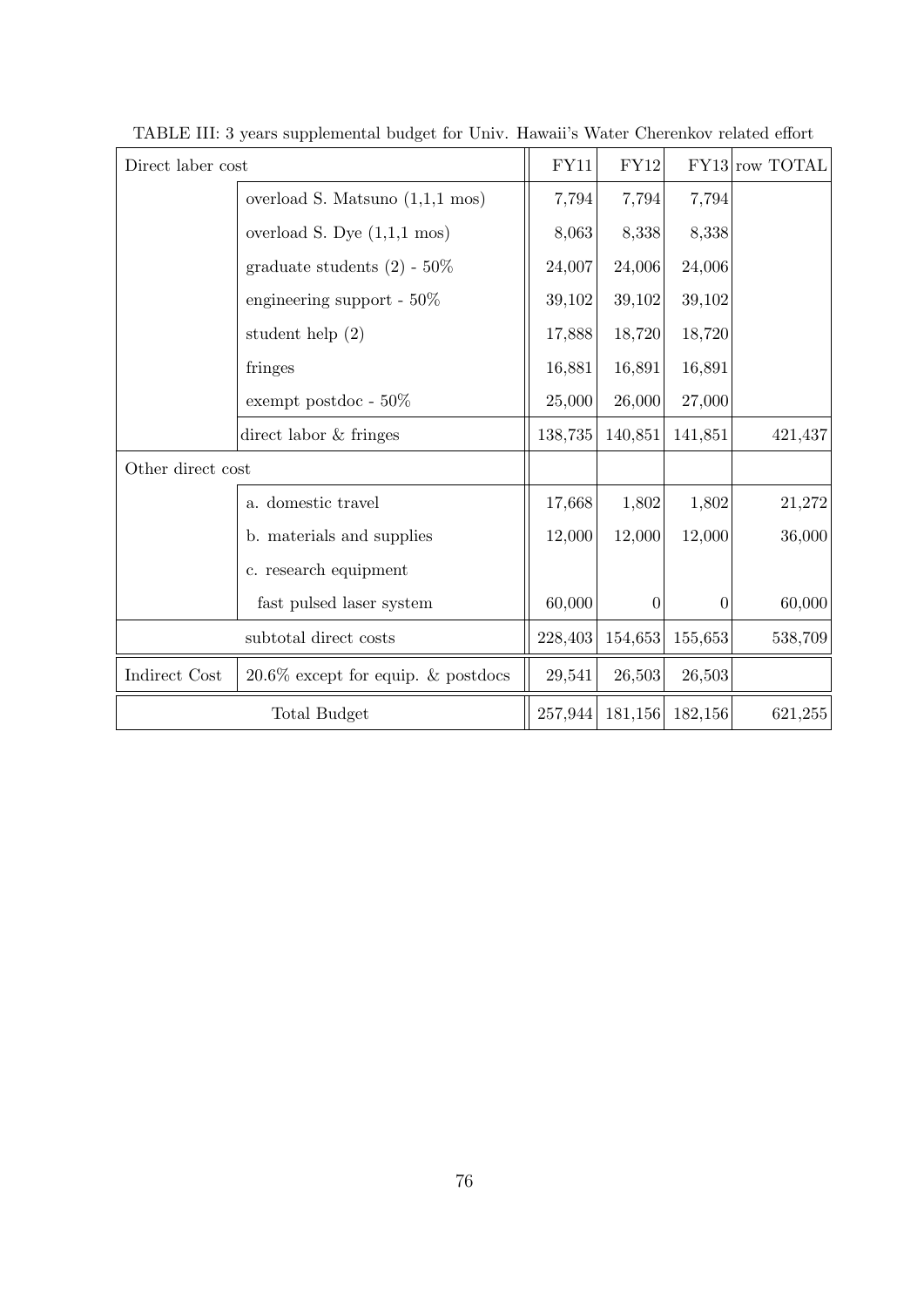# University of Hawaii Studies of a Large Liquid Scintillation Detector for DUSEL and Use with a Long Baseline Neutrino Beam

#### Motivation for Developing Large Liquid Scintillation Detectors

Liquid scintillation (hereafter LS) detectors in the 10-100 kiloton class may have an important role to play in future large underground detectors. Pursuing this class of detector is not necessarily competitive with water Cherenkov instruments (hereafter WC) or liquid argon drift detectors (hereafter LAr). It was only recently (Spring 2009) realized that liquid scintillation detectors may be well employed in GeV neutrino studies (that is with a beam from Fermilab in particular). Hence work has only just begun on simulations, laboratory studies and demonstrations, that this is indeed practical.

Fortunately we have several large LS detectors in operation (1 kiloton KamLAND in Japan and 200 ton Borexino in Italy) and another coming on-line in Canada soon (1 kiloton SNO+). Hence there is a great deal of community experience with large scintillation detectors (in fact more than with LAr), though none in the GeV neutrino application.

Moreover, the beam neutrino from JParc in Japan is at this writing in operation and ramping up towards design intensity, within this year. A program is started within the KamLAND Collaboration, lead by the UH group, to try and extract a few long baseline neutrino beam events to demonstrate the principal (rate expected to be only a few per month at best). Despite the fiducial volume of KamLAND being too small to make this project effective for physics results (cannot compete with SuperK with its 40x large fiducial volume), as well as the photomultiplier tubes being not at all ideal to the task, the project should yield some real world demonstration interactions.

The use of LS for these energies yields about two orders of magnitude more photoelectrons than a WC detector. This facilitates many low energy initiatives, such as those being carried out at the extant LS instruments (reactor neutrino studies, geo-neutrino measurements, supernova searches, proton decay to kaon modes, etc.) but with a 50 kiloton detector, with a sensitivity 100 times that of the present LS instruments. The LENA group, mainly based in Munich has been pushing in Europe for a 50 kiloton liquid scintillator to be built in Finland, for some years, and they have produced a long list of studies on the science which can be done with LENA.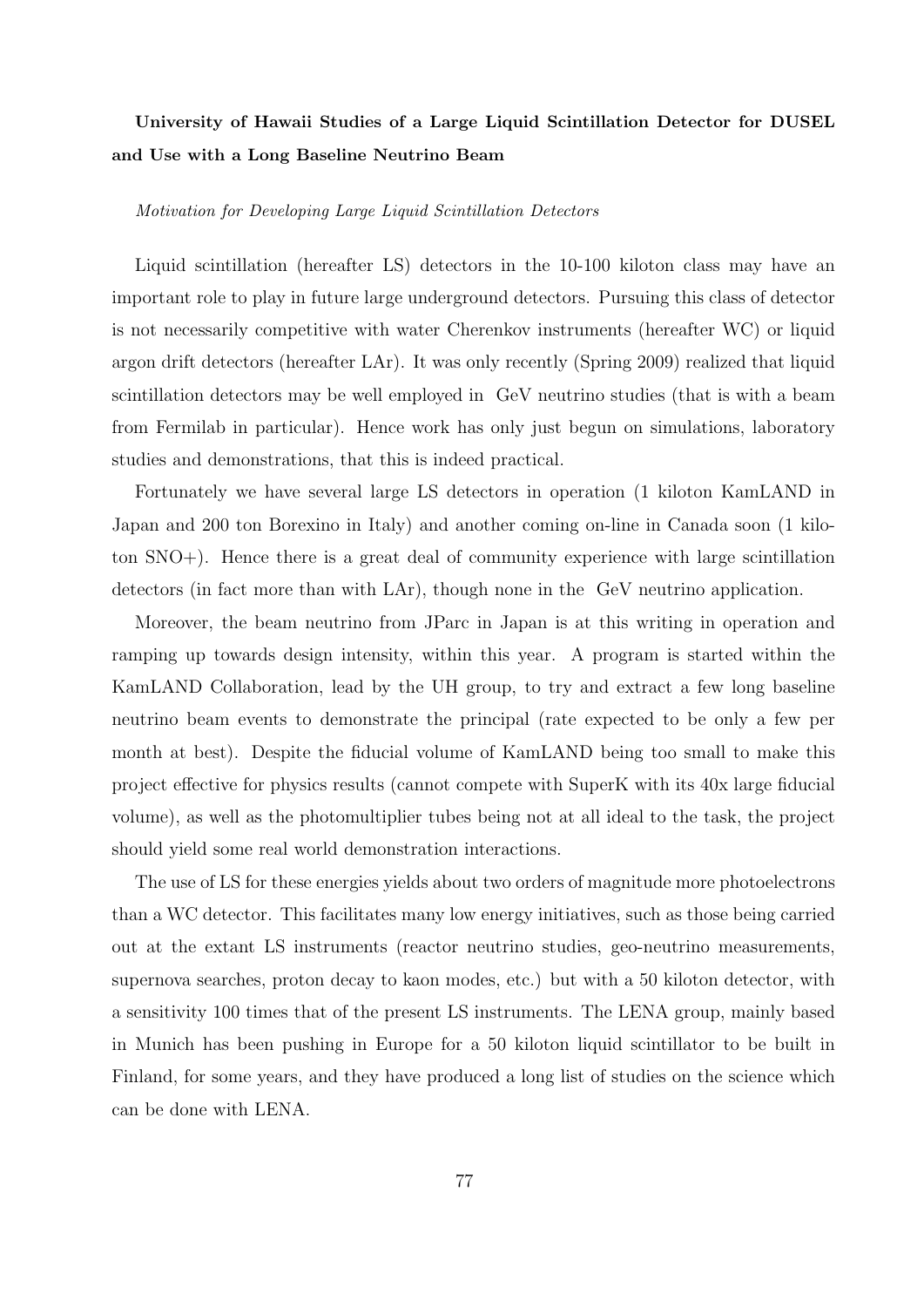In short, the trick for using the huge amount of light which will reach PMTs (hundreds of PE/PMT for GeV neutrino events) is the fact that Fermat's principle guarantees that the first light arriving at each PMT will be on the "Fermat surface". For a straight muon track this will be along the Cherenkov cone, with spherical cap shapes backwards and forwards, as illustrated in Figure 1. (\*\*\*\*¿add cartoon of Fermat surface) With so many hits and timing to nanosecond levels, this cone is highly constrained, and early simulation results showed that resolutions in energy, vertex location, and angles competitive (perhaps even better than WC) could be achieved. The first calculations were done at UH, but have been followed by more complete simulations at the University of Washington and the Technical Institute of Munich (TUM). More importantly perhaps these initial studies indicate essentially complete flavor separation between (quasi-elastic) muon and (quasi-elastic) electron events in this energy range, as directly applicable to the LBNE goals in neutrino mixing studies. Indeed the TUM studies show that one can not only reconstruct the muon track, but also resolve the nuclear recoil (which cannot be done in WC).

In short this technique appears to have some strong attractions for the LBNE application, and though we are starting late compared to WC and LAr, there is indeed time to bring such a detector into the mix for DUSEL. One reason is that the kiloton scale instruments do exist already, but another is that the cavern needs are very similar to WC instruments. Hence if a first cavity were dedicated to WC, a second of similar or the same design might be used by LS. Basically, one wants a large cylinder lined with PMTs. The PMTs and DAQ will be very similar. The big difference will be in the need to be very careful with contamination by unwanted isotopes, now a well known set of protocols. Such an instrument will need its own scintillator treatment plant as well. One possible difference between WC and LS, is that due to limited optical attenuation length in LS one may prefer a cavity which is teller than in diameter. This hinges upon studies of appropriate scintillators and what kind of optical clarity can be achieved.

We at UH and others have produced a White Paper on the potential for employing a large (think scale of 50-100 kilotons) for employment at DUSEL. We direct the reader to that paper for more detail, too much to include here.

In sum, we are claiming that a possible LS detector at DUSEL will bring new capabilities in the LBNE physics, will open up new physics exploration channels at low energies and in nucleon decay searches, and indeed provides an off-ramp for permitting much world class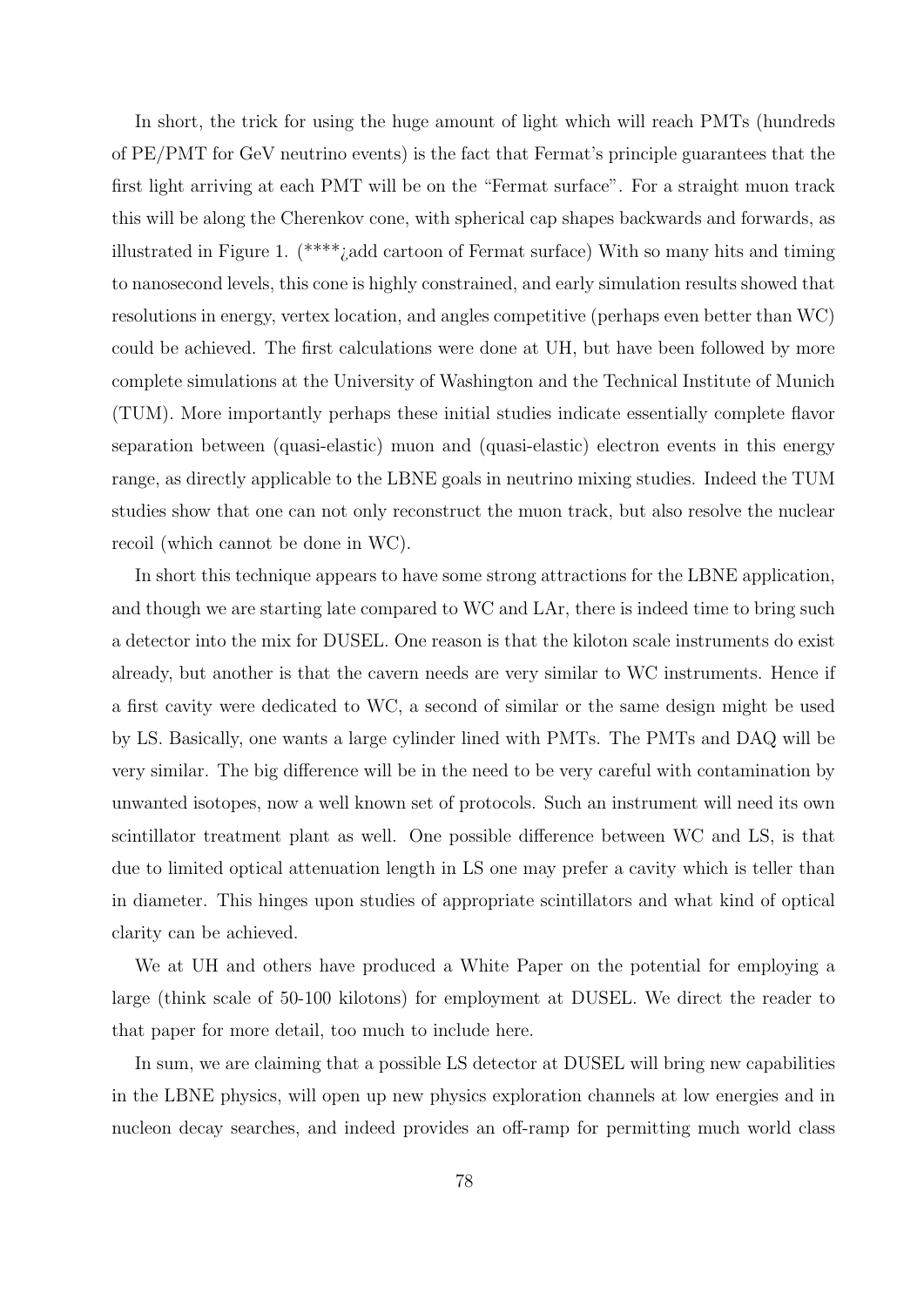physics even in the event that  $\theta_{13}$  is found to be too small for next round studies (as will be revealed in the next few years).

# Scope of work

The University of Hawaii High Energy Physics Group proposes to take a leading role in the LS studies, but we hope for substantial collaborative help from other groups in the US and abroad. We have expressions of interest from a half dozen groups in the US (U. Washington, Alabama, UC Davis, LANL, BNL, Maryland, Wichita State) but they will have to make their own proposals and commitments. (Some other groups which are presently overwhelmed with bringing detectors on line have expressed intent to join us in several years time.)

So, in the following, we outline the work we propose to undertake over the next three years relating to demonstration of the LS capability and practicality, and moving towards preliminary design. For the moment we are assuming a 50 kiloton scale as our baseline instrument. Items in need of study, in order of our assessment of importance are:

1)Simulations of a large LS detector with GeV neutrino interactions  $2)$ Extraction of  $GeV$ sample events from KamLAND 3)Liquid Scintillator studies 4)Tests of photodetectors, with emphasis on the use of timing in event reconstruction 5)Exploration of prospects for MeV level directional neutrino measurment

#### Future Efforts

The goal of these efforts is to move as swiftly as possible towards realistic preliminary design (and hence reasonable performance and cost prediction) for a large LS detector. Amongst major unknowns at this time are the limitations on rejection of asymmetric pizero events in LBNE studies, limitations on detector geometry due to attenuation limitations, optimization of the number of pixels and desired time resolution, optimal and affordable (including possible neutron absorbing doping) LS choices.

## Deliverables

The deliverables relating to CD0 will be: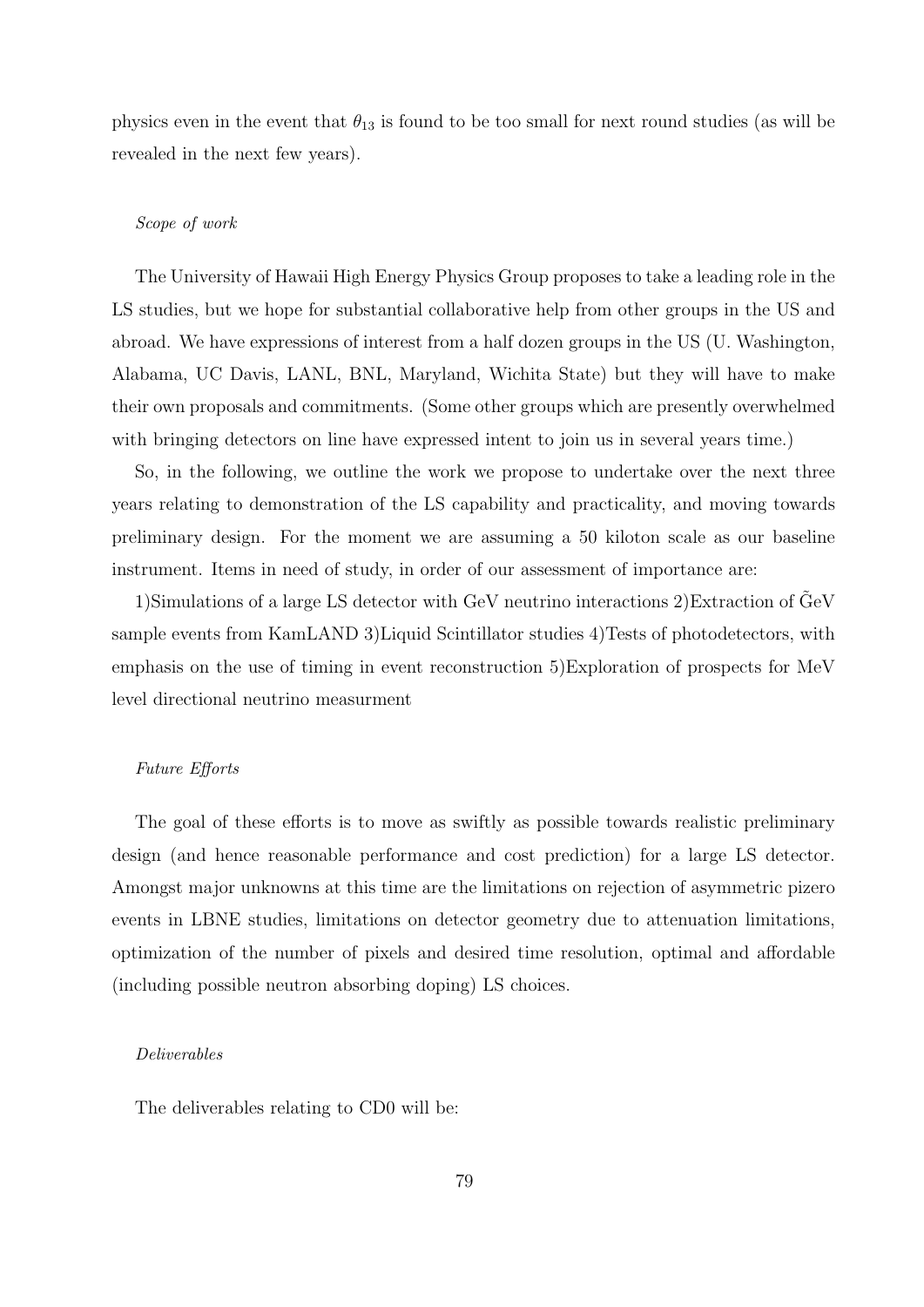1) Detector and physics simulations at the level of GEANT, focusing upon the LBNE application, and permitting comparison to WC and LAr techniques.

2) At least one formulation for LS to realize such a detector. Such a recipe includes choice of base liquid (most likely at the time linear-alkybenzene, which is readily available as a dishsoap base, non-toxic and not a fire hazard) along with high light output dopants and possible large neutron absorption cross section additives. An important issue here is the tradeoff between fast response and high light output scientillators.

3) Recommendations about photo-detectors and DAQ system, enabling engineering design. A possible key in this would be credible availability of new generation light detectors (LAPD) as being developed at ANL-Chicago. If these not developing fast enough then fall back would be either small and inexpensive medical PMTs or perhaps PMTs similar to those used in SNO and ICECUBE.

### Personnel and Resources

The University of Hawaii group has extensive experience in large neutrino detectors (beginning with being original collaborators on the IMB experiment through the present Super-Kamiokande detector) and in the last ten years with the KamLAND liquid scintillation detector. In addition, John Learned was involved in the first long distance drifting in LAr at UCI with Herb Chen in the late 1970's and was co-author on the LANNDD proposal. Thus we have real world experience with all the three technologies which might be used in an LBNE at DUSEL. In fact, from this basis we think each has its strong and unique features, and that LS has been neglected so far, and needs to be brought along. We propose to nucleate this effort from UH, though others may take the lead (if and) as the initiative gains favor in the community.

# Requested Support

We are seeking annual (each of three years) support for:

- Full time support for a post-doc to run simulation software for the large LS detector, and supervise laboratory studies of scintillators and detector components.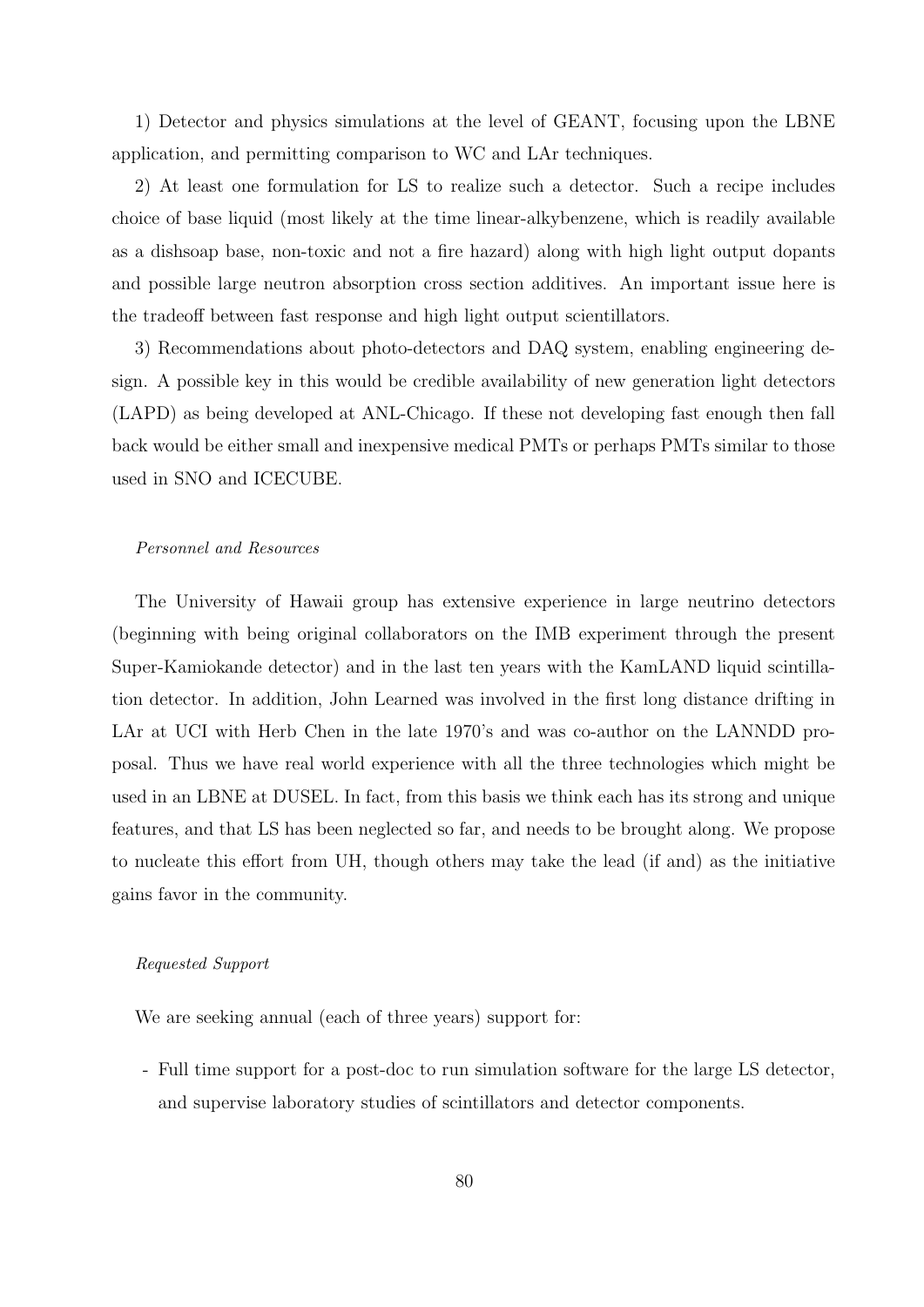- Partial summer salary support (2 months) for one faculty member (Steve Dye). He has a joint UH HPU academic appointment.
- 6 months support for one engineer carrying out test equipment design and construction.
- two times 6 months support for grad students (working with others) to develop new methods of constructing laser balls. Students to work on SuperK or other projects for remaining time (thesis data).
- Undergraduate laboratory assistant support at the rate of 40 hours/week (two students for 20 hours each).
- No support is needed for Profs. Learned and Matsuno (co-PIs)who are 11 month State salaried. Prof. Varner has other support as well.
- Travel support for some collaborators to attend 3 domestic LBNE collaboration each year for a total of 6 trips. Plus travel for two physicists to meet with LS LBNE collaborators.
- Support is requested for materials and some prototype equipment.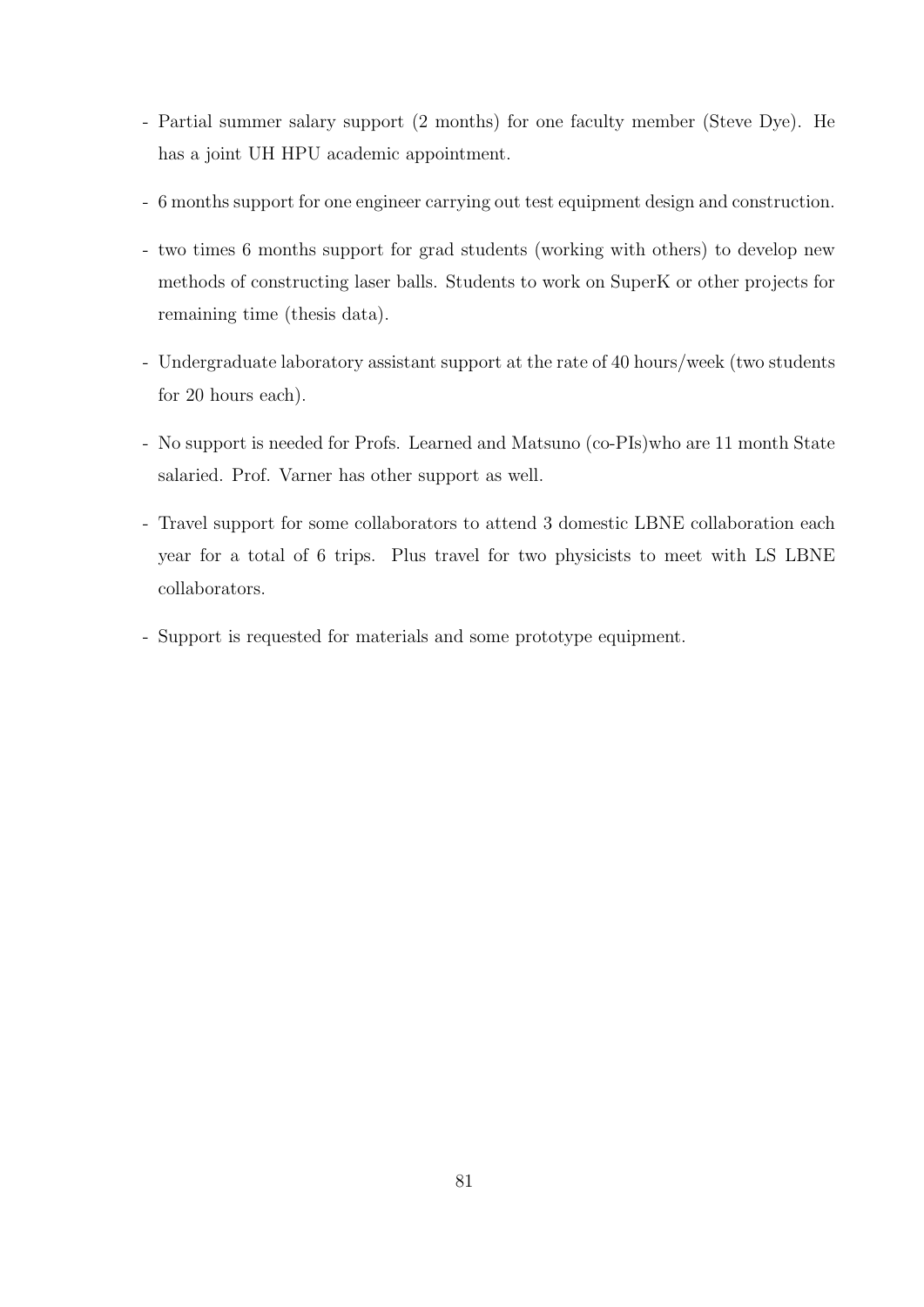| Direct labor costs        |                                       | FY11    | <b>FY12</b>    | FY13     | row TOTAL |
|---------------------------|---------------------------------------|---------|----------------|----------|-----------|
|                           | overload S. Dye $(2,2,2 \text{ mos})$ | 16,126  | 16,676         | 16,676   |           |
|                           | graduate students $(2)$ - 50%         | 24,007  | 24,007         | 24,007   |           |
|                           | engineering support - $50\%$          | 39,102  | 40,449         | 40,449   |           |
|                           | student help $(2)$                    | 17,888  | 18,720         | 18,720   |           |
|                           | fringes                               | 16,887  | 17,404         | 17,404   |           |
|                           | exempt postdoc                        | 48,000  | 50,000         | 52,000   |           |
|                           | direct labor & fringes                | 162,010 | 167,256        | 169,256  | 498,522   |
| Other direct costs        |                                       |         |                |          |           |
|                           | a. domestic travel                    | 17,668  | 1,802          | 1,802    | 21,272    |
|                           | b. materials and supplies             | 20,000  | 20,000         | 20,000   | 60,000    |
|                           | c. research equipment                 |         |                |          |           |
|                           | spectrophotometer system              | 50,000  | $\overline{0}$ | $\Omega$ | 50,000    |
| subtotal direct costs     |                                       | 249,678 | 189,058        | 191,058  | 629,794   |
| Indirect Costs.           | $20.6\%$ except equip, postdocs       | 31,246  | 28,646         | 28,646   |           |
| $Direct + Indirect costs$ |                                       | 280,924 | 217,704        | 219,704  |           |
| Total Budget              |                                       | 280,924 | 217,704        | 219,704  | 718,332   |

TABLE IV: 3 years supplemental budget for Univ. Hawaii's Liquid Scintillator related effort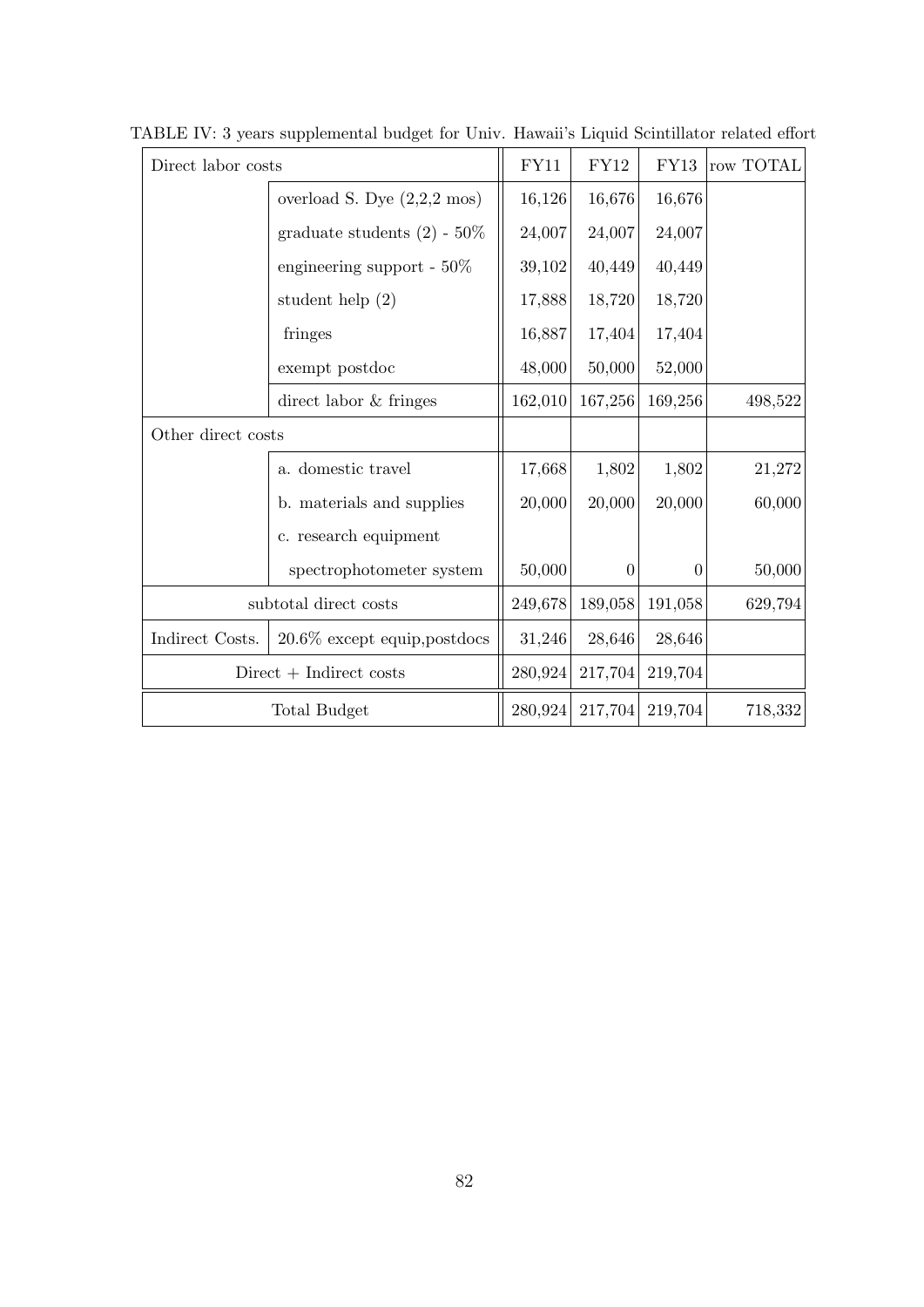#### Iowa State University Contribution

# Scope of work

The Iowa State University High Energy Physics group is proposing to participate and lead aspects of the calibration for the large Water Cherenkov Detector option for LBNE. The calibration system is an essential feature in a Water Cherenkov detector because the properties of the water change with time and wavelength. In fact, in Super-Kamiokande the water attenuation length was observed to vary as much as 20 m within a month and even twice that when comparing year to year. The attenuation coefficient is a function of wavelength as it is subject to Rayleigh and Mie scattering as well as absorption terms. The relative timing of PMTs is another factor that has variation as a function of pulse height. It is possible that in a larger Water Cherenkov detector the water circulation of a larger mass of water will make this a more significant issue. All these changes potentially have an impact on physics quantities such as vertex and angular resolution and consequently particle identification efficiency. While every effort will be made to measure each factor individually and eventually input it into the simulation, measuring the physics quantities for different particles types provides more direct access to the final uncertainties.

The goal of the Iowa State proposal is the development and investigation of the systems and procedures to calibrate vertex and angular resolution and particle identification efficiency. These parameters vary as a function of energy as well as time and our capability of reliably calibrating them need to be well understood. The calibration of vertex reconstruction and improvement in particle identification is key to reducing the background due to mis-identification of neutral current neutrino scattering events with single neutral pion production and charged current muon neutrino events which are major sources of background for the electron neutrino appearance in a muon neutrino beam. This calibration can be accomplished by a combination of naturally occurring events inside the detector and a series of dedicated systems to be installed inside and outside the detector; including radioactive sources which will have to be deployed inside the detector volume.

The main thrust of the Iowa State effort will be to demonstrate if naturally occurring events (such as cosmic muons, neutral pions, Michel electrons, etc) in the detector are sufficient to carry out the vertex and ID calibration at the required level to achieve the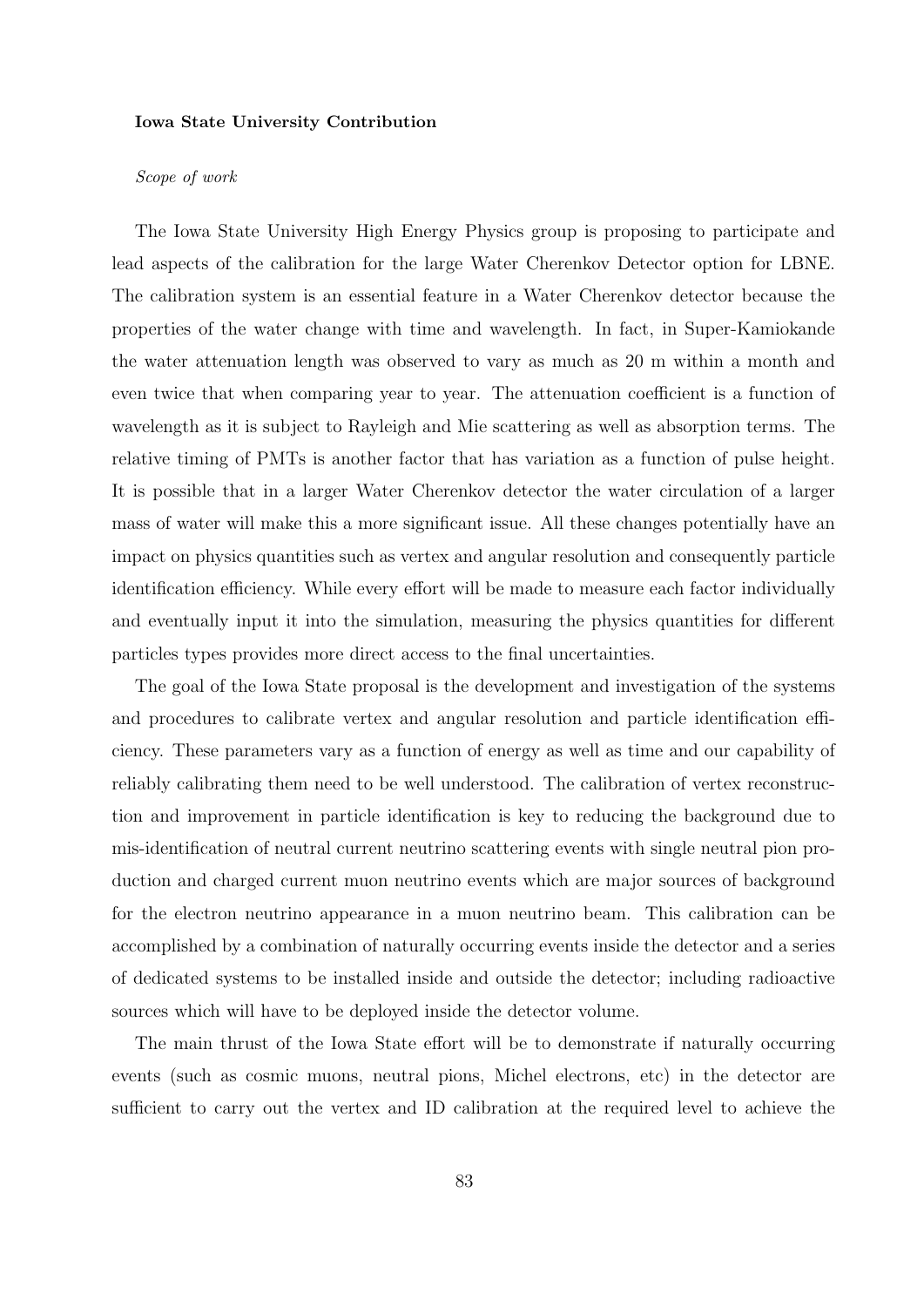goals of the experiment. A potential concern is the low muon rate at 4850 feet depth of LBNE. This effort will require simulations as well as the development of dedicated software algorithms to reconstruct, identify, analyze and select suitable subsets of events that can verify and improve the uncertainty in the vertex reconstruction and contribute to improved, more robust particle identification. The water Cherenkov simulation developed by LBNE collaborators at Duke University, which is based on the T2K 2km water Cherenkov detector, will be used as a starting point. In addition to the naturally occurring sources, other possibilities have been proposed for the high (GeV) energy range including 1 GeV and 100 MeV accelerator options for energy calibration. The impact of these on effectively improving the particle ID efficiency for electrons will also be studied. Beyond the neutrino beam studies in the GeV range, lower energies  $(i1 \text{ GeV})$  are also of interest for proton decay, studies of supernovae, relic supernovae and solar neutrinos. At these energies the vertex resolution degrades significantly and becomes more challenging, deployment of radioactive sources is helpful and simulations will be conducted to determine at what rates.

This effort will be conducted by Prof. Mayly Sanchez (PI) and a 0.5 FTE postdoc for which support is requested. The PI is also overseeing, in collaboration with Gus Sinnis at Los Alamos, the main Calibration WBS element as well as Management and Safety for this element.

# Future Efforts

An initial review of the literature of previous Water Cherenkov efforts will define the requirements at the CD-1 level. After CD-1 is granted, we will work on simulations and algorithms to determine the level of uncertainties obtained with natural occurring events. We also plan to participate in the development of hardware for the water transparency and light scattering measurements. In particular the idea of using side-going laser beams in substitution of vertical deployment.

#### Deliverables

The deliverable will be calibration studies and procedures for naturally occurring events and a report on the level of uncertainties obtained with this type of events. A comparison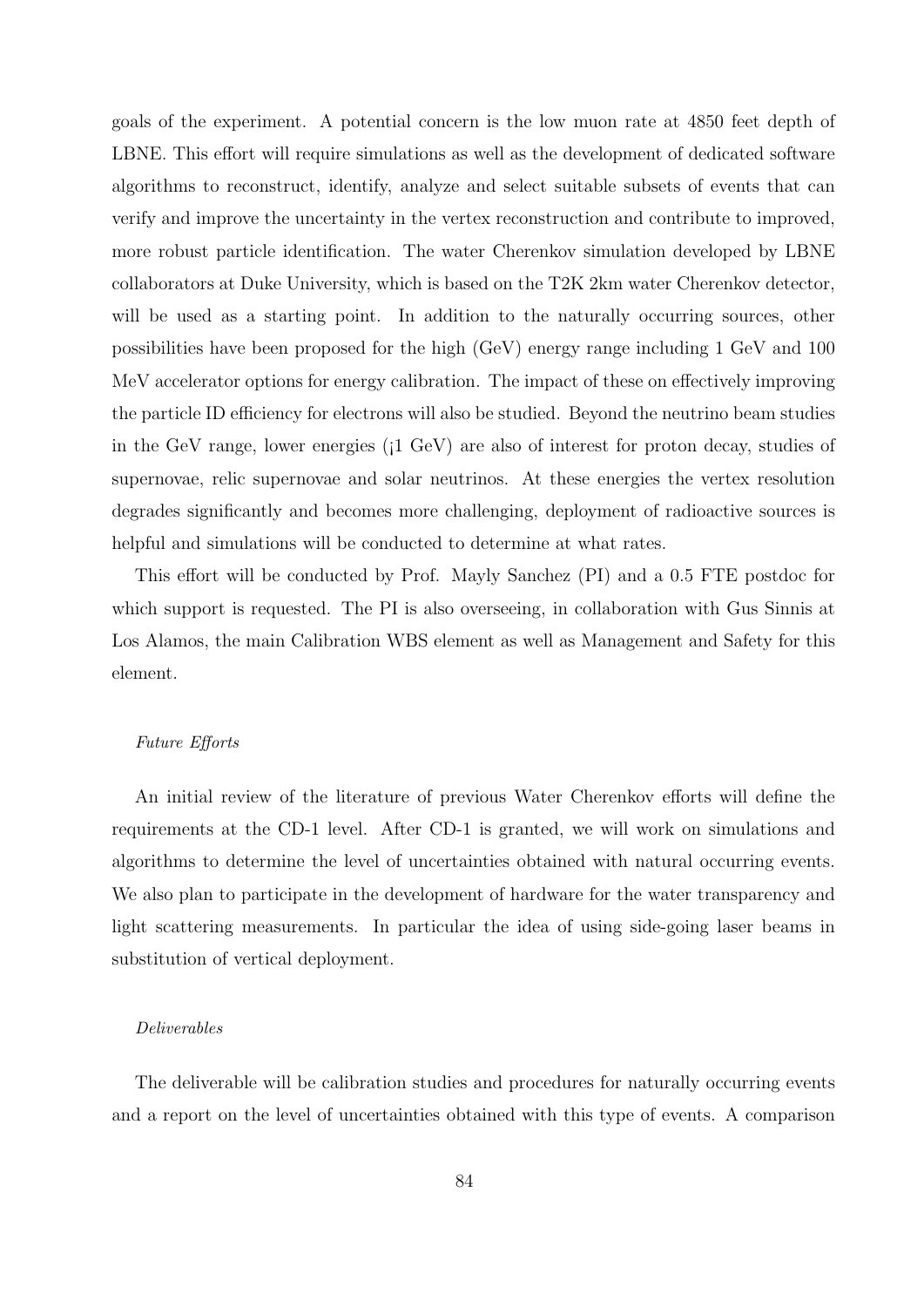to other proposed options will also be done.

#### Personnel and Resources

The Iowa State group has extensive experience in long baseline neutrino experiments such as MINOS and NOvA. In particular the PI lead the first electron neutrino appearance analysis in a long baseline neutrino experiment. Sanchez will dedicate 40% of her research efforts to LBNE over the next 3 years. A postdoctoral researcher will be hired with 50% of his or her time dedicated to LBNE. A graduate student or several graduate students will cover 0.5 FTE in assisting with LBNE activities while spending the remaining time in MINOS and NOvA which have the data necessary for their thesis.

# Requested Support

We are seeking support for:

- 50% of a postdoctoral researcher for 3 years. The postdoc will work on the simulations and development of algorithms with the goal of establishing the vertex resolution and particle ID calibration. Researcher will be stationed at Fermilab and will spend the other 50% working on NOvA.
- 50% of a graduate student for 3 years. The student will assist on the simulations and development of algorithms with the goal of establishing the vertex resolution and particle ID calibration.
- Travel support for the group to attend 4 domestic LBNE collaboration each year for a total of 8 trips.
- Partial summer salary support (1 month or 50%) for the PI for 3 years.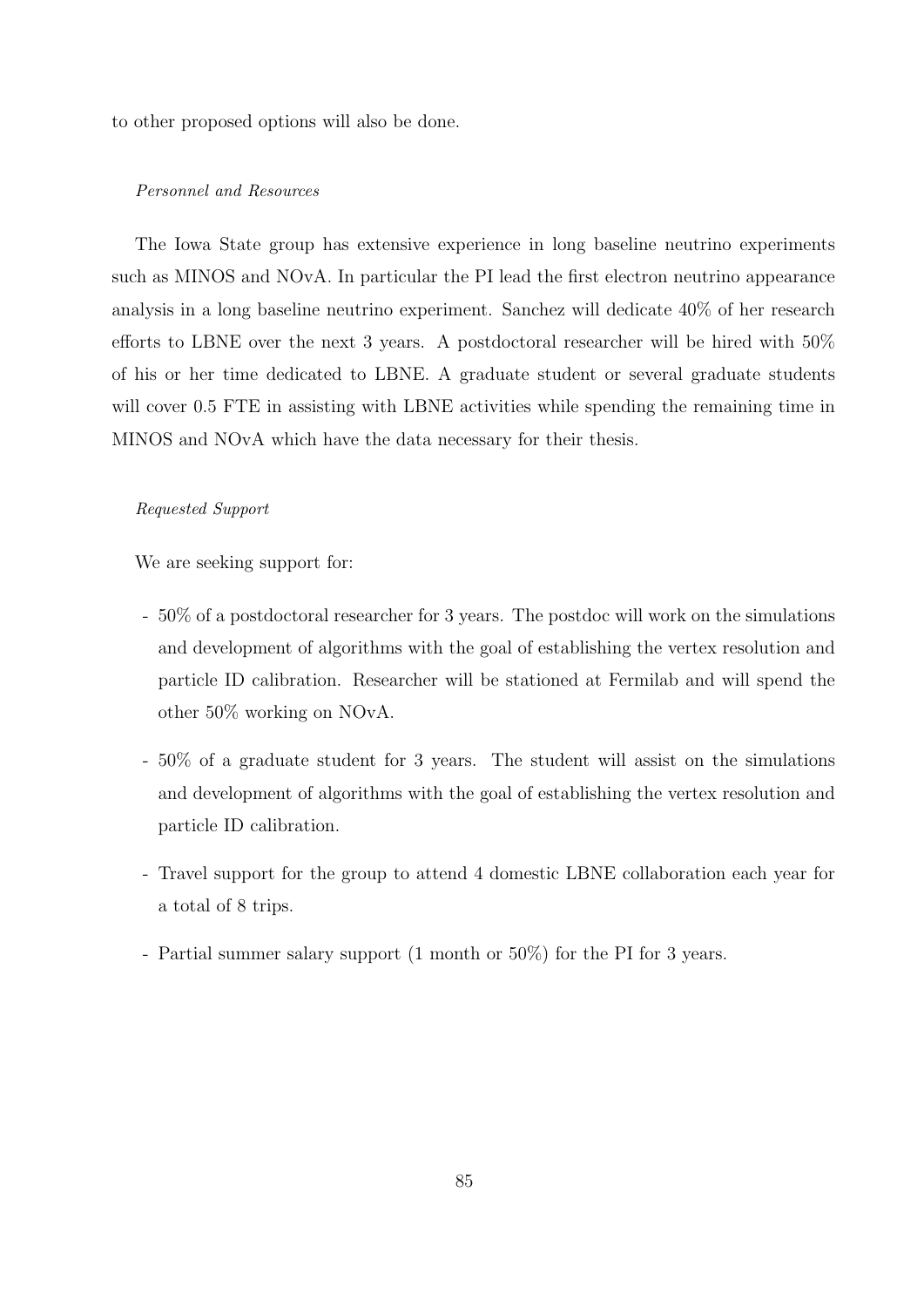#### Kansas State University Contribution

# Scope of work

The Kansas State University (K-State) High Energy Physics Group is proposing to conduct simulation studies of MicroBooNE-like liquid argon (LAr) detectors in order to research the capabilities of, and develop the design of, LAr detectors in the LBNE far and near detector complexes. The MicroBooNE collaboration is currently constructing a 0.1-kton-scale detector to study neutrino interaction physics and to investigate the excess in low energy events observed by the MiniBooNE experiment. The detector consists of a 89-ton active volume read out as a time projection chamber (TPC) by three planes of wires, with photomultiplier tubes (PMTs) providing timing and additional energy deposition information. It promises high-resolution tracking capabilities, with good discrimination between photon and electron events. MicroBooNE will address neutrino interaction physics using both the Fermilab Booster Neutrino Beam, on-axis, and the Neutrino Main Injector (NuMI) beam, off-axis. MicroBooNE development is seen as a key step in developing 20-kton-scale detectors; a candidate technology for LBNE far detectors is a set of such detectors. The LAr TPC technology is therefore of interest for both near and far detector use.

There are two overall goals for the simulation studies:

- Specify the requirements for LAr TPCs in the far and near detector complexes to achieve the best achievable sensitivity for the overall LBNE oscillation program. This includes detector hardware requirements, such as wire spacing, which also directly impact budgetary considerations. This also includes consideration of what beamcharacterizing data can be provided to any and all LBNE far detectors by employing the near LAr detector as a non-identical near detector, in addition to evaluating any cancellation of systematics when used with a far LAr detector.
- Help determine the scope of the far detector physics programs. In addition to measurements for the neutrino oscillation program, the studies will also explore other physics could be addressed with 20 to 100 kton of LAr, such as nucleon disappearance and relic supernova neutrinos.

There are also technical issues for LAr to be addressed: in particular, development of better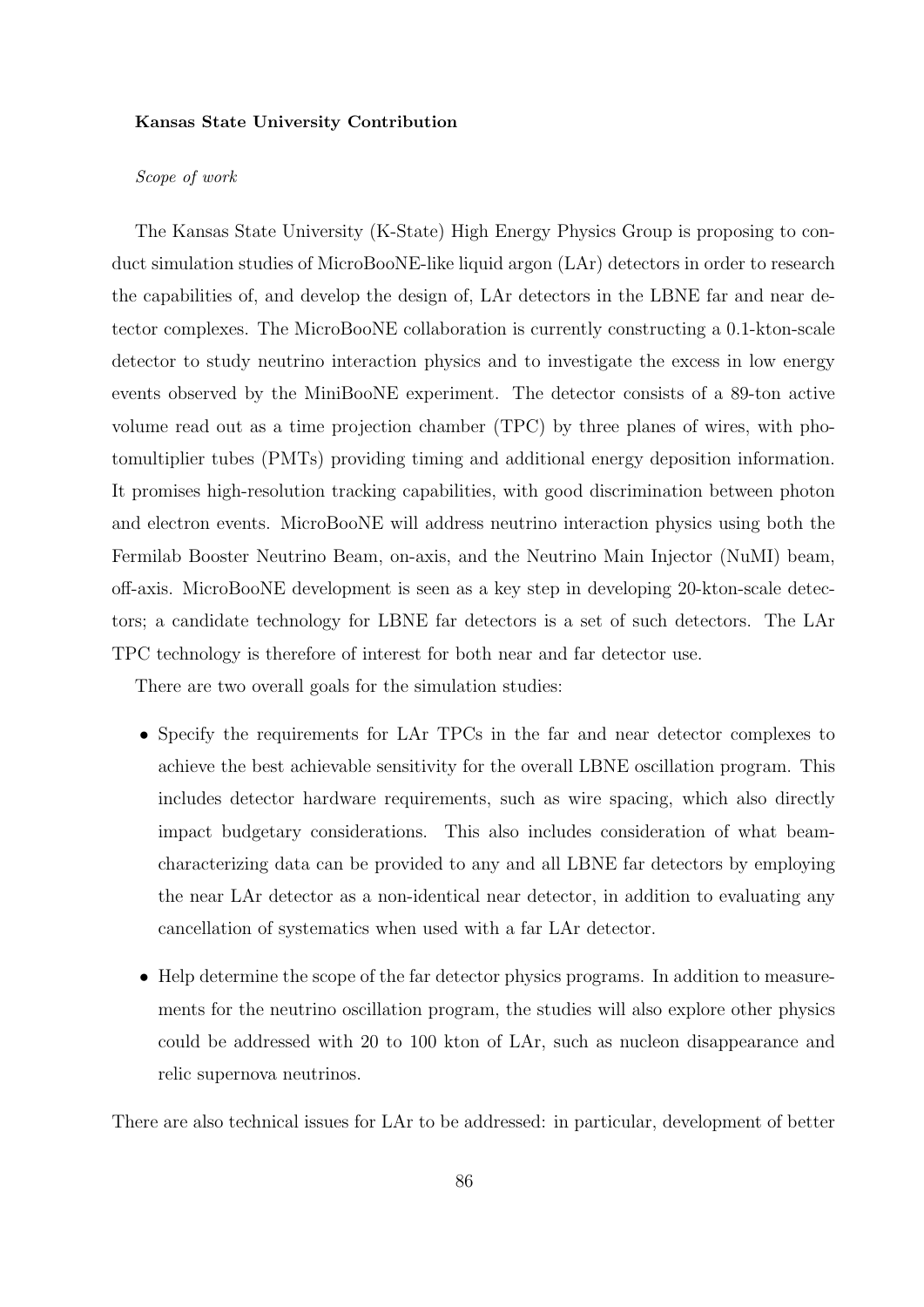reconstruction and data reduction algorithms for LAr TPC detectors. K-State will work with the Liquid Argon Software working group (LArSoft).

This effort will be conducted by Dr. David McKee and Profs. G. Horton-Smith, T. Bolton, and Y. Maravin. We will involve undergraduate research students in several ways, including resolution studies and comparison of "hand scanned" events with automated reconstruction. In 2011, we propose to add a graduate student who would split time between the final stages of this study and MicroBooNE data analysis.

#### Simulation Study

The effort will involve coordination with the LBNE Beamline working group and the Near and Far detector working groups. We will rely on data from the beamline group in simulating the performance of the MicroBooNE-like near detector and larger far detector to explore the sensitivity of the LAr–near-and-far scenario. In evaluating the use of a MicroBooNE-like near detector with a far detector of different technology, we will rely on simulations from the appropriate Far Detector working group. This effort should be coordinated with other near- and far-detector simulation efforts to identify benchmarks and valid ways of comparing simulation results.

The use of the LArSoft detector simulation and data processing package is key to this effort. K-State is a member of the MicroBooNE collaboration and LArSoft group and has access to this code. We have run the LArSoft simulation package as preparation for a quick study of resolving power as a function of wire spacing, to be performed using "hand scanning" of events. More advanced studies, as well as work on automatic TPC track reconstruction, will follow.

Relevant physics simulations will include:

- The hand-scanning–based "quick study" of a "zoo of events" collected from many people in the LArSoft working group, with 3-mm and 5-mm wire spacing. We will involve a K-State undergraduate in this work immediately, and involve REU students in the summer of this year.
- Reconstruction of various charged-current interactions at sub-GeV to few-GeV neutrino energies.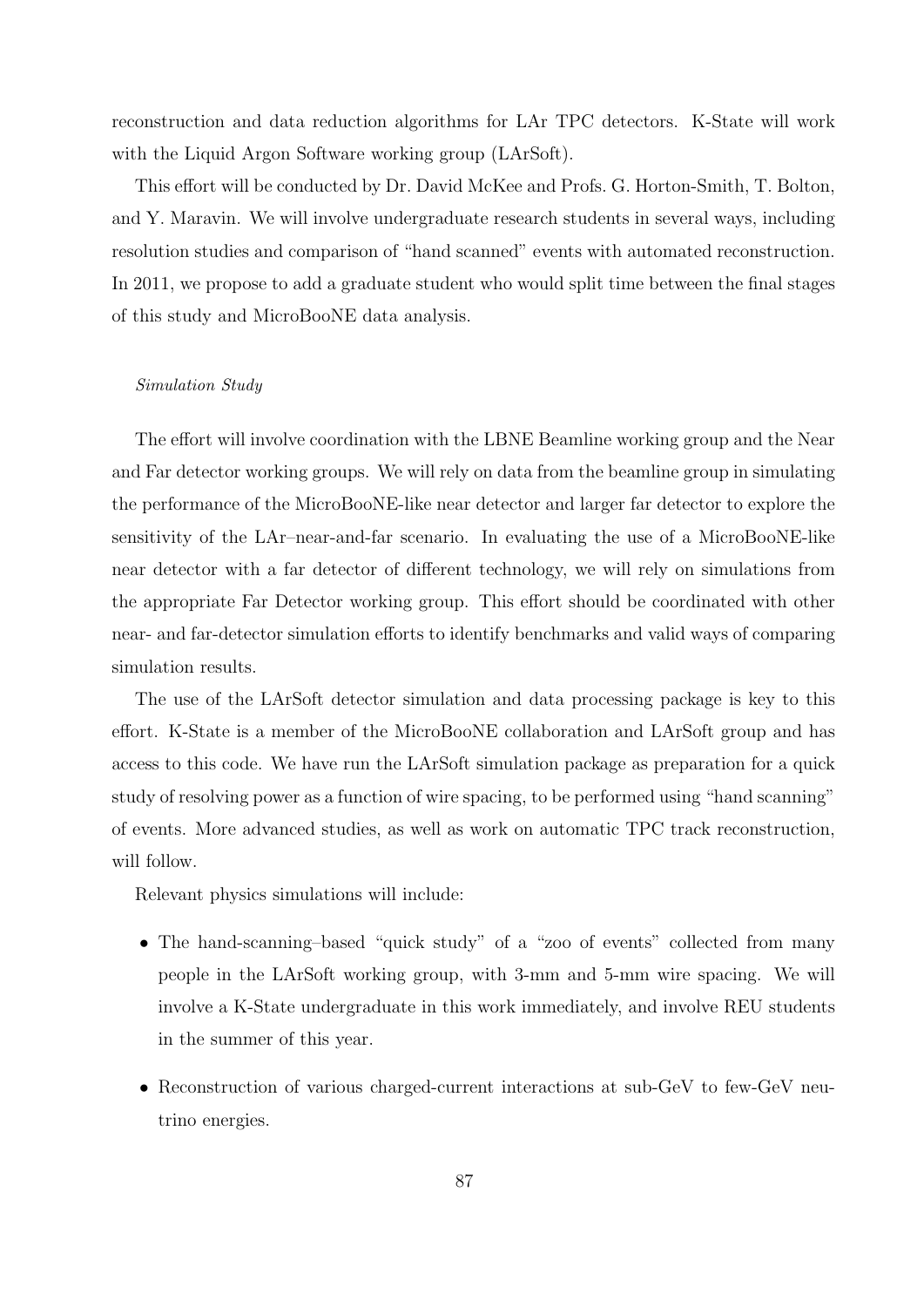- Simulation of background reactions and other reactions of interest. The discrimination between photons and electrons is of particular interest.
- Simulation of options for calibration, including consideration of how test beam data might improve modeling of LArTPC response to electromagnetic and hadronic showers.

It is planned that the full set of studies described will take 3 years, with the studies most relevant for preliminary design (and CD1 input) completed rapidly, and studies relevant to more specific technology choices (and CD2 input) completed later.

# Personnel and Resources

K-State has extensive experience in neutrino interaction and detector physics, including past roles in the NuTeV experiment and current roles in KamLAND, Double Chooz, and MicroBooNE. We also have extensive experience in challenging event reconstruction and data reduction for the  $\rm D\emptyset$  and CMS collider experiments. K-State is well positioned to complete this study and make key contributions to the LAr option for the LBNE program. In addition to physicists, we have exclusive use of a modest cluster of four recent-model computers (quad-core, 64-bit Intel(R)  $Xeon(R)$  E5520 @ 2.27 GHz, 25 GiB RAM, running Scientific Linux 5.3), with 5 TB storage, maintained by the department's Physics Computer Support Center (PCSC). This will directly support the activity proposed here.

This effort will be lead by Prof. Glenn Horton-Smith and Dr. David McKee (postdoctoral researcher), with additional contributions from Profs. Tim Bolton and Yurii Maravin. Undergraduate effort will also be utilized, and graduate student effort will begin starting in 2011.

# Requested Support

We are seeking support for the following:

1. Salary support for 50% of one postdoctoral researcher in 2010-2012, one part-time undergraduate research assistant in 2010-2012, and one full-time graduate student in 2011-2012.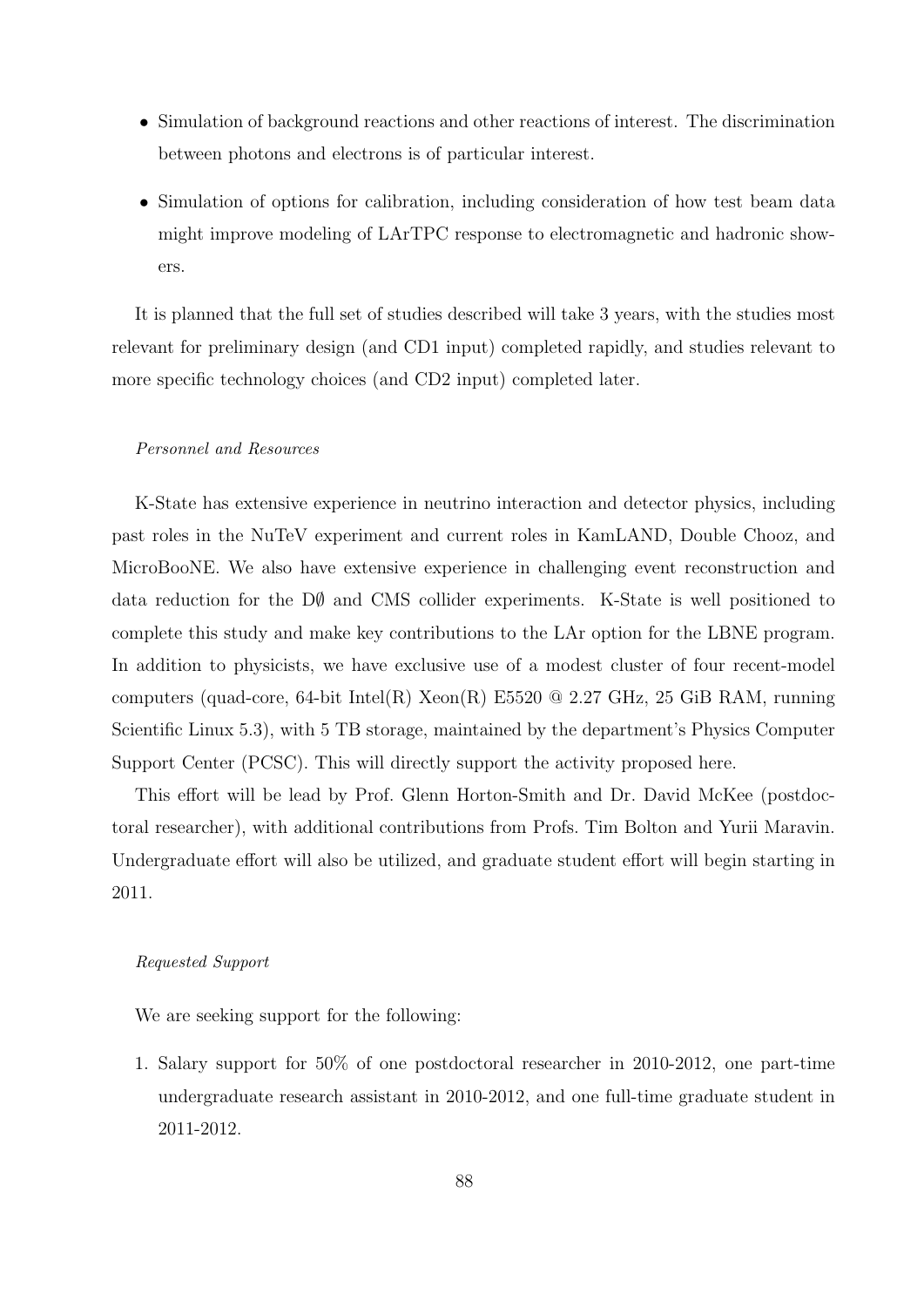- 2. Travel support to attend LBNE meetings and work with collaborators for Dr. McKee, the graduate student, and a single "professor unit". (It is anticipated that Profs. Horton-Smith, Bolton, and Maravin will attend LBNE meetings in alternation.) This totals to 12 person-trips a year.
- 3. An appropriate fraction of the support fee for the department's Physics Computer Support Center, which maintains the local cluster and workstations to be used for this study.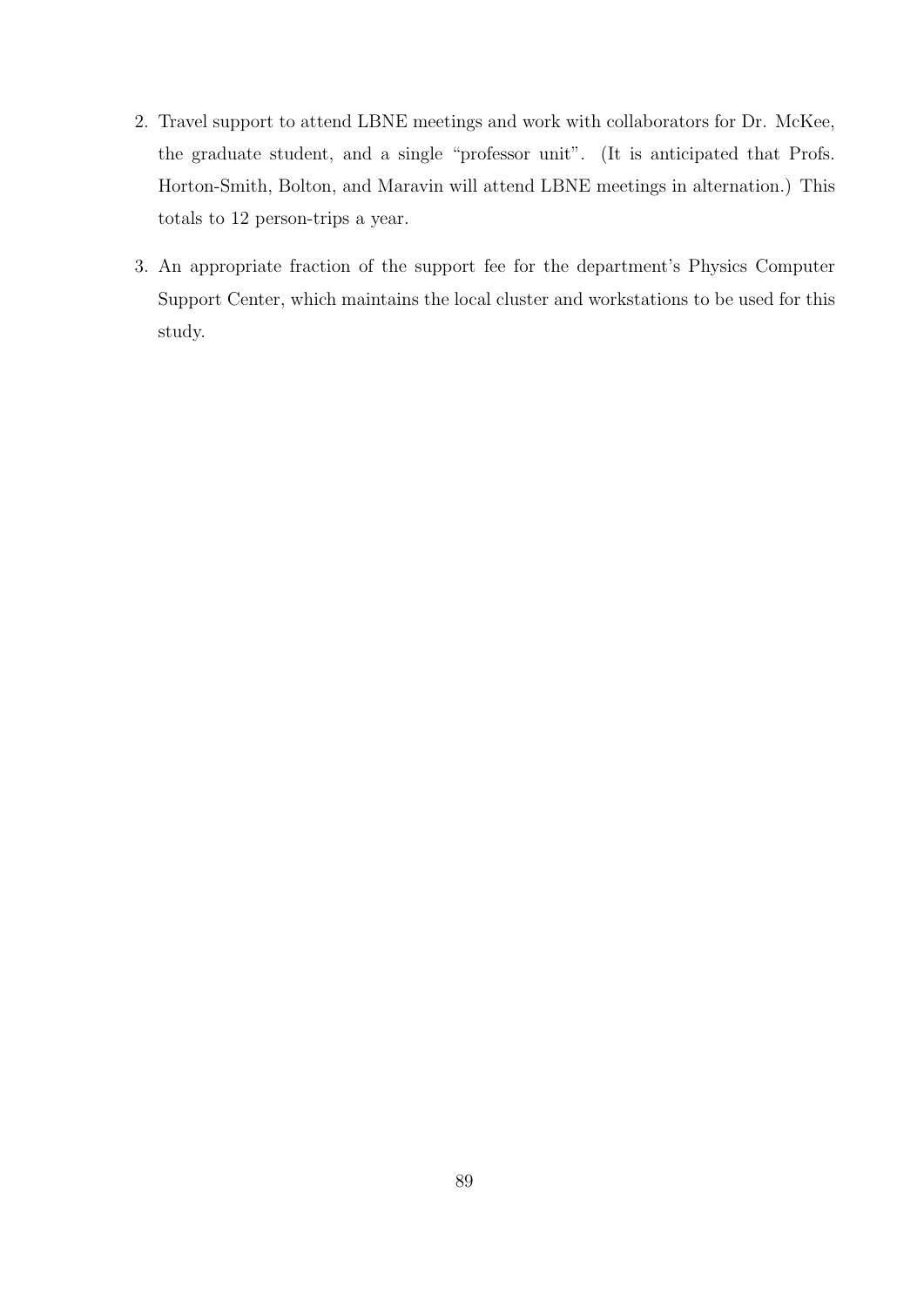#### Louisiana State University Contribution

### Scope of Work

The Louisiana State University group proposes to design, prototype, and test components of a calibration source deployment system and perform simulation studies to better define the energy calibration requirements for the far water Cherenkov detector.

The proposed simulation study will focus on the sensitivity of neutrino oscillation parameters to the event energy resolution and energy scale uncertainty. The study will primarily investigate the energy region from a few hundred MeV to several GeV which is most relevant for the neutrino beam oscillation measurement. The signal events will predominantly stem from charged current quasi-elastic interactions and produce electron showers. Beam intrinsic electron neutrinos form an irreducible background and have the same event characteristics. However, due to the different energy spectra of signal and beam background, accurate knowledge of the event energy will help to minimize the beam intrinsic electron neutrino background. Another dominant background source at the far detector are  $\pi^0$ s from neutral current interactions that can mimic single electron events if the two showers overlap or only one of the gammas is observed. Among others, an accurate energy measurement of the electromagnetic shower energy will help to discriminate against such  $\pi^0$  background events. The effects of energy resolution and scale uncertainties on the sensitivity toward neutrino oscillation parameters will be studied independently for signal and various backgrounds by smearing and shifting the corresponding true event energies. The detector response is expected to be non-uniform due to the cylindrical shape and the fiducial volume extending close to the photomultiplier region. Hence, the position dependence of the calibration requirements and correlations with other detector parameters such as coverage with photosensitive area need to be studied by varying the relevant parameters. Follow up studies will investigate correlations with additional parameters such as uncertainties on position and direction reconstruction as well as uncertainties on particle identification. Reasonable assumptions for the latter quantities will have to be derived in collaboration with the physics and simulation working groups. The proposed simulation studies will use the LBNE water Cherenkov detector simulation which is based on the Super-Kamiokande detector simulation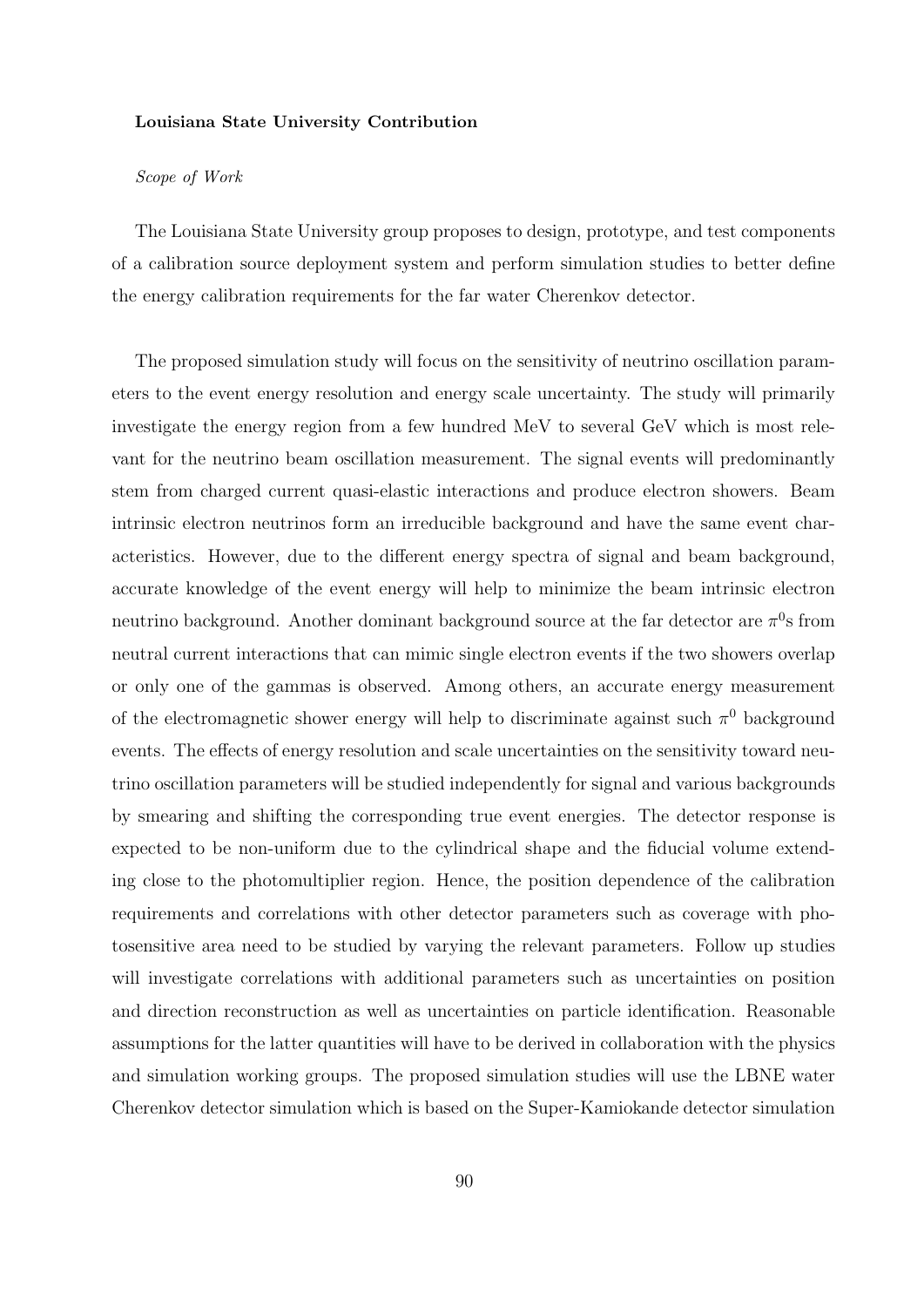and has previously been used to model the 2 km detector for the T2K experiment.

As a second step the above simulation studies will be adjusted and applied to lower energy regimes that are of interest for the detection of solar and diffuse SNe neutrinos as well as nucleon decays. One particular aspect for these studies in the lower energy regimes is the impact of the detector energy threshold uncertainty on the detector's capability to make precision measurements based on solar and diffuse SNe neutrinos.

The simulation studies will serve as a basis to determine the types of energy calibration sources which will be required and to develop a strategy for source deployment locations and frequency. All of these parameters are critical to the design of an appropriate source deployment system. The baseline design of the LBNE water Cherenkov detectors foresees multiple calibration access ports at different radial positions. Multiple access ports have the advantage that simpler and hence more reliable calibration source deployment systems can be built. The LSU group proposes to design calibration source deployment systems and perform components tests to determine whether the designed systems meet all specifications. As an example, one of the simplest source deployment devices consists of a wire and a winch, which is driven by computer controlled position sensitive stepping motors. The graduate and undergraduate students will be responsible to evaluate the performance of such components, ensure that material specifications are met, and address any interface requirements. If needed, more sophisticated systems such as a a pulley system (e.g., SNO), calibration arms (e.g., KamLAND, Double CHOOZ), or even more flexible deployment systems such as a remotely controlled submarine will be considered.

### Deliverables

The first deliverable will be a specifications of energy calibration requirements, specifically energy resolution and scale, for the far water Cherenkov detector of the LBNE project. The second deliverable will be an energy calibration strategy for the far water Cherenkov detector of the LBNE project along with a design of an appropriate deployment device and performance test results on components for such a calibration deployment system.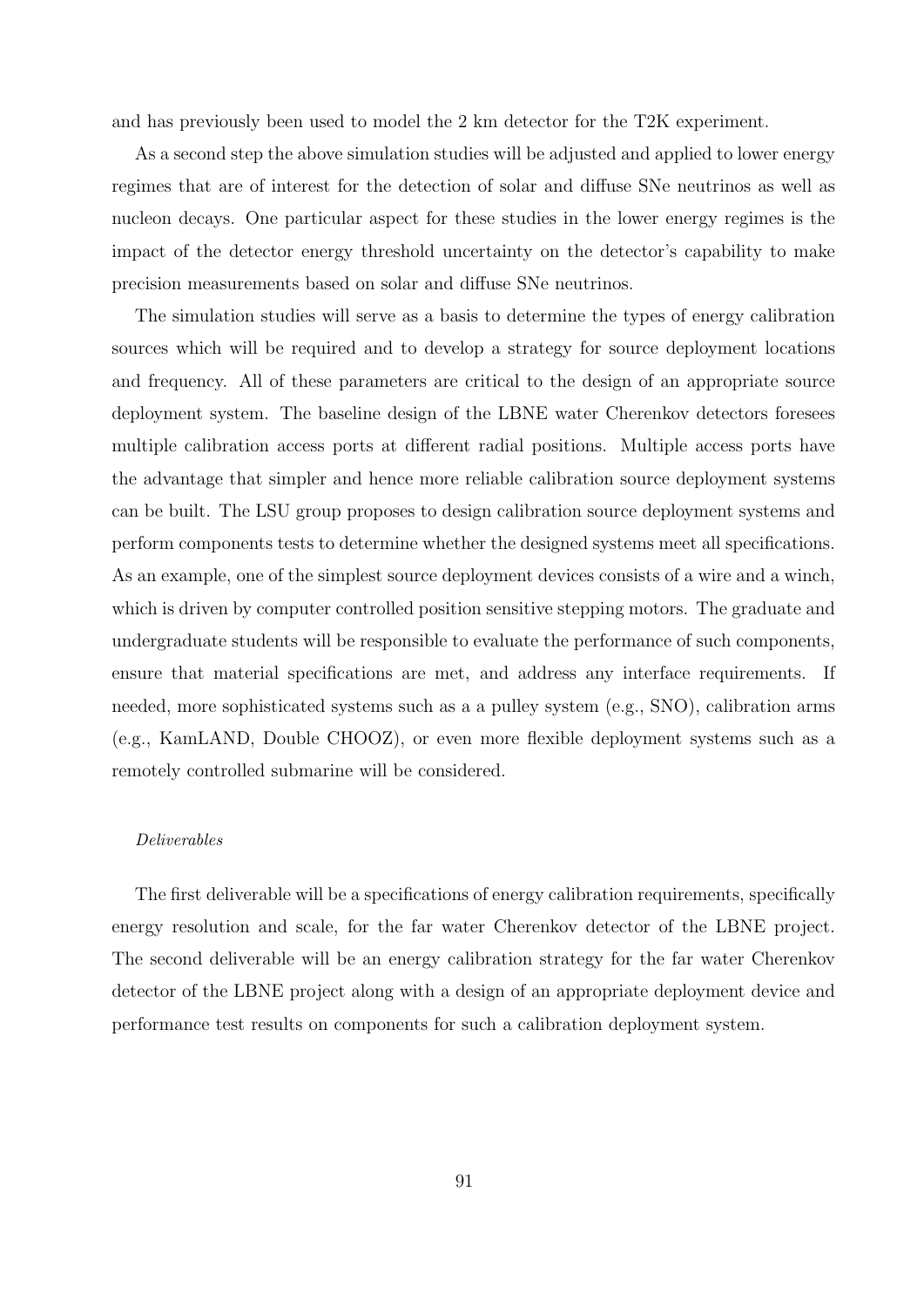#### Personnel and Resources

Initially, LSU PI Thomas Kutter will spend 15% of his time on the LBNE project, which will be used to supervise the post-doc and students. Furthermore, in the first year post-doc W. Coleman will spend an increasing fraction (20%) of his time working on the outlined simulation and hardware effort while continuing data analysis on T2K. In the second and third years, Coleman will work full time on LBNE. A new graduate student will contribute to the simulation and component development tasks. An LSU undergraduate student, who would be supported by University scholarship funds, will mostly contribute to the hardware development tasks and the associated data analysis. The LSU group has much experience with large and complex detector simulations, most recently from the SNO, K2K, and T2K experiments. In the past five years the PI has led the design, R&D, construction, and installation of one of the near detector components for the T2K experiment. The gained experience and background is applicable and valuable to the proposed tasks. The LSU groups benefits also from very experienced in-house electronics and machine shops, which are critical for any design and development work of a calibration source deployment system and components thereof.

#### Requested Support

- We are asking for travel support for Kutter and Coleman to attend four domestic LBNE collaboration meetings and working group meetings and for a graduate student to attend two domestic LBNE collaboration meetings each year, for a total of 10 trips.
- Support for a 50% FTE post-doc in the first year who will work under the supervision of the PI. In the first year, the remaining 50% of the post-doc will be supported from existing DOE funds which will be partially redirected toward LBNE and the post-doc will continue to work on T2K data analysis. In the second and third years, full support for post-doc salary is requested as T2K DOE funds for the post-doc run out.
- Support for a 50% FTE graduate student who would work initially on LBNE simulation and hardware calibration tasks while spending the remaining time on T2K data analysis in fulfillment of PhD requirements. The remaining funds for the student salary would come from departmental and scholarship sources.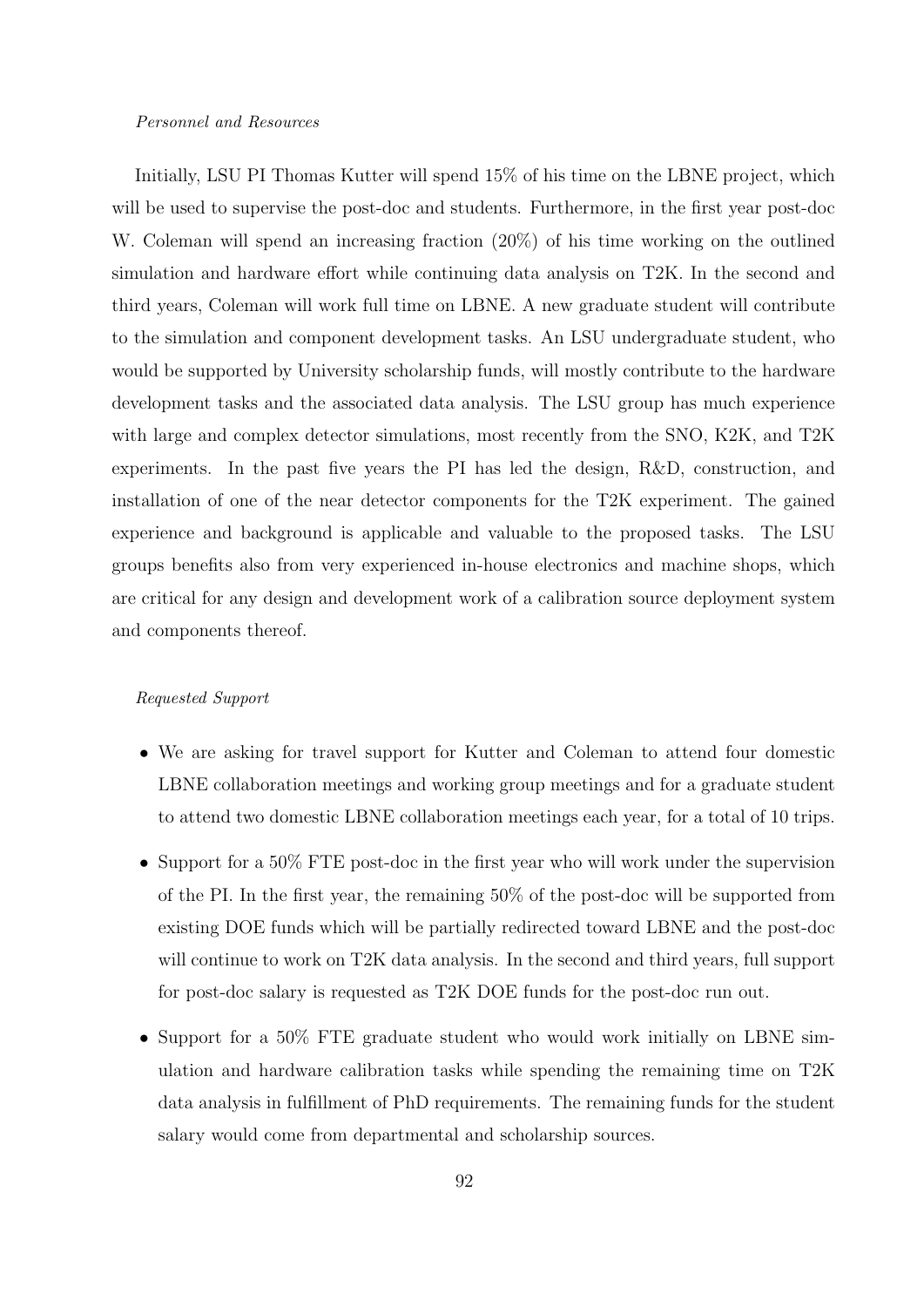- Modest funds for professional services from the electronics and machine shops in the Department of Physics and Astronomy at LSU to support development work for components of a calibration deployment device.
- Funds in support of desktop computers and the addition of one computing node and data storage is foreseen. The computers are for the post-doc and students to perform LBNE simulations and analysis of data resulting from component tests.
- Funds are requested for materials and supplies to purchase expendable lab supplies, commercial software, PC cards, and other miscellaneous items for day-to-day operations.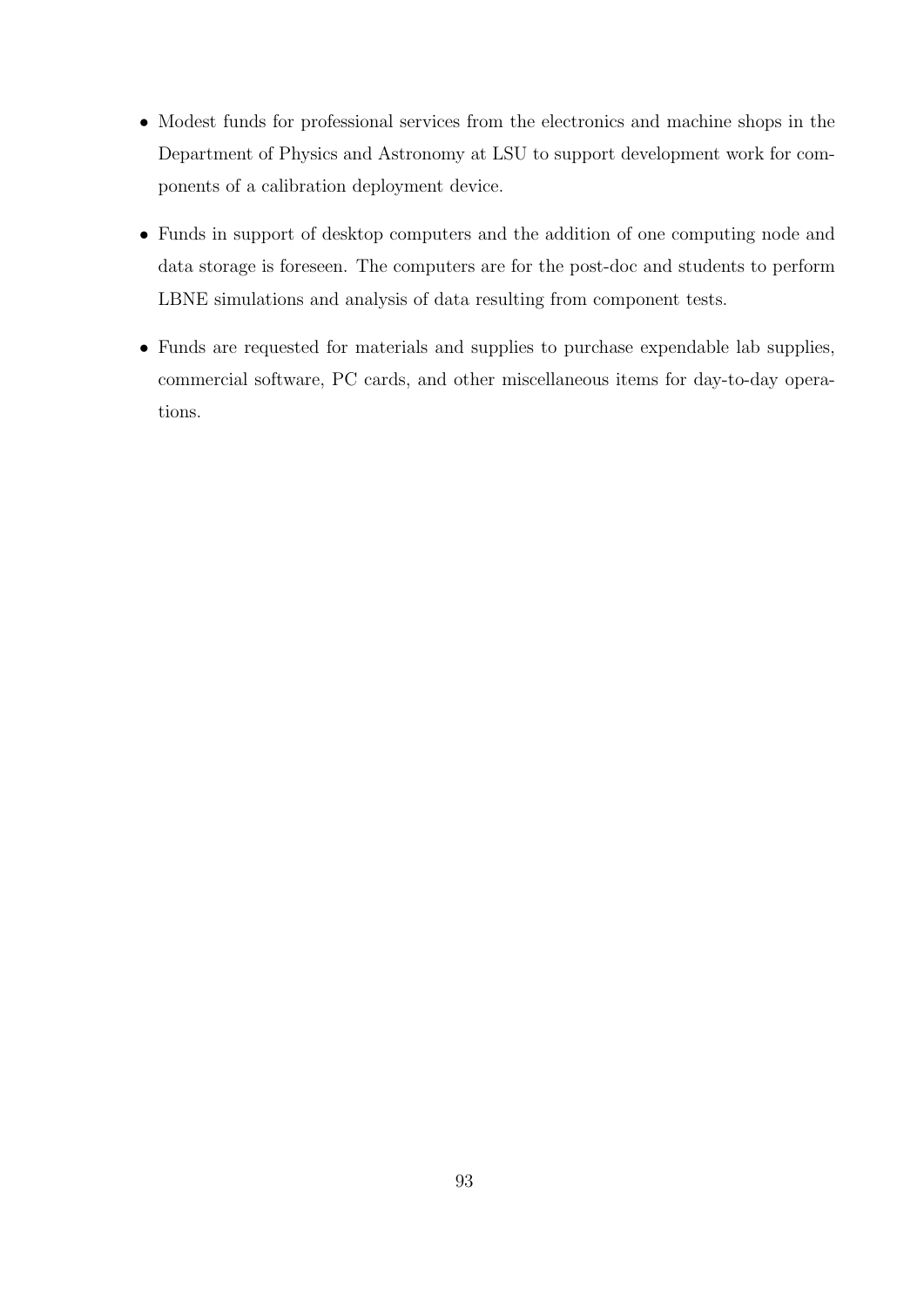# New Mexico Contribution

# Scope of Work

Simulations of the LBNE neutrino beam are the major tool(s) for studying the correlations between the neutrino beam characteristics at the near and far detectors with various components of the beam design itself and with various measurables (possibly before and) after the decay region. Of particular interest to our group is to quantify the precision needed (from the beam related measurements) to limit systematic errors in the neutrino oscillations measurements. Once the measurement precision is known we will focus on possible instrumentation options.

As the NUMI beamline is a prototype for LBNE, we hold open the possibility for installation of prototype beam monitoring instrumentation in (or adjacent to) the NUMI beam.

In addition to LANL the other LBNE group working in this area is U of Colorado. Given the number of issues sharing responsibilities should not be a problem.

# Personnel and Resources

The LBNE group at the University of New Mexico (UNM) includes Professor John Matthews and Dr. Bernard Becker (post-doctoral scientist). William Miller, instrumentation specialist in the department of Physics and Astronomy, typically contributes 10% of his time to instrumentation projects in our group.

The group has a history of innovative instrumentation design in particle physics and particle astrophysics experiments. Our current experiments include the Pierre Auger Observatory and the HAWC TeV  $\gamma$ -ray experiment. Additionally Matthews has been active in both fixed target and collider experiments at Fermilab. Becker's doctoral thesis was on the MINOS experiment.

Perhaps our most valuable asset is the physical closeness of the LANL and UNM groups. Thus our goal is to work closely with the LBNE team at LANL on issues of common interest and responsibility in LBNE beamline and near detector instrumentation.

The NuMI-MINOS experiment has shown the value of different configurations of the NuMI beam/target to produce neutrino beams with different properties to aid the study of systematic uncertainities associated with the neutrino oscillation measurement. Since the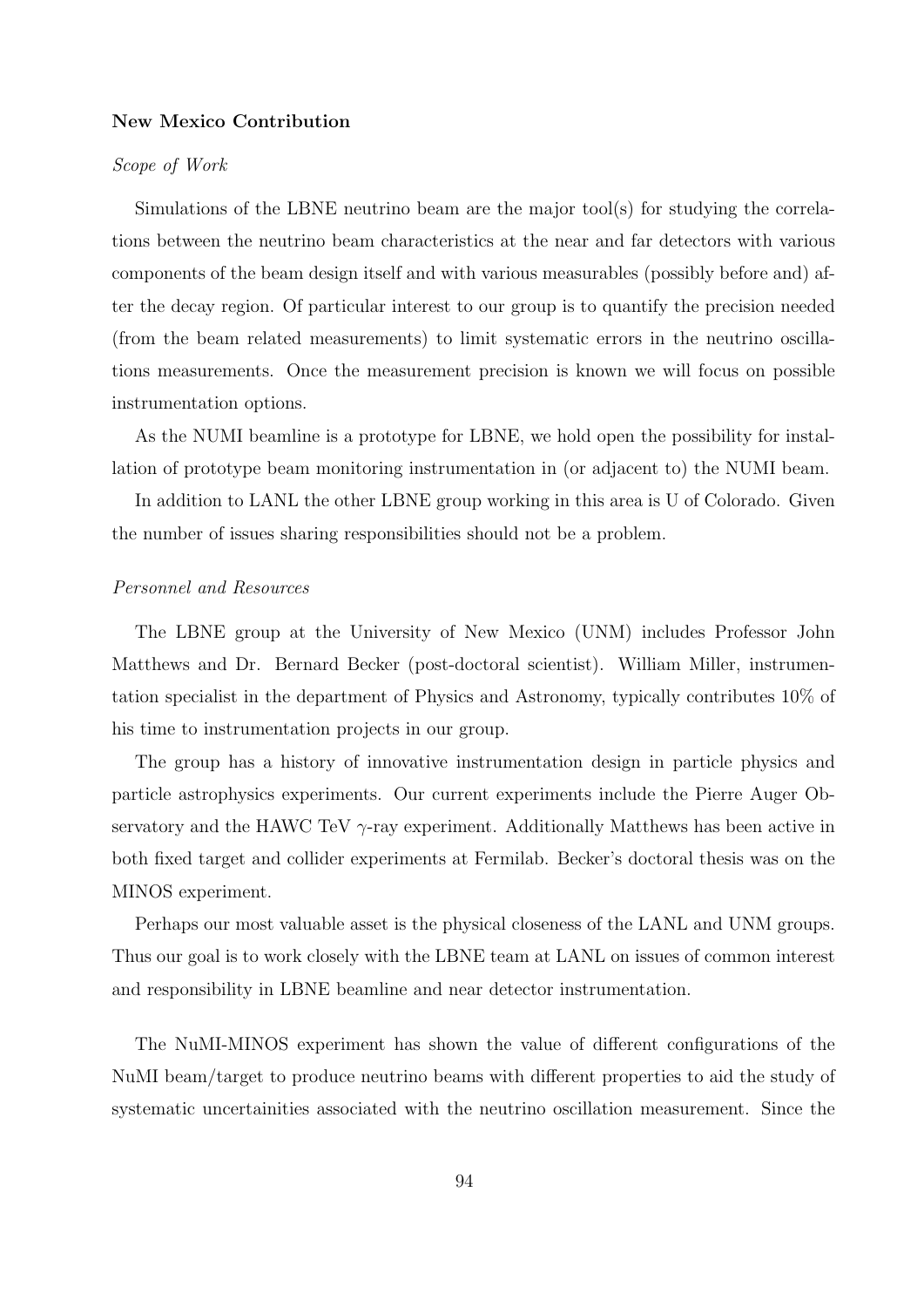final goal is to measure the oscillation parameters at the far detector, the neutrino beam profile must be understood at the near detector. This involves actual measurements of neutrino's in the near detector, measurements from beam monitoring of associated charged particles, and detailed simulations.

A similar exercise can be considered for LBNE. Although the LBNE beamline is a different beamline then NuMI, similar measurements must be simulated and ultimately implemented. As currently envisioned, LBNE will have a near detector which is closer to the target, a bigger diameter decay tunnel and is optimized for lower energies and higher total power when compared to the NuMI beamline. This (new) beamline design must be studied in order to understand what type of beam monitoring is required to make the optimal measurements of the charged particles which when combined with the near detector neutrino measurements result in the best possible prediction (ie minimum systematics) for the far detector.

We propose, as a good first step in this process, to examine how the charged particle flux (that can be observed by beam monitoring) is related to the observed neutrino flux at the near detector and how this changes with some possible variations (horn and target configuration, for example) in the beam design. This can be carried out using a preliminary beamline design which could be improved as a more final beam design is produced. For example, it could turn out that certain types of beam monitors are more optimally placed at a certain place in the beamline to reduce uncertainites in the far detector spectrum. Requested Support

To be effective we request the following:

- travel support for bi-weekly meetings and collaborative work at LANL
- travel support for Becker and Matthews to attend LBNE collaboration meetings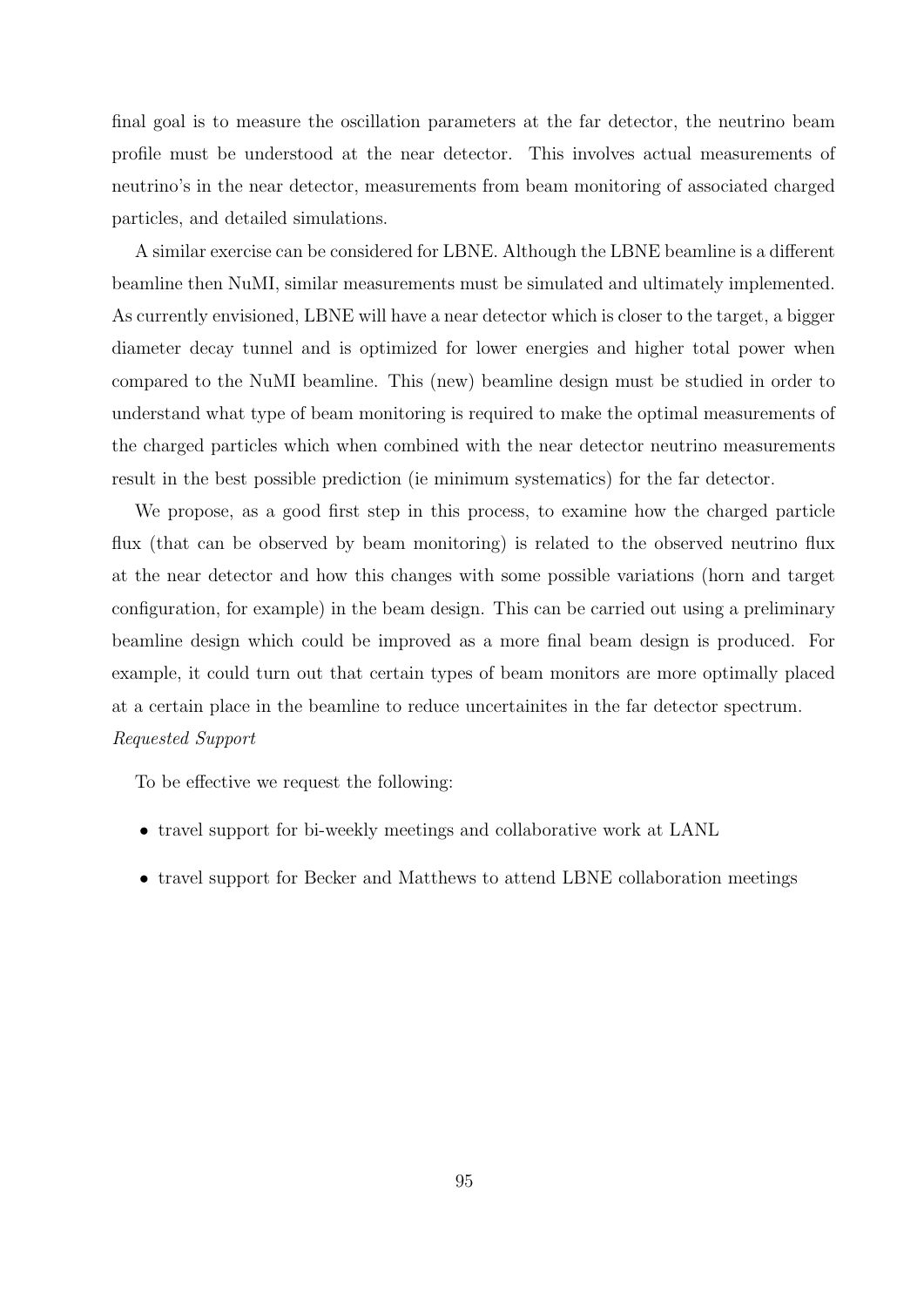#### University of Pennsylvania Contribution

### Proposed Work

The University of Pennsylania (Penn) group proposes to make measurements of PMT optical and eletrical properties and perform related simulation studies focused on two main areas:

- The sensitivity of oscillation measurements to the uncertainties on neutrino beam spectra and neutrino interaction cross sections.
- The influence of photomultiplier tube (PMT) parameters on the rejection of  $\pi^0$  backgrounds, and the associated need for a water Cherenkov detector located at a neardetector site.

For both of these studies, the water Cherenkov simulation developed by LBNE collaborators at Duke University will be used. The Duke simulation was based on the simulation used for the Super-Kamiokande 2 km water Cherenkov detector.

The first study is critical for determining how well the near detector must perform in order for LBNE to achieve its goals of measuring the neutrino mixing parameters. For example, the plan for a relatively broad-band beam lends itself to the possibility that at the far detector the neutrino oscillation pattern can be used to constrain  $\Delta m^2_{23}$  and to help unravel degeneracies associated with the matter effect. Using the oscillation pattern—which depends on  $L/E_\nu$ —to determine the mixing parameters implicitly assumes that the energy energy dependence of the neutrino interaction cross sections is well understood. The relevant question is how sensitive the measurement is to these uncertainties and, hence, how well will the measurements of such interaction cross sections have to be at the near detector site. Similarly, the estimates of the intrinsic  $\nu_e$  backgrounds at the far detector will depend on an extrapolation of the near-detector spectra and angular distributions. A deterimination is needed for how precise such spectra need to be in order to accurately predict the background.

The second study is aimed both at helping to identify backgrounds at the far site as well as whether a water Cherenkov detector will be needed at the near site. The Penn group has responsibilty for the coordination of measurements of candidate photomultiplier tubes for the water Cherenkov option for the far detector. Part of the difficulty in identifying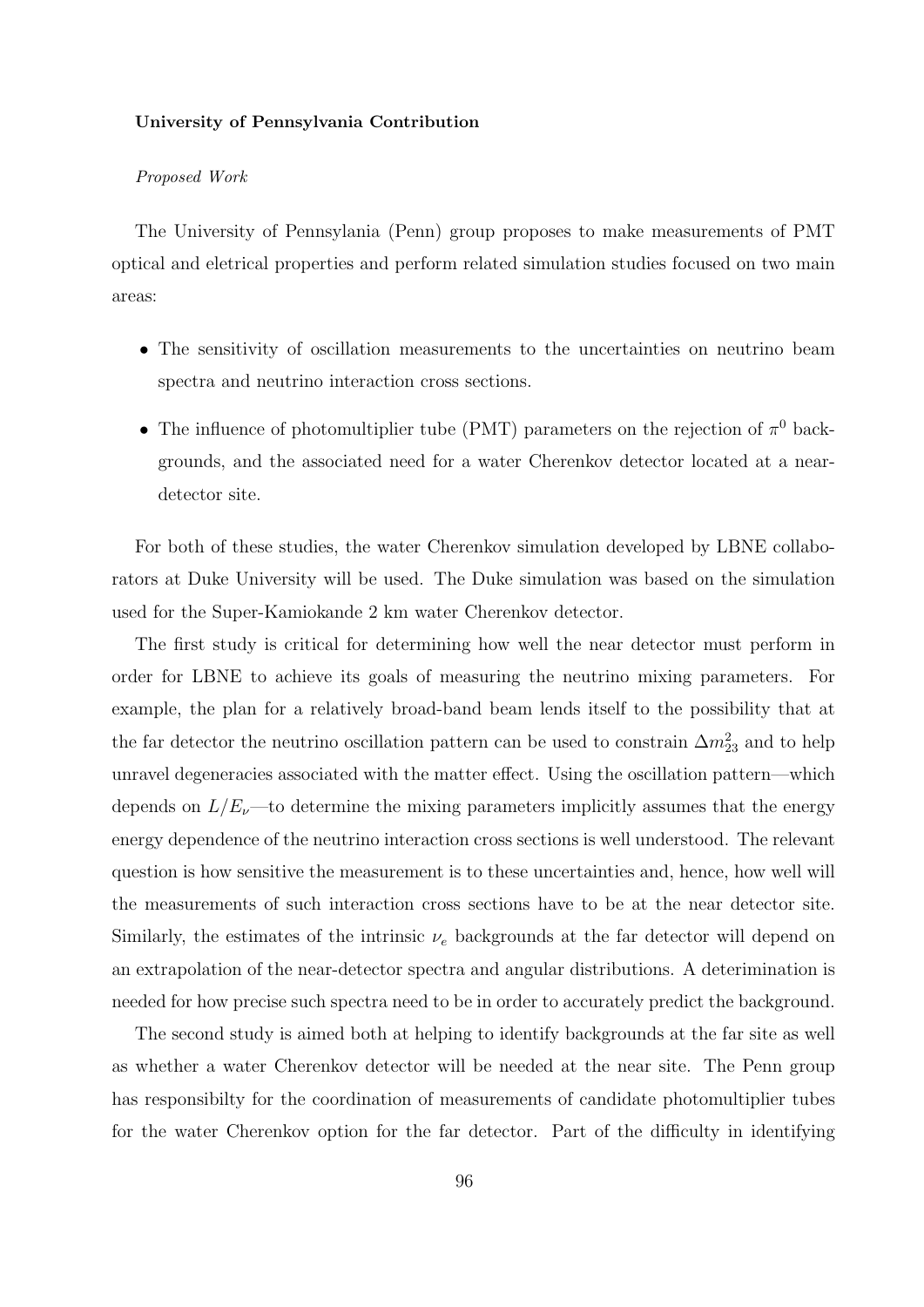$\pi^0$  events that look like single electrons occurs when the Cherenkov rings from the two individual decay γs overlap. Such events can be better separated with higher granularity of the PMT array, but this comes at a large cost. Instead, it may be possible to improve identification of these events by looking for multiple hits on individual PMTs, using either charge, or timing, or both. The charge response of last-generation PMTs (such as those used in SNO and Super-Kamiokande) is not good enough to reliably distinguish two hits from a single hit on a PMT. The newer generation of PMTs, such as the 10-inch Hamamatsu R7081 that are candidates for LBNE, have much better charge response and therefore may be able to resolve multiple hits. Timing may be helpful as well (though likely less so because the arrival time differences between multiple Cherenkov photons are likely to be short), but a study using realistic PMTs needs to be done. If this is possible, it argues more strongly for a water Cherenkov option at the near site, as a way of calibrating the separation algorithm.

The Penn group has extensive experience with precision simulation of water Cherenkov experiments such as the Sudbury Neutrino Observatory (SNO), and, in particular, with the simulation of PMT charge and timing response. It also has long experience with developing and modeling the readout electronics for PMT-based experiments. At other institutions, measurements of the complex index of refraction will be made of candidate PMTs, and from these a simulation model like that used by SNO will be developed. At Penn, we will then test this model using a Cherenkov source, possibly with the PMT photocathode face immersed in water. Then various alternatives can be explored, including waveform digitization of the PMT pulses, the effects of cable length on multi-hit separation and through simulation the consequent effects on  $\pi^0$  identification. The same study can be done for a water Cherenkov detector at a near-detector site.

#### Deliverables

The deliverables will be the results of Cherenkov-source tests of candidate PMTs, and improved PMT and data acquisition models for the simulation. We will also provide reports on the needed precision of the systematic uncertainties and the possibility of  $\pi^0$  identification at both far and near-detector sites using the multi-hit response of candidate PMTs.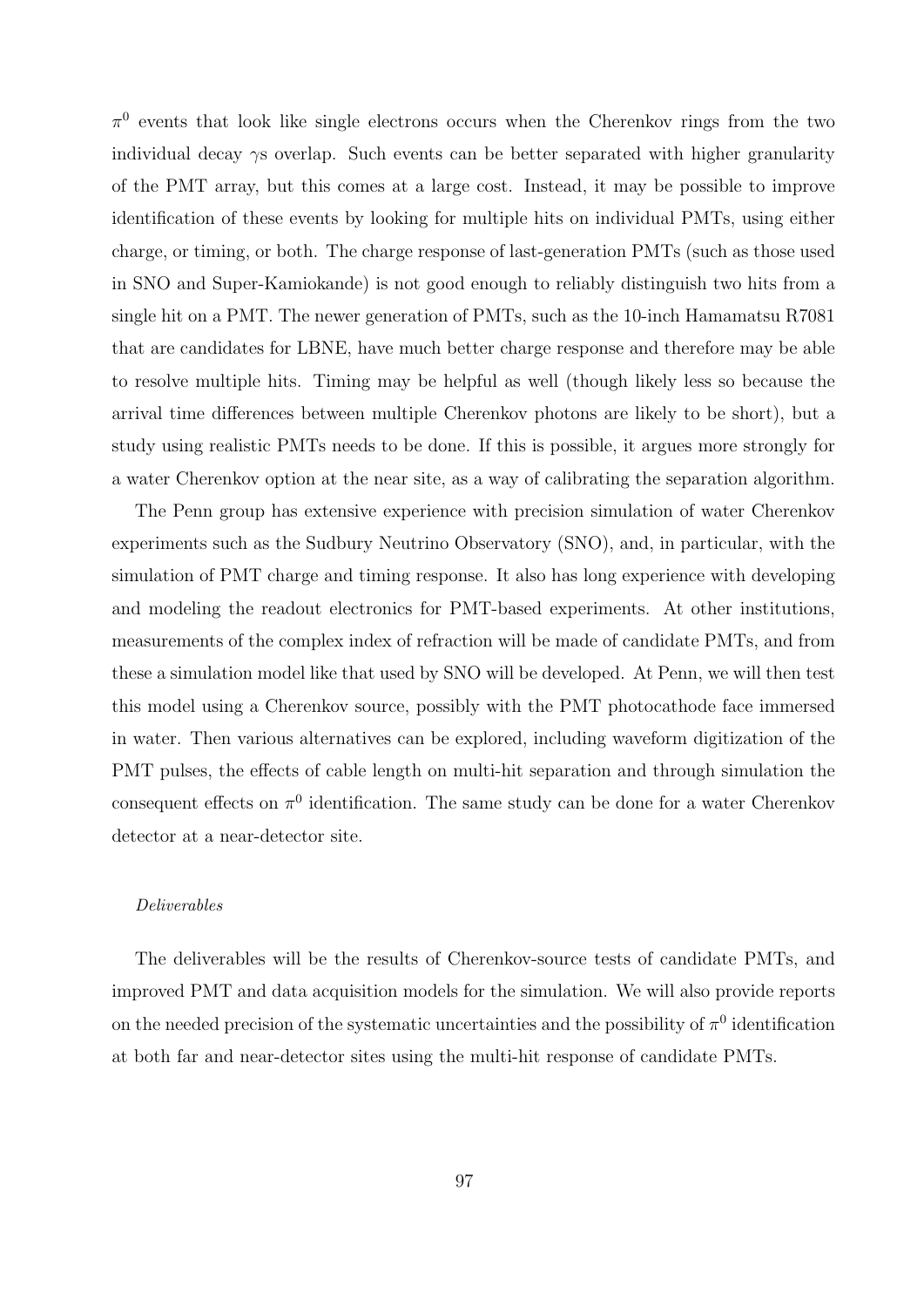#### Personnel and Requested Support

The simulation work will be done by a post-doctoral researcher, who will be supported 50% out of funds from the NSF. The post-doc will help develop the simulation, working with the code provided by Duke. The post-doc would be working under the supervision of the PI, and the remaining half of his or her effort will be on either the MiniCLEAN dark matter experiment, or the SNO+ neutrinoless double-beta decay experiment. The tests of the PMTs will be done by undergraduates, with support for the development of the test set-up and electronics coming from the Penn instrumentation group. Support for the PI will come from re-direction of the existing Penn base grant, as will partial support for engineering and technical personnel. We request here new funds for the support of undergraduates, and for additional technical and engineering support.

# Institutional Resources

The Penn group has a small computing farm and that can be used for developing the simulation. We have a working dark box, oscilloscope and data acquisition system for the needed measurements. In addition, the LBNE collaboration has access to much larger computing farms that could be used for production simulation running.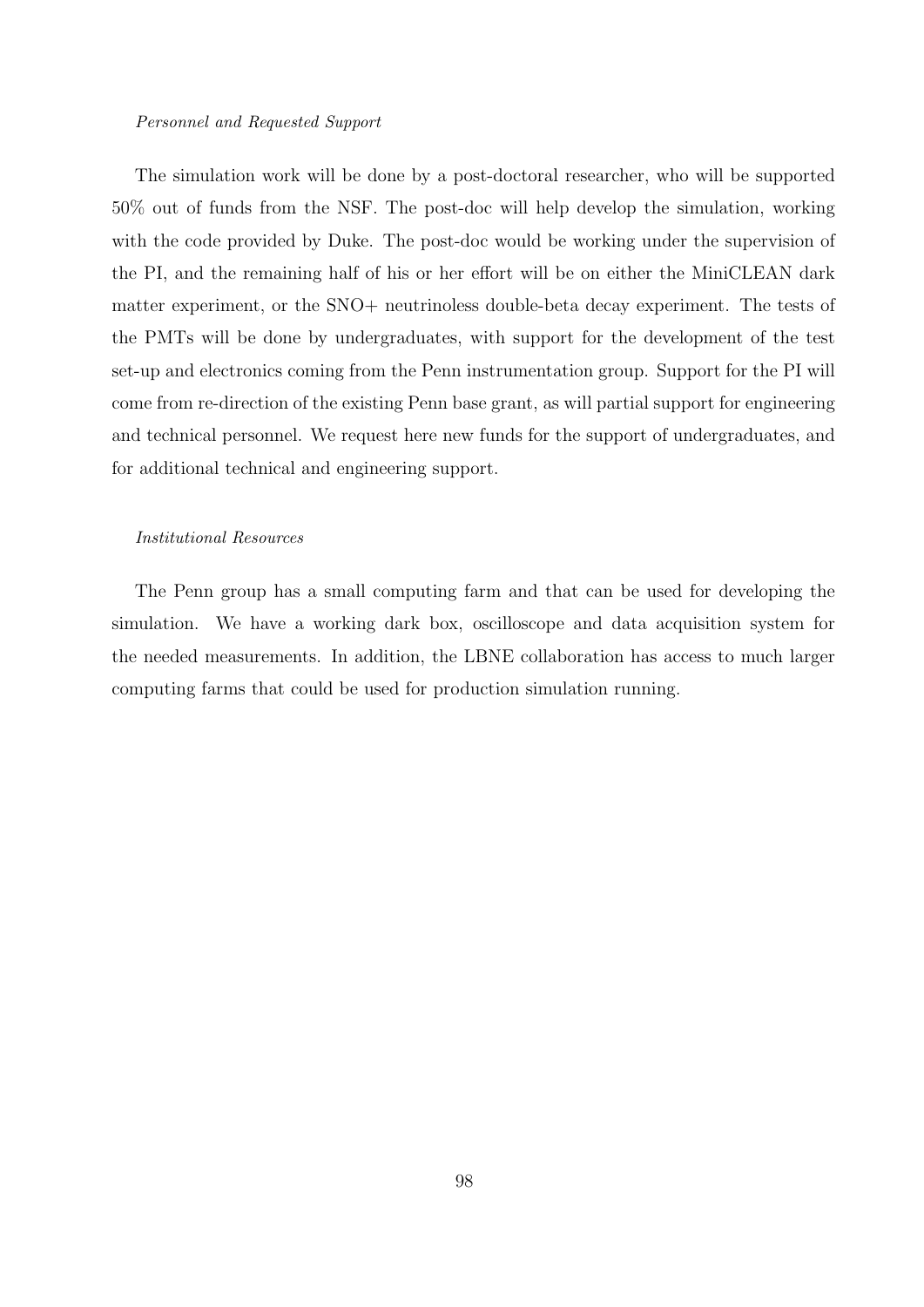### Pittsburgh Contribution

# Scope of Work

The University of Pittsburgh High Energy Physics Group proposes to contribute to LBNE near detector design through Monte Carlo simulation and technology feasibility studies. Our group also worked on both the MINER $\nu$ A and the T2K ND280 P0D detectors, both of which are fine-grained scintillator based tracking detectors that encountered similar design issues as an LBNE near detector will have. Together with the Rochester group we have been involved in proposing a scintillator-based tracking detector design that is optimized for the LBNE beam needs.

In addition the Pitt group will study the possibility of using the expected MINER $\nu$ A results in combination with directly measuring the hadronic spectra (species, angle and momenta) off the proposed LBNE target from a dedicated experiment. This study will determine if the proposed combination will be sufficient to meet the LBNE oscillation measurement requirements.

The LBNE near hall facility will require one or several spectrometer magnets to perform near detector and beam production monitor measurements. Any near detector design will require a magnetic field to measure sign and momenta of muons in charged-current interactions. It may also prove useful to separate electron and positron candidates produced in charged-current electron neutrino interactions. A proposed in-situ production experiment will also require a well understood analyzing magnet to precisely measure particles produced in the LBNE target. Naples has been asked to be L3 manager for the near hall magnets. This will require studies to access the needs of the various detector designs including required field coverage and strength.

The specific goals of our proposed contribution to these studies include:

- Incorporation of passive water target material into the detector target volume. The existing MINER $\nu$ A detector has several nuclear targets in the upstream region. We propose incorporating water targets throughout the active volume similar in granularity to the T2K P0D detector.
- In addition to simulations optimizing the granularity and mass of water, an off-theshelf water "bag" technology would be investigated and later prototyped. We propose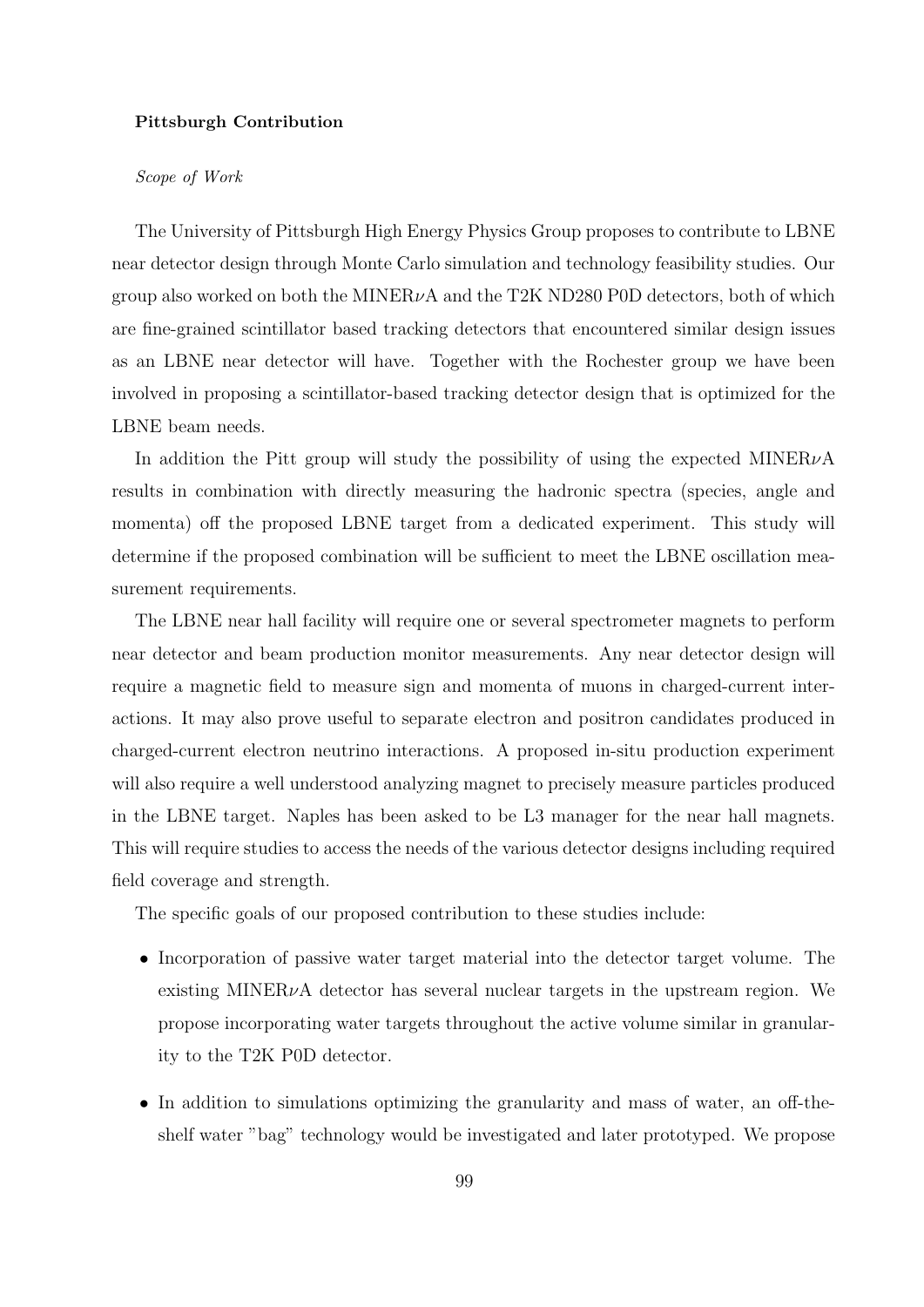using the same water target technology employed by the FGD/ND280 detector of the T2K experiment. The "bags" consist of polycarbonate multi-walled sheets used in the construction of green houses.

- Studies of  $\gamma$ -electron ID would also be performed. The aim would be to determine the efficiency and purity of  $\pi^0$  Id needed to measure the Neutral-current  $\pi^0$  and beam  $\nu_e$ background components.
- Simulate and optimize the design of added magnetized iron toroid sections to the active target volumes for the purposes of measuring the beam flux through charged-current interactions at the near location. One relatively inexpensive option for incorporating a magnetic field would be to use a segmented iron tracking spectrometer downstream of the target region. We have put forward a design that includes an active target section followed by a graded-thickness iron-based magnetized toroid detector, with this unit repeating several times to make a hybrid detector capable of low energy (down to about 300 MeV) muon momentum measurement. A GEANT-based simulation of the muon spectrometer would be performed and used to optimize this design.
- Study if the MINER $\nu$ A results in combination with a dedicated LBNE target hadroproduction measurement (alla MIPP) would be sufficient to satisfy the LBNE oscillation measurement requirements.

# Future Efforts

After CD-1 is granted, our group will contribute to finalizing the design of and eventually construction of the Near detector and/or beam monitoring detectors.

# Personnel and Resources

In addition to leading roles on MINER $\nu$ A and T2K P0D detector electronics systems, our group has also been working on the MINOS experiment for the past 10 years. On MINOS our group was responsible for design and prototyping of the NuMI muon monitor Pad ionization chamber detectors. We can take advantage of our university electronics shop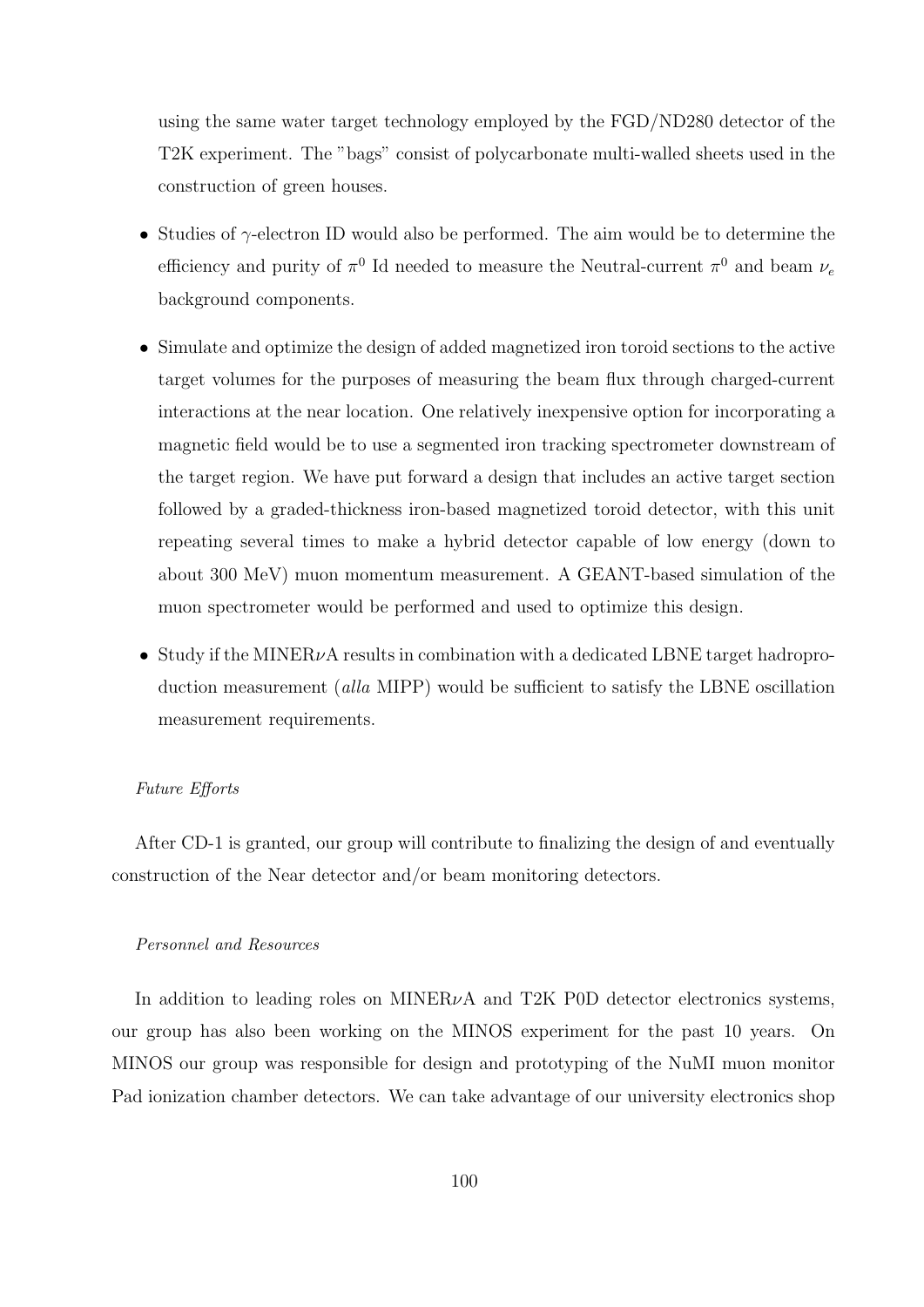and machine shop both of which contributed to our past design, testing, and construction projects.

The work will be carried out by PIs Naples and Paolone. A postdoc research assiociate is requested to work half time on LBNE with Naples and half time on Minerva. Half of the effort of the Pitt group's current postdoc Danko will be redirected to work on LBNE studies. One advanced undergraduate student will work with Paolone during the summer on water target prototyping.

# Requested Support

We are requesting support for :

1. One month of summer salary for Naples

2. 6 months of salary for postdoc to work on LBNE simulation studies and support for 6 months of existing postdoc (Danko).

3. Hourly salary or one undergraduate student to work on water target prototyping.

4. Travel support to attend LBNE meetings and work with collaborators for Naples, Paolone, and postdoc for a total of eight trips per year.

5. A laptop for LBNE postdoc.

6. Parts needed for water bag prototyping: Commercial polycarbonate sheets, water pumps, and water pipe/sealing hardware.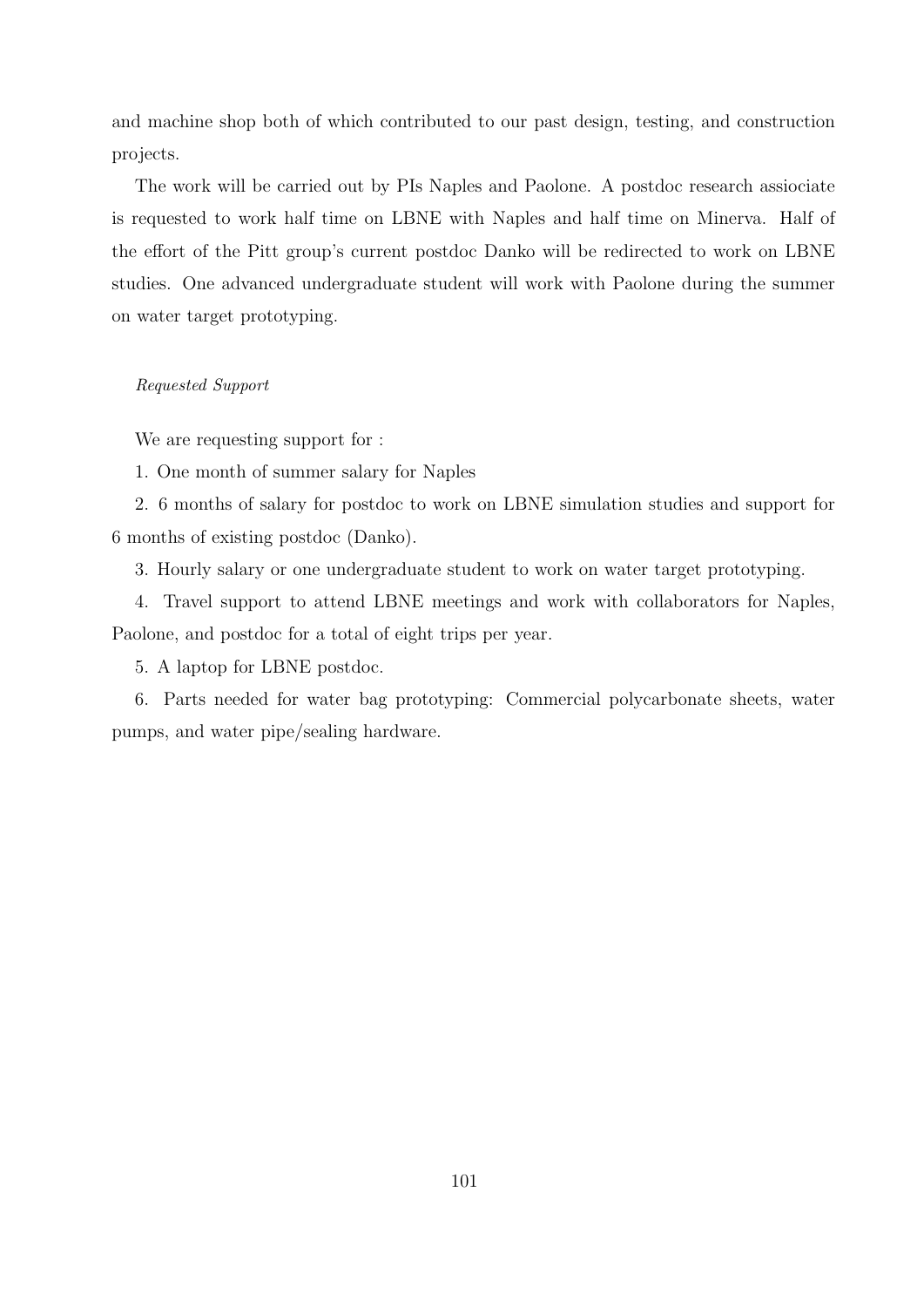### Princeton Contribution

# Scope of work

The Princeton University High Energy Physics Group of Prof. K. McDonald is proposing to conduct simulation studies of a magnetized liquid argon TPC near detector, and of the solenoid horn neutrino beam option. The liquid Ar TPC studies will be an extension of Princeton U. involvement in the  $\mu$ BooNE experiment at Fermilab, while the solenoid horn beam concept is an outgrowth of our work on a closely related concept for future Neutrino Factories and/or Muon Colliders.

# Future Efforts

As the LBNE project develops we plan to participate in the design of both near and far liquid argon TPCs, and in software development for these detectors (as an extension of Princeton involvement in the  $\mu$ BooNE Experiment.

### Personnel and Resources

This effort will be conducted by Prof. K. McDonald, a graduate student and a postdoctoral physicist who will work on this study as well as on the  $\mu$ BooNE experiment.

This group will benefit from close contact with Prof. P. Meyers, formerly of the mini-BooNE experiment, and from Drs. Q. He and C. Lu who work with Prof. McDonald on the Daya Bay Reactor Neutrino Experiment.

Software studies will be conducter on the Princeton High Energy Physics linux cluster "Feynman".

### Requested Support

We are seeking support for:

- 1. 50% support for one graduate student and for one postdoctoral physicist.
- 2. 1/6 of Prof. McDonald's summer salary.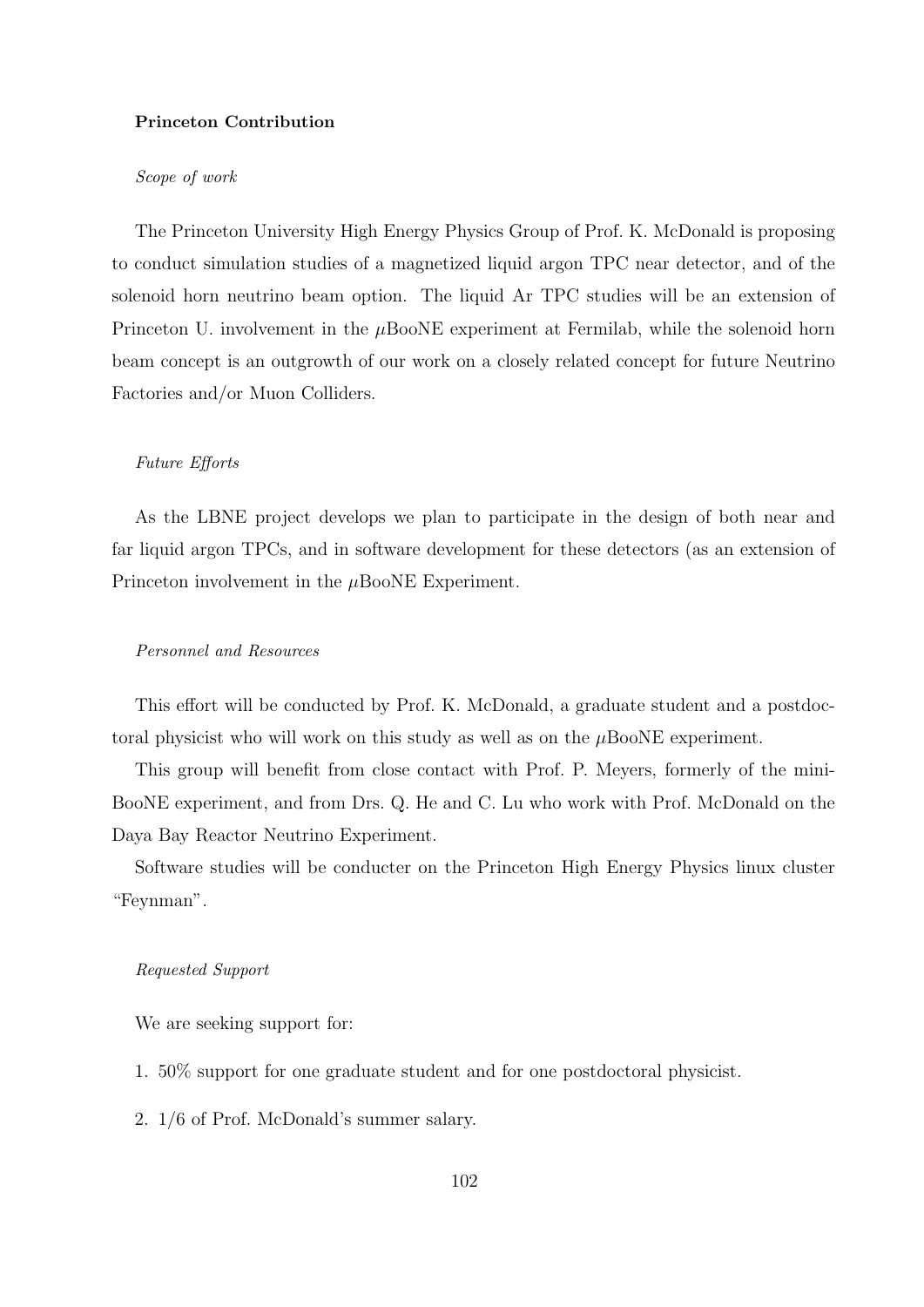- 3. Travel support to attend LBNE meetings and work with collaborators for Prof. Mc-Donald, the graduate student and the postdoctoral physicist for a total of twelve trips per year.
- 4. A computing node (to be added to the "Feynman" cluster) for code maintenance and data storage for these studies.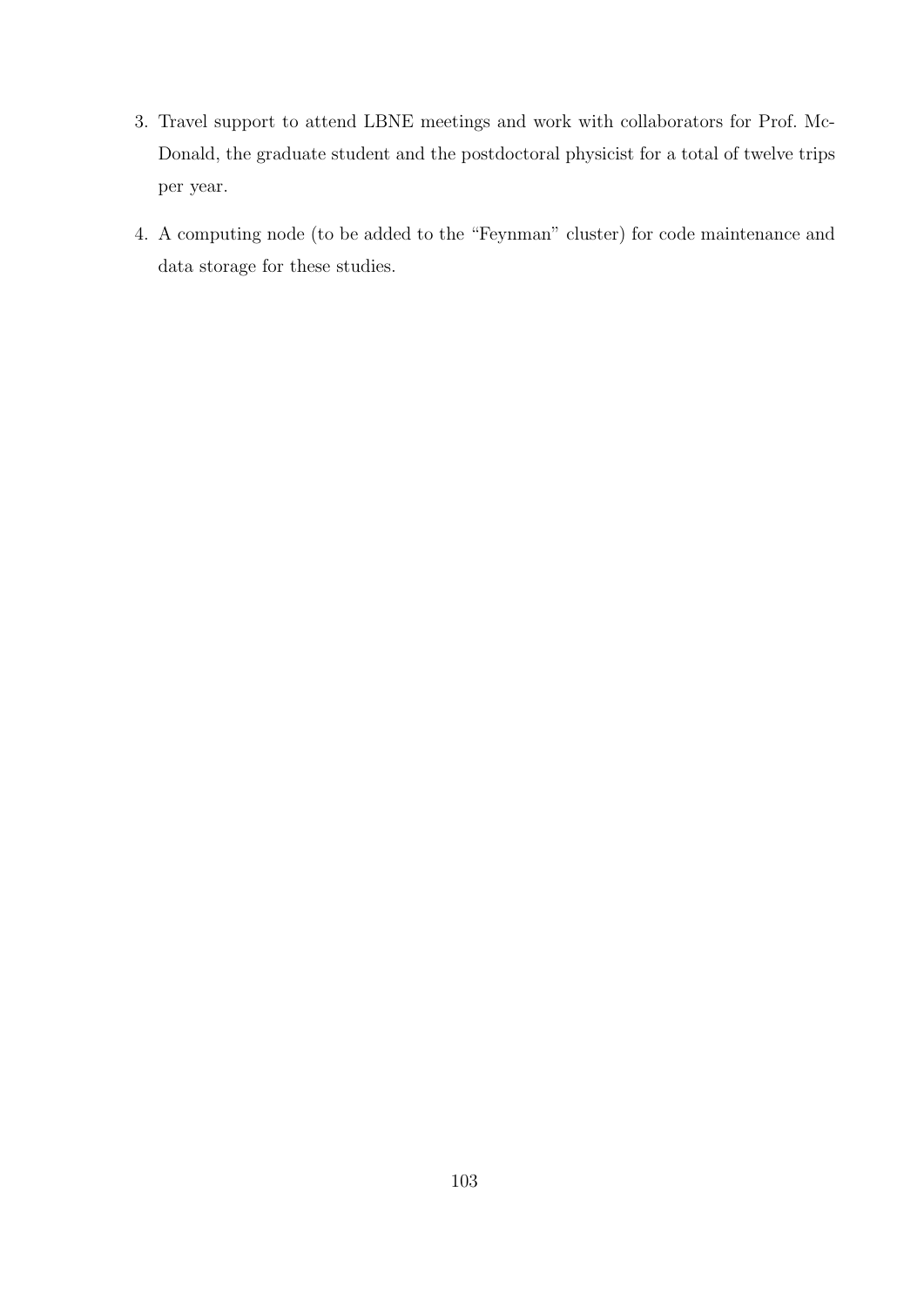### Rochester Contribution

# Scope of work

The University of Rochester High Energy Physics Group proposes to contribute simulation studies and hardware R&D to the LBNE near detector design effort. The near detector group is currently considering construction of a fine-grained solid scintillator near detector based on technology similar to that used in the MINER<sub> $\nu$ A</sub> detector. MINER $\nu$ A, which is currently being installed in the MINOS near-detector hall at Fermilab, is a new detector optimized for the study neutrino interaction physics. The detector consists of a substantial tracking volume filled with fine-grained scintillator extrusions surrounded by electro-magnetic and hardonic calorimetry. It boasts fine resolution, excellent tracking capabilities, and full event reconstruction. MINER $\nu$ A will address near-detector type physics and operate in a high-intensity wideband-neutrino beam (the NUMI beamline), similar to what has been proposed for LBNE. The University of Rochester has taken a leading role in the development of the MINER $\nu$ A detector and is uniquely positioned to lead investigations of this technology for use in LBNE. In the near term, we propose to conduct simulation studies evaluating the appropriateness of a MINER $\nu$ A-like detector as a potential near detector candidate for LBNE. The purpose of the simulation studies are two fold:

- Specify the requirements for a near detector complex which does not limit the sensitivity of the overall LBNE oscillation program. This includes detector hardware requirements, as well as explorations of various target materials and configurations. Simulation and budget constraints will be key pieces of information used to formulate the final detector design.
- Help determine the scope of the near detector physics program. In addition to measurements required to support the oscillation program, the studies will also explore what neutrino interaction physics are possible to address with a MINER $\nu$ A-like detector, running in the LBNE beamline.

We will also take a leading role in the associated hardware R&D effort. R&D funds are expected to become available in the second half of FY2011. The University has already proposed several R&D initiatives investigating both scintillator technologies and photosensors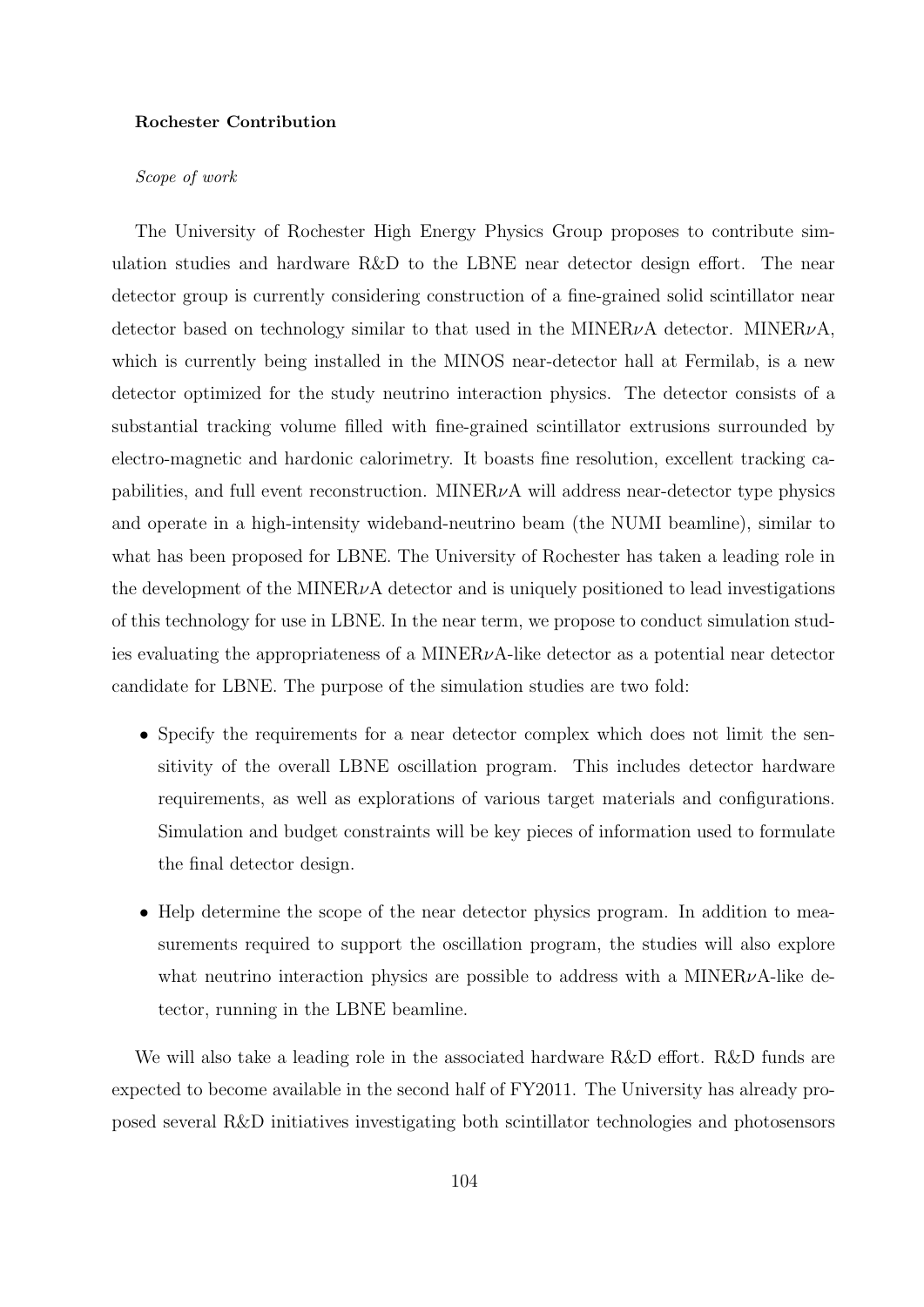that will build upon and further the technology of fine-grained solid scintillator near detectors. This effort will be conducted by Dr. Robert Bradford, Prof. Kevin McFarland, and a graduate student who will split time between these efforts and  $MINER\nu A$  data analysis.

#### Simulation Study

Because the near detectors must work in concert with the beamline and far detectors to observe an oscillation result, the effort will involve close coordination with the LBNE Beamline and Far Detector working groups. We will use appropriate input from the Beamline group (beam flux files, for example) to simulate the performance of a MINER $\nu$ A-like detector, which will then be combined with simulations from the Far Detector working group to explore the experimental sensitivity under a given overall detector scenario. Contacts and procedures must be established for communication of results between the various working groups. We will also coordinate our effort with other near-detector simulation efforts (at University of South Carolina) to identify benchmark reactions and valid means for comparison of simulation results. The heart of our effort will involve the use of the MINER $\nu$ A detector simulation package. MINER $\nu$ A has developed a Geant 4 simulation that works with a larger Gaudi-based software framework. The software and a realistic geometrical description are working and available. The University of Rochester is a member institution of the MINER $\nu$ A collaboration and has access to this code. We have already secured and compiled a version of the code for the purposes of developing the study. We will implement the LBNE beam flux information and alter the detector configuration as required for exploration of various detector options (addition of a magnetic field, for example). We plan to work with the GENIE event generator.

Relevant physics simulations will include:

- Reconstruction of charged-current quasi-elastics at few-GeV neutrino energies. Quasi elastic scattering is the proposed oscillation signal for the LBNE program., and will be the hallmark signal for measurement of the neutrino flux in the near detector.
- Simulation of appropriate background reactions. This will address topics such as various neutral current background reactions and electron/photon discrimination. Given the timeline set out by DOE for the LBNE approval process, it is planned that this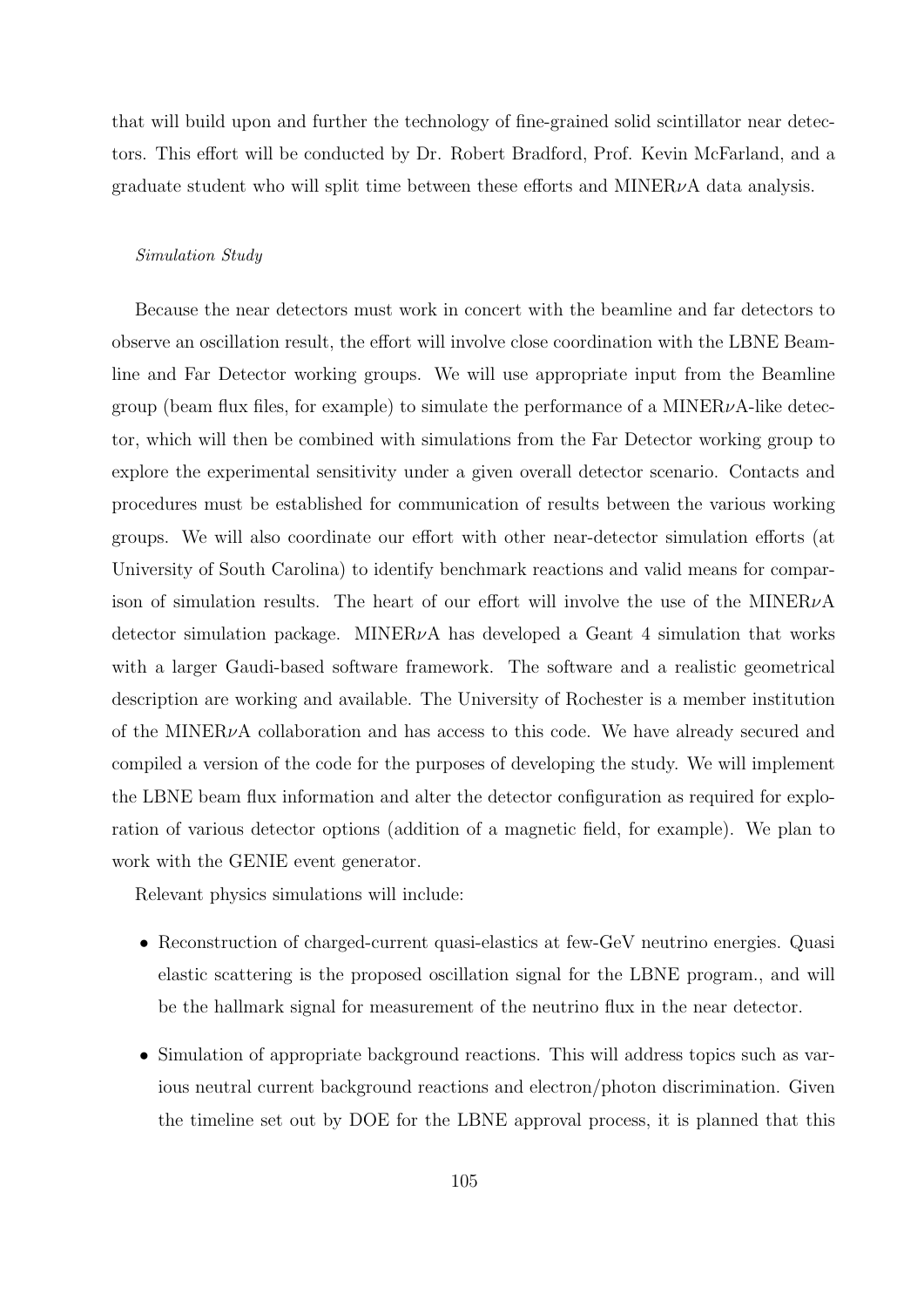study will last 2-3 years. The initial goal is to help the collaboration conduct simulations required for the CD1 and CD2 approval stages. If a MINER $\nu$ A-like detector is chosen for the LBNE near-detector suite, we will continue to develop an official LBNE near detector simulation by porting an appropriately configured version of the  $MINER\nu A$  simulation to the LBNE software framework.

# Hardware R&D

The University has proposed several hardware initiatives that have been included in the LBNE Near Detector Group's FY2011 hardware R&D request. The proposed initiatives include:

- Investigation of scintillator with embedded wavelength shifting fiber: For MINER<sub>V</sub>A optical epoxy was used to glue a wavelength shifting fiber into a hole running the length of the scintillator extrusions. The process of gluing the fiber was expensive, and often produced channels that were optically non-uniform if the epoxy failed to completely wet the fiber. A proposed alternative technique is to embed a WLS fiber in the scintillator at the time of extrusion (running the fiber through the extruder). This technique should produce a more uniform scintillator at a substantial cost savings. We would investigate the optical properties (overall light yield, attenuation lengths) of scintillator samples produced at the Fermilab extrusion facility and evaluate its appropriateness for use in LBNE near detectors.
- Small cosmic ray prototype: We propose to construct and operate a small prototype scintillator array. We would produce several small planes of scintillator (with embedded wavelength shifter). The scintillator would be instrumented with SIPM photosensors using prototype electronics from Fermilab. The setup would allow us to address some of the early integration issues, study options for mounting SIPMs, verify the performance of the entire system, and take some cosmic ray data.

### Future efforts

After CD-1 is granted, we plan to participate in the development of hardware for the near detectors or post-target hadron flux detectors.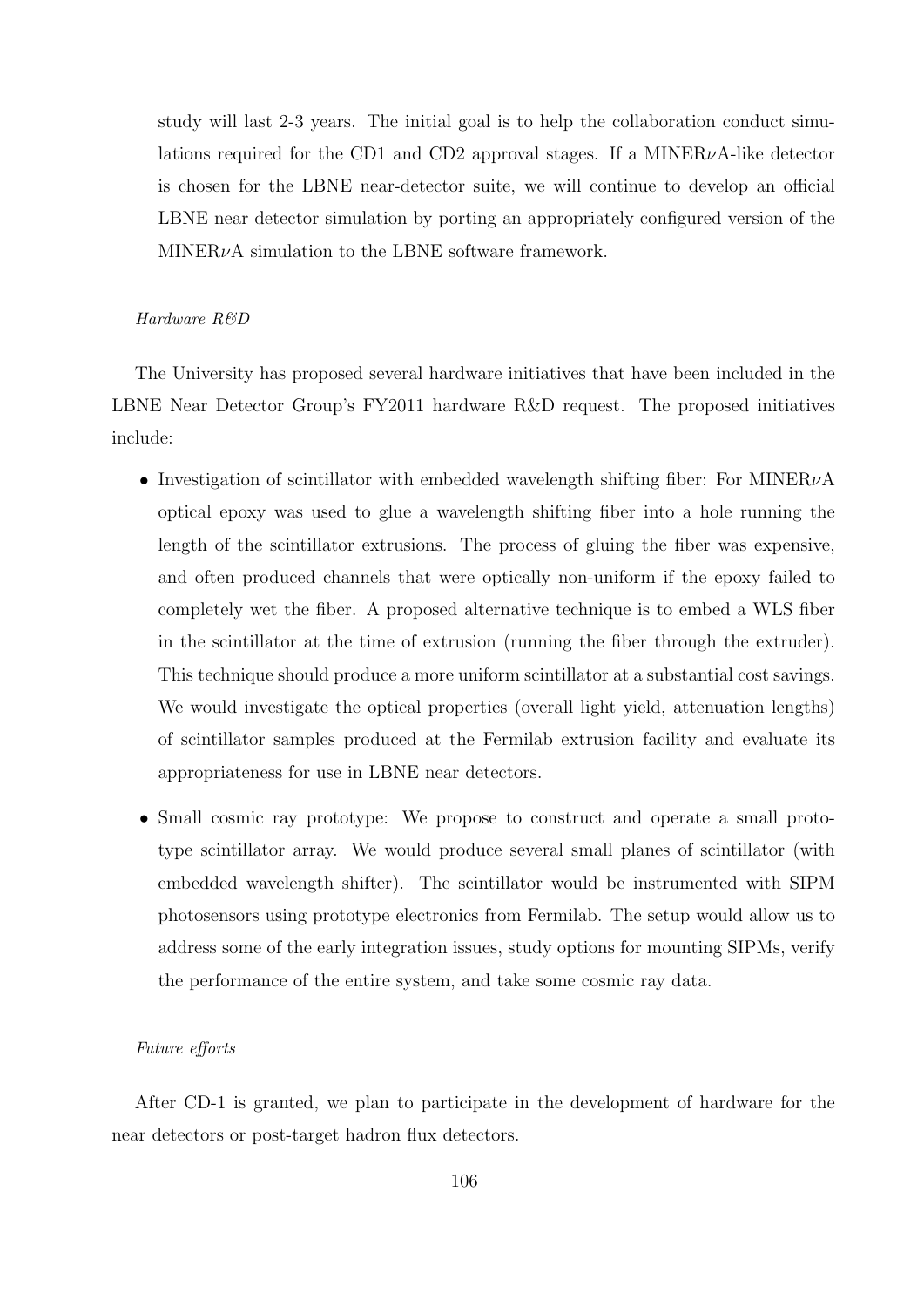#### Personnel and Resources

The University of Rochester has extensive experience in  $\nu$  interaction and near detector physics, including leading roles within the MINER $\nu$ A experiment and the T2K 280 m near detector, and is well position to complete this study and make key contributions to the LBNE near detector program. In addition to physicists, we maintain support an inhouse mechanical engineer (with particle detector design experience), machine shops, and a team of experienced technicians.

This effort will be lead by Professor Kevin McFarland and Dr. Robert Bradford (postdoctoral researcher), and will require the effort of graduate students within our group.

# Requested Support

We are seeking support for:

1. Stipend support for one full-time graduate student to work on the study. In practice, this is likely to be more than one student over the period of the study as students complete a simulation project and move to analysis of MINERvA data

2. Travel support to attend LBNE meetings and work with collaborators for Prof. Mc-Farland, Dr. Bradford and the graduate student for a total of twelve trips per year

3. A computing node to code maintenance and data storage for these simulations. Computing support for the study beyond this build/storage node, which will reside at Rochester, will come from the Fermilab Intensity Frontier cluster and the University of Rochester Blue-Hive cluster.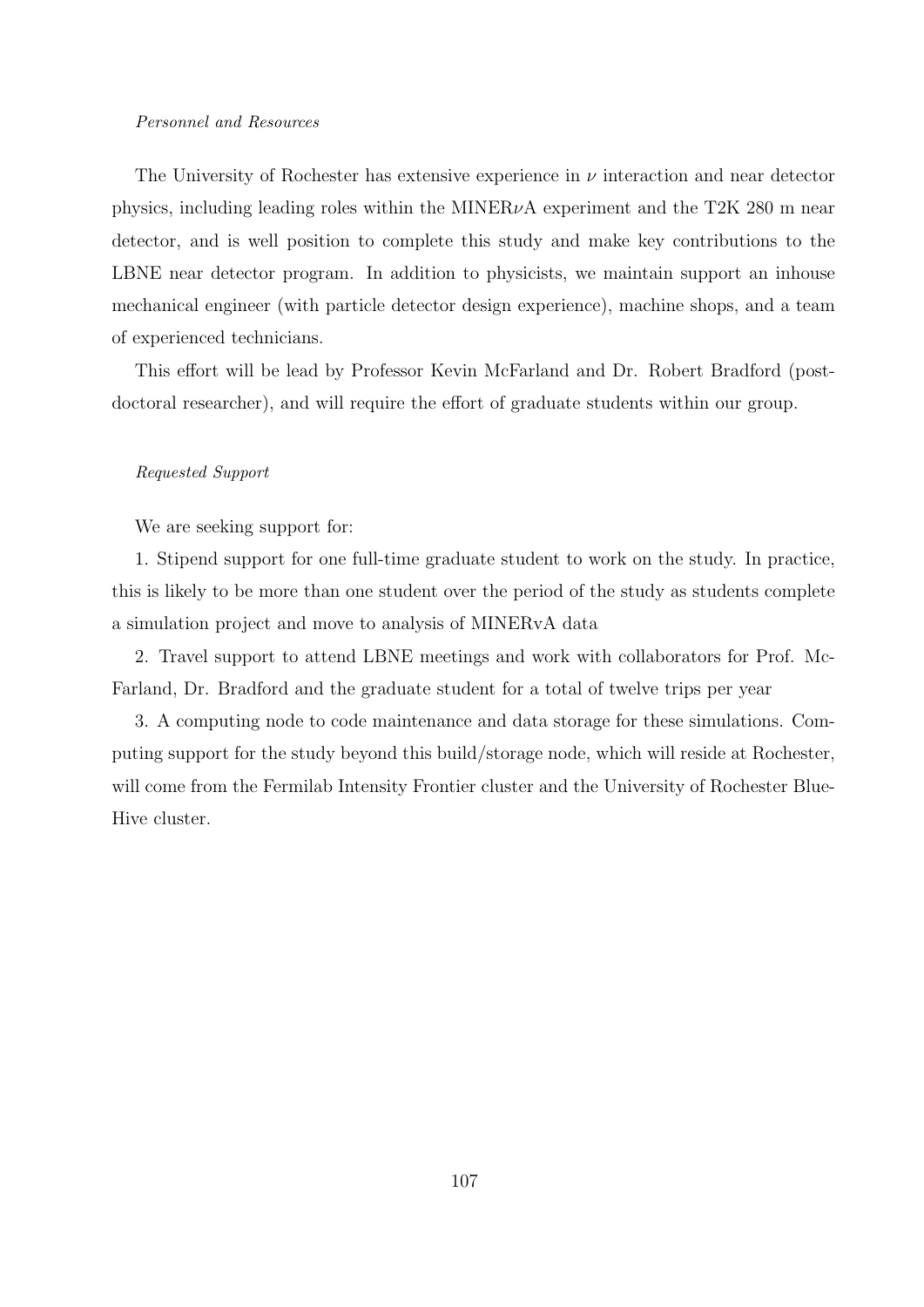#### South Carolina Contribution

# Synopsis of the proposal

We propose to conduct simulation studies aimed at the design of the near detector complex for the Long-Baseline Neutrino oscillation Experiment(s) (LBNE) at the Deep Underground Science and Engineering Lab (DUSEL). In particular we propose to study the HiResM $\nu$  [? ? ] concept, which embeds a high-resolution tracking detector in a magnetic field and augments it with downstream muon identification and downstream and transverse calorimetry. The concept has evolved from the NOMAD detector. The integrated neutrino flux produced at the Fermilab main injector for LBNE will be perhaps 100 times higher than in predecessor experiments. At the far detector (FD), twice as far from the neutrino source as the MINOS and NOvA detectors, we expect to accumulate roughly  $10^6 \nu_\mu$  charged current events. The fine granularity, high resolution, and hermeticity of the  $HiResM\nu$  will bring to the immense samples of neutrino events a commensurate suppression of systematic error. In the LBNE era optimization of the measurement of the elements of the neutrino mixing matrix depends on this careful attention to systematic error. Indeed since LBNE may be the first experiment to detect some processes, discovery will depend on an empirical control of systematic errors.

Broadly speaking, the  $Hi$ ResM $\nu$  has two goals:

Constraining the systematic uncertainties in the LBNE oscillation measurements and searches: First we want to quantify the precision of ND measurements that will benefit neutrino oscillation studies ( $\nu$ OSCL) in LBNE. Regardless of the process under study the systematic error should be less than the corresponding statistical error. Once we understand the precision needed in the ND, the focus will turn to the detector parameters that will ensure this precision. To this end we will pay particular attention to simulations of (a) the in situ determination of the relative flux, as a function of  $E_{\nu}$ , of all four neutrino species,  $\nu_{\mu}$ ,  $\overline{\nu}_{\mu}$ ,  $\nu_e$  and  $\bar{\nu}_e$ ; (b)  $\pi^0$ , photon, and electron measurement in *v*-induced charge-current (CC) and neutral-current (NC) interactions; (c)  $\pi^{\pm}$  detection in CC and NC interactions; (d) differential cross-section measurements for various exclusive, semi-exclusive, and inclusive channels relevant for the  $\nu$ OSCL studies; and (e) investigation of nuclear-target material which might effect the  $\nu$ -nucleus interactions.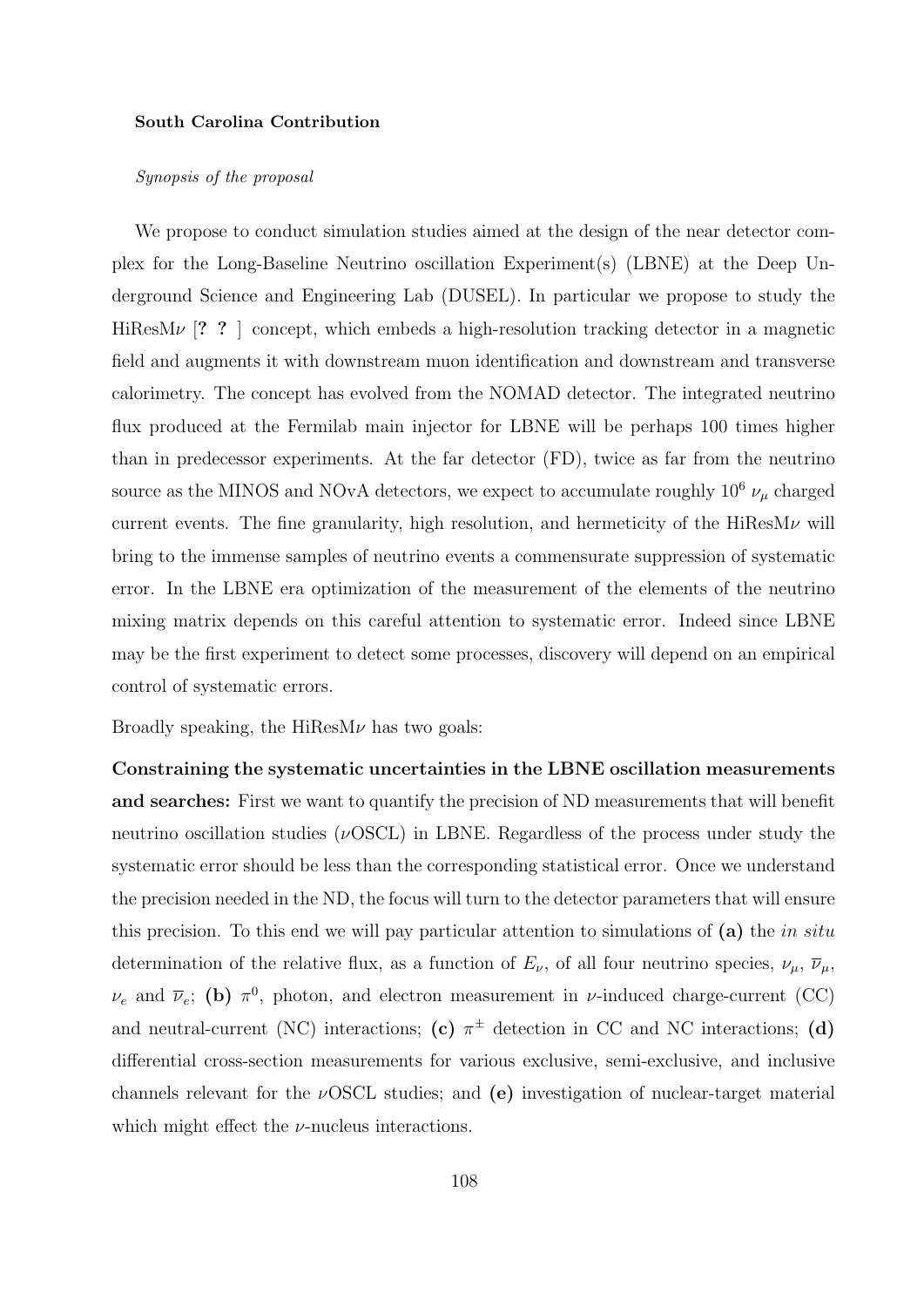Precision standard model neutrino physics: We will determine the consistency of detector parameters optimized for LBNE with a generational advance in the precision of standard model measurements. As a case study, we propose to investigate the feasibility of two measurements of the weak-mixing angle,  $\sin^2 \theta_W$ : first, in the  $\nu(\overline{\nu})$ -q (DIS) channel at a momentum transfer in the neighborhood of 4 GeV with a precision approaching 0.2%, and second, in the  $\nu(\overline{\nu})-e^-$  channel at a momentum transfer in the neighborhood of 0.06 GeV. The sought precision on  $\sin^2 \theta_W$  in this experiment is comparable to that attained by the collider experiments.

Carolina faculty members Sanjib R. Mishra, Roberto Petti, and Carl Rosenfeld will lead these studies with the assistance of a post-doc and a graduate student.

### The Proposed Simulation Studies

The detection of events in the FD incurs its own statistical and systematic errors. In the first part of our study we aim to quantitate these errors and to determine their implications for the design goals for the ND. In this task we will be considering the following  $\nu$ OSCL measurements: (1):  $\nu_e$  ( $\overline{\nu}_e$ ) appearance; (2): the CP-violating parameter  $\delta$  and the mass hierarchy; (3):  $\nu_{\mu}$  ( $\overline{\nu}_{\mu}$ ) disappearance; and (4): NC/CC( $E_{Had}$ ) in FD versus ND. This task depends on the beam and the FD simulations, and we intend to coordinate closely with the corresponding working groups. Indeed we plan to invest a portion of our effort in development of the LBNE beam simulation.

The second part of our study is the core of this proposal. In this part we will determine the parameters of ND designs required to achieve the systematic errors determined in the preceding part. The HiResM $\nu$  concept calls for a large volume of straw tube tracker embedded in a dipole magnetic field of  $B \approx 0.4$  T. Most features of this tracker design derive from the extant ATLAS-TRT and COMPASS sub-detectors. A key feature of the tracker is its low density,  $\rho \approx 0.1$  gm/cm<sup>3</sup>, i.e. roughly the density of liquid hydrogen. In regard to the muon identification and the calorimetry the concept is at this point less detailed. The benchmark objectives that we will use to characterize the errors attendant on a specific ND design are as follows.

•[1]: Determination of the relative abundance and the energy spectrum of the four species of neutrinos in the NuMI beam,  $\nu_{\mu}$ ,  $\overline{\nu}_{\mu}$ ,  $\nu_{e}$  and  $\overline{\nu}_{e}$ . The CC interactions in the ND will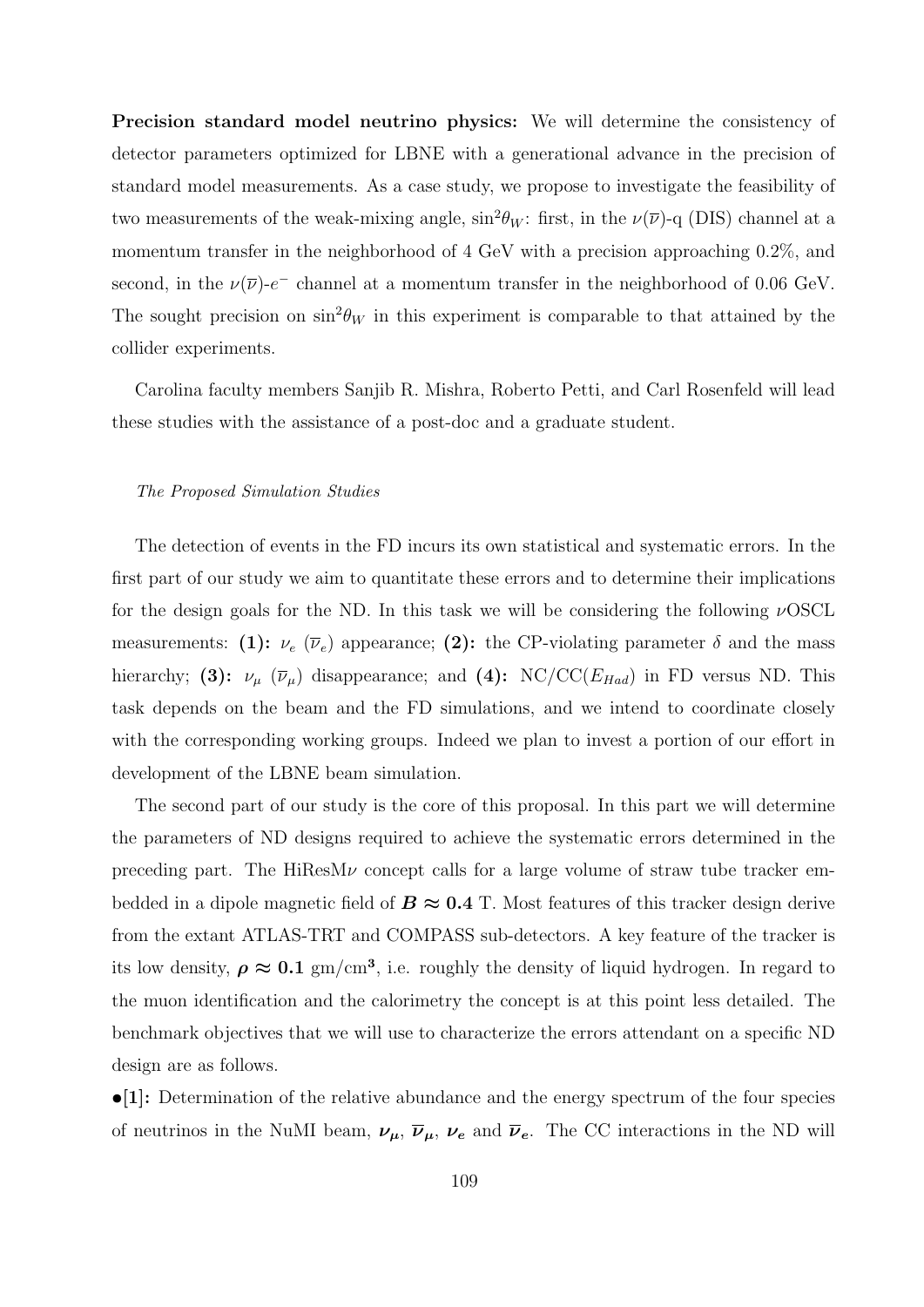yield an *in situ* empirical parametrization of  $d^2\sigma/dx_F dP_T^2$  of the parent meson species,  $\pi^{\pm}$ ,  $K^{\pm}$  and  $K^0_L$ . From the empirical parametrization follows an absolute prediction of the energy-dependent rates of all  $\nu$  species at the FD absent any modification by oscillation physics.

•[2]: Determination of the myriad features of the hadronic components of CC and NC events, e.g. the multiplicities of secondary  $\pi^{\pm}$ ,  $K^{\pm}$ ,  $\pi^0$  and p.

•[3]: Characterization of  $e^-$ ,  $e^+$ ,  $\gamma$ , and proton production in exclusive and semi-exclusive processes.

 $\bullet$ [4]: Classification as NC or CC for events with no muon ID and measurement of NC/CC as a function of hadronic energy,  $0.2 \le E_{Had} \le 50 GeV$ .

•[5]: Reconstruction efficiency for  $\nu_{\mu}$  quasi-elastic scattering in single-track and two-track topologies. This objective probes proton ID and momentum resolution.

 $\bullet$ [6]: Calibration of the energy scale of CC interactions — a major consideration for the error in  $\Delta m^2$ .

•[7]: Determination of the species of target nucleus with which a neutrino has interacted.

To the above objectives related to  $\nu$ OSCL we will add two more that will illuminate the relative merits of alternative ND designs for a next-generation standard model neutrino physics.

•[1]: Measurement of  $\sin^2\theta_w$  in  $\nu(\overline{\nu})$ -q (DIS).

•[2]: Measurement of  $\sin^2\theta_w$  in  $\nu(\overline{\nu})$ - $e^-$ .

In addition to the insights related to the ND design these studies have the potential to produce important insights for LBNE beam design.

## Methodology

Thus far we have studied some of the above objectives using a fast simulation based on parametrizations of physics and of the ND detector response. In the studies that we propose we will implement a GENIE-based simulation of the physics and a full GEANT-based simulation of the ND. At the upstream end of the simulations we will use the LBNE  $\nu$ -flux files adopted by the ND working group. We plan to validate our simulations by comparing various outputs with data from the NOMAD experiment to which we have immediate access.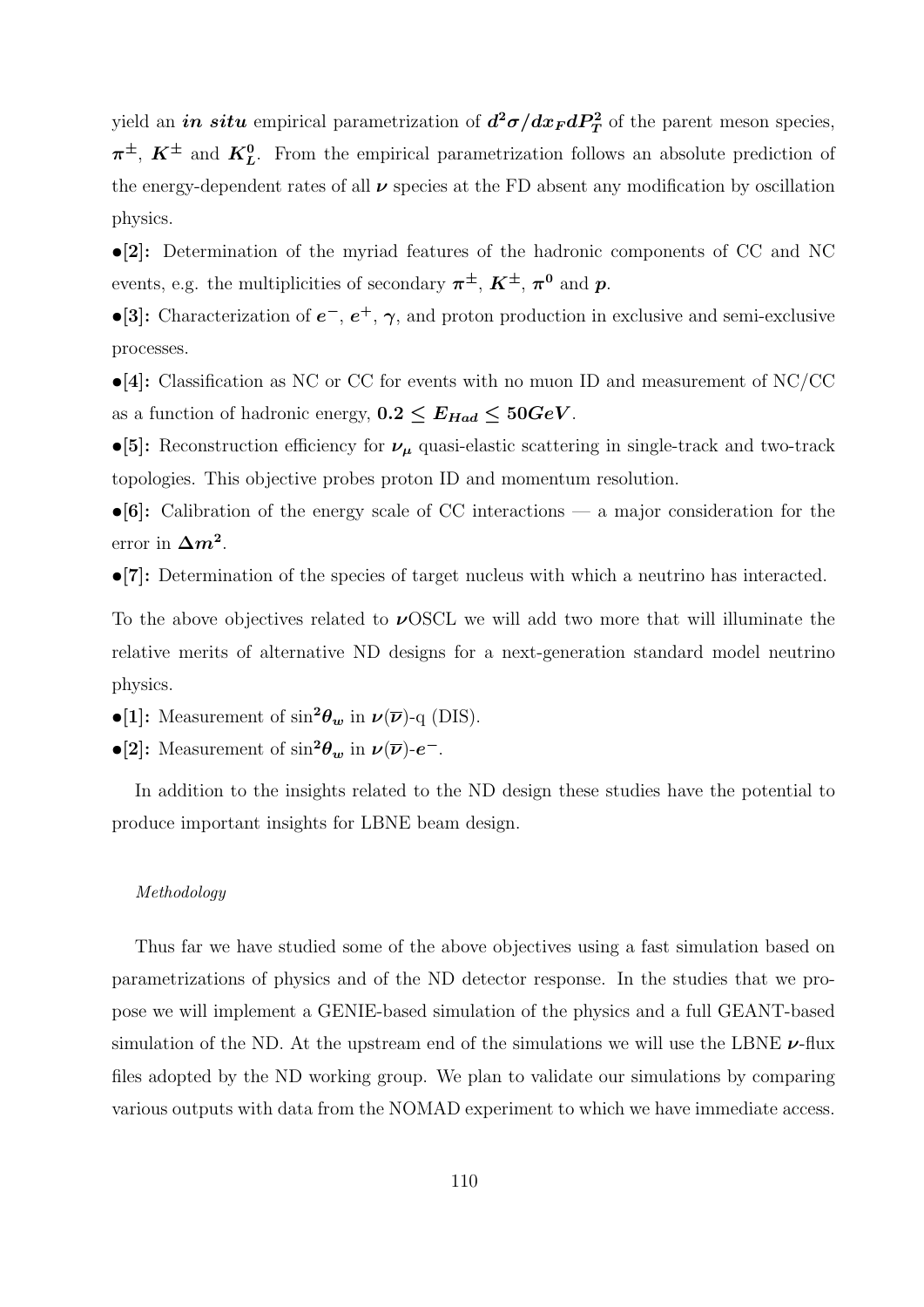It will not be our ambition to optimize the ND design irrespective of cost. Neither will it be our ambition to pursue any design for the sake of reducing cost. Rather our ambition will be to converge to a design that is uncompromising in its support of LBNE physics and nonetheless commensurate with the overall cost of this project.

# Future Effort

The studies described above will be ongoing for about three years. The petition for CD-1 approval in 12 to 18 months will constitute an intermediate milestone. We project that the ND working group will recommend in the CD-1 petition that a detector conforming to the  $HiResM\nu$  concept becomes the anchor of a constellation of instruments in the target hall and the near detector hall. Simulation work subsequent to CD-1 approval will help to inform the petition for CD-2. Post CD-1 approval we plan to launch a hardware R&D project to test the STT design. We will seek support for this effort in an independent proposal to build 3-modules of STT and expose them in a test beam at FNAL or CERN.

### Requested Support

Professors Mishra, Petti, and Rosenfeld will be the leaders of this project. Collectively they have a long history of participation in of  $\nu$ -physics projects including CCFR, NOMAD, DONUT, MINOS, and  $NQ\nu A$ . At present commitments to the ongoing MINOS experiment and fabrication of the  $NQ\nu A$  apparatus between them saturate the effort of our post-docs and students. For the proposed LBNE simulation studies we need at a minimum an additional FTE of post-doctoral effort and one FTE of graduate student effort starting in 2010. In practice two post-docs will each spend 50% of their time on the LBNE-simulation and the other 50% on the NO $\nu$ A and MINOS experiments. We anticipate that the student will spend her first year or two on the simulation task and then migrate to a NuMI experiment to complete her thesis. To itemize the support we seek:

- Support for one FTE post-doc and one full-time graduate student.
- Travel support for five physicists to attend LBNE collaboration meetings and to travel to collaborating institutions for a total of twenty trips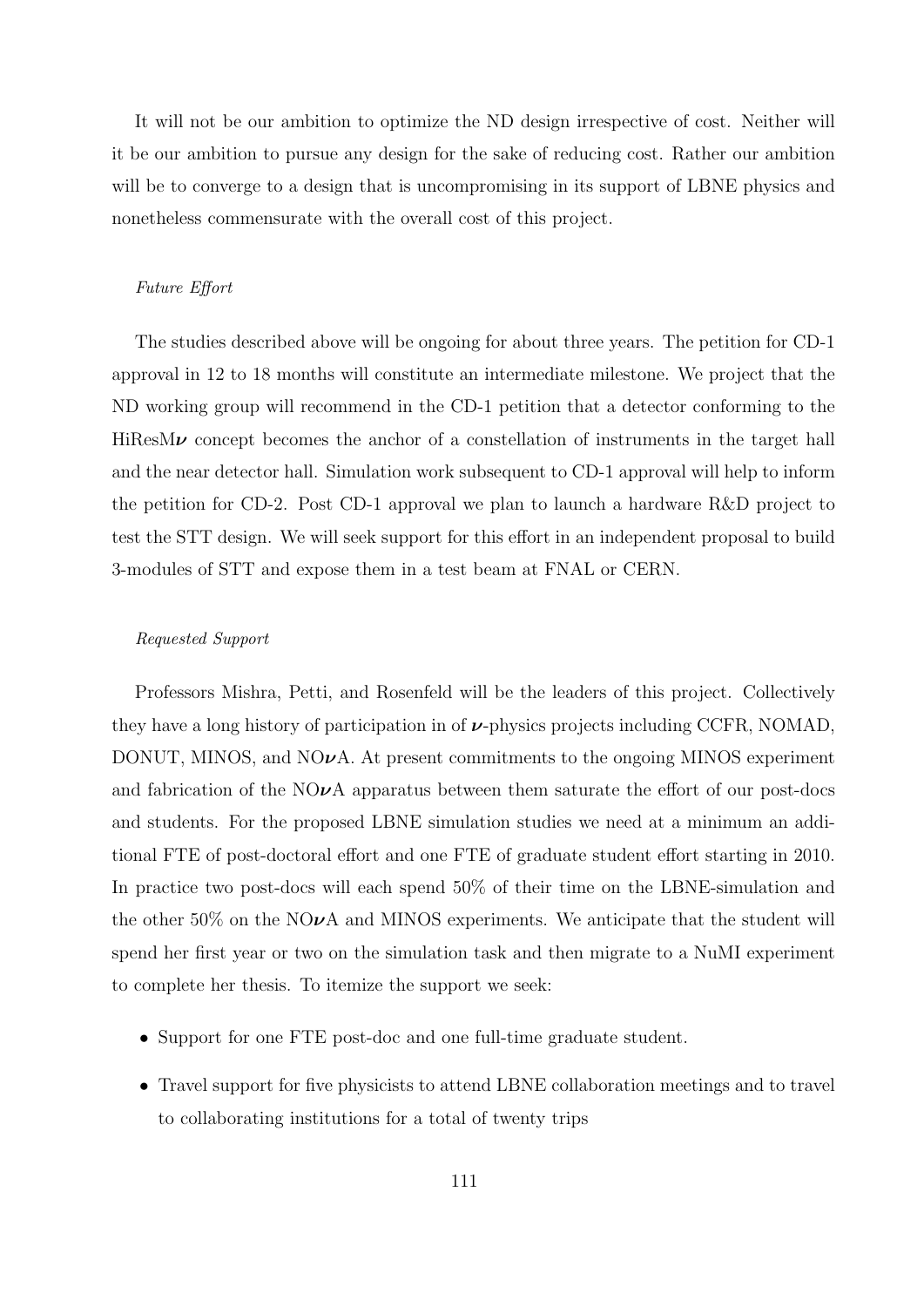• Two computing nodes and associated disk storage for these simulations. We will augment our computing with the existing facilities at Carolina.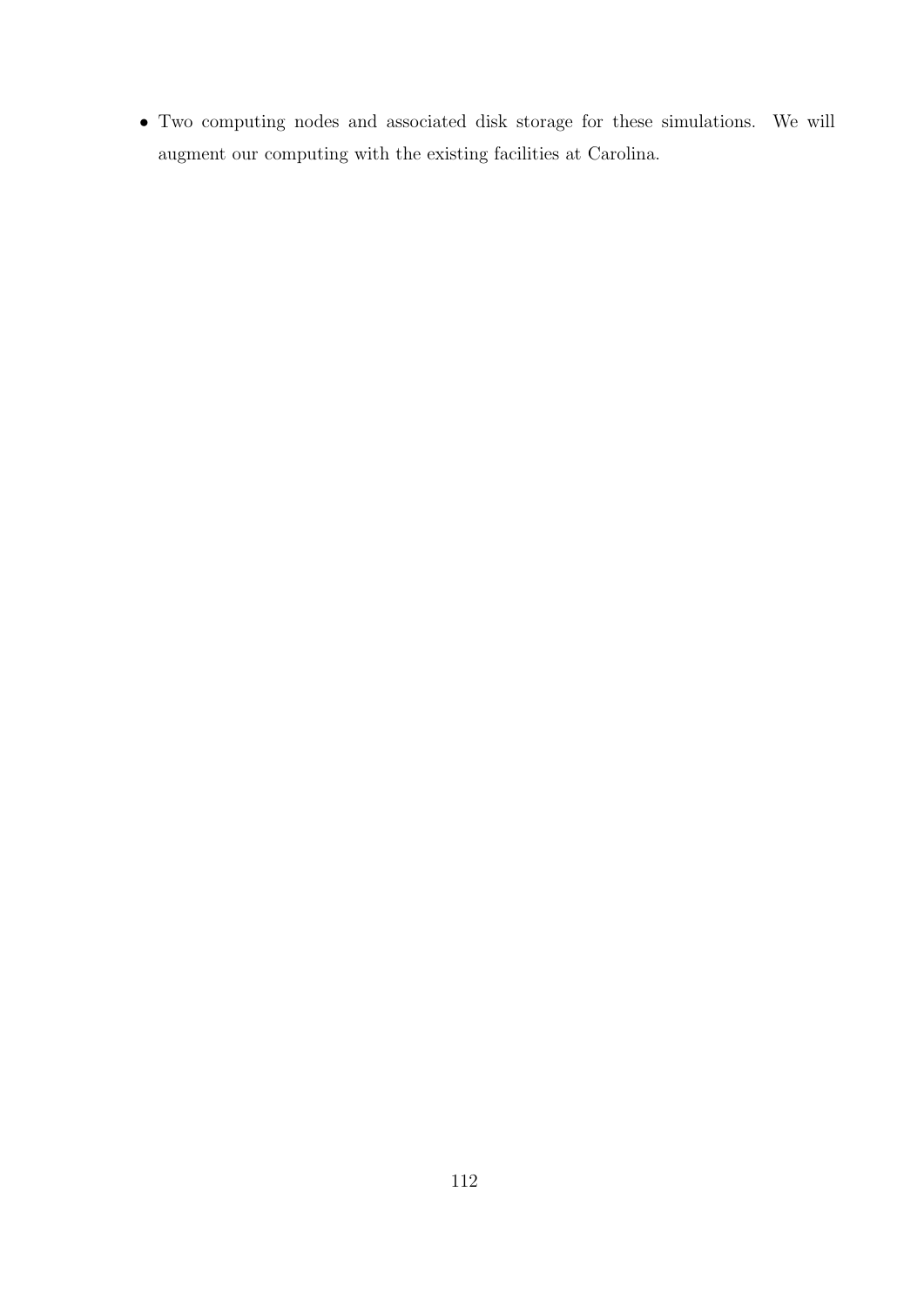### Tufts University LBNE Proposal

(Profs. Gallagher, Mann, and Schneps)

Physics Sensitivity Studies: The Tufts group has been investigating the capabilities of a long baseline neutrino experiment to DUSEL using a liquid argon (LArTPC) detector in the 20-100 kiloton range for several years now. The goal is to explore the sensitivity to the neutrino mass hierarchy and  $\delta$ , the CP violating parameter, as a function of the value of  $\theta_{13}$  below presently established limits. Studies conducted by Prof. Schneps have taken into account  $\nu_e$  identification efficiency, backgrounds from beam  $\nu_e$  and from CC and NC interactions, as well as overall systematic errors. We plan to also examine sensitivities to possible non-standard phenomena , e.g., CPT violation, Lorentz violation. The student supported by this proposal would work with Prof. Schneps over the coming years to continue these sensitivity studies, in particular for new physics scenarios, and specific detector configurations and capabilities are being proposed.

Physics Simulations: The other focus of the work supported by this proposal will be on Monte Carlo development, in particular physics simulations. This work will encompass several aspects. The first will be to assist in supporting the overall simulations effort of the collaboration. Detailed, highly accurate simulations will be crucial to the success of the LBNE effort as the physics reach of competing designs are evaluated and specific design decisions are made. This poses a particular challenge for this project, since our understanding of few-GeV neutrino interactions is still evolving, with the recent results from the K2K, miniBoone, sciBoone, MINOS, and NOMAD experiments shedding new light but introducing many new questions, in particular regarding the important role of nuclear physics at these energies [? ]. It is likely that during the next few years, with the renewed attention of the theoretical community, and a new generation of large / finely segmented detectors like the Minerva detector at Fermilab and the T2K Near Detectors, that a significant amount of new information will be gained. Members of the GENIE collaboration are involved in several of these experiments, with a strong motivation towards continually improving the set of models in GENIE to reflect new experimental and theoretical insights. Historically, these efforts have always been understaffed, and priority in model development has gone to ongoing experiments and their stated priorities. The manpower provided by this proposal would help to ensure that simulations improvements most likely to benefit the LBNE effort will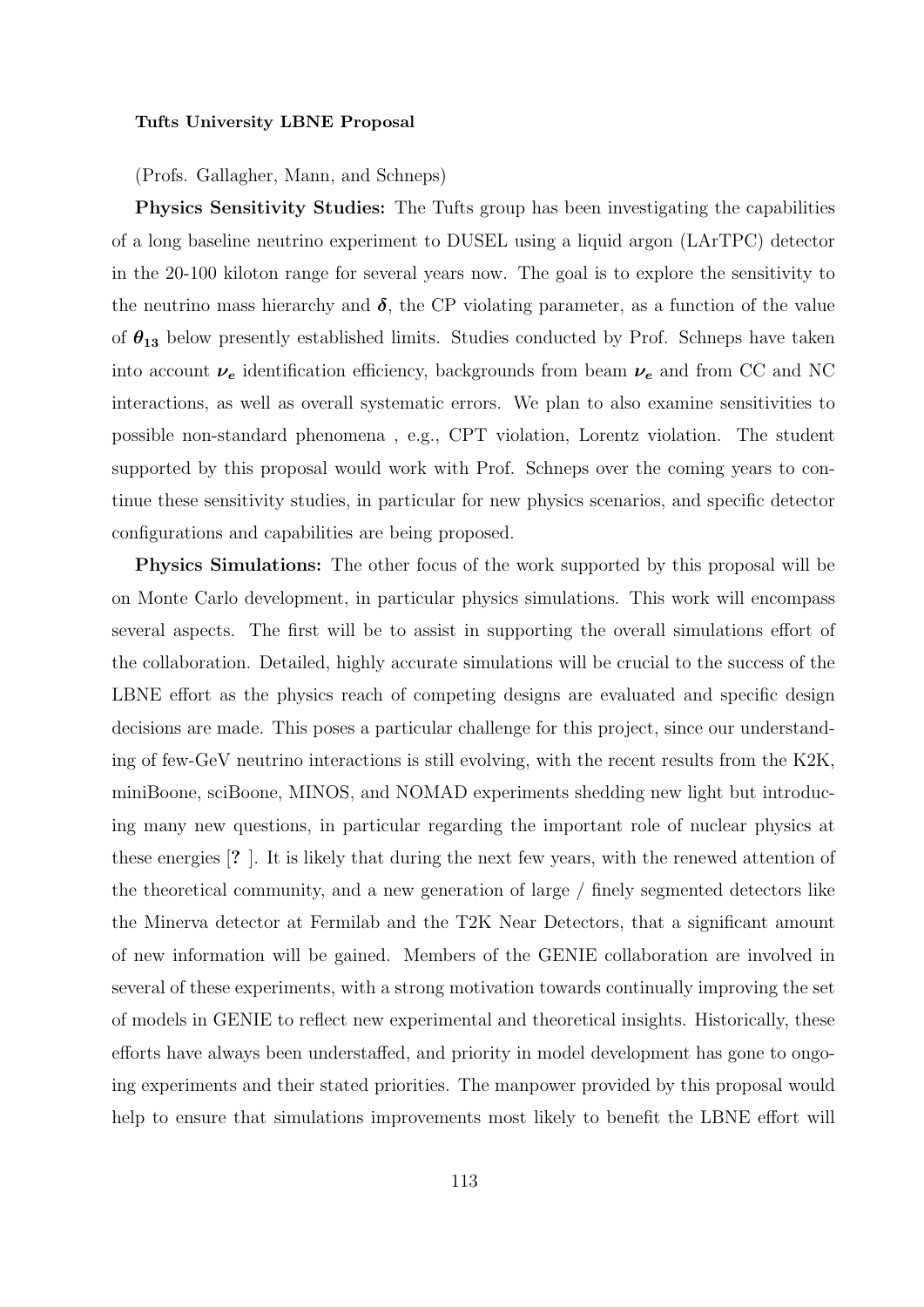also receive adequate attention. This will be crucial for the experiment since its extended sensitivity exposes it to background processes that are negligble for other experiments, and hence have yet to be carefully included in event generators. Some examples include  $\Delta S = 1$ production, which can produce important backgrounds from atmsopheric antineutrino scattering to supersymmetric proton decay modes with kaon production. Theoretical work in recent years has pointed out processes that can simulate  $\nu_e$  appearance, but not all of these calculations have been carried out in a way suitable for inclusion in event generators. More work, particular in collaboration with theorists, will be required to incorporate these rare channels and define the necessary parameters and switches to control the model behavior. Some examples of such processes include internal muon bremmstrahlung [? ], axial-anomaly mediated photon production [? ], and diffractive vector and axial vector production.

The student supported by this proposal would also devote effort to the development and maintainance of the overall simulations framework, including the interface between the detector simulation, output of the beam simulation and the event generator. This person would also be responsible for ensuring that related analysis tools, such as those required to do event-by-event reweighting of existing Monte Carlo samples to simulate physics model or parameter changes, are available within the groups software framework. Since the LBNE collaboration's software and simulations tools, as well as the GENIE software, are likely to evolve rapidly over the next several years, dedicated attention to these crucial interfaces between software packages will be needed. This person will also assist in the preparation and validation of new Monte Carlo samples for use by the collaboration.

Previous Contributions: In 2005 the Tufts group carried out a scan study of realistic Monte Carlo simulations of neutrino-event samples prepared by Adam Para of FNAL. This work showed that final-state electron identification in  $\nu_e$  charged-current interactions (of  $E_\nu$ range appropriate for  $\nu_{\mu} \rightarrow \nu_{e}$  at a NuMI off-axis site) can be maintained at an efficiency of  $\geq 80\%$ . Background rates from neutral-current events which produce  $\pi^0$ 's can be reduced to below the rate ( $\sim 1\%$ ) arising from intrinsic  $\nu_e$  contamination in the  $\nu_\mu$  beam.

The question of optimal location for deployment of a five kiloton prototype detector was studied by Prof. Schneps in September 2007. Such a device, though the primary purpose would be R&D for a more massive detector, would have physics capabilities comparable to or exceeding that of  $NO\nu A$  in a similar time frame. He compared Ash River off-axis siting to Soudan on-axis siting in the medium energy NuMI beam. His study favored the Soudan site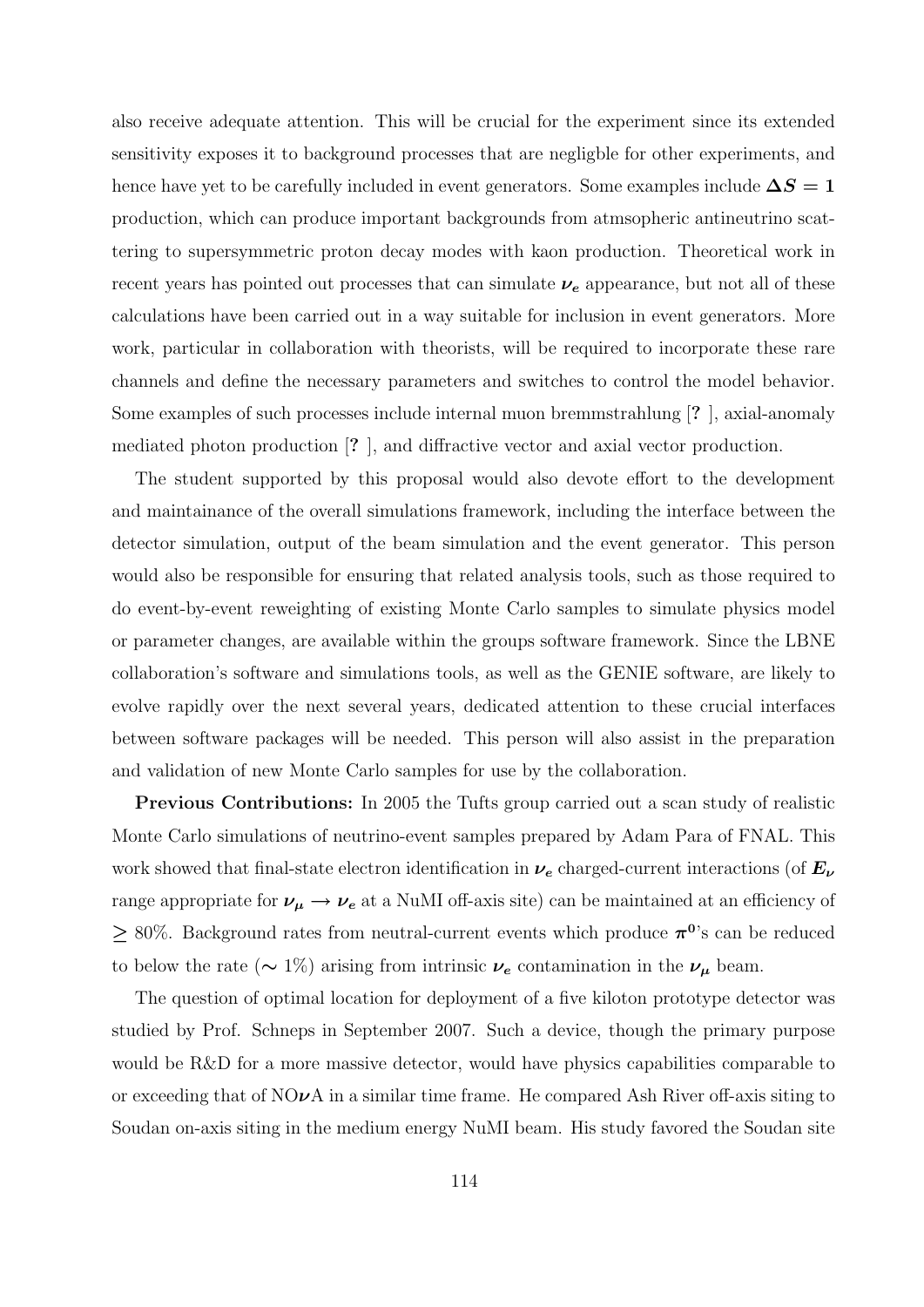and this point of view was adopted in the P982 LAr5 proposal. This choice also provides the opportunity for dealing with underground construction questions, important for deployment of a future massive detector at DUSEL.

Prof. Gallagher led the development of the neugen3 [? ] neutrino event generator, which has been used by numerous experiments over the past decade, in particular the Soudan 2, MINOS, and NoVA experiments. He is part of the GENIE collaboration [? ], the C++ replacement for neugen3 , which simulates neutrino simulations over the 100 MeV - 1 TeV energy range. Over the past five years the GENIE package has been adopted for use, either as the primary or secondary event generator, by the MINOS, Minerva, T2K, and NoVA experiments.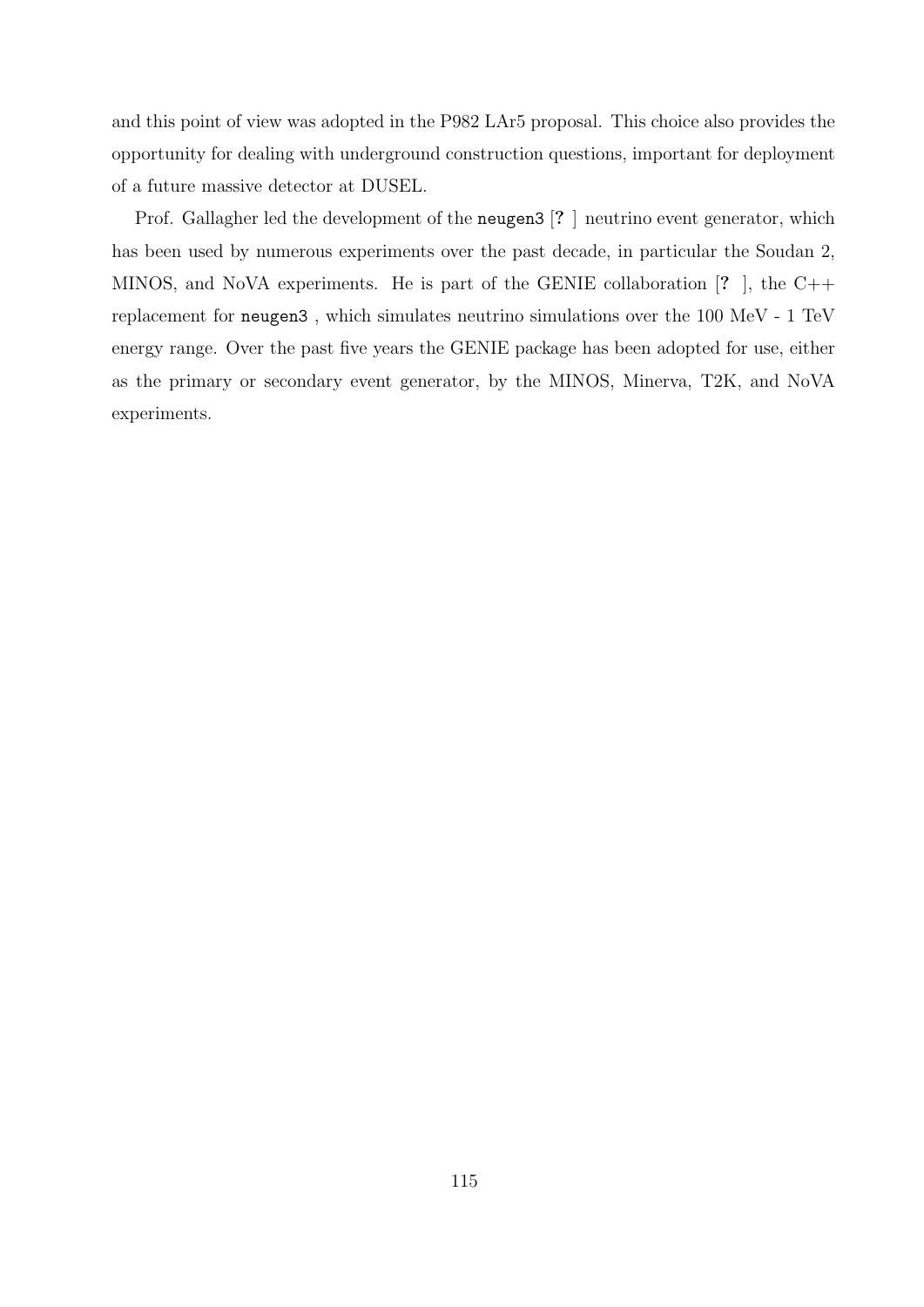- [1] C. Amsler et al., [Particle Data Group], Phys. lett. B 667 (2008) 1.
- [2] Y. Fukuda et al., Phys. Rev. Lett. 81 (1998) 1562.
- [3] J. Hosaka et al., [Super-Kamiokande Collaboration], Phys. Rev. D 74 (2006) 032002; M.H. Ahn et al., [K2K Collaboration], Phys. Rev. D 74 (2006) 072003; S. Abe et al., [KamLAND Collaboration] Phys. Rev. Lett. 100 (2008) 221803; P. Adamson et al., [MINOS Collaboration] Phys. Rev. Lett. 101 (2008) 131802.
- [4] F. Suekane et al., [Double Chooz Collaboration] arXiv:0906.1639; W. Wang et al., [Daya Bay Collaboration] arXiv:0910.4605; M. Messier et al., [NOvA Collaboration] talk at ICHEP08, Philadelphia (2008), T. Le et al. [T2K Collaboration] arXiv:0910.4211.
- [5] C. Arpesella et al., [Borexino Collaboration] Phys. Lett. B 658 (2008) 101; J. Hosaka et al., [Super-Kamiokande Collaboration] Phys. Rev. D 73 (2006) 112001;B. Aharmim et al., [SNO Collaboration] Phys. Rev. Lett. 101 (2008) 111301.
- [6] M. Altmann et al., [GNO Collaboration] Phys. Lett. B 490 (2000) 16; J.N. Abdurashitov, et al. [Sage Collaboration], Phys. Rev. Lett. 83 (1999) 4686.
- [7] J. Wolf et al., [KATRIN Collaboration] arXiv:0810.3281.
- [8] L.M. Elzak et al., [CUORE Collaboration] arXiv:0910.2994; N. Ackerman et al., [EXO Collaboration] arXiv:0909.1826; S.R. Elliott et al., [MAJORANA Collaboration] arXiv:0807.1741.
- [9] Report of the Particle Physics Prioritization Panel, U.S. Dept. of Energy, May (2008).
- [10] V. Barger et al., "Report of the US Long Baseline Neutrino Experiment Study," Fermilab-0801-AD-E, BNL-77973-2007-IR.
- [11] M. Shochet, "Recommendations to the Dept. of Energy and the National Science Foundation on a Future U.S. program in Neutrino Oscillations," July (2007).
- [12] S. Rabi et al., arXiv:0810.4551.
- [13] S. Weinberg, Phys. Rev. Lett. 43 (1979) 1566.
- [14] M. Fukugita and T. Yanagita, Phys. Lett. B 174 (1986) 45.
- $[15]$
- [16] S. Fukuda et al. [Super-Kamiokande Collaboration], NIM A 501 (2003) 418.
- [17] Y. Hayato et al. [Super-Kamiokande Collaboration] Phys. Rev. Lett. 83 (1999) 1529; K. Kobayashi et al. [Super-Kamiokande Collaboration] Phys. Rev. D 72 (2005) 052007.
- [18] C. Lunardini, arXiv:astro-ph/061053v1.